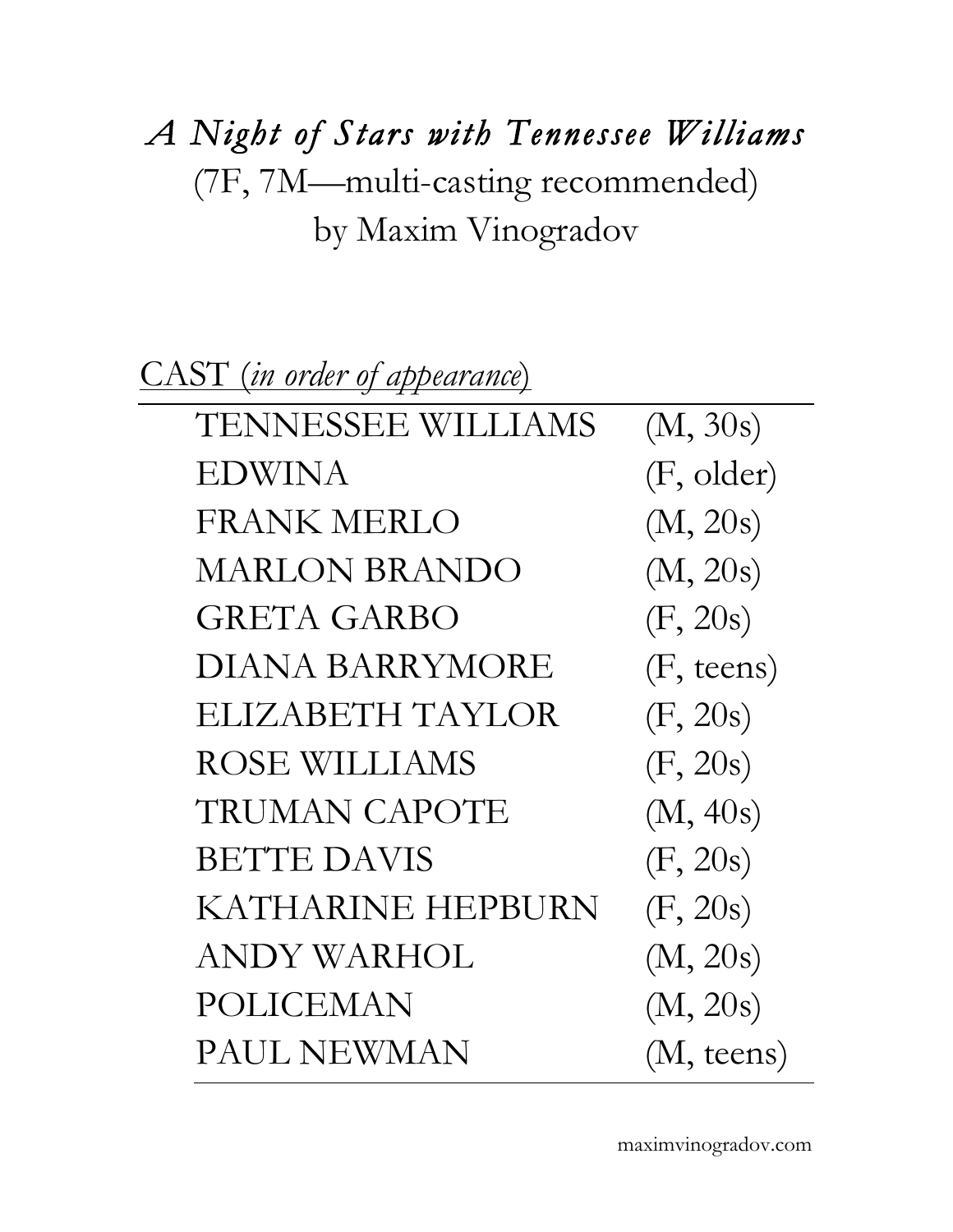All alterations to gender or age are not only permitted but celebrated.

Stage directions are to be entirely ignored. Shred them. Cook them. Eat them with marinara. Lines should be tailored to suit actors. Improvisations and ad-libs are encouraged. If the lights, set, props, etc., written here are not to your liking, happily explore. This play now belongs to you.

If you produce this play with at least half a cast of non-male actors, at least half a cast of actors of color, and have a seat occupancy of 50 or less, please inquire about having your rights' fees waived by the playwright.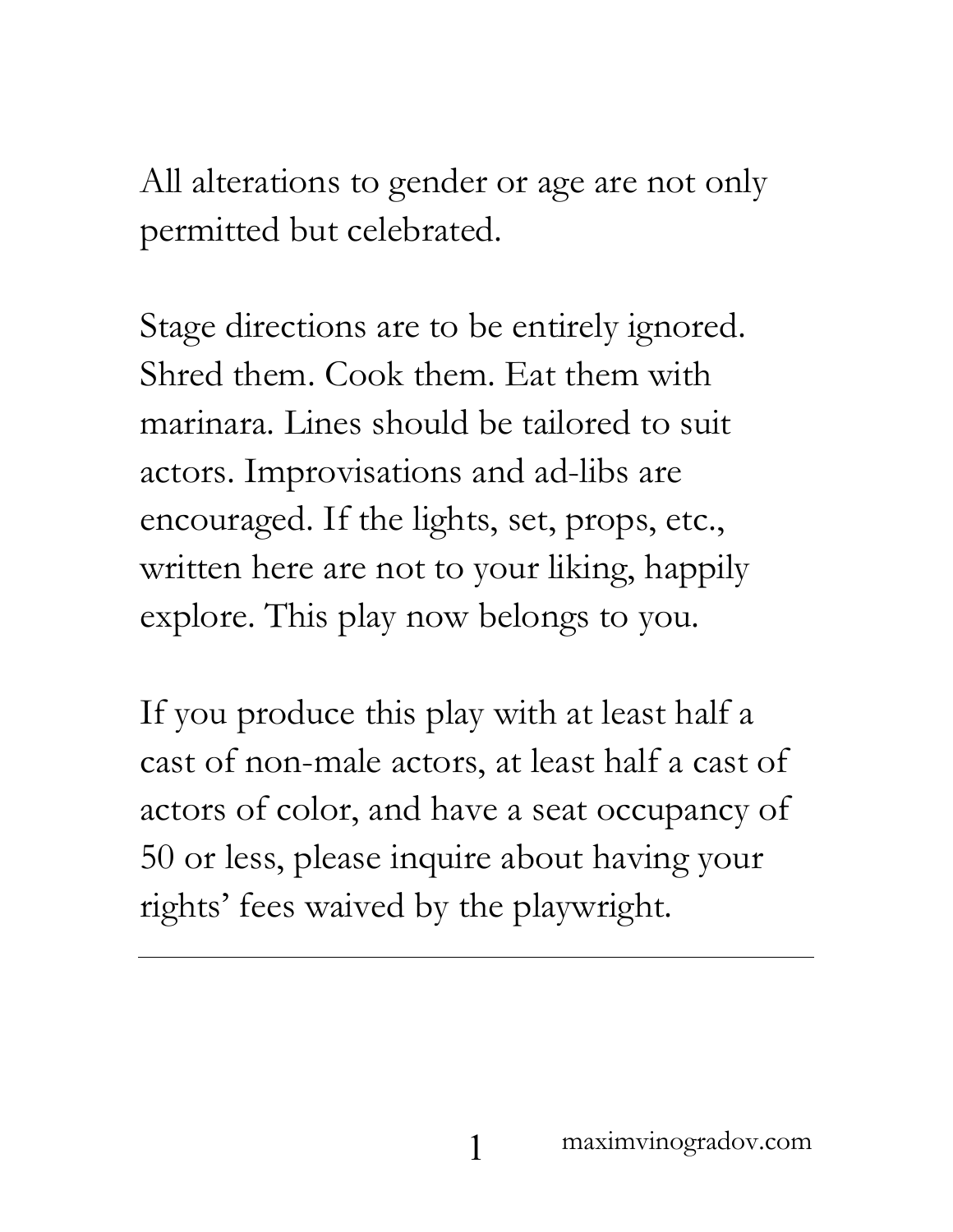*The set has a chair in the center for anecdotes. On the left side, there's a dining area with two stools and a telephone. On the right side there's a functioning window, a bar with a wine rack, and another two stools. Near the window is a drawer, be it in a dresser, nightstand, etc., to be filled with various objects. Behind the center stage is a room covered with a scrim. To the far right is a seat near a "Star Machine": an old projector to be pointed at the scrim.*

*At lights TENNESSEE WILLIAMS enters clutching a bottle tightly—as though loosening his grip will make the bottle explode into shrapnel. He's in his thirties, mustached, his lungs adopting New York but clearly born of a Mississippi drawl.*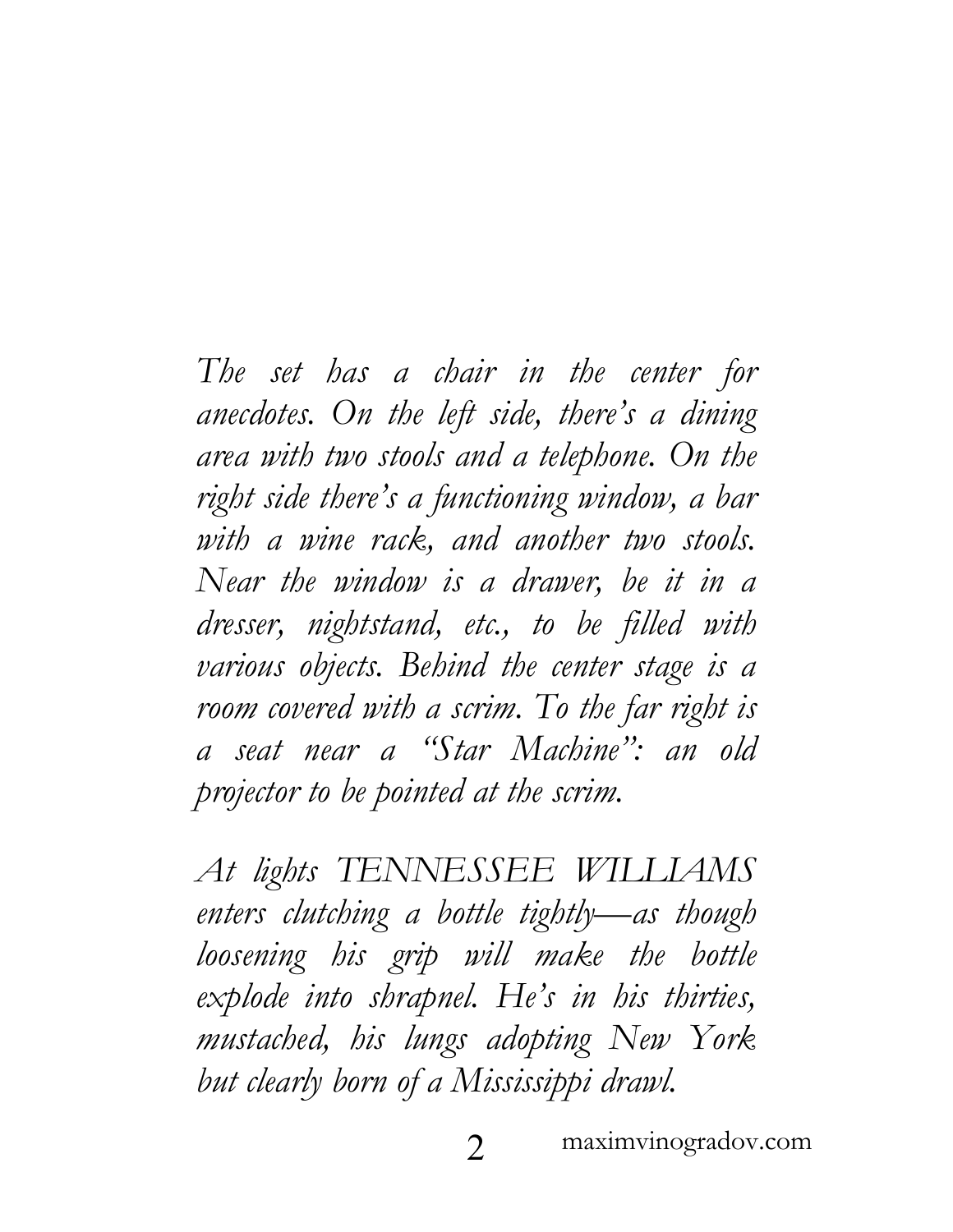Memory: (*beat*) it's like youth. Elusive. A luxury that one forfeits when one submits himself to the eroticism that is alcohol. I think I have more memories that have been stolen by the bottle than I have stowed around my attic. And the ones that persist only do so hazily. They're more dreams than memories. And when you wake up, you haven't the slightest idea of what they meant. You remember a boy and a girl and… All stars have their final bow and they spread across the cosmos to make our atoms.

*EDWINA enters, heading to her seat manning the Star Machine. She's in her sixties and pleasant as peaches. Turning on the Star Machine, she fills the scrim with connected constellations.*

#### EDWINA

Hello, ladies and gentleman! Welcome to our one night engagement; running only this month! Tonight shall be a tour of the stars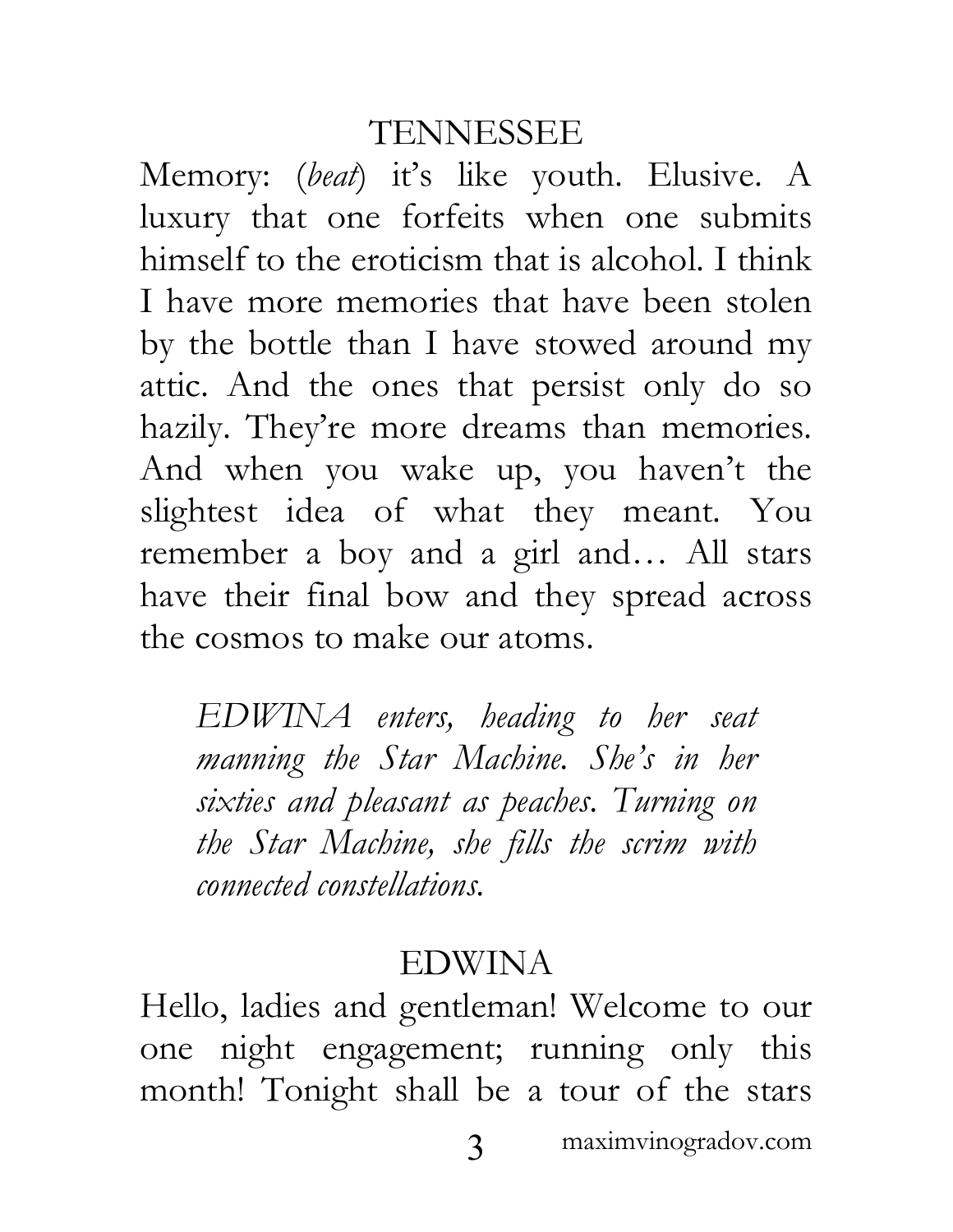with a man that knows the stars better than anybody alive or dead: Tennessee Williams!

# TENNESSEE

Hello, hello, hello! Hello. Folks, my name is Thomas "Tennessee" Williams and I'm here to take you on a tour of the stars! This is what happens now. This is what we do. You get to a certain age, and then you have to give people tours of the universe. (*pointing*) This, right here, is the universe! It's got stars… And we're gonna look at 'em… If any of you thought that we would be looking at actual stars tonight, (*drinks instead of finishing the sentence*). Right-o! Lil' Edwina! Where do we wanna launch off tonight?

#### EDWINA

With more introduction!

#### TENNESSEE

More introduction! My name is Thomas "Tennessee" Williams and I am seventy-one years of age. (*referring to his youth*) My secret is wine. Yes, you're gonna pretty quickly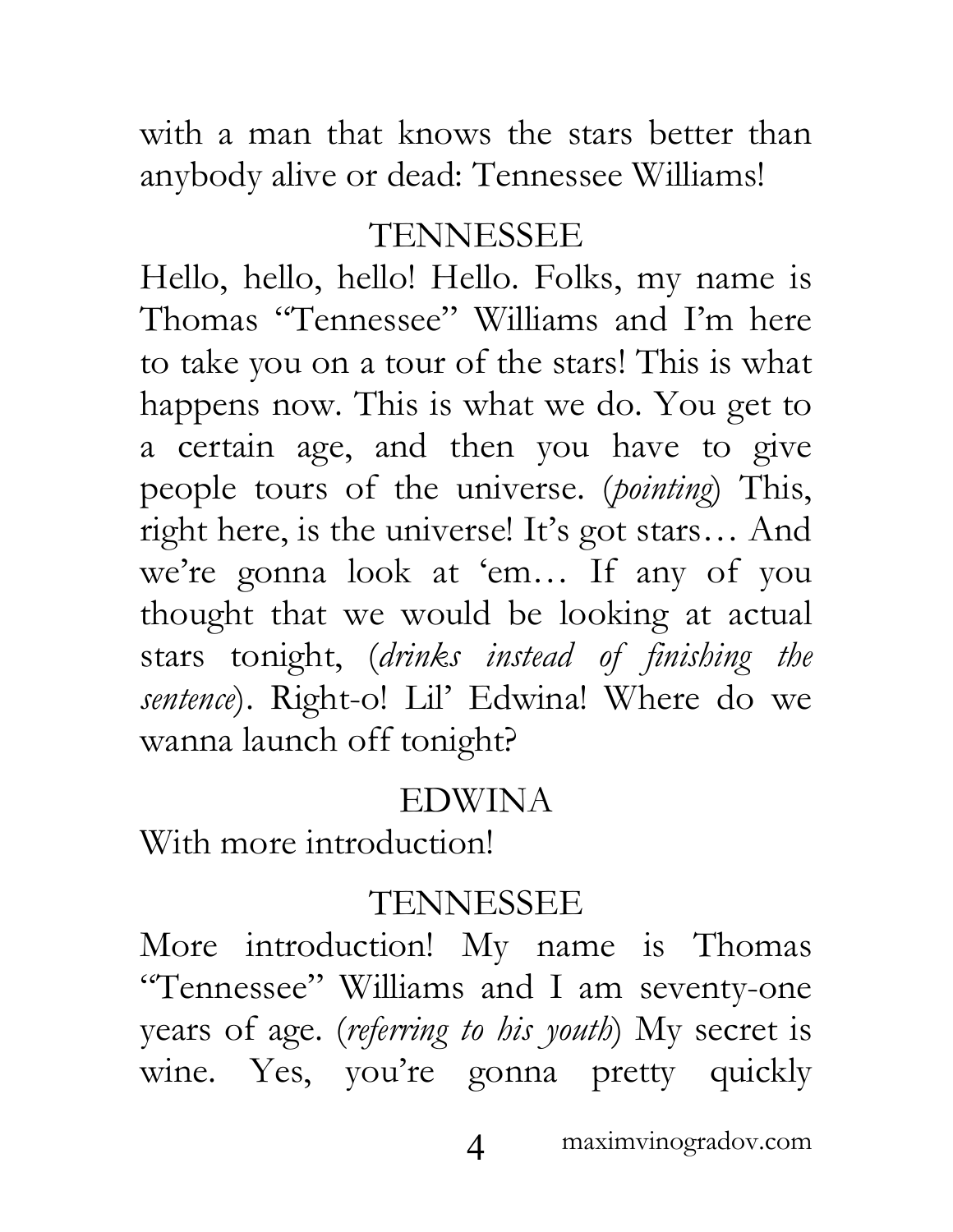understand that things don't look how they happen. It's fantasia… Lil' Edwina, why do these things happen?

#### EDWINA

More introduction!

## TENNESSEE

More introduction! My name is Thomas "Tennessee" Williams, I write plays, I make people famous, I grew up in Mississippi so I didn't masturbate till I was twenty-six—

## EDWINA

Sufficient introduction!

# TENNESSEE

Wonderful! (*pats his pockets*) Where the hell's my point-point?

*EDWINA produces a laser pointer and hands it to him.*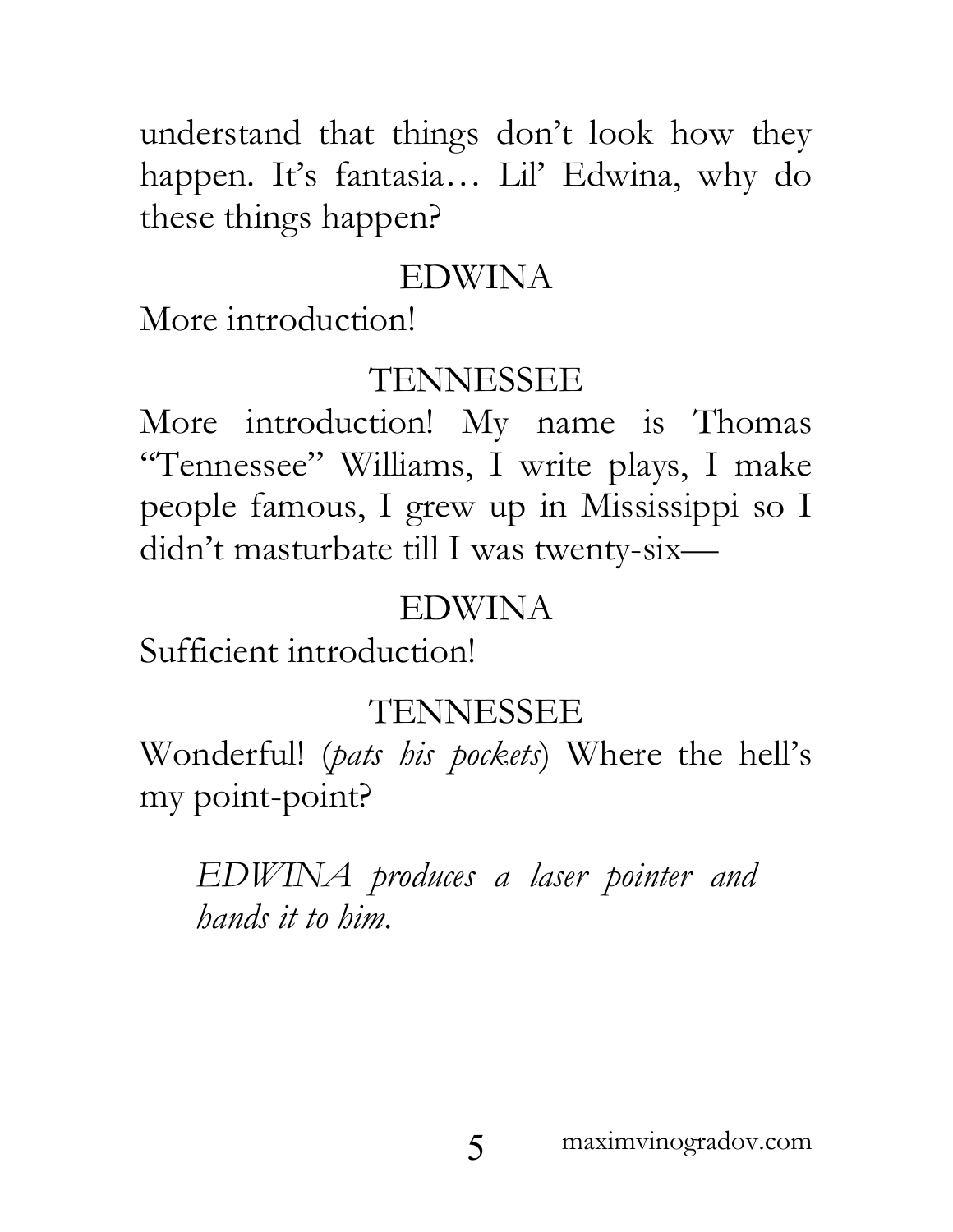Thank you. This, right here, is the universe! Now, to begin our tour, we'd like to start— Oh, meet Lil' Edwina! She…?

#### EDWINA

I'm a student.

#### TENNESSEE

A student. She's a student of astrology.

#### EDWINA

Astronomy.

#### TENNESSEE

Forgive her: she's a Scorpio. Now, I don't know a whole ton about anything I see in front of me right now, so Lil' Edwina's gonna correct me whenever necessary.

## EDWINA

It's gonna be necessary!

#### TENNESSEE

We're starting! This, right here, is the universe! The universe is full of stars. There are some you know. There are some only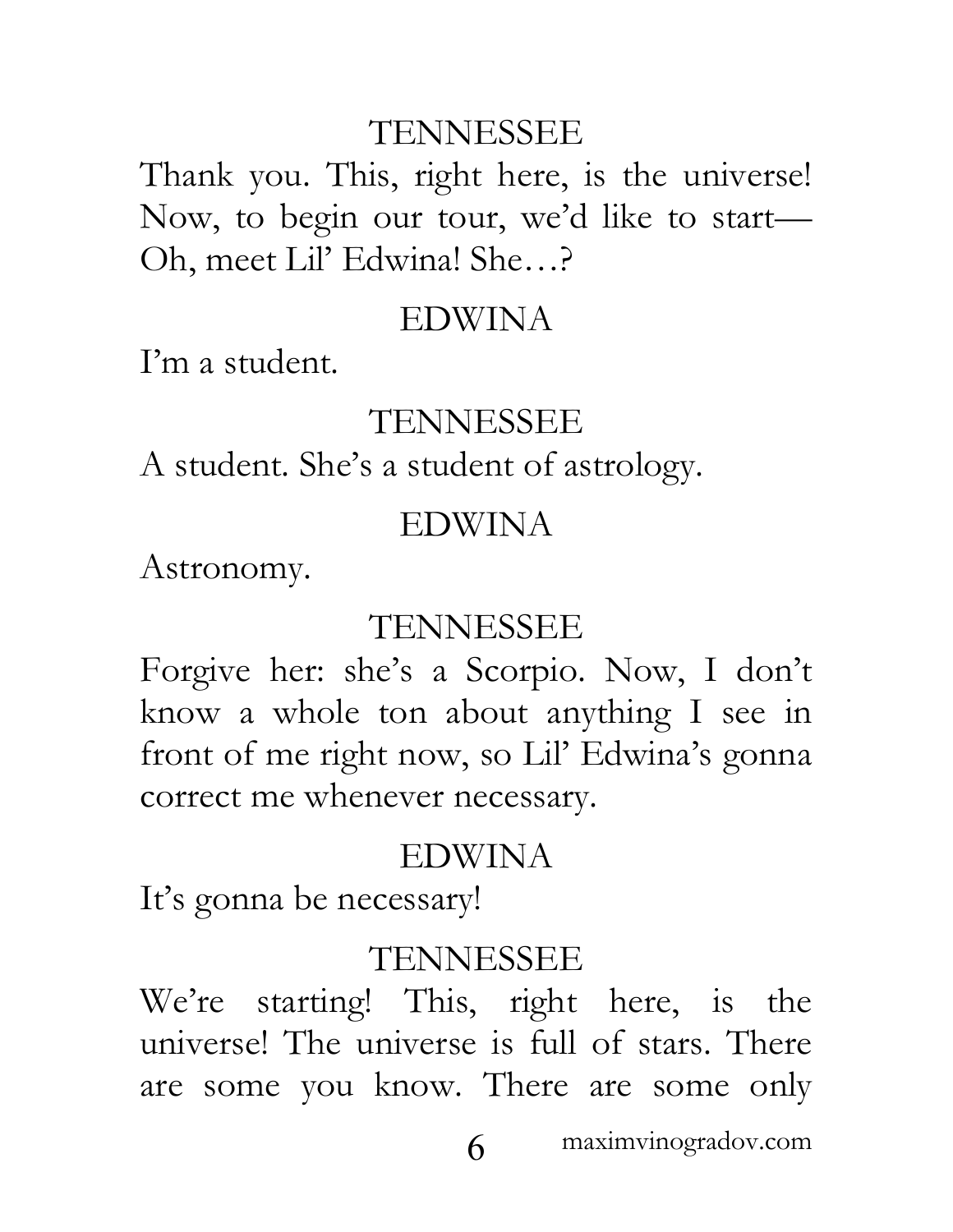some know. We neglect the ones that no one knows because they're so goddamn boring. We like to begin with one everyone knows. (*laser pointing*) This star here… this is… Polaris. (*off EDWINA's reaction; different star*) This one's Polaris… (*different*) Polaris?

#### EDWINA

Oh, heavens…

## TENNESSEE

Well, I don't know! I know if you draw lines between these ones y'get Aries! I'm an Aries. Typically Aries have tempers, but, (*drinks instead of finishing the sentence*).

*EDWINA takes the bottle away.*

# TENNESSEE

That's my dancing juice, goddamn it!

# EDWINA

Language!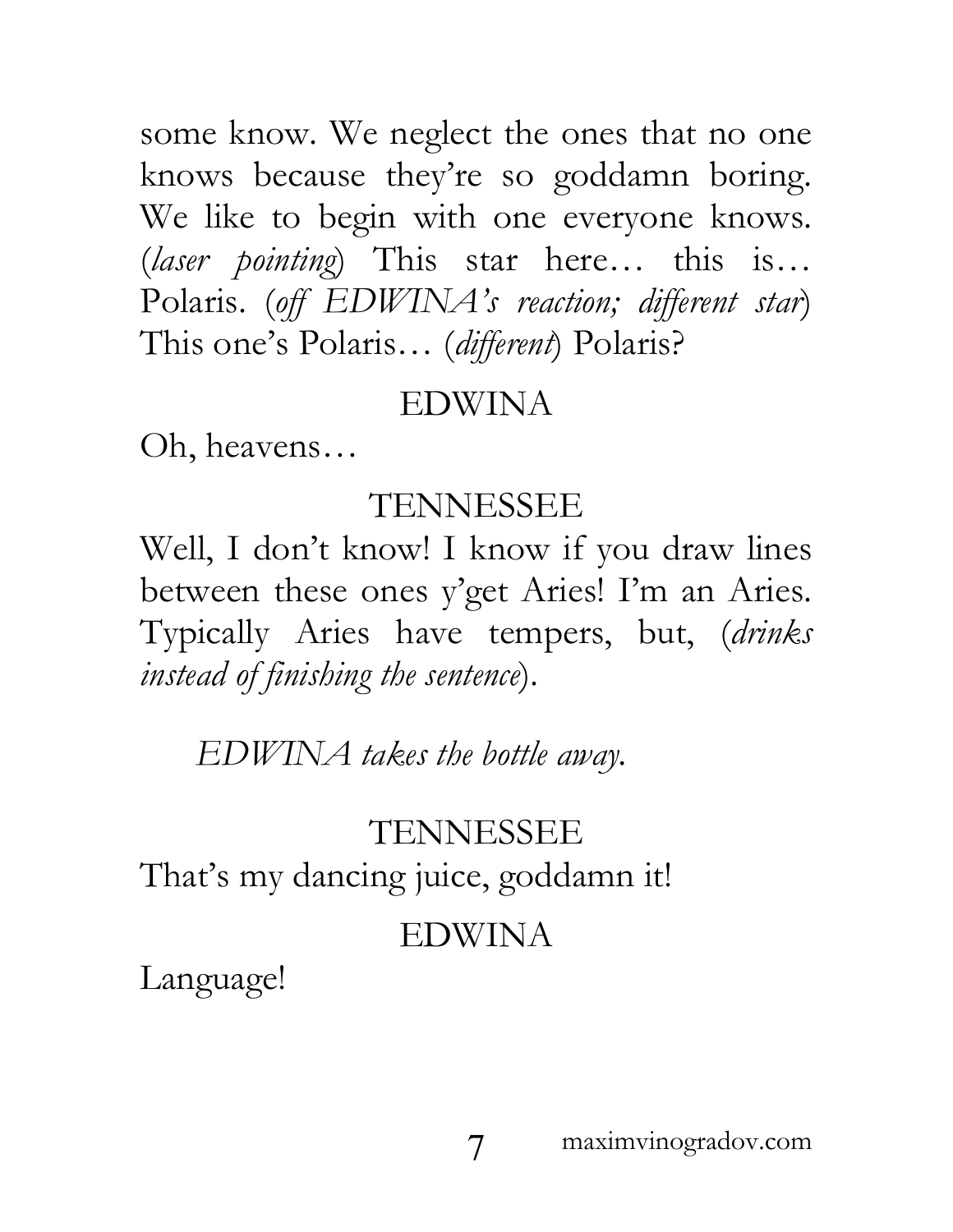I…! All right… (*cooling*) This here's Aries: these four. Aries are born between March 21st and April 20th. They are adventurous, courageous, maybe a bit unable to express their emotions in a conservative manner. We do not punish them for this; they are incapable of change. Let's start tonight with one of the first stars I made… His name, at the time, was Bud. He was also an Aries. That's why I'm thinking 'bout him; ol' Tenn idn't just defective in the attention span. Now, I had just written and'd had produced The Glass Menagerie. This was a play about my growing up… I… (*thinking*) Mm…

*Lights up in the scrim room, revealing FRANK MERLO, standing where TENN doesn't notice him. The room is seemingly lit by a sky full of stars. FRANK is in his 20s and disarmingly handsome, his eyes gently exploring every surface of the room.*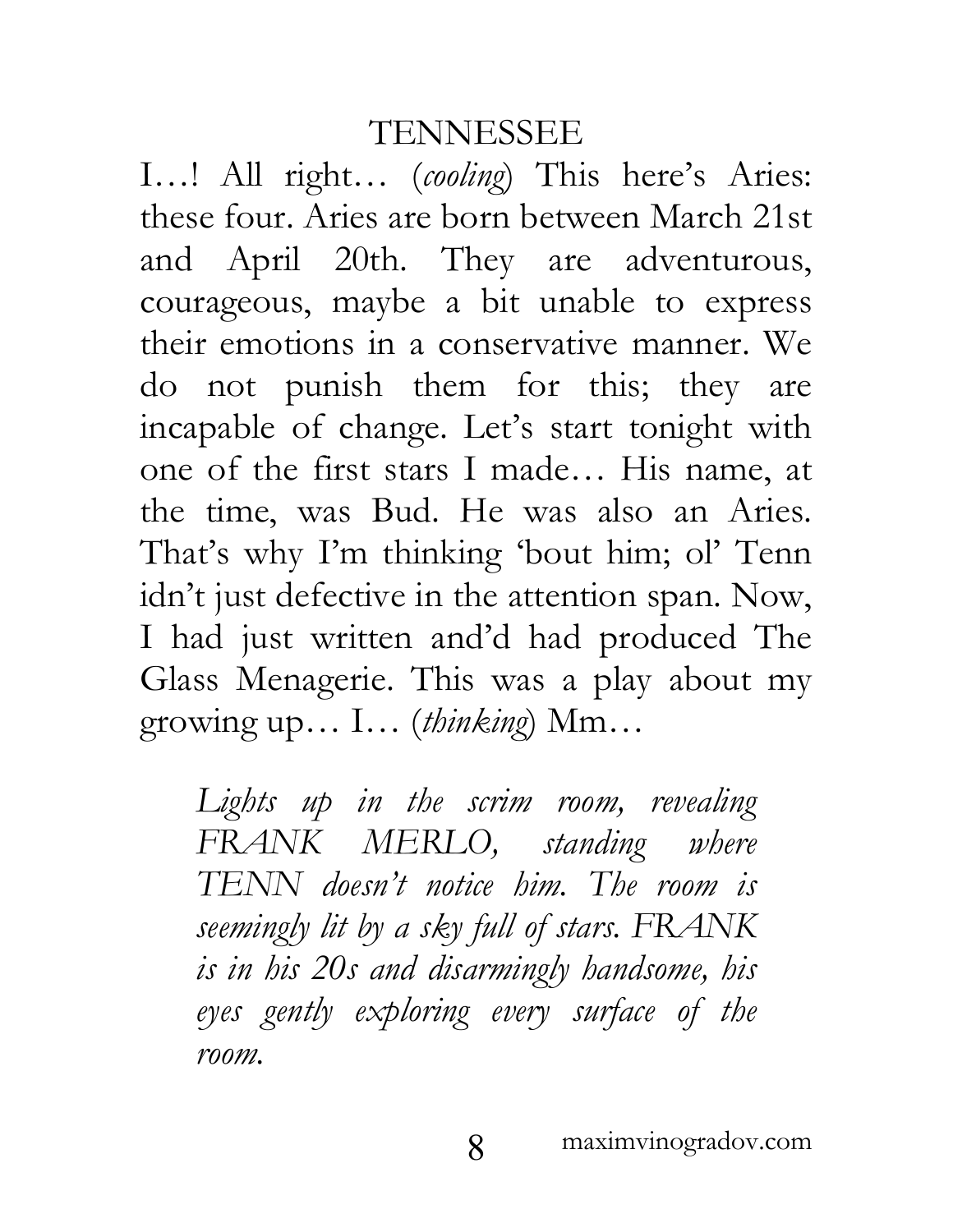That play went really well. It took me a while to write the next one, surrounding a woman named Blanche. This was A Streetcar Named Desire.

## *Lights down on FRANK.*

## TENNESSEE

Now, this—

*TENN looks behind himself, confused.*

#### TENNESSEE

Did something just… just—okay, well. Streetcar. I'd wanted John Garfield for the lead male. We could not get this man. Instead, a no-name was referred to me by the great Elia Kazan, hereafter "Gadg," whom Gadg called one of the best young actors he'd ever seen. Best anybody had… But memory is elusive. Everything I remember, I remember it with a rum-soaked filter. When I remember them all, they're beautiful. They're young. Did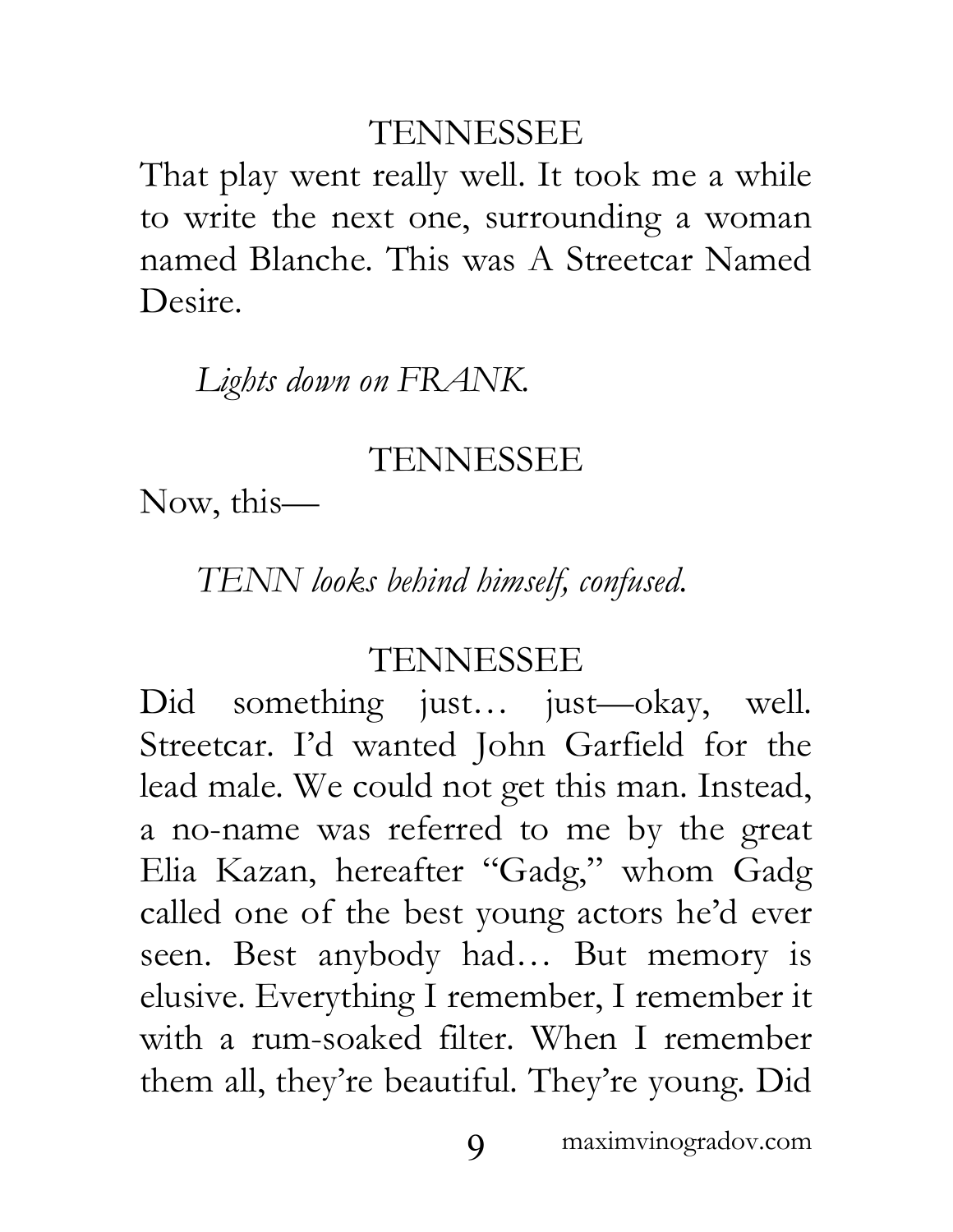you ever notice that? As soon as a star dies, all their pictures become young again.

# BRANDO

What's wrong with the lights in here?

*Lights up on MARLON BRANDO, young, thin, and playful. He flips a switch to no avail.*

# TENNESSEE

That young. Hello, sir I've never met!

# BRANDO

Why don't your lights work?

# TENNESSEE

Because when you flip the switch they don't turn on.

# BRANDO

Mmm… Where's your box?

# TENNESSEE

Excuse yourself.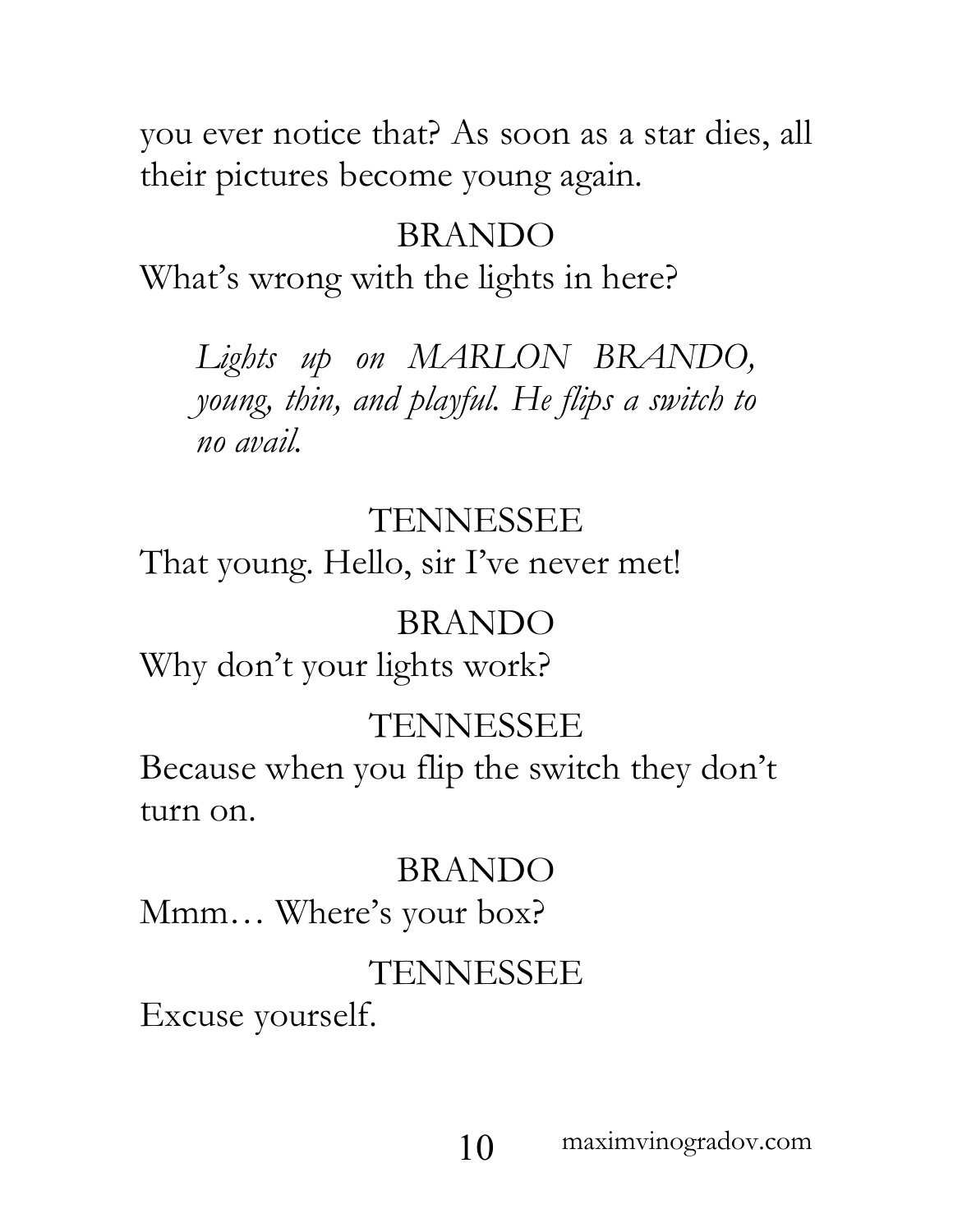## BRANDO

In here?

*BRANDO leaves to locate the electrical box.*

#### TENNESSEE

Now, everyone, this was way before anyone had ever heard the name… Hold on, what was his name…?

*Lights turn on.*

#### TENNESSEE

Goodness, the lights work.

*BRANDO enters, turning the lights off again.*

#### BRANDO

I liked it like this anyways. (*extending hand*) Bud.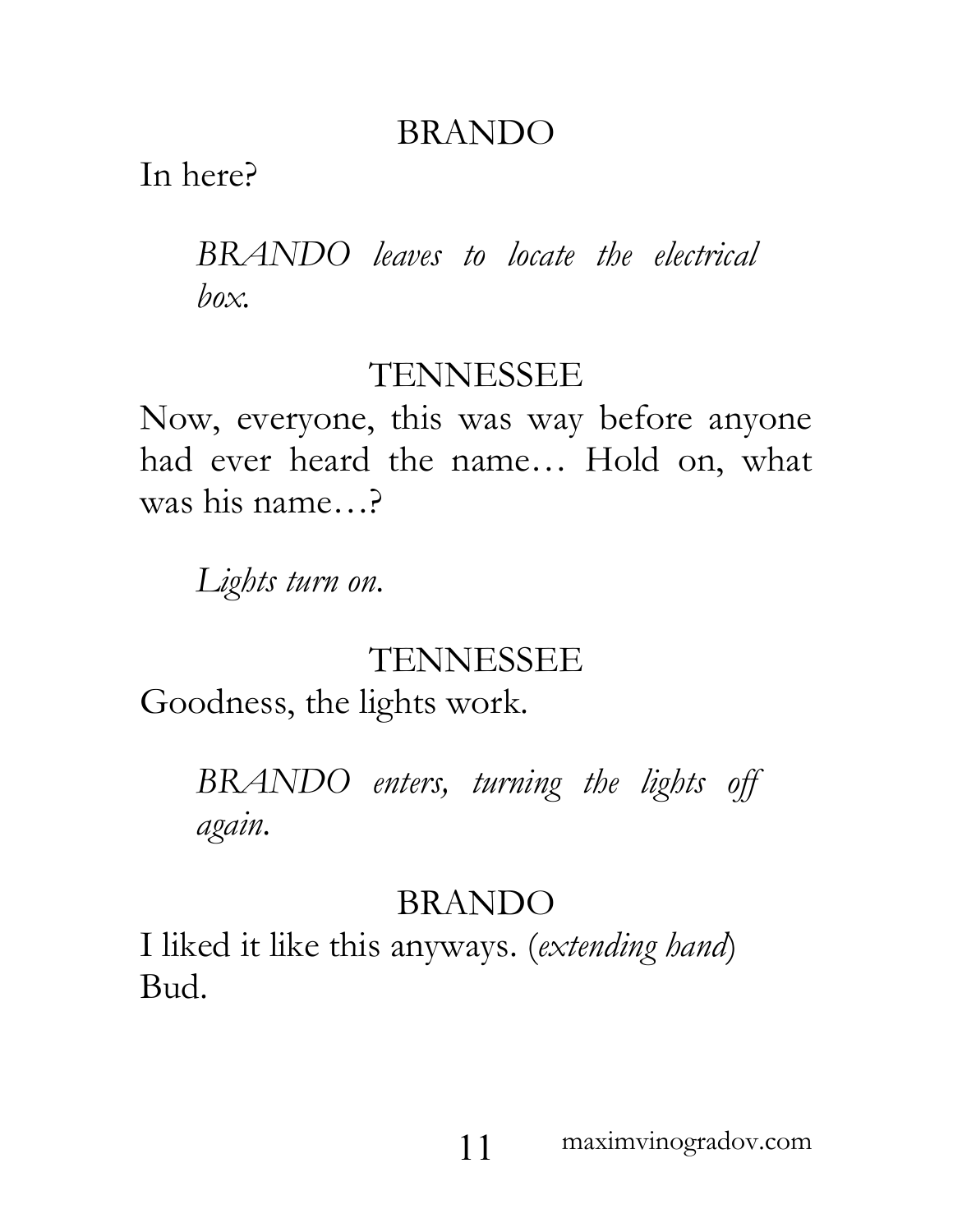Bud? Your name's—? No, what's the one on the paper? The one they know.

#### BRANDO

Marlon?

#### TENNESSEE

Marlon! Everyone, this is—Marlon, is that you?! Jesus God, were you ever this thin…?! Oh! (*putting on an act*) You're the no-name actor who wants to take on the role of Stanley Kowalski. How reasonable.

*TENN opens the drawer, producing audition sides.*

#### TENNESSEE

I'm not interested in a no-name like "Marlon Brando." That sounds more like a canned tuna company.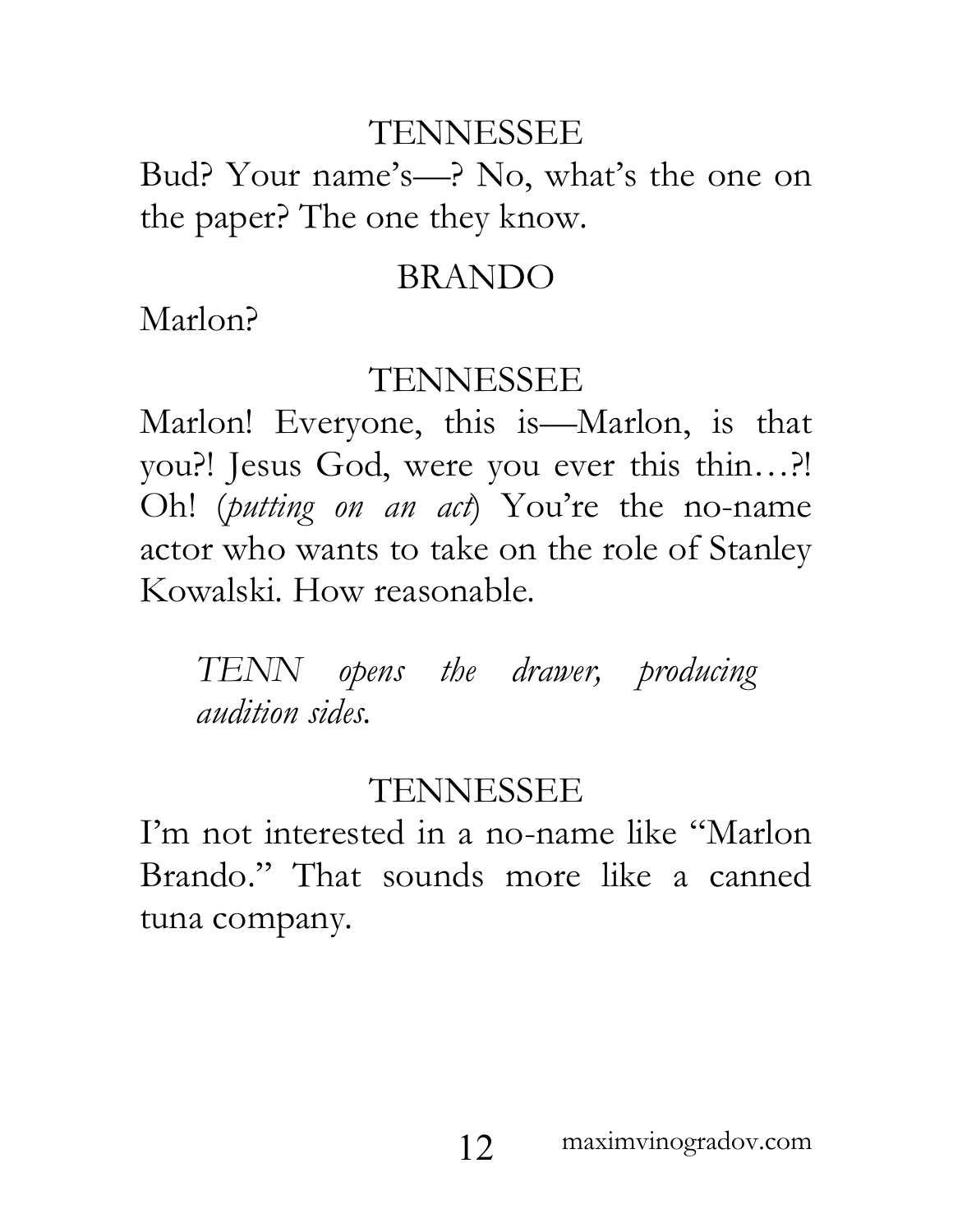#### BRANDO

I don't wanna read either! Gadg gave me twenty bucks to do this, and then I'm outta here!

# TENNESSEE

(*looking at sides*) Oh my, well—Wait, this is Menagerie…

*TENN crumples up the paper and throws it in another drawer. He gets the correct sides.*

# TENNESSEE

Oh my, well I guess this read's gonna just smart, isn't it? You look nothing like Stanley Kowalski! He was a middle-aged man, you know.

# BRANDO

Well, I'm not too sure about this part either! I figure I'm a pretty decent guy and this is just… a harsh guy.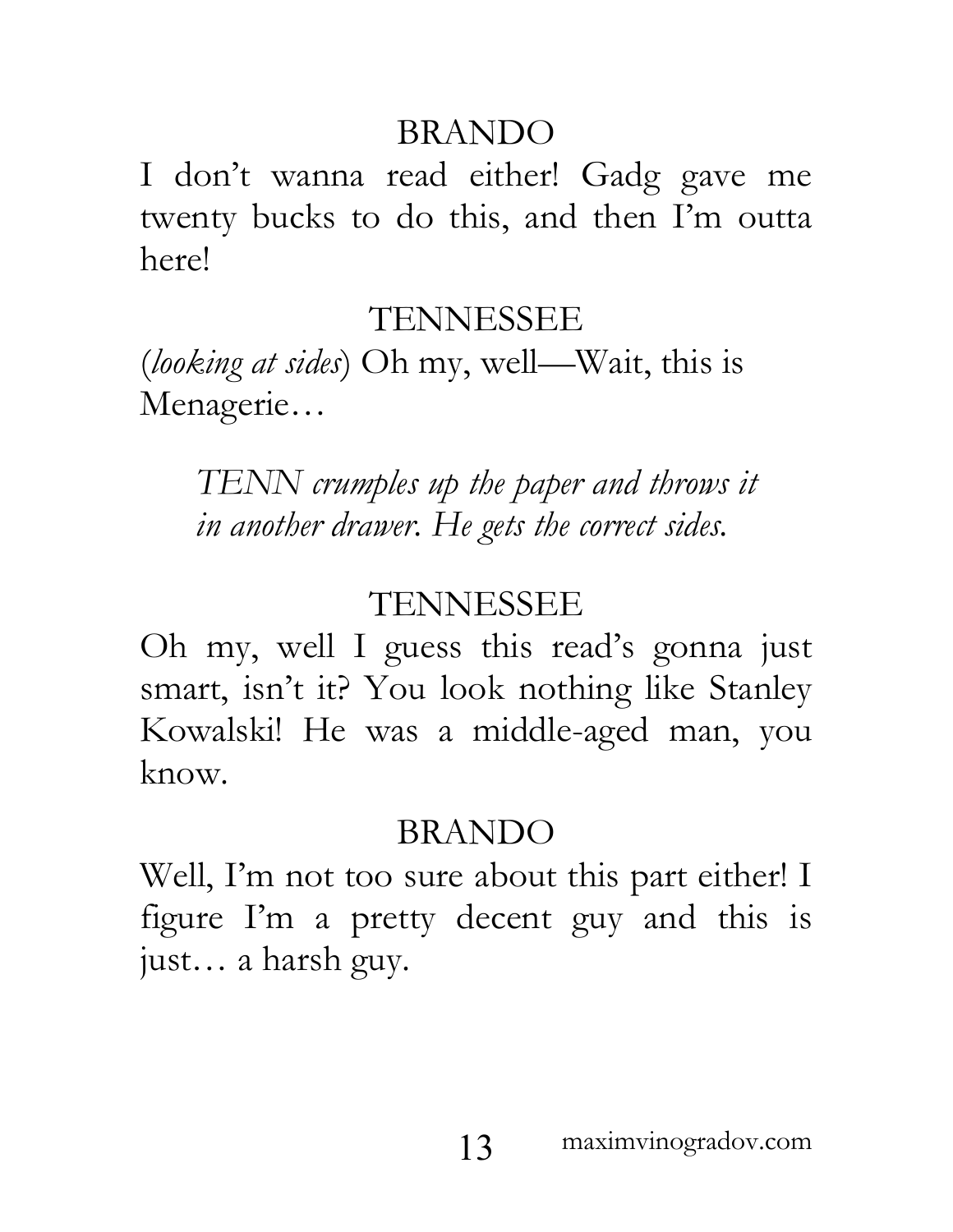Then I guess that's that! Good day to you, Starkist! (*throwing the sides back in a drawer*) Oh, all right! If you insist! (*pulling out sides*) But only because Gadg—Wait, this is Menagerie again. Who put Menagerie in here? Hey, who put…? (*after reading some*) Laurette Taylor read off these sides…

#### EDWINA

(*after BRANDO doesn't respond*) Eh-hem.

#### TENNESSEE

Right, uh. I just—hold on. Laurette Taylor read off these sides… I wanted Greta Garbo, but she denied me flatly.

## EDWINA

Finish the Brando memory!

## TENNESSEE

Uh…

#### EDWINA

We'll get to Garbo later!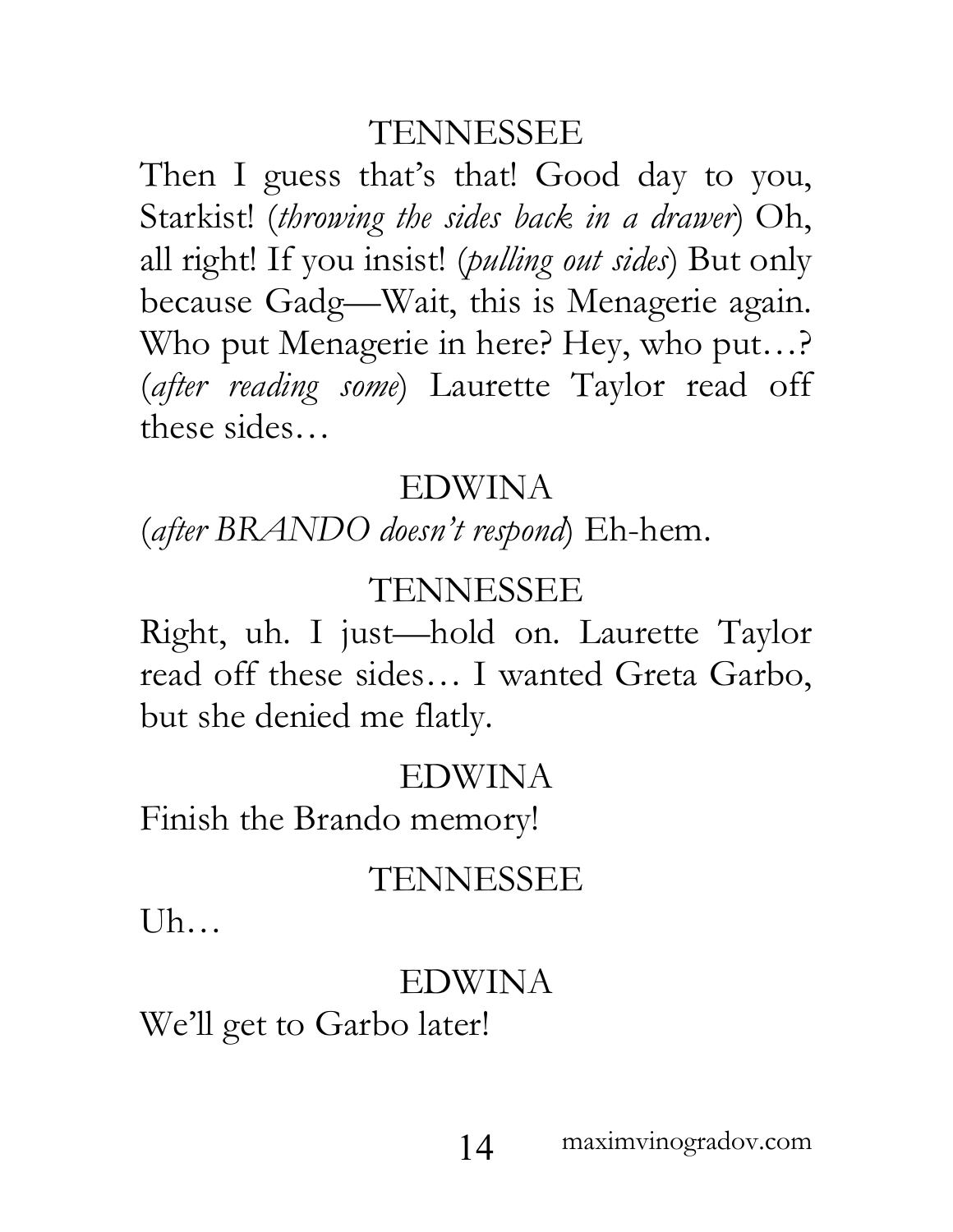Brando's nervous and sweet on the inside but reads so well as a bad man that it redirects both of our histories; really, all of entertainment history. He fixes my plumbing and sleeps on my floor and in the morning we walk up and down the beach in total silence. Wadn't that fun? I'm sorry, but I remember Garbo and I had this excellent conversation about celebrities; the audience'd love to hear it. We were at this party, or, no it was a bar—

#### EDWINA

You can't leave the memory until Brando agrees to read.

## TENNESSEE

Oh, right. (*to BRANDO*) Would you like to read?

#### EDWINA

(*after BRANDO doesn't respond*) That isn't what you say to him. Come on.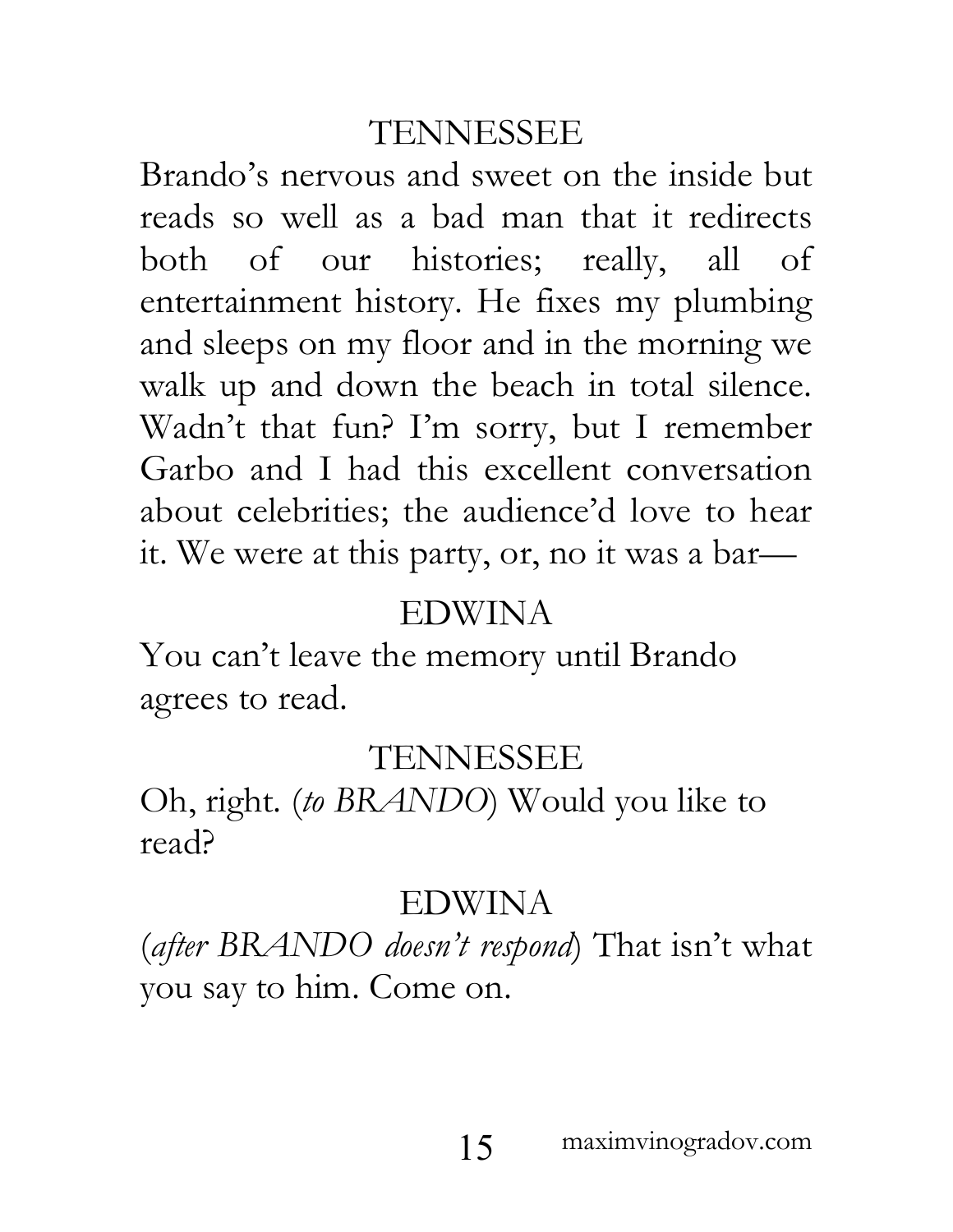Uh… Toughen up! Be a barrel-chested behemoth and read this! What, you can't confront the—(*to EDWINA*) Sorry, Charlie; this is no fun to say. He was avoiding becoming his father.

#### EDWINA

Wow, maybe we should just skip Garbo tonight.

#### TENNESSEE

(*to BRANDO*) What, you can't confront your fears? Life needs these ugly things; that's what makes it so perfect! Be the ugly man and for as long as you have stamina you can run from the later consequences!

*BRANDO takes the sides and studies them for a moment.*

#### BRANDO

You Blanche?

*Blackout on BRANDO.*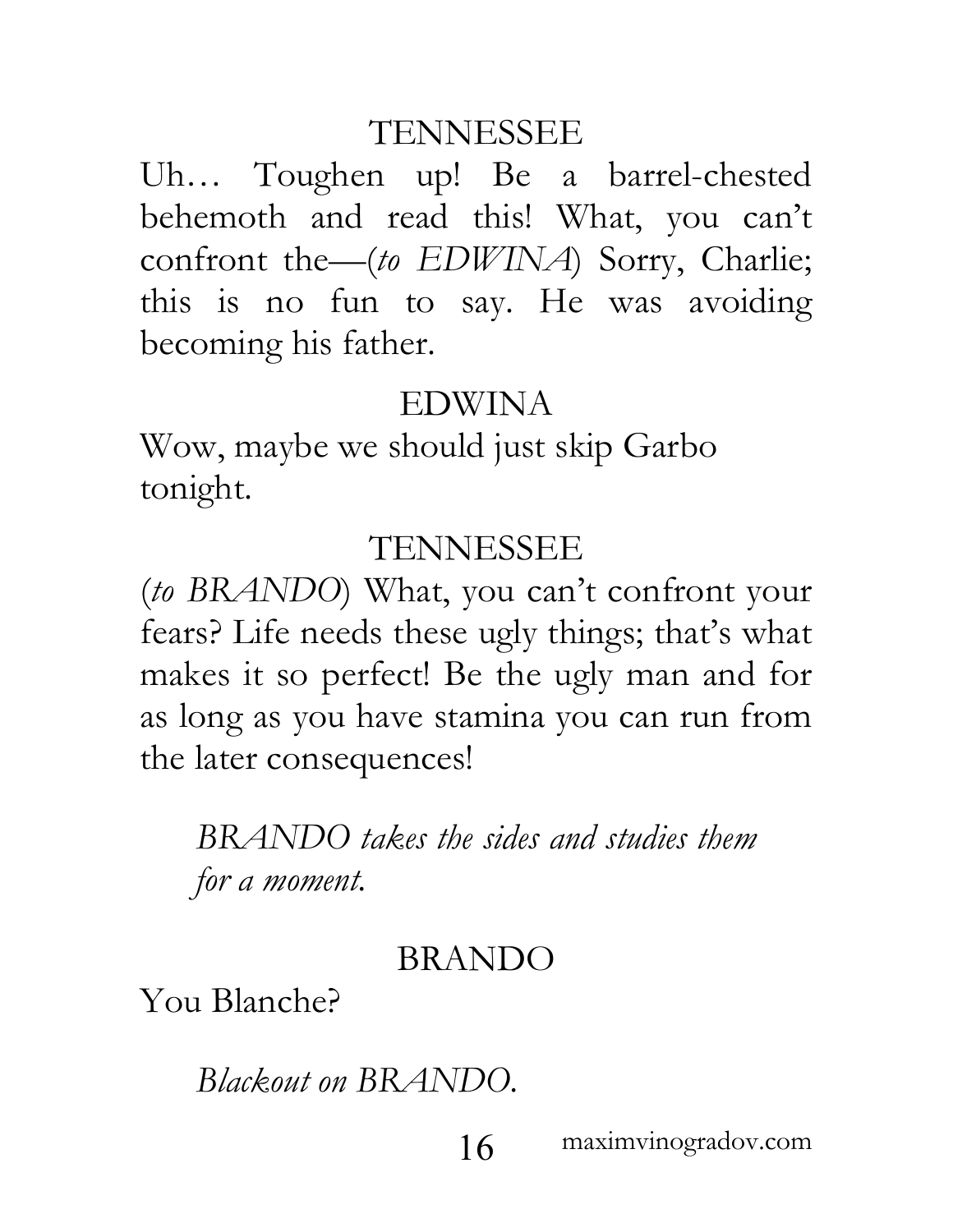Wonderful, wonderful! Wadn't that trivial. Now, I'd always admired Greta Garbo—even as a young boy. She was a Virgo.

*GRETA GARBO enters in a huff.*

#### TENNESSEE

Ahh… Greta!

# GARBO

Sorry, sir! I'm so sorry: rush!

*GARBO blazes past and exits.*

# TENNESSEE

And that, folks, is how I met Greta Garbo! She was hurrying down the street as I was trying to get her to see a play of mine: Small Craft Warnings, but the Swedish tend to keep their distance. Don't worry: we'll see her again… Now… the next… uh… Jesus, what was it… This, right here, is the universe?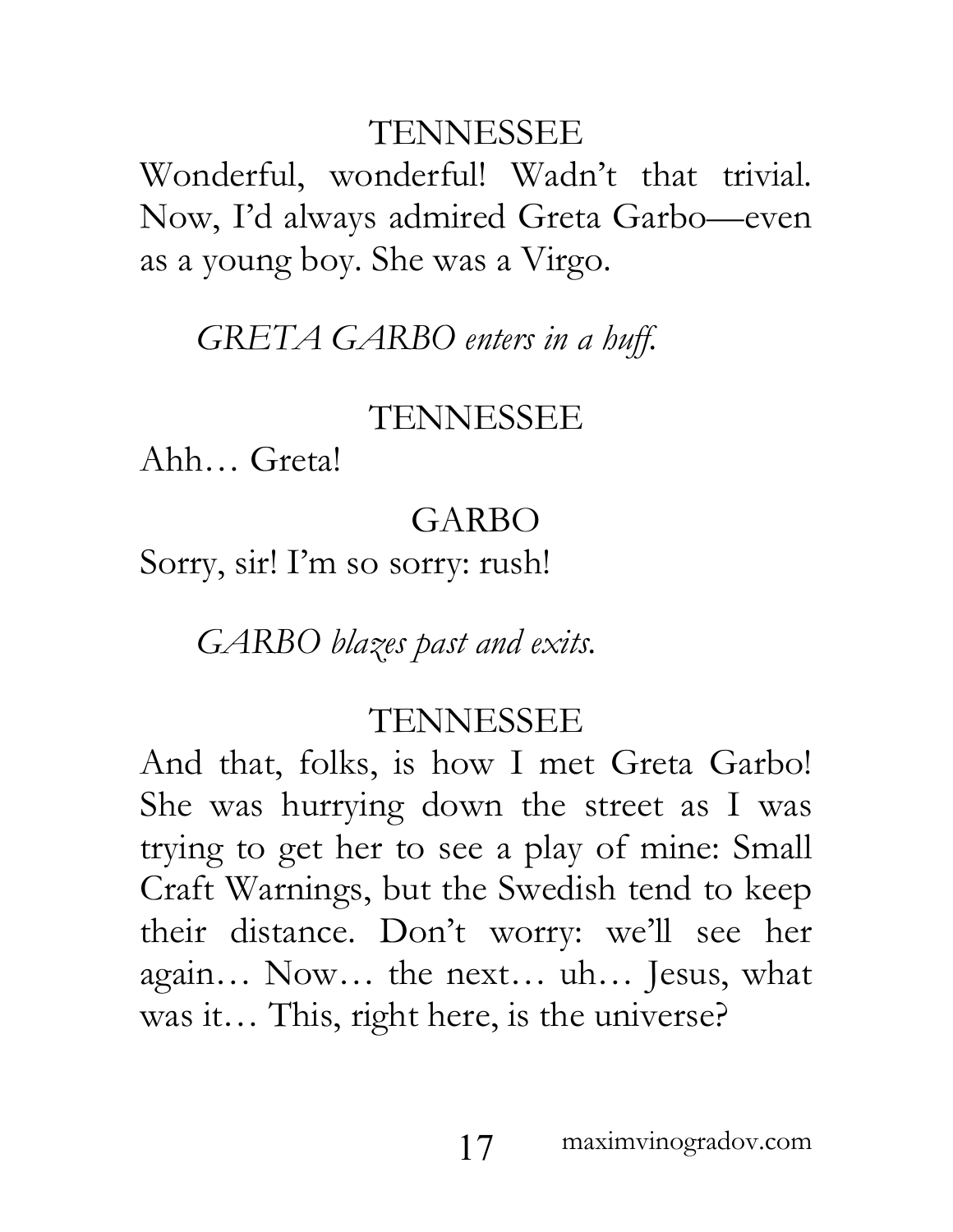#### EDWINA

(*whispered*) Pisces!

## TENNESSEE

Next was a Pisces! Pisces are sweet as caramels but oh so sensitive.

*DIANA BARRYMORE enters, permanently clutching her luxurious purse. She's smaller than the others in every way that one can be—her voice desperate to overcome its squeak.*

#### TENNESSEE

Now, I met Elizabeth Taylor a long—Who the hell are you?

# DIANA

Um… I'm sorry. Diana Barrymore.

*TENN looks to EDWINA, who looks to the Machine.*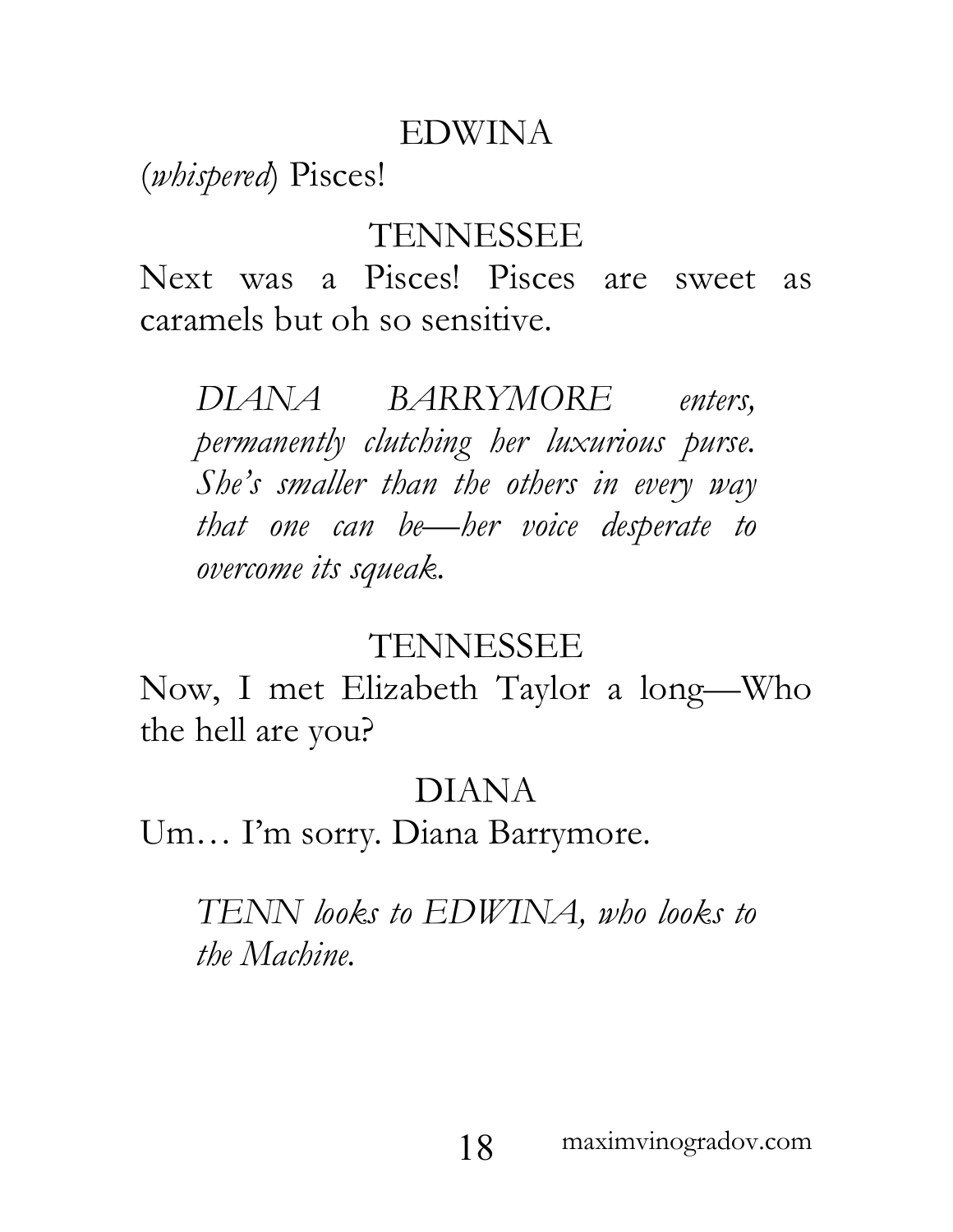# DIANA

Are you Mr. Williams? I've—I'm sorry, I've been meaning to ask you about reading for—

*Blackout on DIANA.*

#### EDWINA

There we go.

## TENNESSEE

Who the hell was that?

## EDWINA

I don't know. Machine misfired a bit—Wrong Pisces I guess? Just give me a second. Tell a joke or something.

# TENNESSEE

Uh… Where do animals go when their tails fall off?

## EDWINA

Fixed it!

# TENNESSEE

Good; don't remember the punchline.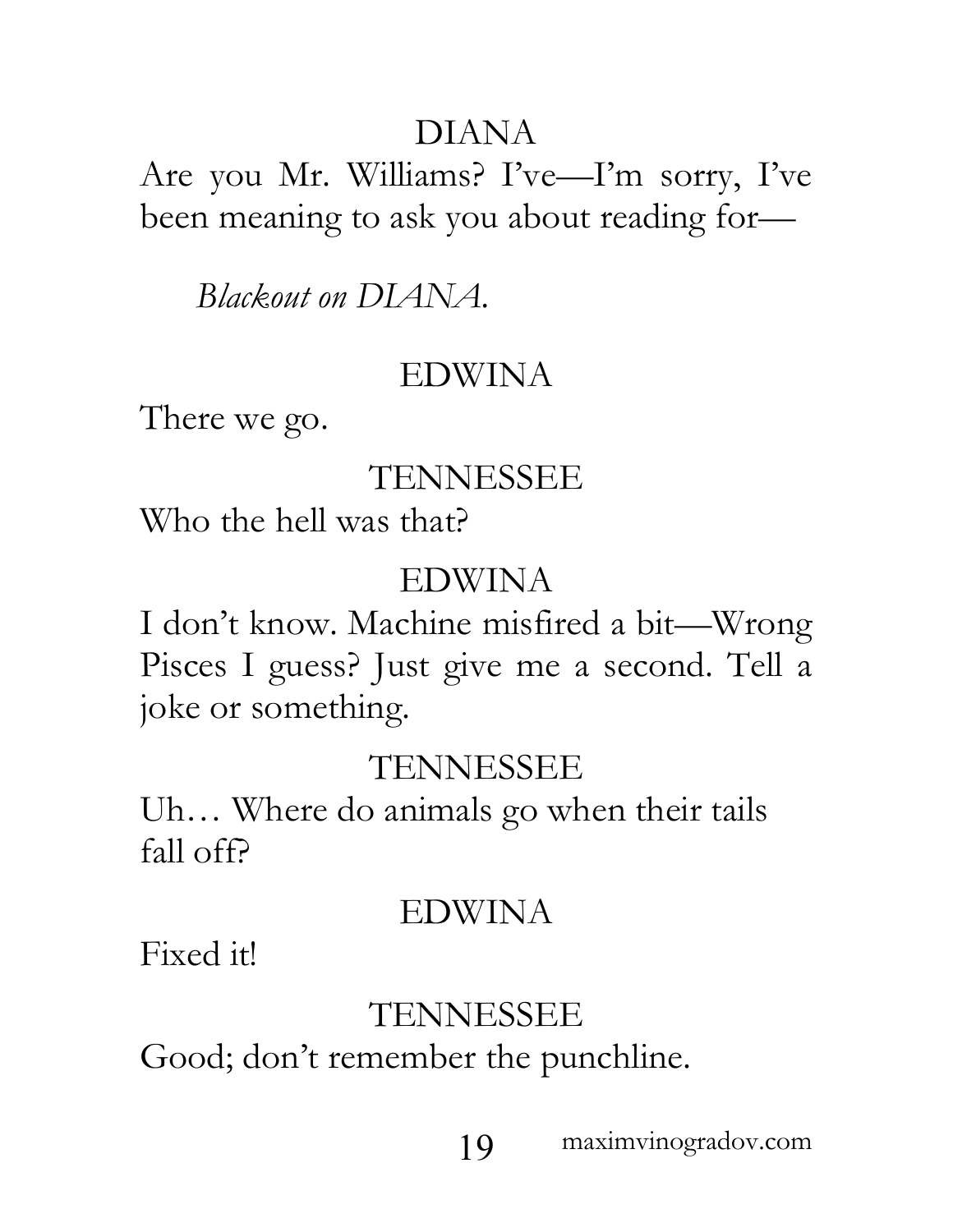# *ELIZABETH TAYLOR enters, pacing.*

## TENNESSEE

Ah! Now that looks more like Elizabeth Taylor, doesn't it? She was pleasant as peaches that day, as we—

*TAYLOR shrieks—absolute disarray.*

#### TENNESSEE

No, no, no. Lil' Edwina?

#### EDWINA

Yeah, I'm working on it. What is up with this thing tonight?

#### TENNESSEE

Pardon me for a moment, Liz, we're having some technical—

# TAYLOR

They're gonna find out… They're gonna find out about Eddie.

#### TENNESSEE

Eddie…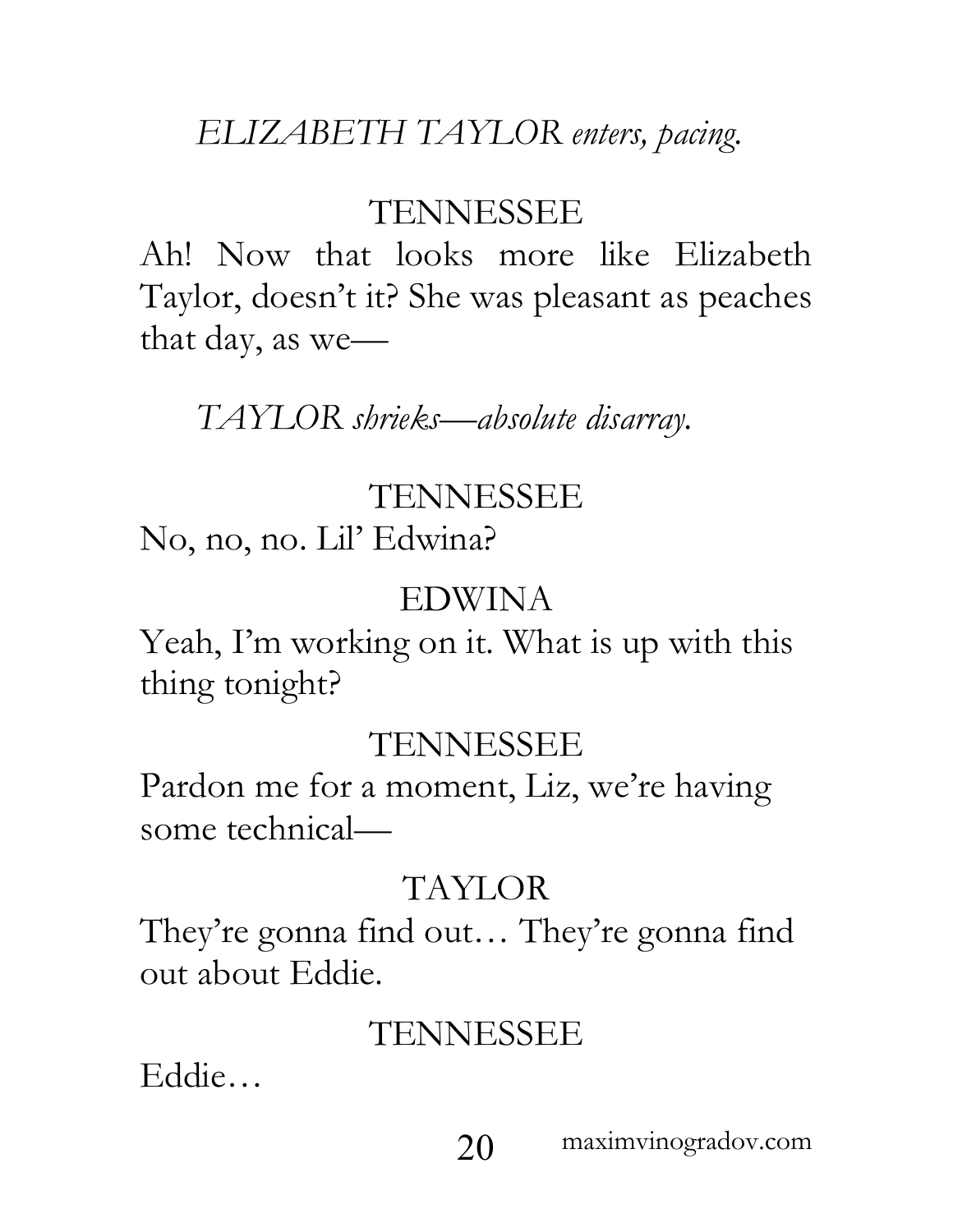# TAYLOR

Debbie's husband. The singer.

# TENNESSEE

Debbie…

# TAYLOR

Reynolds. The dancer.

# TENNESSEE

Eddie Fisher…? What about him?

# TAYLOR

We're involved. They're gonna find out. I'm done for, Tenn. I'm finally becoming Maggie.

# TENNESSEE

Oh, I'd recommend that one avoid becoming my female characters. Lil' Edwina, this is way after she and I met!

# EDWINA

My favorite part was when I said I was working on it.

# TENNESSEE

What should I do?!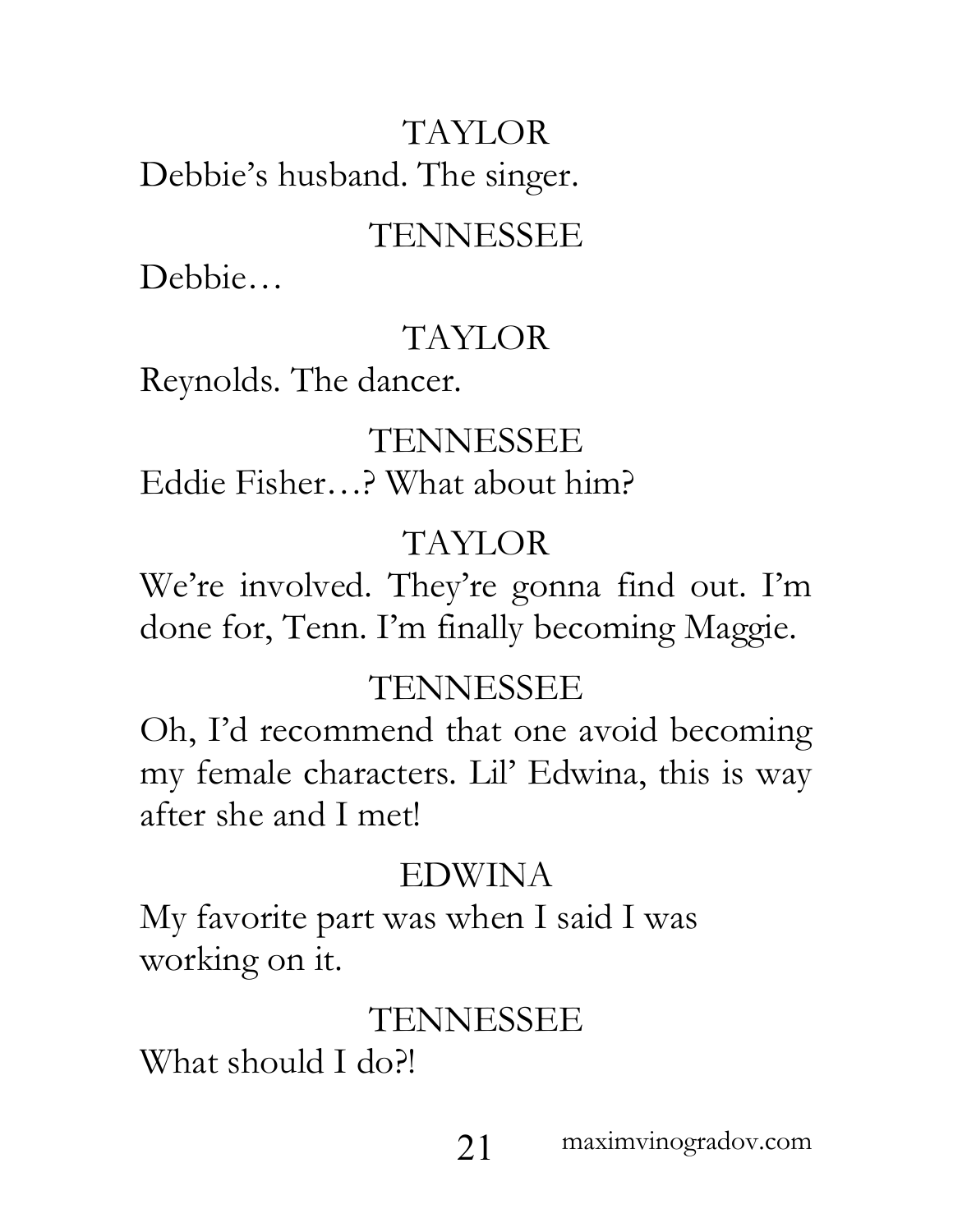# EDWINA

Whatever you did right then! I don't know!

# TAYLOR

First the divorce… then Mike…

# TENNESSEE

Yes, Mike… Divorces… People get divorced to Mike—I don't know what I'm doing—I don't remember what I said to her! Should I tell another joke?

# EDWINA

It's fascinating how much easier it is to fix the Machine while I also talk to you.

# TENNESSEE

Mike… Mike. Mike? (*remembering*) Helicopter crash, train—plane crash! Mike died in a plane crash. We were discussing you being unable to do Suddenly, Last Summer. I probably have to stay here until you agree to doing it. (*to EDWINA*) Yes? (*off her glare*) Let's try that. (*to TAYLOR*) I'm sorry about your new dead husband.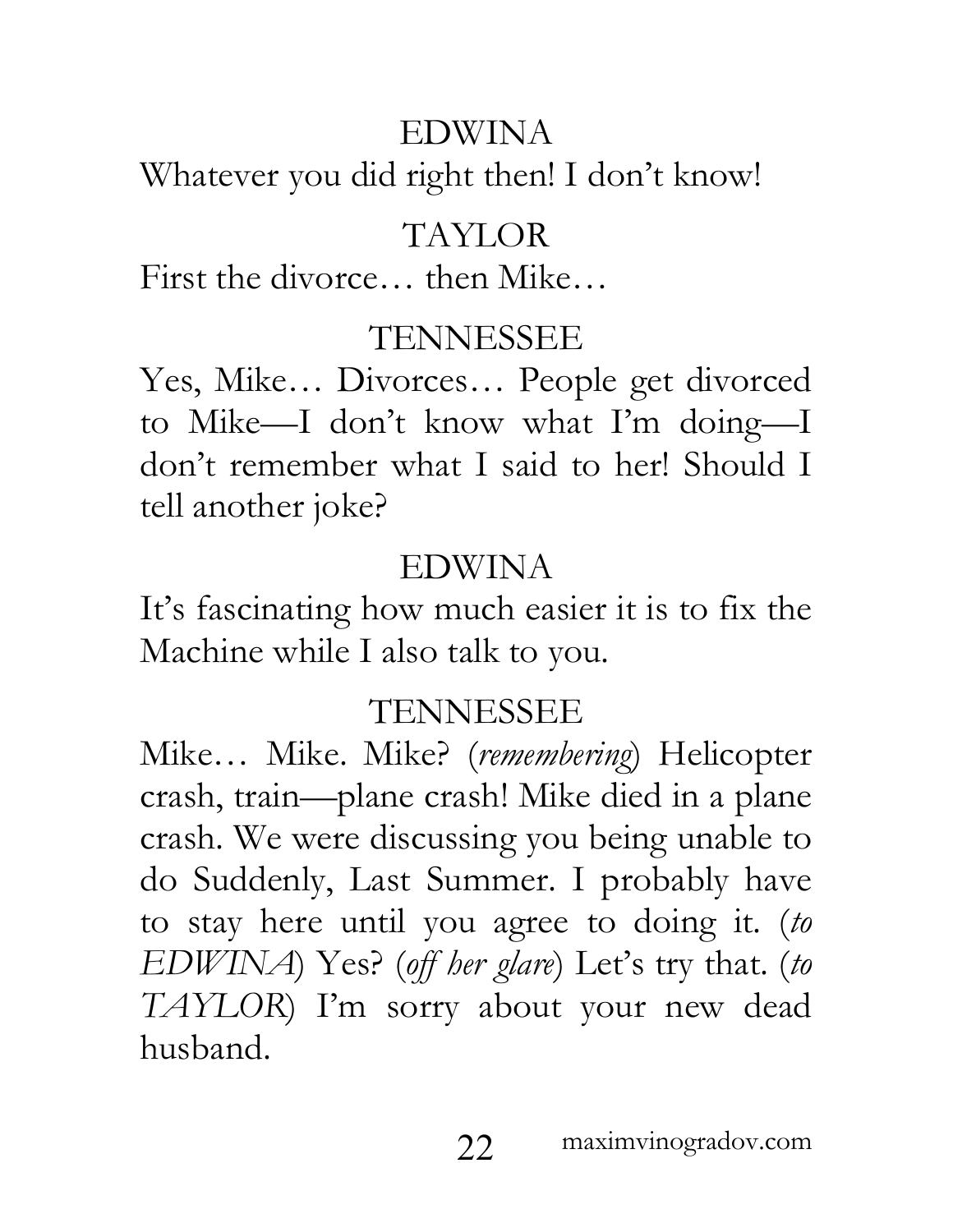# TAYLOR

Ha. God, you should write yourself more. I'm sure the rest of us are becoming stale stimulus. Dried up… You're in a queer mood today. I don't know what you started taking, but I'm in need. You got anything?

# TENNESSEE

Pills…? I don't know. I'm not sure if I'm there yet.

## EDWINA

Shh! The kids don't need to hear about that!

## TAYLOR

You can just say no. I like that you care about me. You're a better friend than you need to be… I'm going to do it.

# TENNESSEE

Wow, that was easy! Are we done here?

## TAYLOR

I expected… resistance.

# TENNESSEE

Why? I did want you to do it!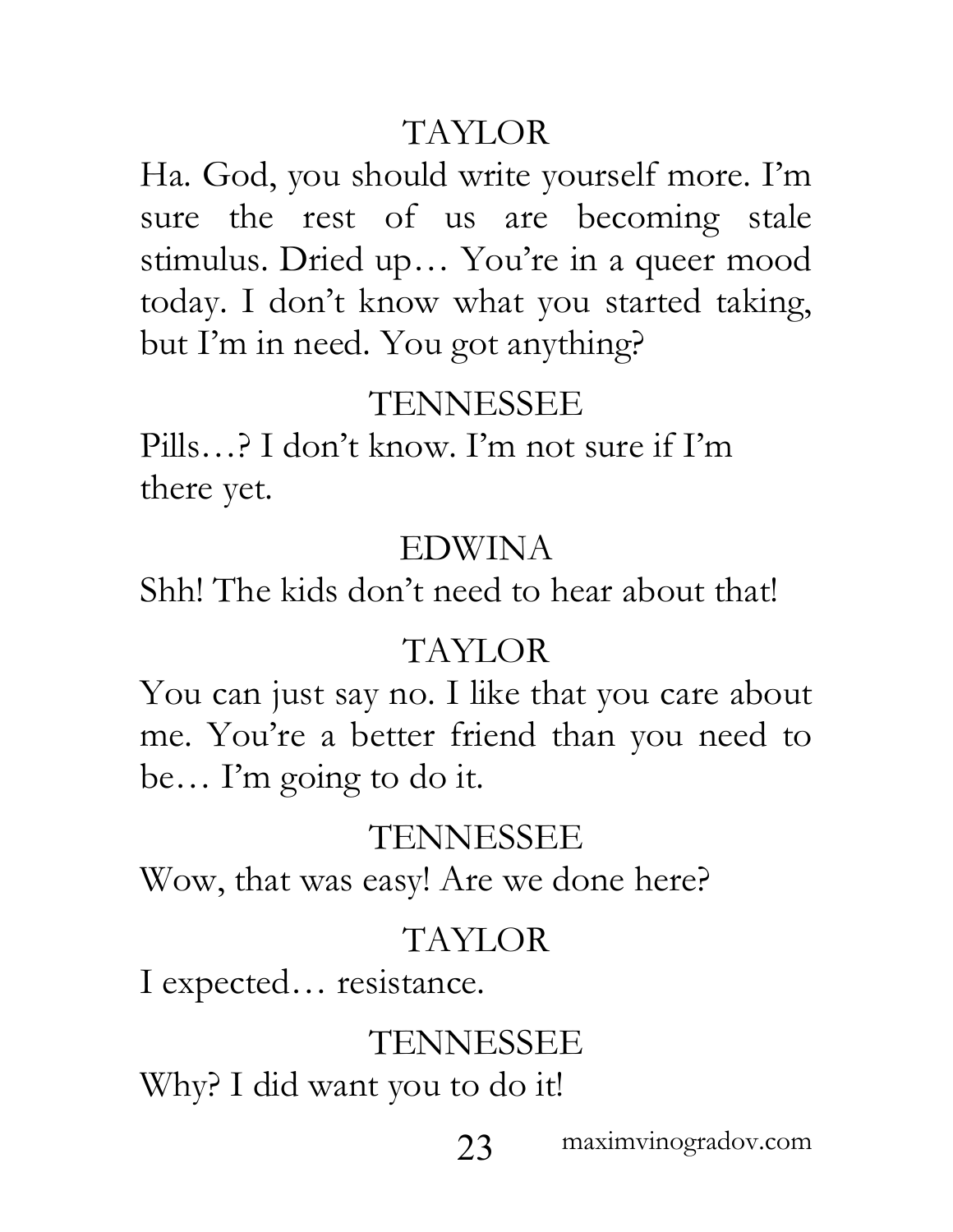# TAYLOR

Oh, that's good to hear… I know you care about me. I felt terrible.

## TENNESSEE

Stop worrying about others. Worry about yourself.

# TAYLOR

Thanks for stopping by, you have no idea what you've done for me. It'll be good to see Mike again.

# TENNESSEE

Yes—I'm sorry, what?

*TAYLOR gets a gun from the drawer.*

# TENNESSEE

Liz, what is that!? What are you doing!?

# TAYLOR

Did you want to leave the room? I can wait; I don't want to scar you.

# TENNESSEE

Don't do that!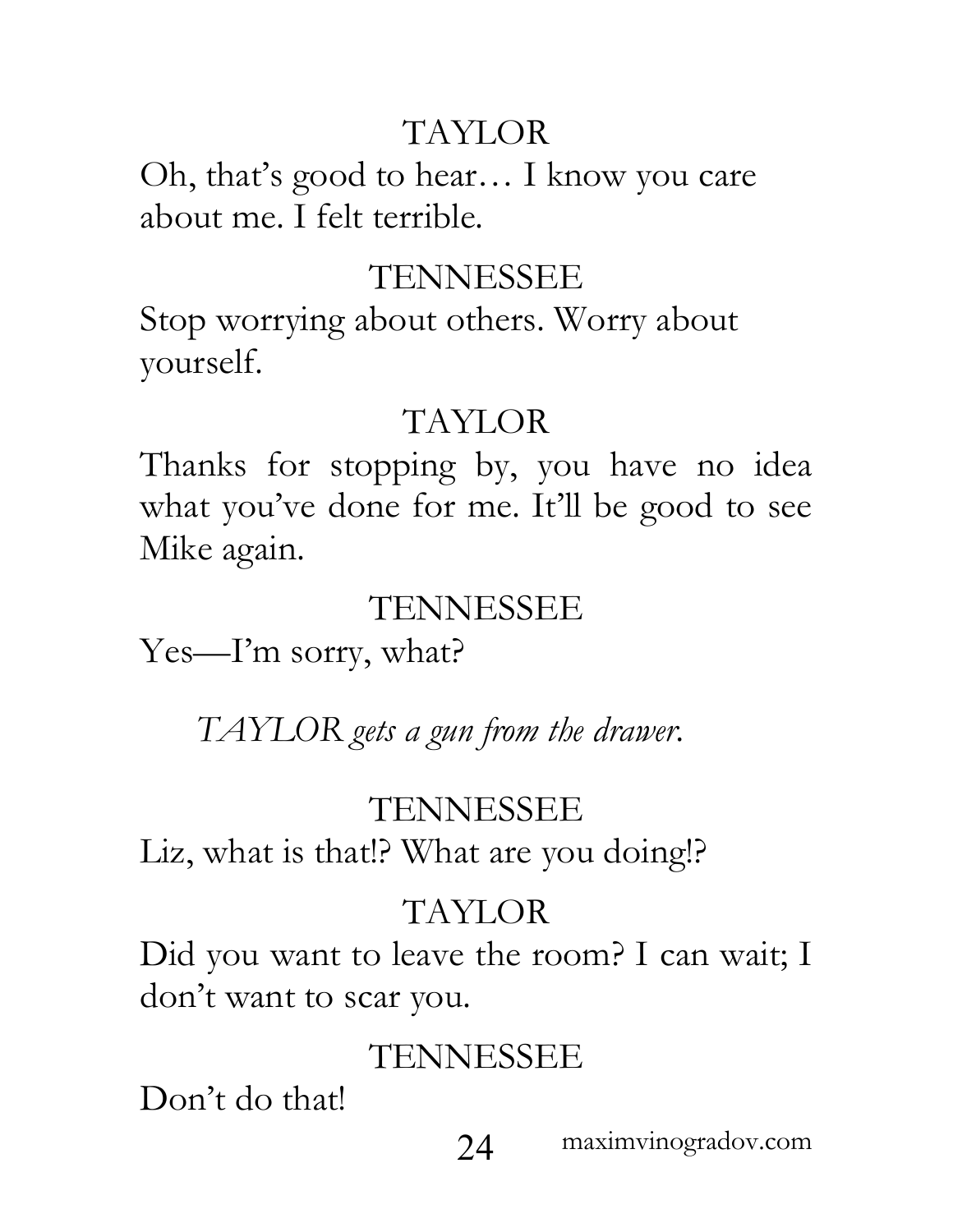# EDWINA

I don't know how to fix it!

# TAYLOR

I'm doing it. I'm finally doing it. This is for me. I deserve it.

# TENNESSEE

You don't! Don't do that! (*after LIZ takes a step away*) Hold on… No, hold on… I don't think you can actually kill yourself here, 'cause you don't kill yourself here, right…? (*to EDWINA*) Right? Liz Taylor doesn't (*pantomime gunshot*), right? Liz… you don't kill yourself. I have… nothing to worry about.

*After a moment, TAYLOR crumbles to the ground, crying.*

# TENNESSEE

Well, I certainly understand remembering this one.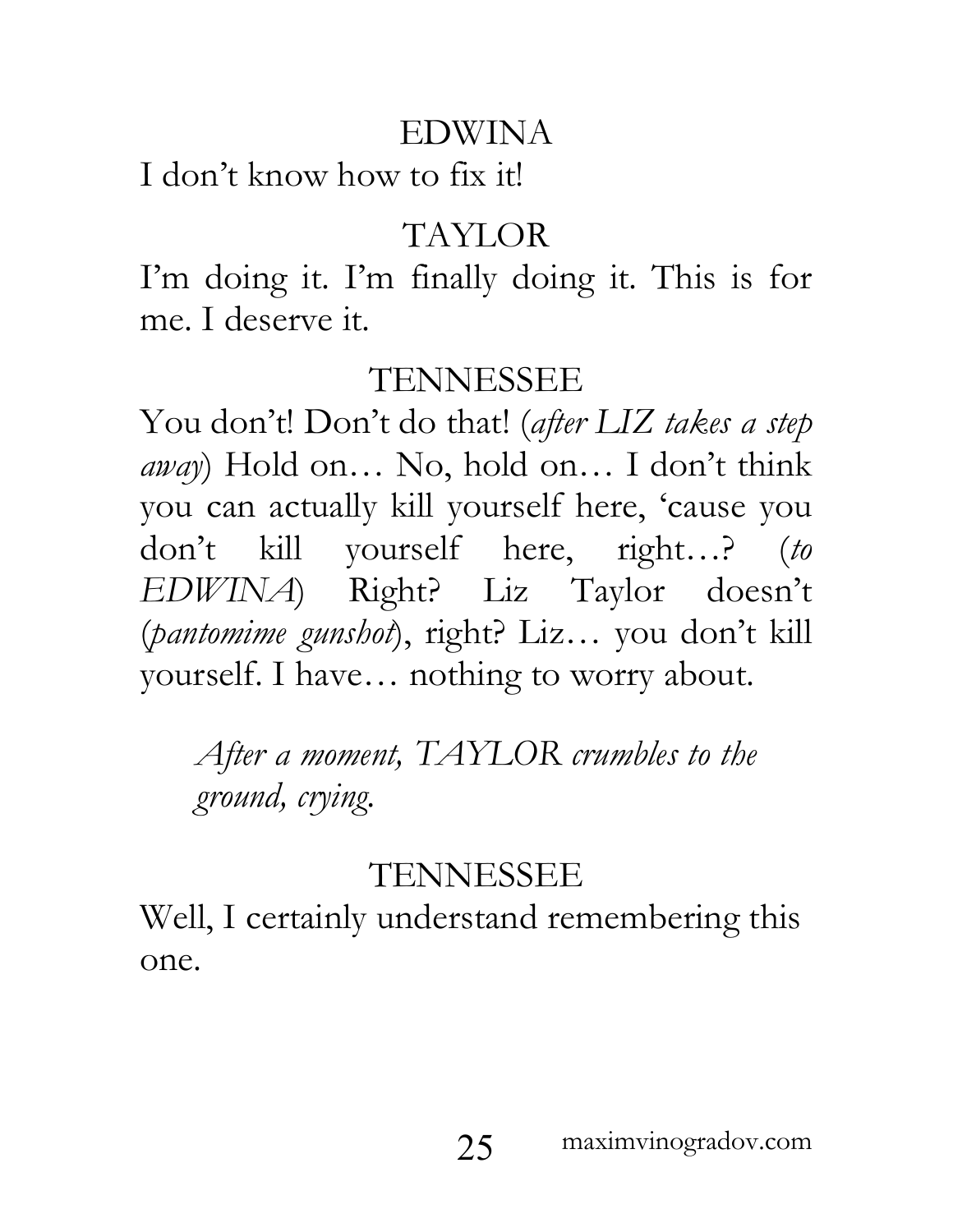# TAYLOR

You of all people don't deserve this right now… I'm sorry…

## TENNESSEE

What are you talking about?

## TAYLOR

Bette told… I heard about Frank.

# TENNESSEE

You what?

# TAYLOR

I'm sorry; I heard about Frank and you don't need more of this than you've got; I'm sorry. I'm so sorry…

*Lights up on FRANK in the scrim room, smoking and staring up at the stars.*

# TAYLOR

I'll do Summer, just… don't let this be Liz. Don't let this be…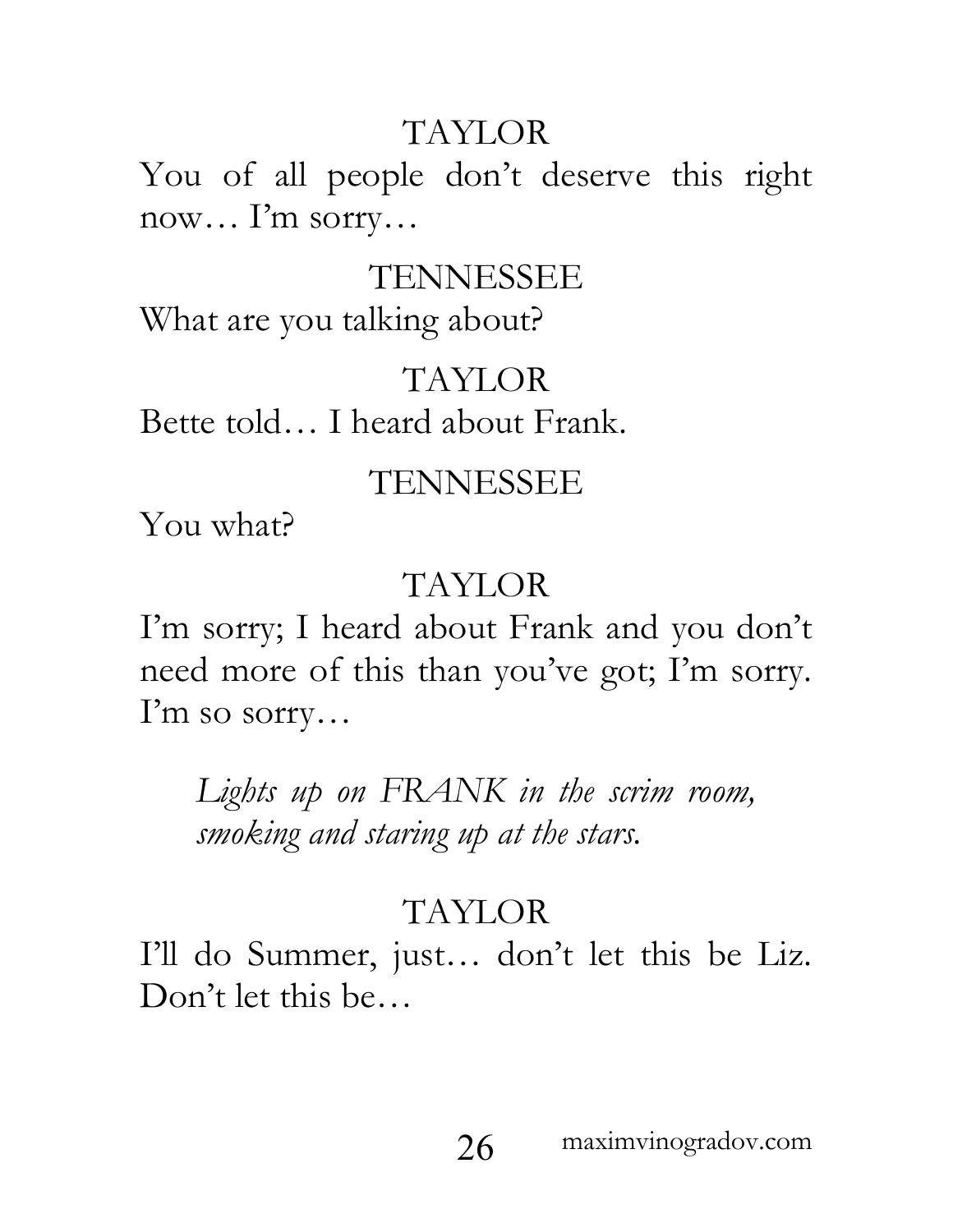*TENN moves to the room. Blackout on TAYLOR.*

#### EDWINA

Uh, Tenn, I didn't… He's not 'cause of me so… So… Frank. This is Sinatra?

*TENN enters the scrim room.*

#### EDWINA

Kapra.

#### TENNESSEE

Merlo… Have you ever heard such a stupidly pretty name? Frankie Merlo. He was a Capricorn. (*to FRANK*) Anybody ever told you you're the most gorgeous thing to ever strike upon his life?

# FRANK

I'm sure you say that to every boy you meet out here.

# TENNESSEE

No, I don't… If I did, that was stupid; I meant it with you.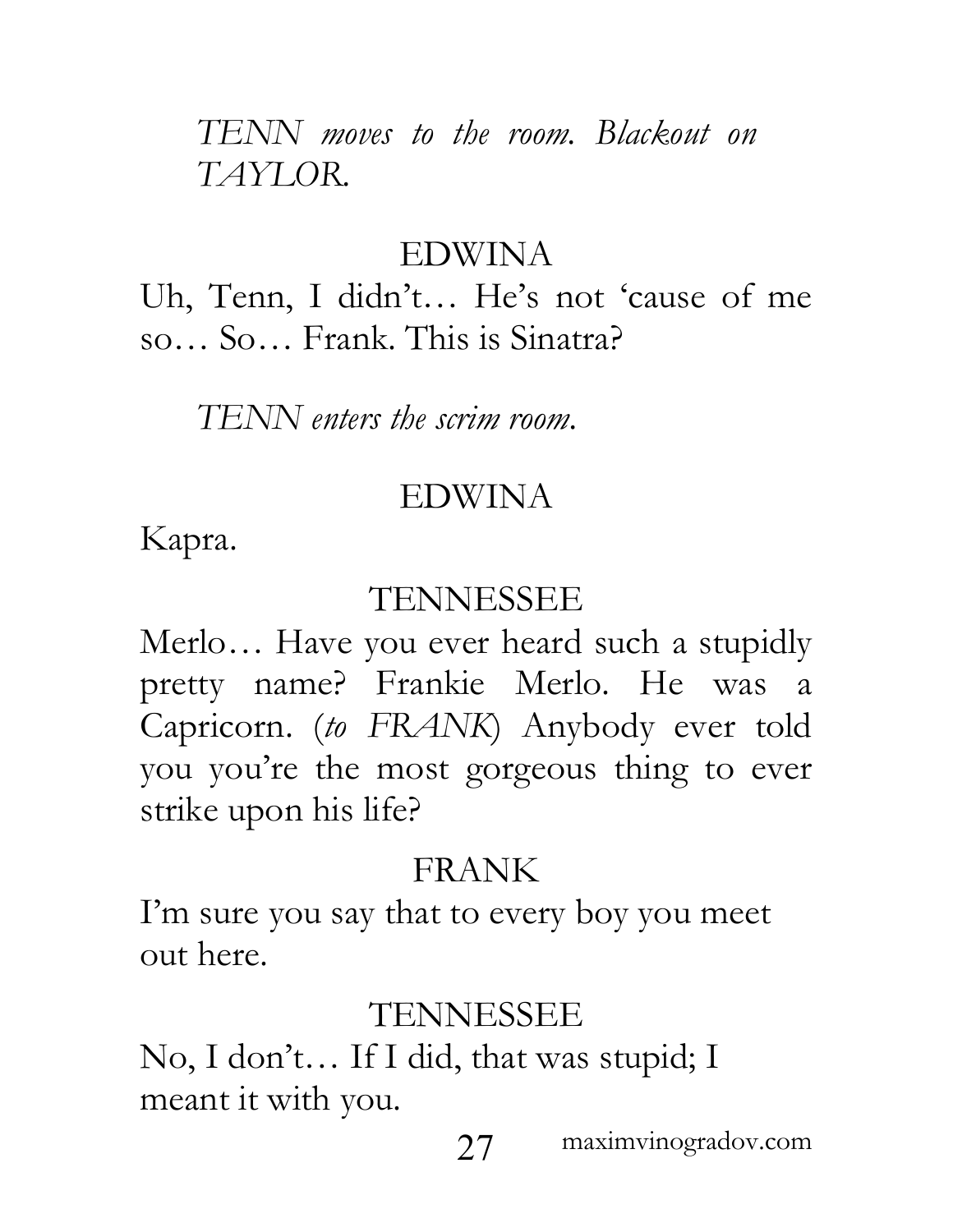## FRANK

And I'm sure that's never been the accompanied explanation.

# TENNESSEE

You speak like… somebody who's good at words.

# FRANK

You seem like the village idiot.

# TENNESSEE

Yes.

# FRANK

Which village?

# TENNESSEE

Mississippi. Well, New York now. Now… Look at you… It's really now again… Oh, I'm Thomas. They like calling me Tennessee. I'm fond on it too.

# FRANK

Tennessee from Mississippi, now New York? Frank Merlo.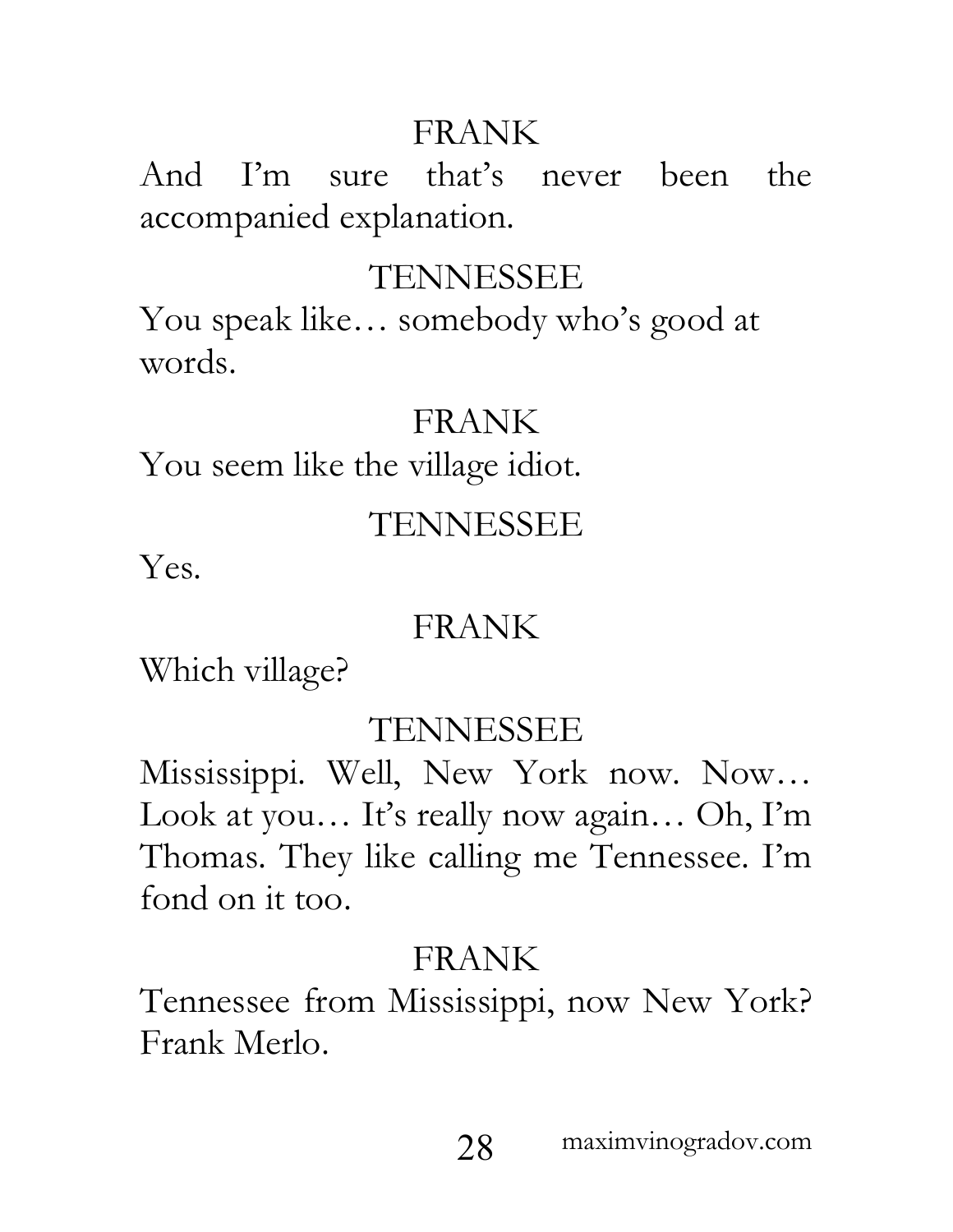Look how beautiful your skin is.

# FRANK

Sicilian.

# TENNESSEE

Sicilians make for exciting actors.

# FRANK

You're an actor too?

# TENNESSEE

I gave that up a while ago. Writer.

# FRANK

Ah, life was too banal in the frying pan… As in now you're in fire. Frying pan, fire.

# TENNESSEE

I don't remember you being so intellectually stimulating, Frankie Merlo.

# EDWINA

(*reminding*) Tour.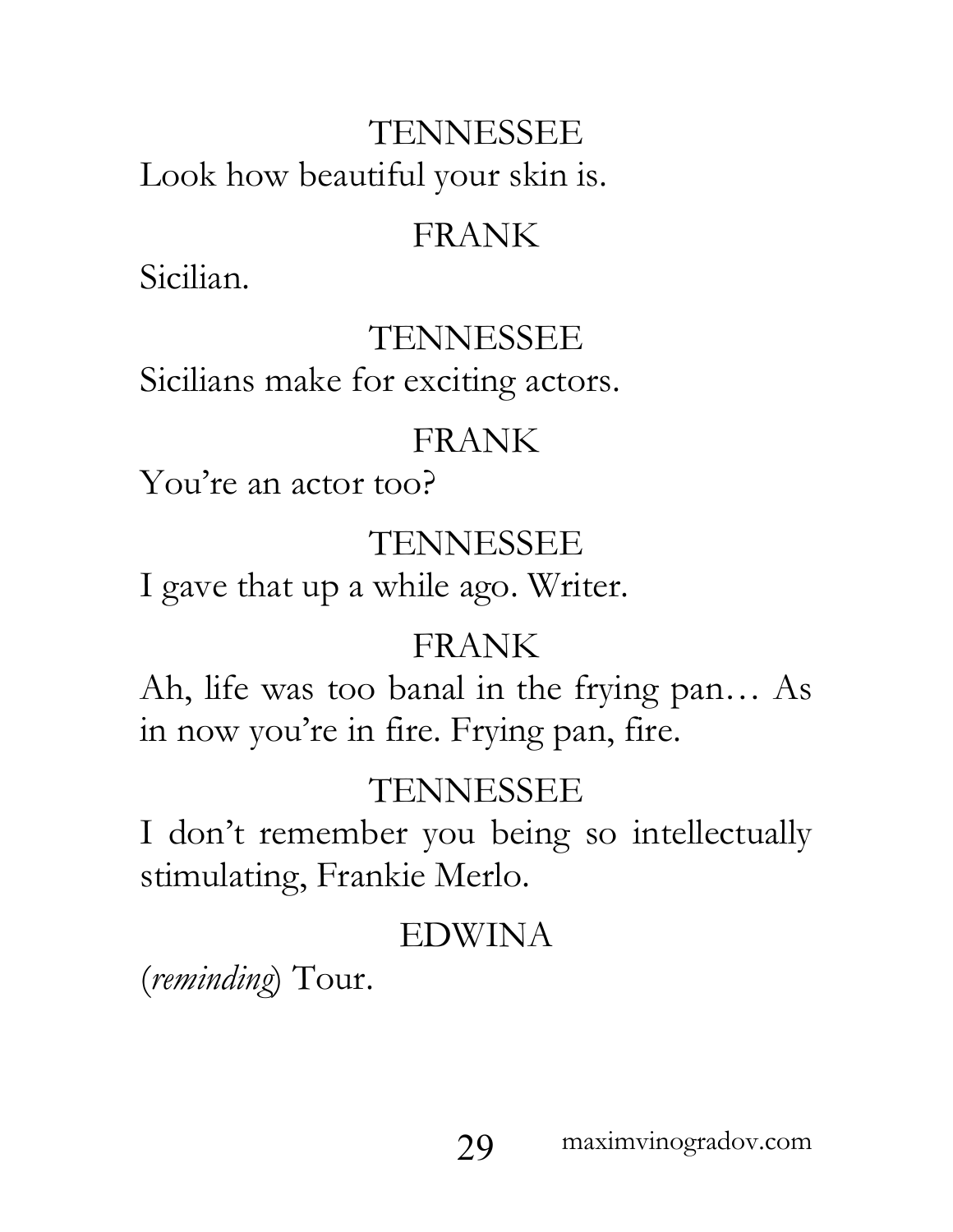We were standing on a Massachusetts sand dune, looking up at the stars, and, all I could think was… I really want to sleep with you.

# FRANK

I thought I was Frank.

# TENNESSEE

(*becoming a puddle*) That is such a stupid pun! Excuse me, why have you not kissed me yet? I'm very sure that at this point you and I should have kissed.

*TENN pulls out a nasal spray and takes a sniff.*

# TENNESSEE

My nasal spray! Oh, it's just preventative; I'm not sick. I was real sick when I was a boy. But I'm not now! And it wasn't contagious. It still isn't, because I don't have it anymore. I'm not sick; you won't get sick.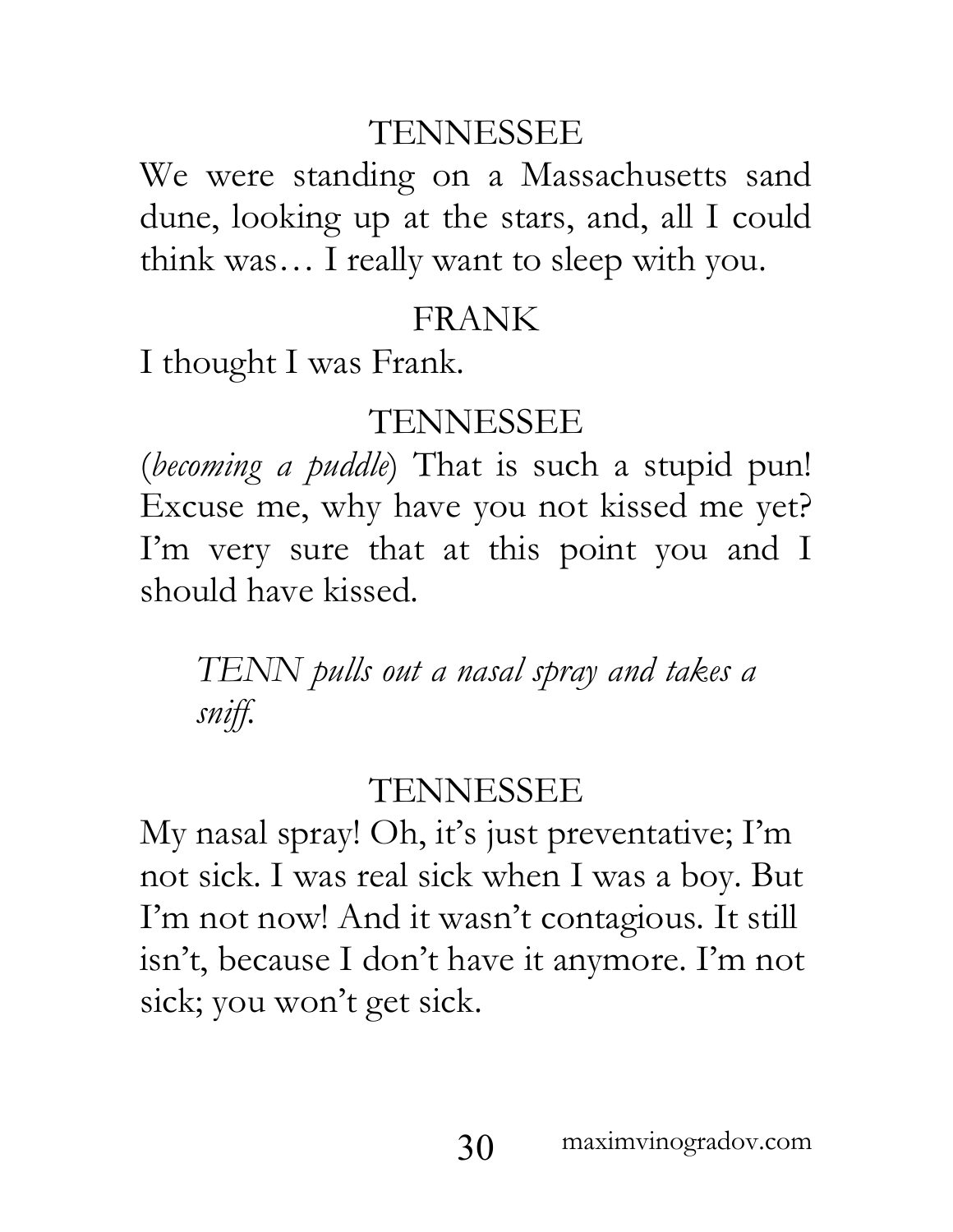FRANK Never been a day in my life.

*This strikes a nerve in TENN.*

## EDWINA

What have I seen him in?

# TENNESSEE

Uh… What did we talk about?

# FRANK

Your plays?

# TENNESSEE

No, next topic, if you would.

## FRANK

Your plays?

## TENNESSEE

We're skipping that. Let's let the folks get to know you.

# EDWINA

If you talked about your plays then…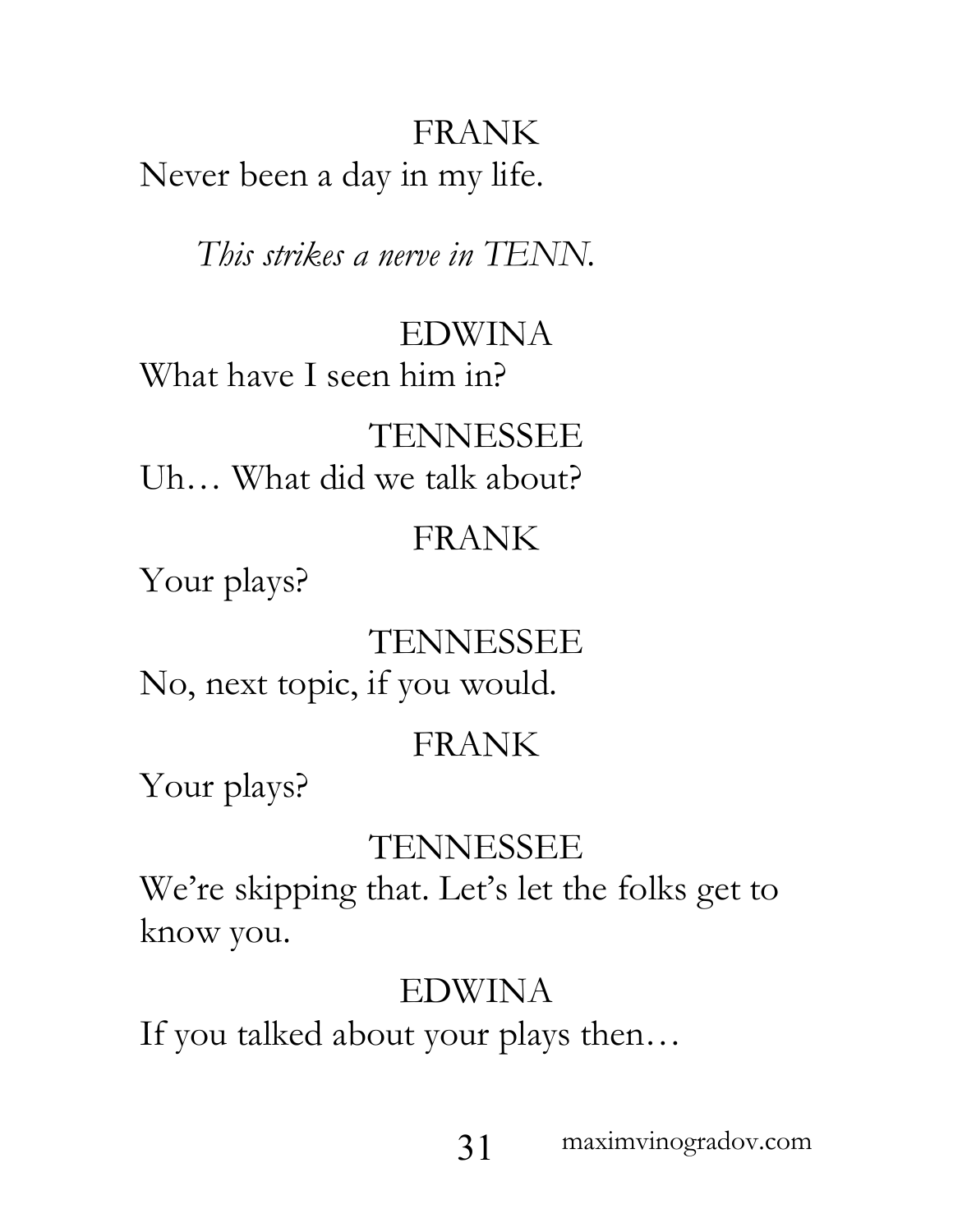# FRANK

Your plays?

## TENNESSEE

I don't want to talk about my plays.

#### FRANK

Why?

*A ghostly spot lights up ROSE WILLIAMS stage right, whom TENN sees over FRANK's shoulder. She's a burnt up shell and there's blood all over her hands. TENN exits the scrim room to look at her.*

# TENNESSEE

(*terrified*) Okay! Lil' Edwina, that's enough!

## EDWINA

What do you mean?

*Blackout on ROSE.*

# TENNESSEE

He's not a star! We shouldn't be here; I'm sorry!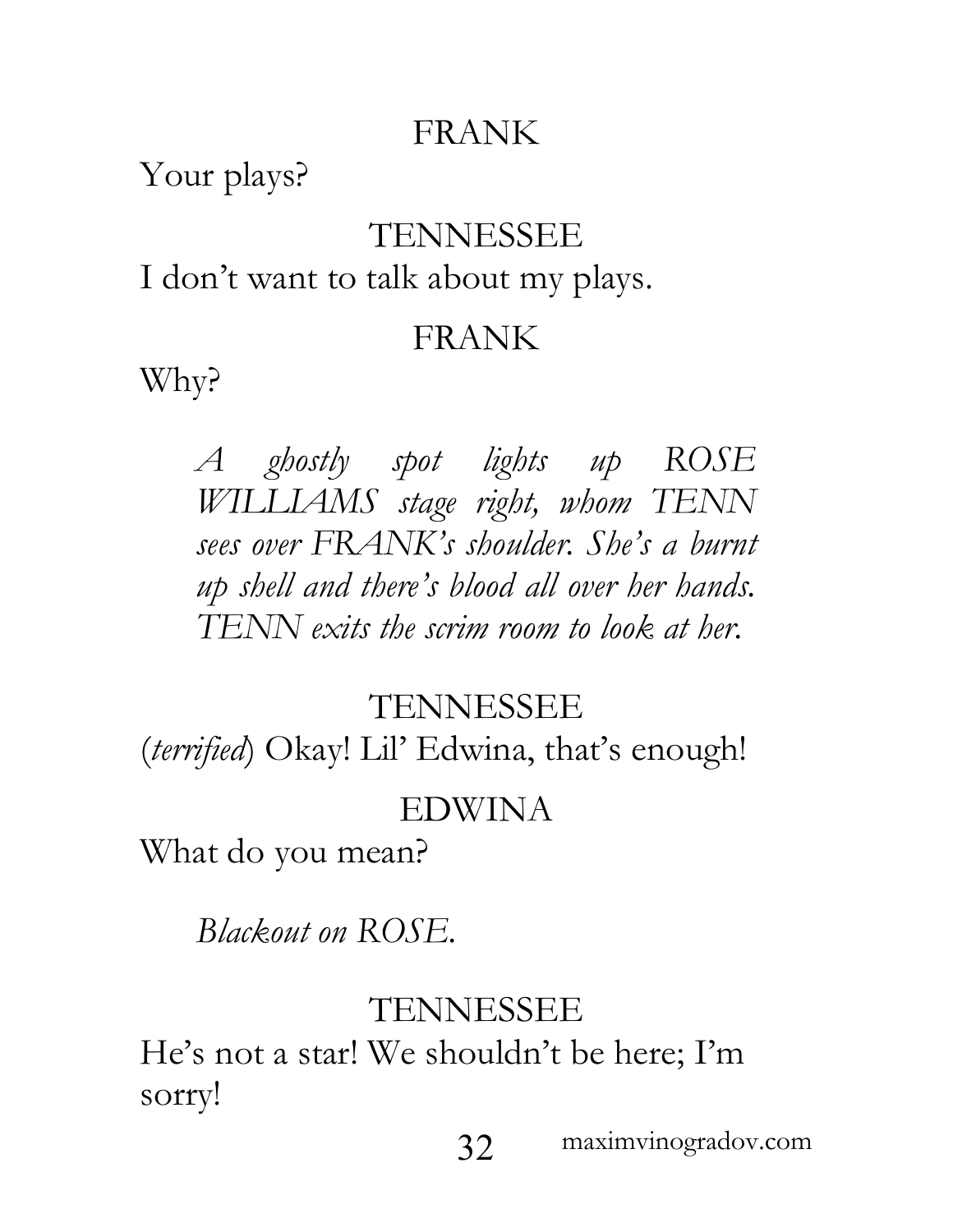# EDWINA

He just said he was an actor!

# TENNESSEE

He didn't become a star; we should go!

## EDWINA

What happened to him?

# TENNESSEE

I said that we should go! I… She's…

*TENN goes back into the scrim room.*

# TENNESSEE

April Is The Cruelest Month! That one's from when I just started college; it's an odd one! (*no response*) Battle of Angels: first one to actually be staged somewhere: Boston. Critics hated it. (*no response*) Stairs to the Roof: that was back in… (*beat; knowing what the answer has to be*) The Glass Menagerie.

# FRANK

What's it about?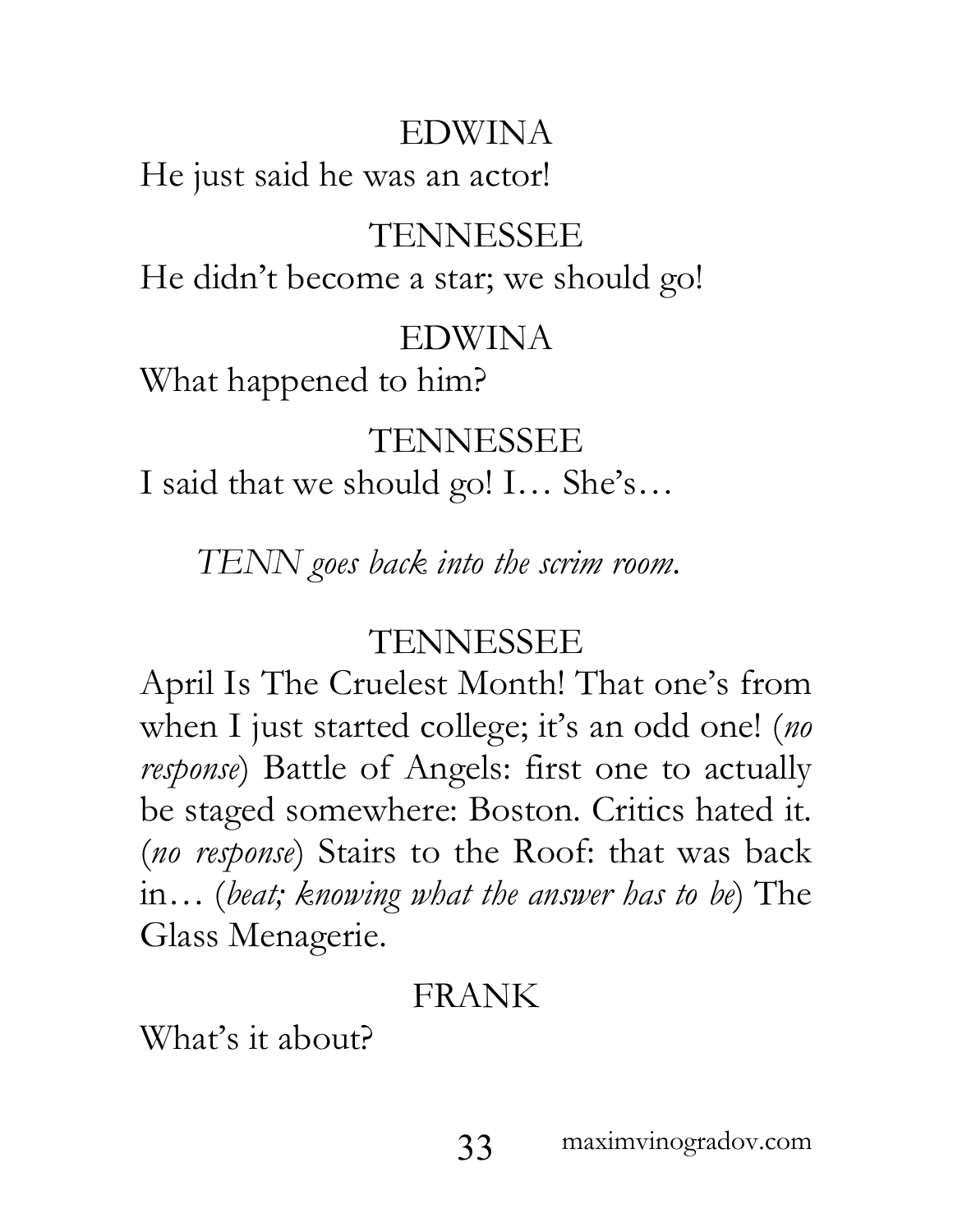It's a very cruel play…

# FRANK

It has a plot, doesn't it?

# TENNESSEE

An abused child and her brother… and… and a gentleman caller.

*Blackout in the scrim room. TENN reenters the main stage.*

# TENNESSEE

I… I need to… When's Capote?

# EDWINA

Why?

# TENNESSEE

Capote always cheered me up! I need to see Truman Capote! He was a Libra!

# EDWINA

Truman Capote isn't next on the schedule!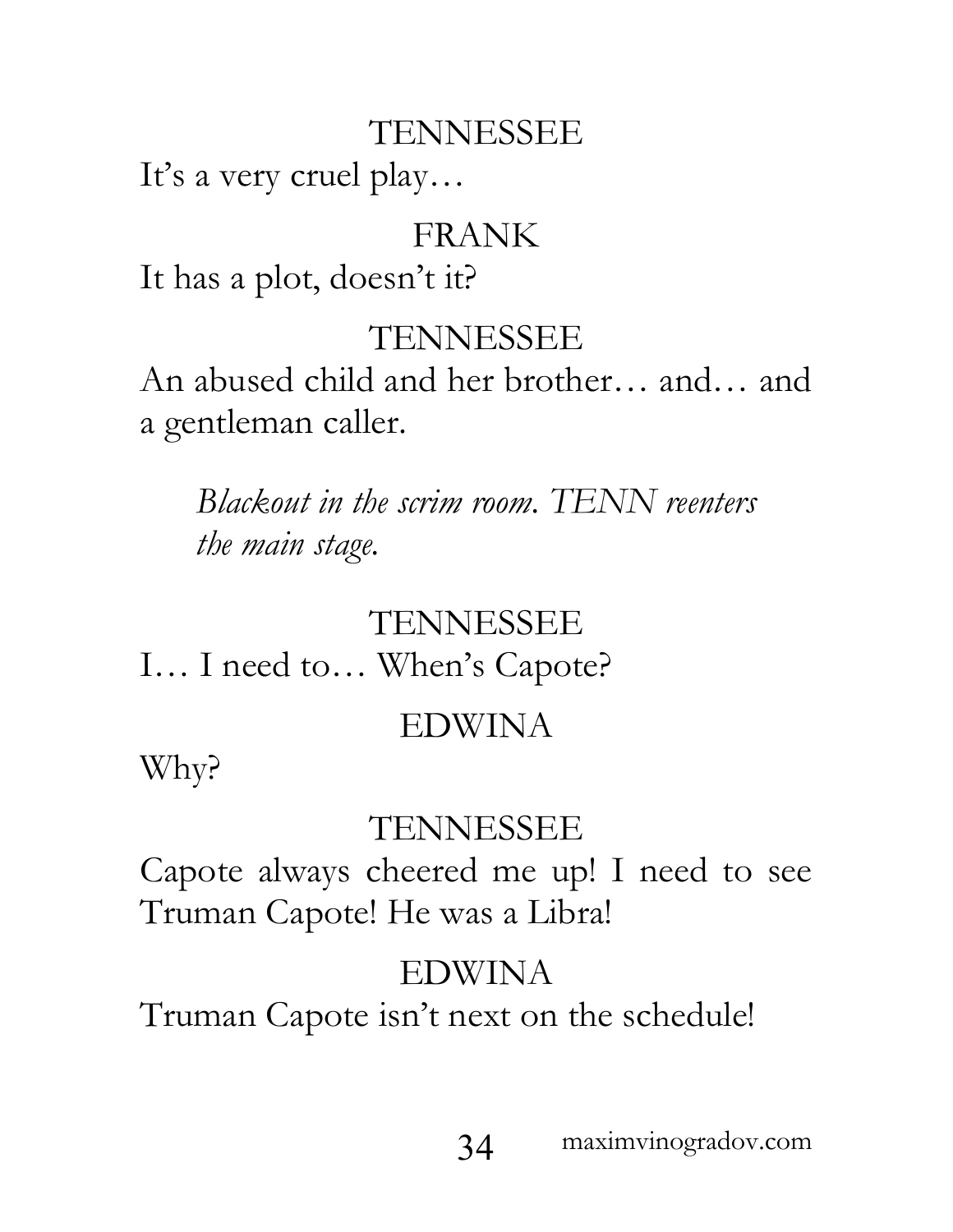Goddamn it, Edwina!

#### EDWINA

Language!

#### TENNESSEE

I'm sorry, just… please.

# EDWINA

You'll be fine! Here, let's get back on track.

*GARBO enters.*

# GARBO

Let's go where it isn't so loud.

# TENNESSEE

Greta! (*hugging her*) We're… we're at the party?

## GARBO

And I'd love for us to be elsewhere.

#### TENNESSEE

Yes. I'd love to talk to you, yes.

# GARBO

(*window area*) Up here?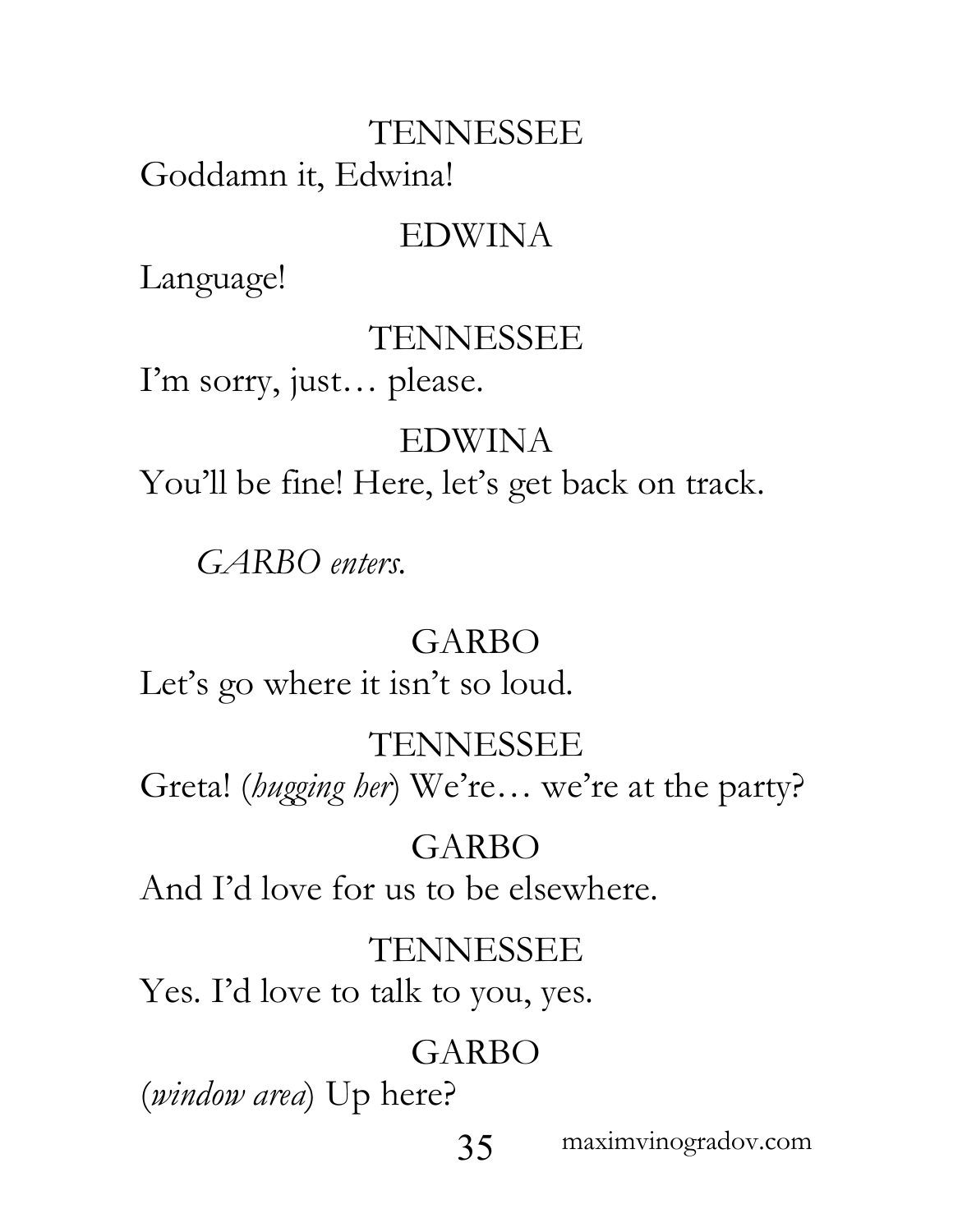Wait—!

#### GARBO

What, are we afraid of heights all of a sudden?

*GARBO goes to the window and opens it, putting her back to it and enjoying the breeze. She's in her twenties and looks around the room with a similar absorption as FRANK, but with much more desperation: every room she's in is her last ever.*

#### GARBO

You remember the first time we met?

#### TENNESSEE

You ignored me on the street.

## GARBO

I don't recall that. Well, I'm sorry.

#### TENNESSEE

You wouldn't do a... a play I wrote.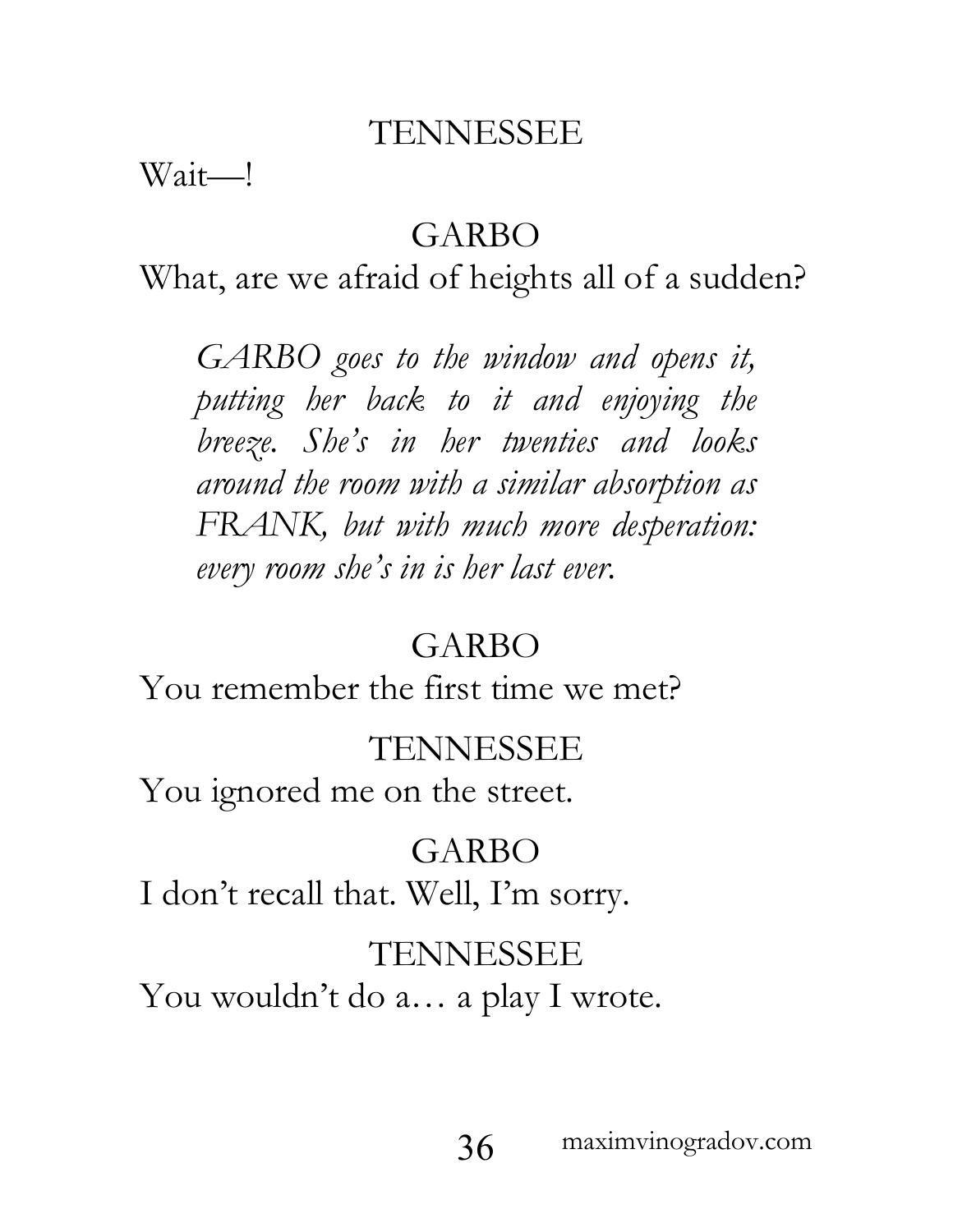## GARBO

I don't remember that either. My age must be doing its damage, isn't it? It's so peculiar what our judges choose to remember; I'm referring to when Streetcar just opened. That parlor at the Ritz. You had a new screenplay and wanted me in it. Five years ago…? My, how time vanishes.

#### TENNESSEE

Yes… Yes! You should be in one of my screenplays. They're excellent.

### GARBO

My… the room is stifling.

#### TENNESSEE

(*can't remember*) We had a conversation about… something… (*trying to move back to the tour*) We talked about the nature of celebrity. Who made you interesting rather than what.

#### GARBO

(*stopping him*) I love the way you talk, Tenn, but I'm going to need you to stop it. I'm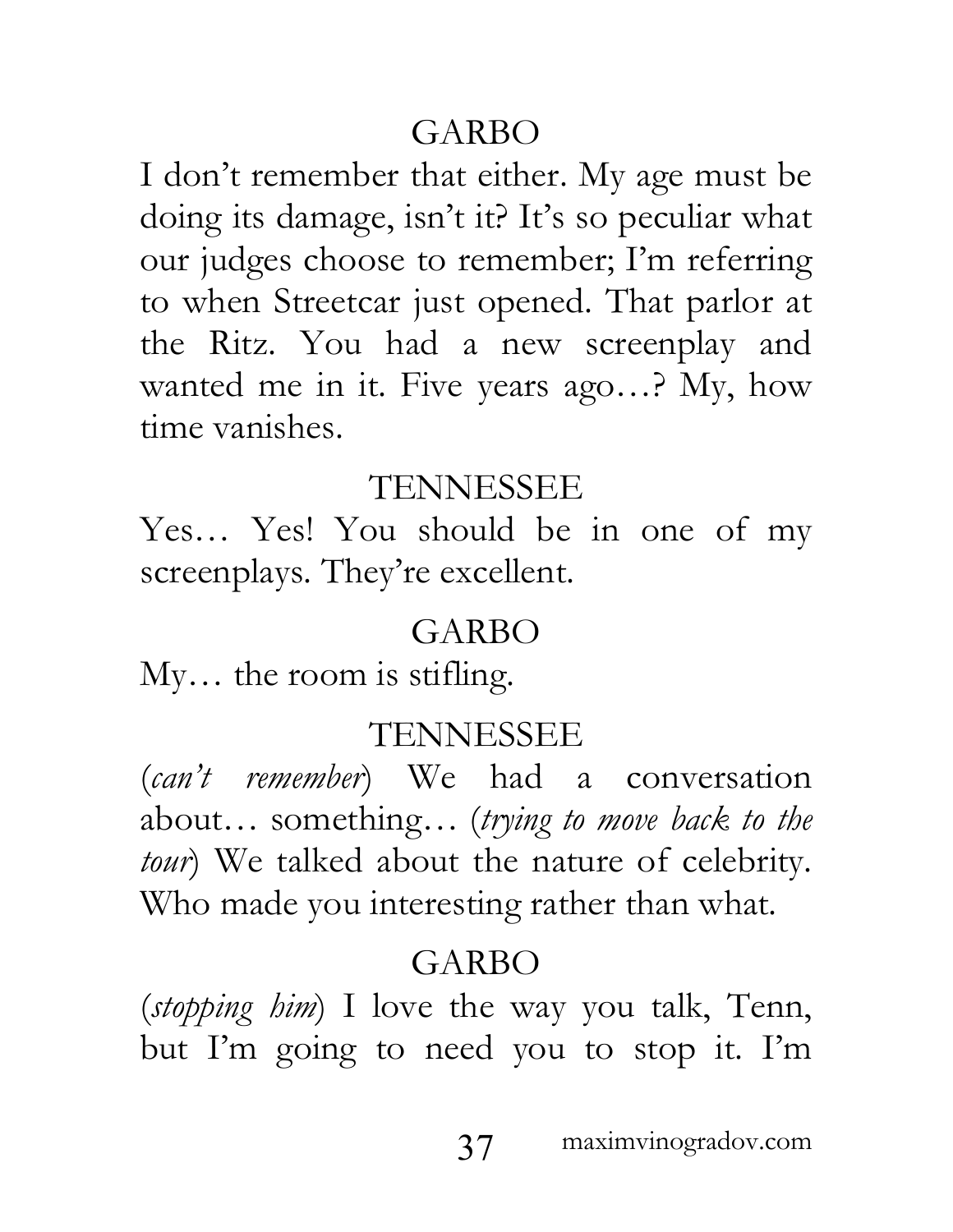interesting because I'm interesting. I don't want to be… this anymore.

# TENNESSEE

(*agreeing*) Celebrity is a disease!

# GARBO

Not celebrity, darling… Acting.

# TENNESSEE

Hah?

# GARBO

I love walking into a room, not making a first impression. I love it. I resent acting.

## TENNESSEE

I don't remember our conversation going like this… You're an actress.

# GARBO

Actress is a disease, my dear. It's made me unholy.

# TENNESSEE

This isn't right. This can't be what we discussed.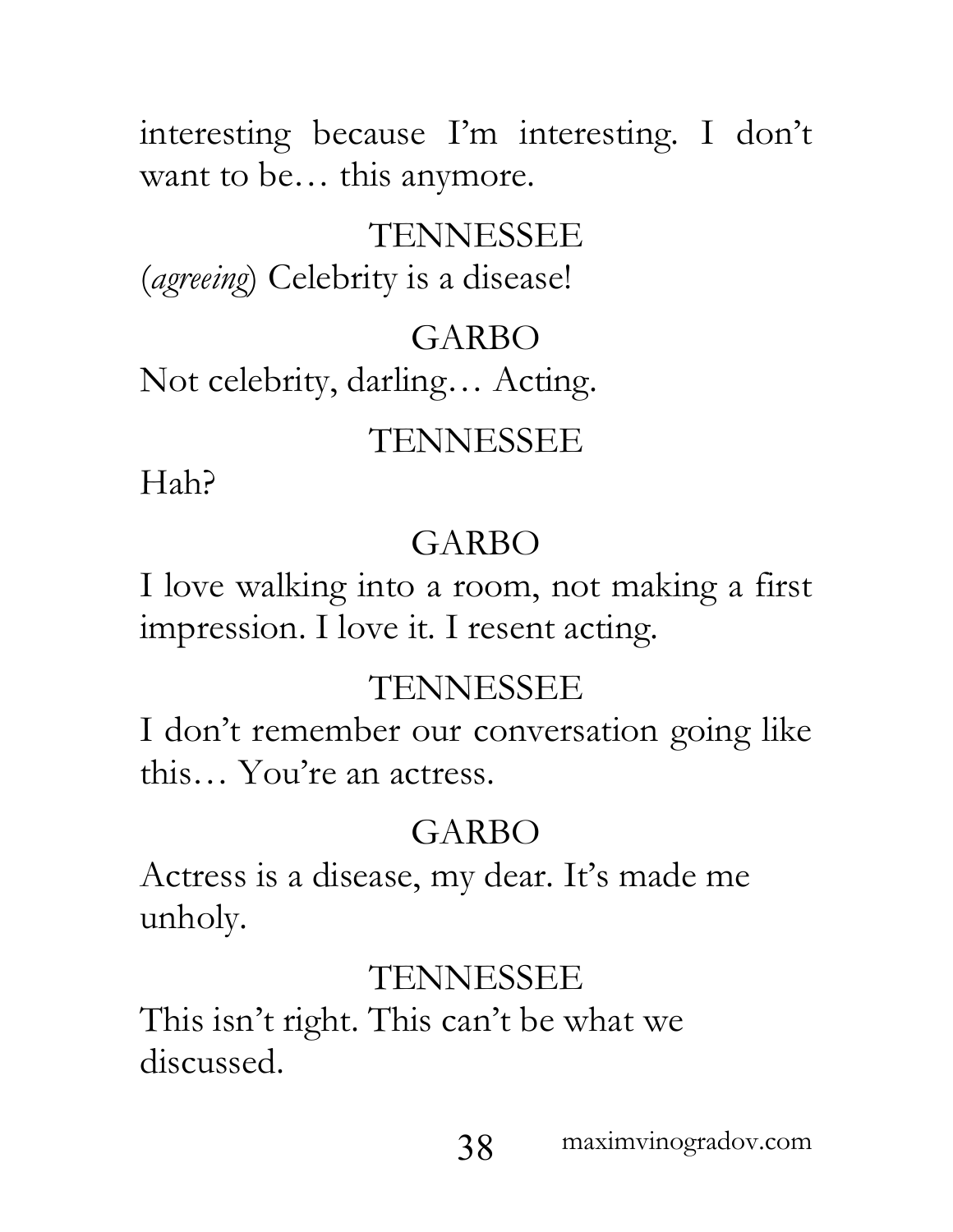## GARBO

This breeze is sensational…

### TENNESSEE

What are you talking about?

#### GARBO

I can't be in your work, Tenn. I hadn't felt anything in ages until I resigned as an actress. (*leaning back out the window, looking down*) I love the way the cars all together make a gold and a red stripe, like a Chinese dragon. And then the ones way in the distance… the ones that shine 'cause they're separated from the herd, the cars that look like lightning bugs, like birds that don't fit in the V. Those sweet birds…

#### TENNESSEE

(*nerve struck*) Those sweet birds…

Lights up on ROSE. She's different. *Lively. Clean. She has a parakeet.*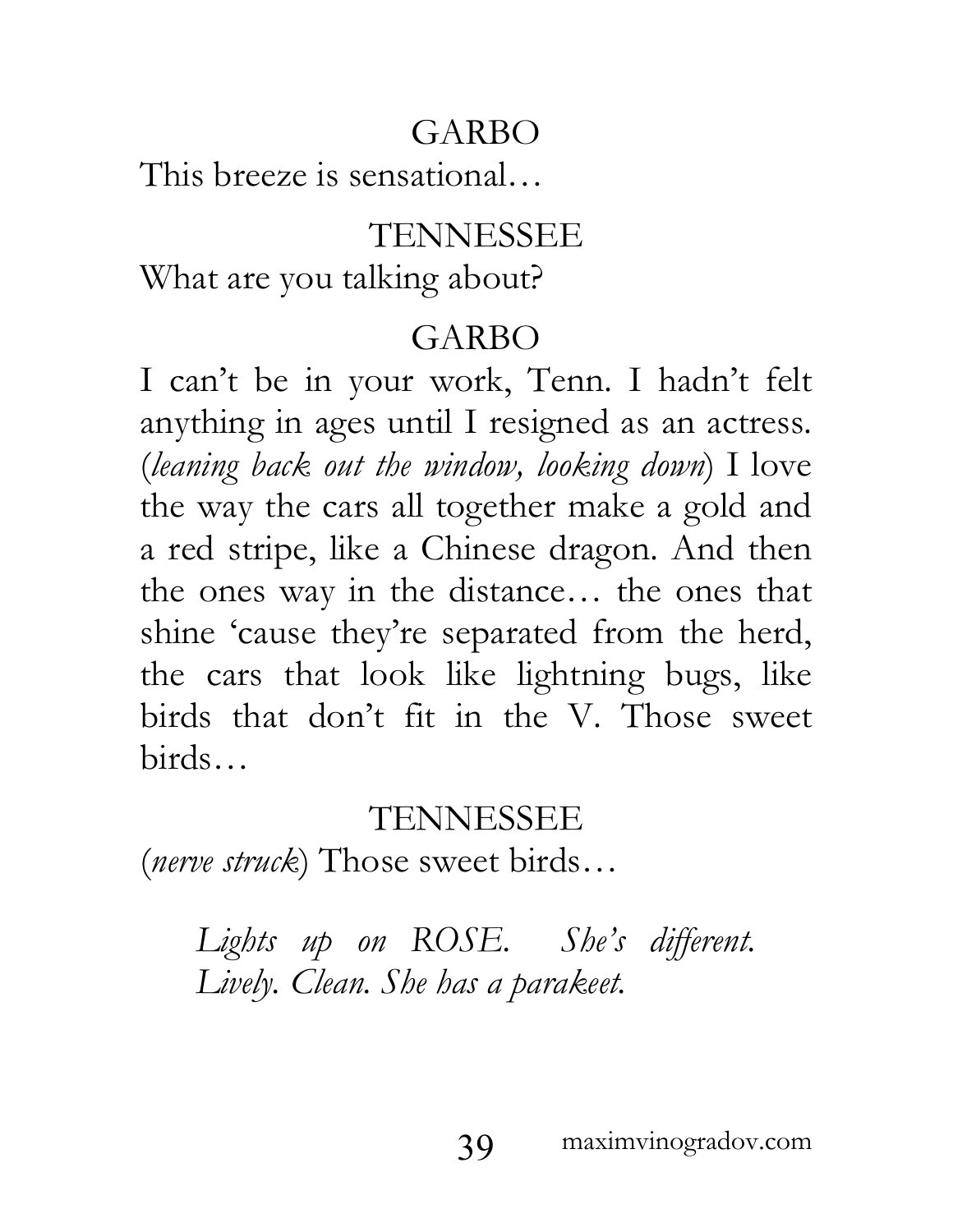## GARBO

When you die… what do you want to be?

*TENN shuffles to ROSE, trying to get a look at her hands.*

## GARBO

I think I want to be one of those cars...

*Lights down on GARBO. ROSE reveals a hand to be clean.*

#### ROSE

We were wondering when you were going to show up. Well, I was wondering. Antoine's incapable of recognizing objects outside his spacial awareness. (*babying parakeet*) Yes! Yes, you are!

## TENNESSEE

How… How old are you?

## ROSE

Are you drunk?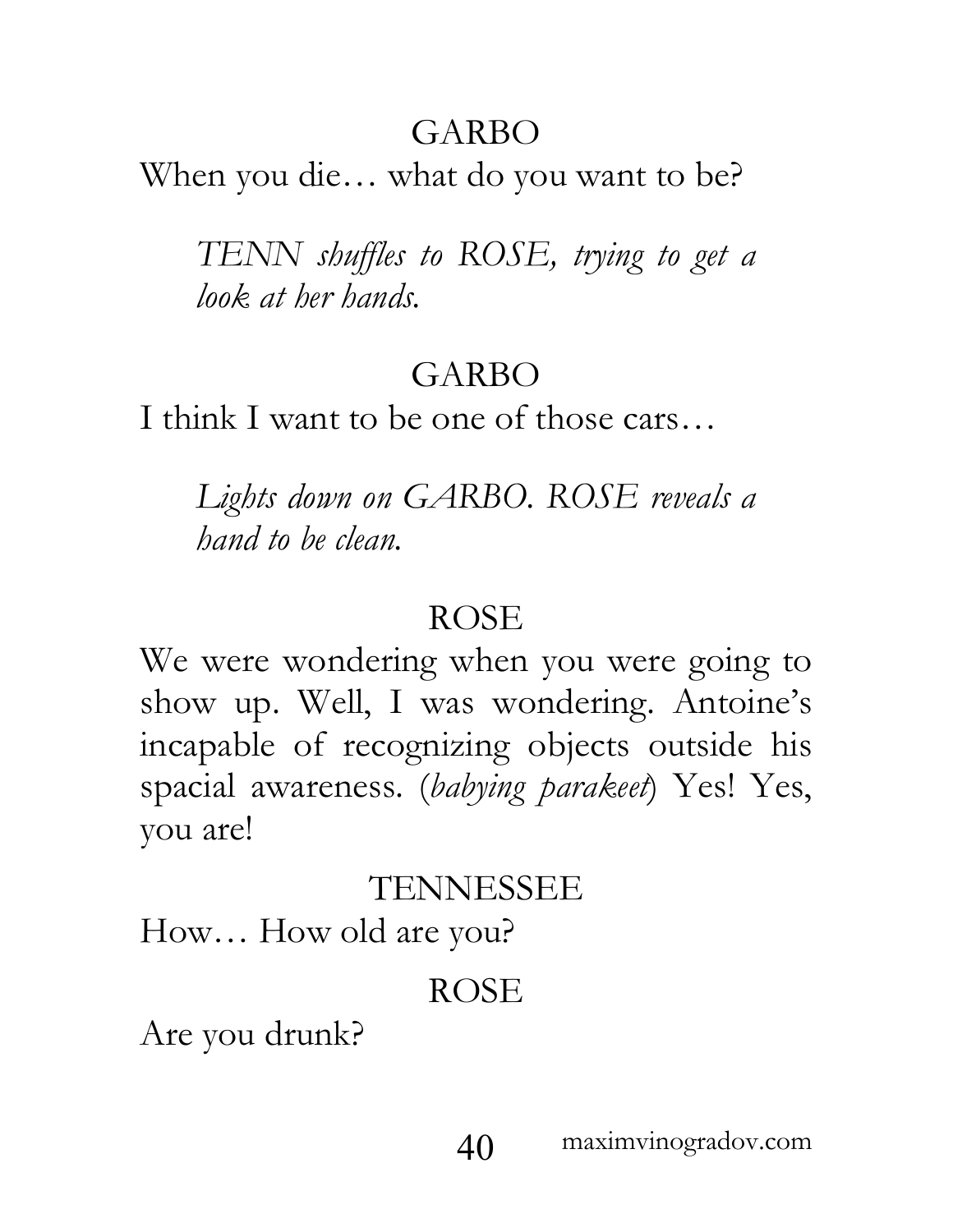(*nodding*) How old are you?

#### ROSE

Nineteen.

#### TENNESSEE

Oh, my goodness. Rose. (*hugging her*) You haven't even had the stomachaches.

## ROSE

I don't know if I've told you this enough, but I don't like drunk you. You become far too sentimental and even condescending. It's obstructive to conversation.

## TENNESSEE

Can we have one? At nineteen you were the most wonderful person with which to have a conversation.

## ROSE

What shall we talk about?

# TENNESSEE

Anything. Anything, anything, anything.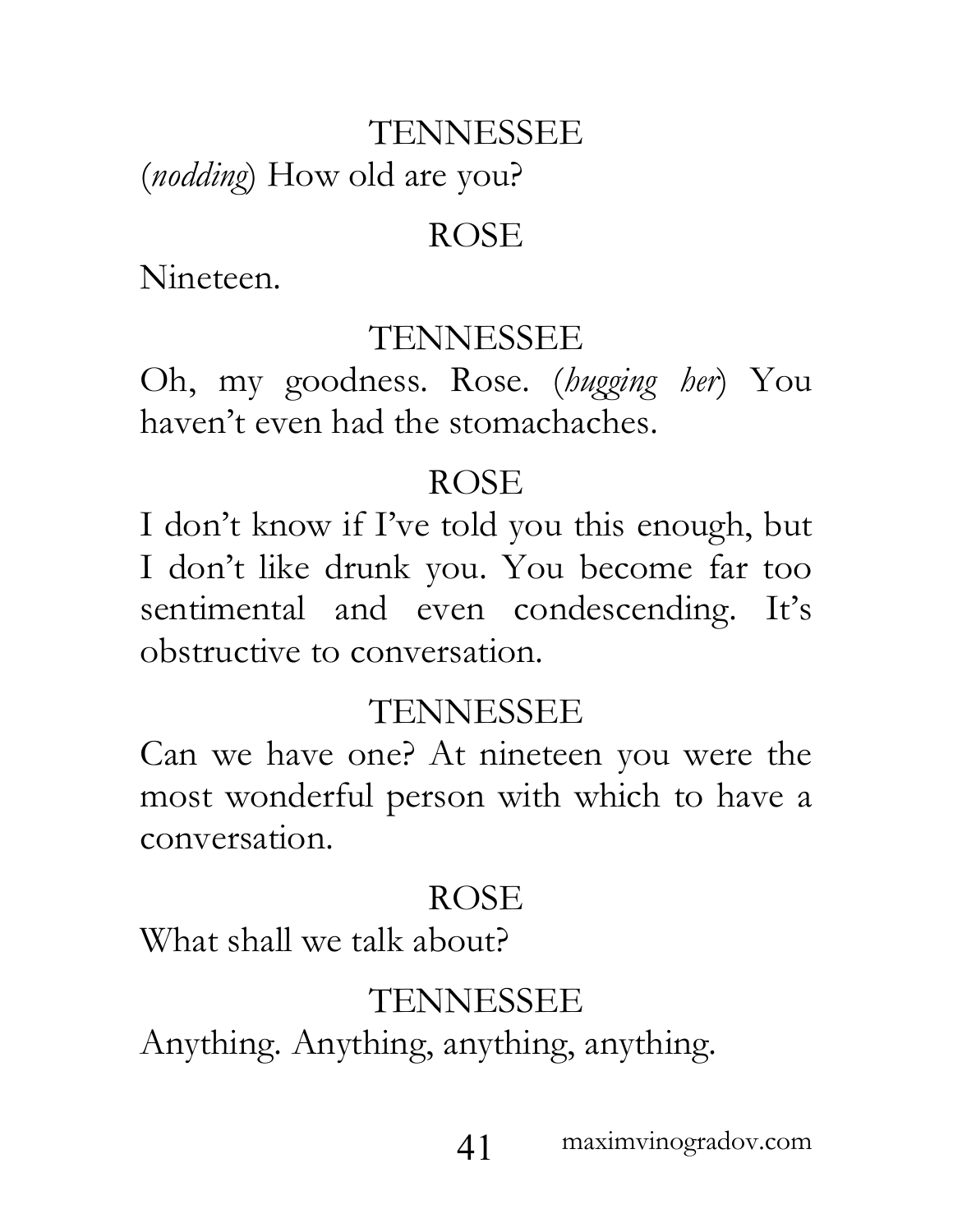Let's talk about mother not being able to accept that my uterus is my own uterus, and any desire she has to lay partial claim to it simply won't be entertained.

#### TENNESSEE

She was an old bat.

## ROSE

Pretend you don't adore her.

# TENNESSEE

No, I have never once adored that woman.

# ROSE

Yes, you're so rebellious in the shadows. You do everything she says; did you even want to apply for college?

# TENNESSEE

I hate that woman with everything in me.

# ROSE

Ha! Have you ever said that to her?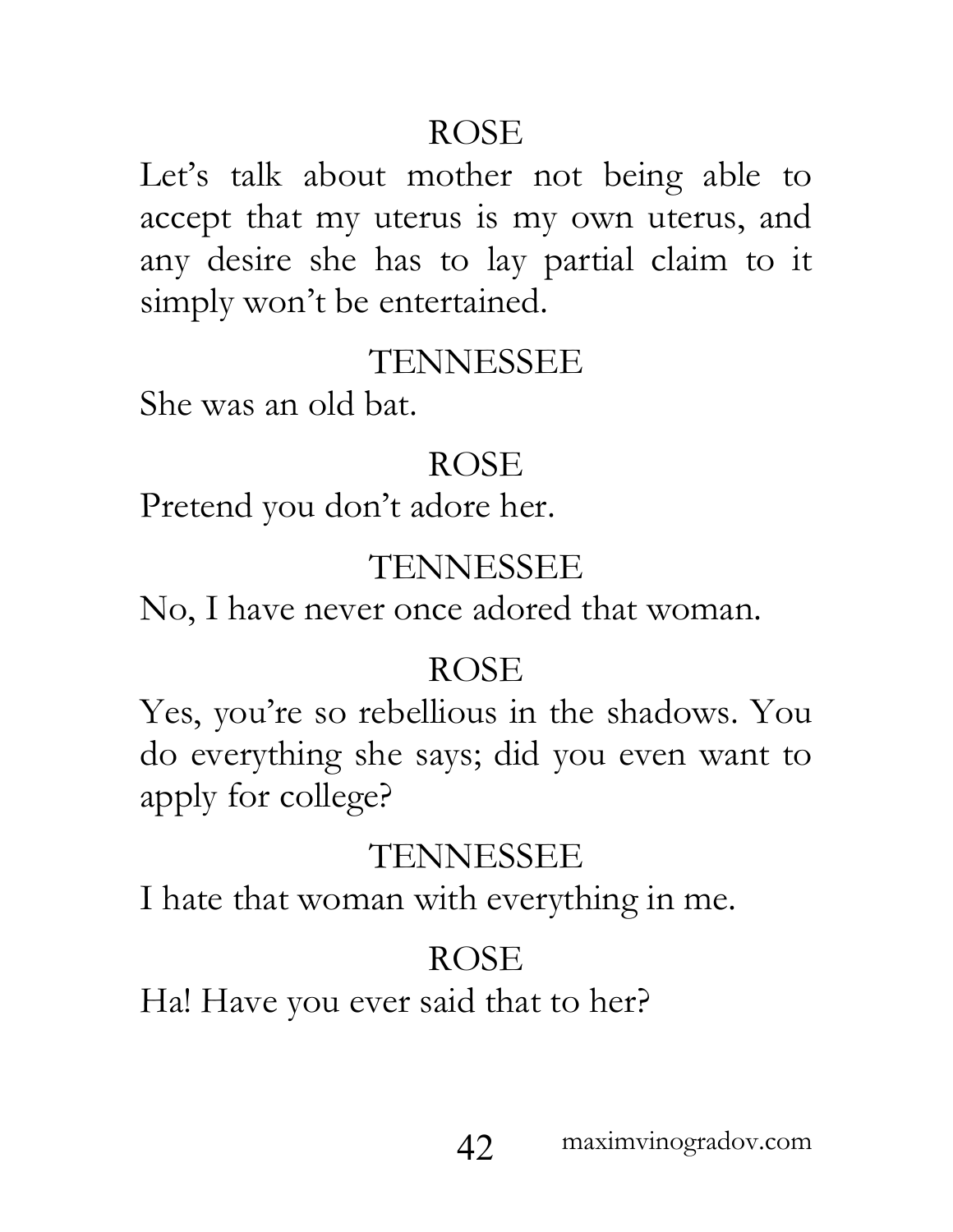Of course not.

#### ROSE

I have. She screamed and scolded then tried to tell me a story about when she was sixteen. Ah, how I loved not listening to it.

## TENNESSEE

I do not enjoy her!

### ROSE

Well, she enjoys you. Men can be bunny rabbits. Women… women need to be— You're going to college, what animal am I looking for?

#### TENNESSEE

I haven't the faintest idea.

## ROSE

Oh! Parakeets! Very pretty and entirely useless. (*babying*) Yes! Yes, you are pretty and useless!

## TENNESSEE

She didn't take kind to my nature either.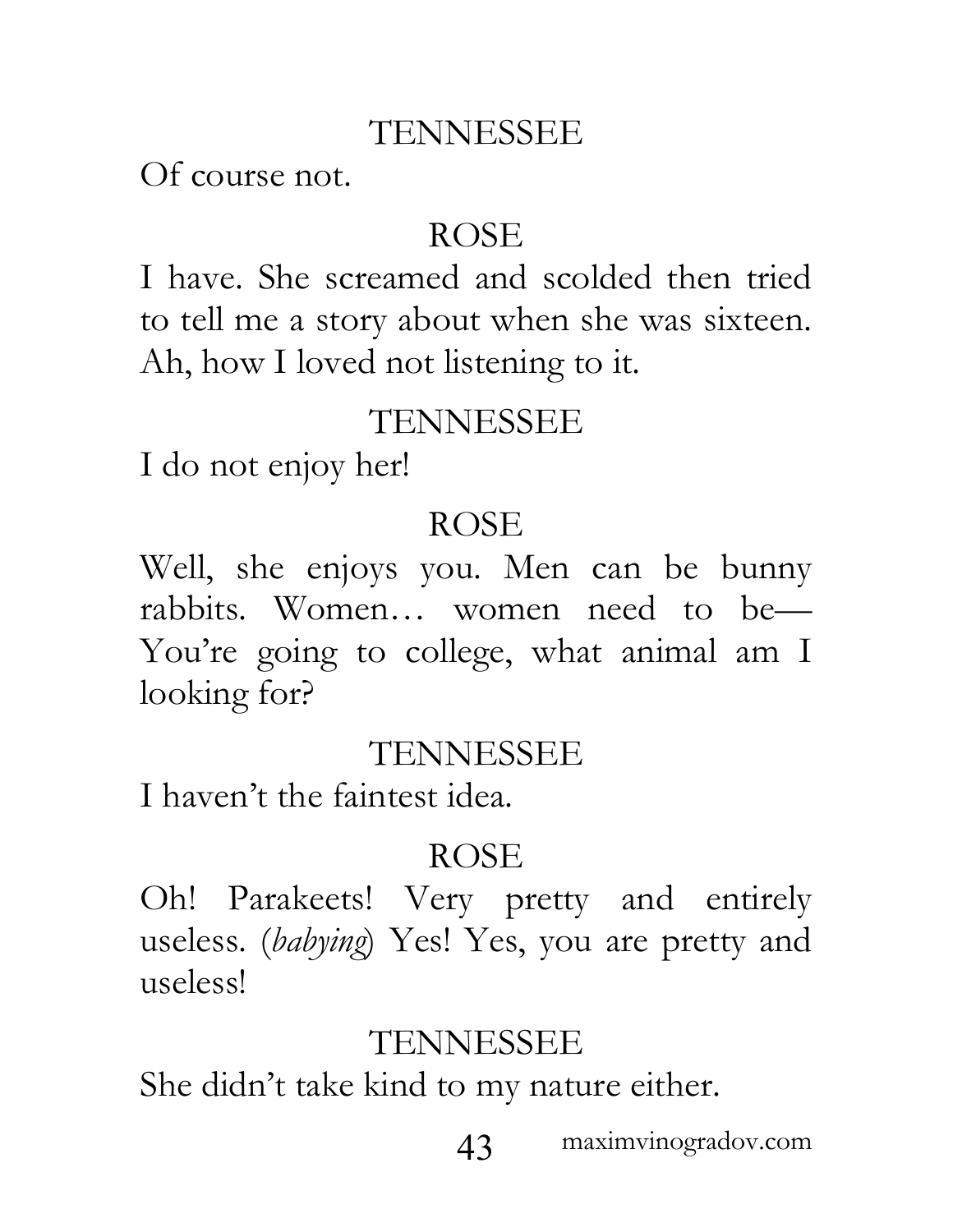The woman's got horse blinders on. She hasn't an idea.

## TENNESSEE

Not yet, at least.

# ROSE

She'll be in the ground before she even has a passing thought about it. Now then, while you're at college, it's important that you have sex with as many men as possible. As many. As possible.

# TENNESSEE

I'm not like you are.

# ROSE

Mm… No, you're discovering alcohol—a much more rotten habit. At least mine is social.

# TENNESSEE

You're so full of life.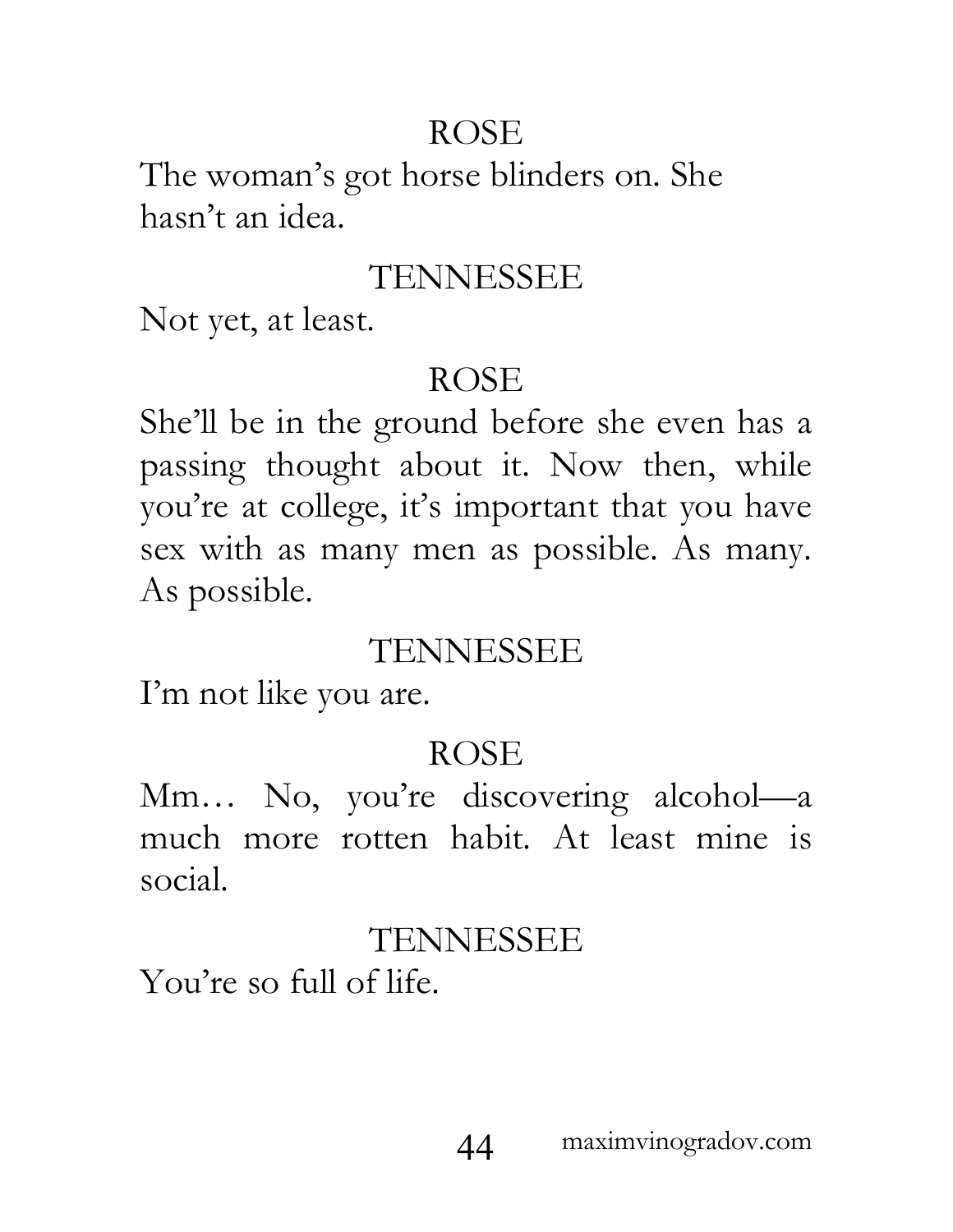Stop being so sentimental; it's ruining our discussion.

## TENNESSEE

I can't help it. You're so beautiful.

# ROSE

Now, I'll only tolerate your perversions to a certain level. What I liked most about them was that I was left out of it.

# TENNESSEE

You're so… full of language.

# ROSE

You and your obsession with language.

# TENNESSEE

You had one once, too.

# ROSE

I currently am obsessed with language.

# TENNESSEE

Exactly… (*re: parakeet*) How do you like him?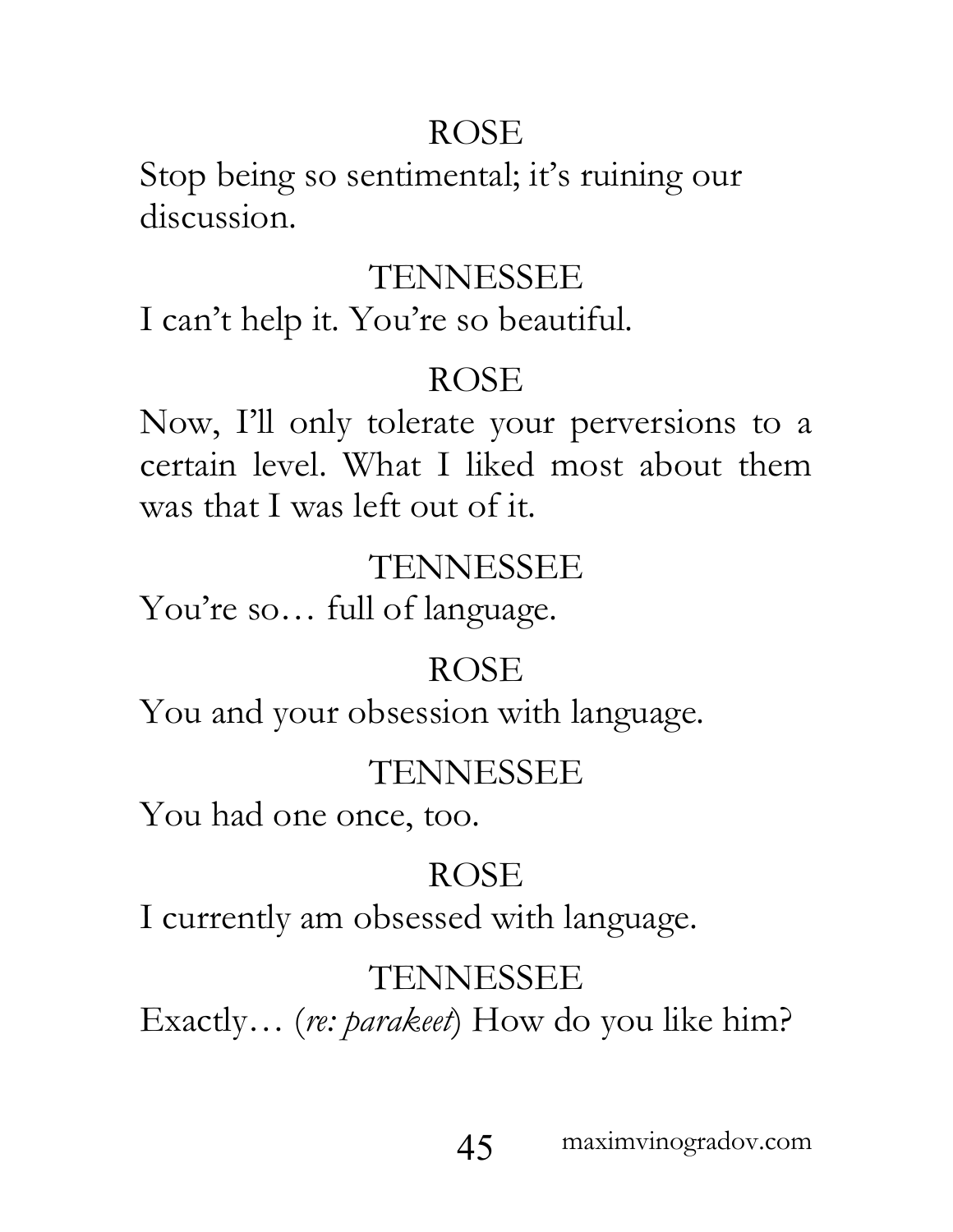You're typically god-awful at gift giving, but he's a darling. I believe you've awoken the maternity in me. I'll always hate you for it… I just want to squeeze his little cheeks!

## TENNESSEE

(*same nerve struck as earlier*) I… I need to go. I'm sorry.

## ROSE

I know; don't miss your train. Go get an education. Become even more pretentious.

## TENNESSEE

I need to go—I have to—I'm not abandoning you.

## ROSE

You don't think I know that? Of course you'll be back; you're obsessed with me. You'd never leave me alone with the Wicked Witch longer than I can handle her. And I can handle her for a long time. (*off his reaction*) Go to your train, you big crybaby. I'll always be here.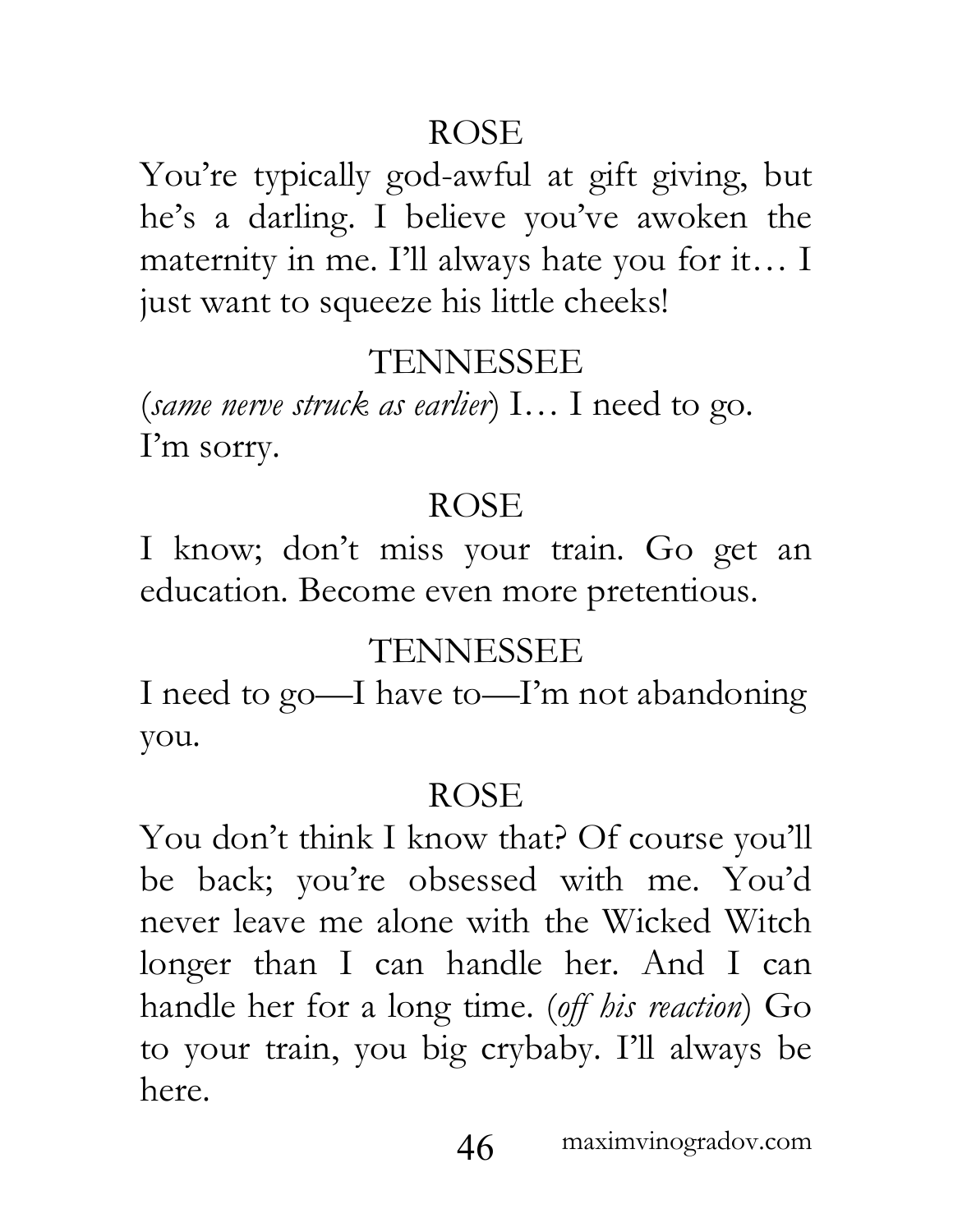*TENN hugs her.*

#### ROSE

Yes, yes, you're so very blubbery.

## TENNESSEE

I don't remember if this is the last time I saw you like this…

## ROSE

Dearest, you're drunk. (*hugging him back for a few moments*) I believe we're suffocating Antoine. (*they release*) Don't worry. I'll be here, Tomcat.

*TENN taps his temple in agreement. Blackout on ROSE.*

# EDWINA

What happened to her?

# TENNESSEE

I need to see Capote.

## EDWINA

He isn't next on the—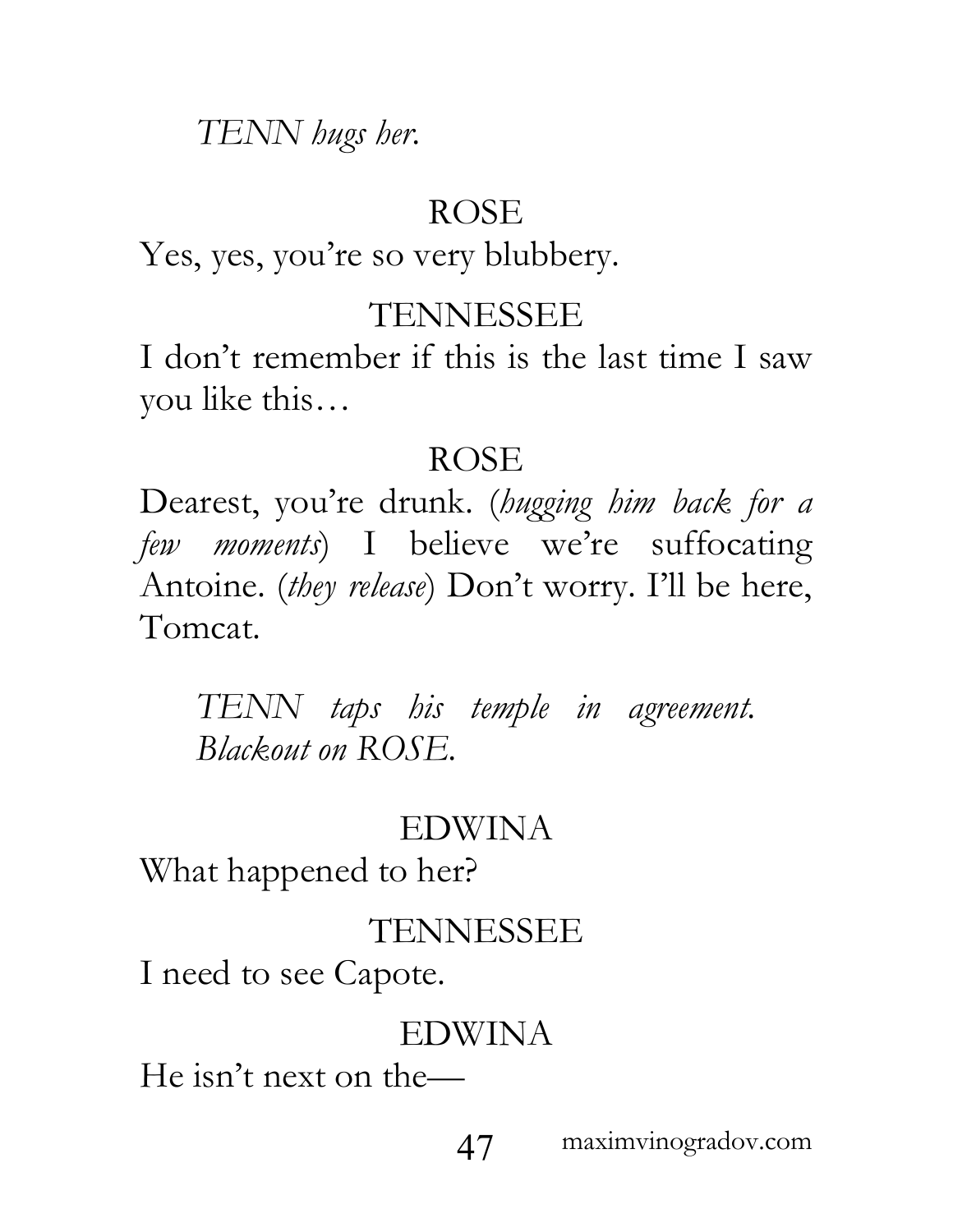I don't give a damn about the schedule! Take me to Capote!

#### EDWINA

Just hold on… Look, the Machine's—!

#### *DIANA BARRYMORE enters.*

#### DIANA

Are you Mr. Williams? Diana Barrymore… I  $\n$ was…  $\Gamma$ …

#### EDWINA

I don't know how to fix it; just figure out who this is and get rid of her!

#### TENNESSEE

(*to DIANA*) What do you want?

#### DIANA

To read. Sweet Bird of Youth. West End production. If you'll have me.

## TENNESSEE

You need sides?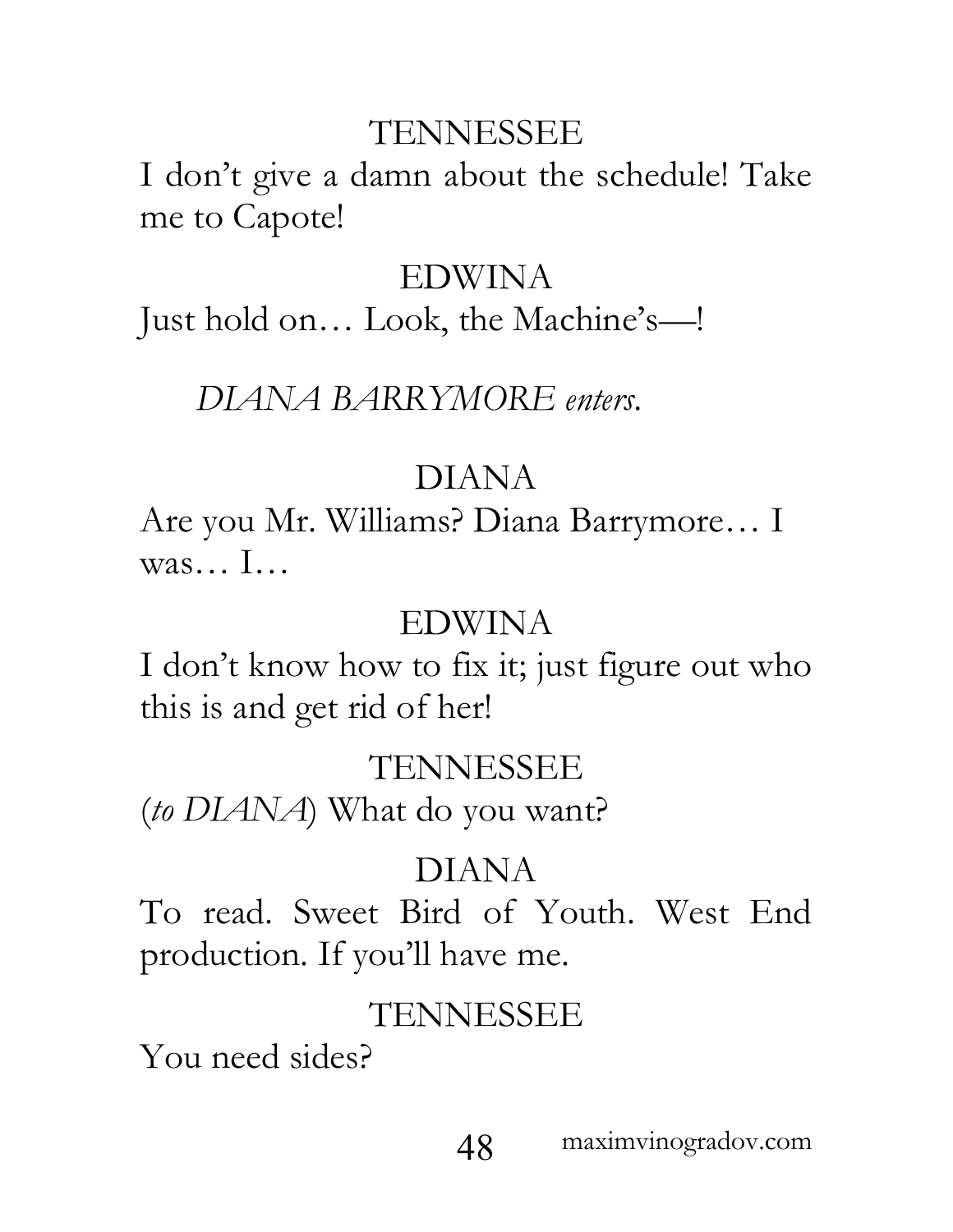### DIANA

If you have 'em.

*TENN fishes through the drawer and pauses, pulling out a bottle of pills.* 

#### TENNESSEE

The sleeping pills... Now that's why I can't remember anything... Why in the world would I remember you? (*no response*) I've auditioned a million actors... One fixed my plumbing and became my friend. You did neither. Why do I remember this? (*no response*) Sides.

*TENN produces them and hands them to her.* 

## DIANA

(*re: sides*) No, sorry… No, it's fine… No, it isn't—I was reading for Princess.

## TENNESSEE

And?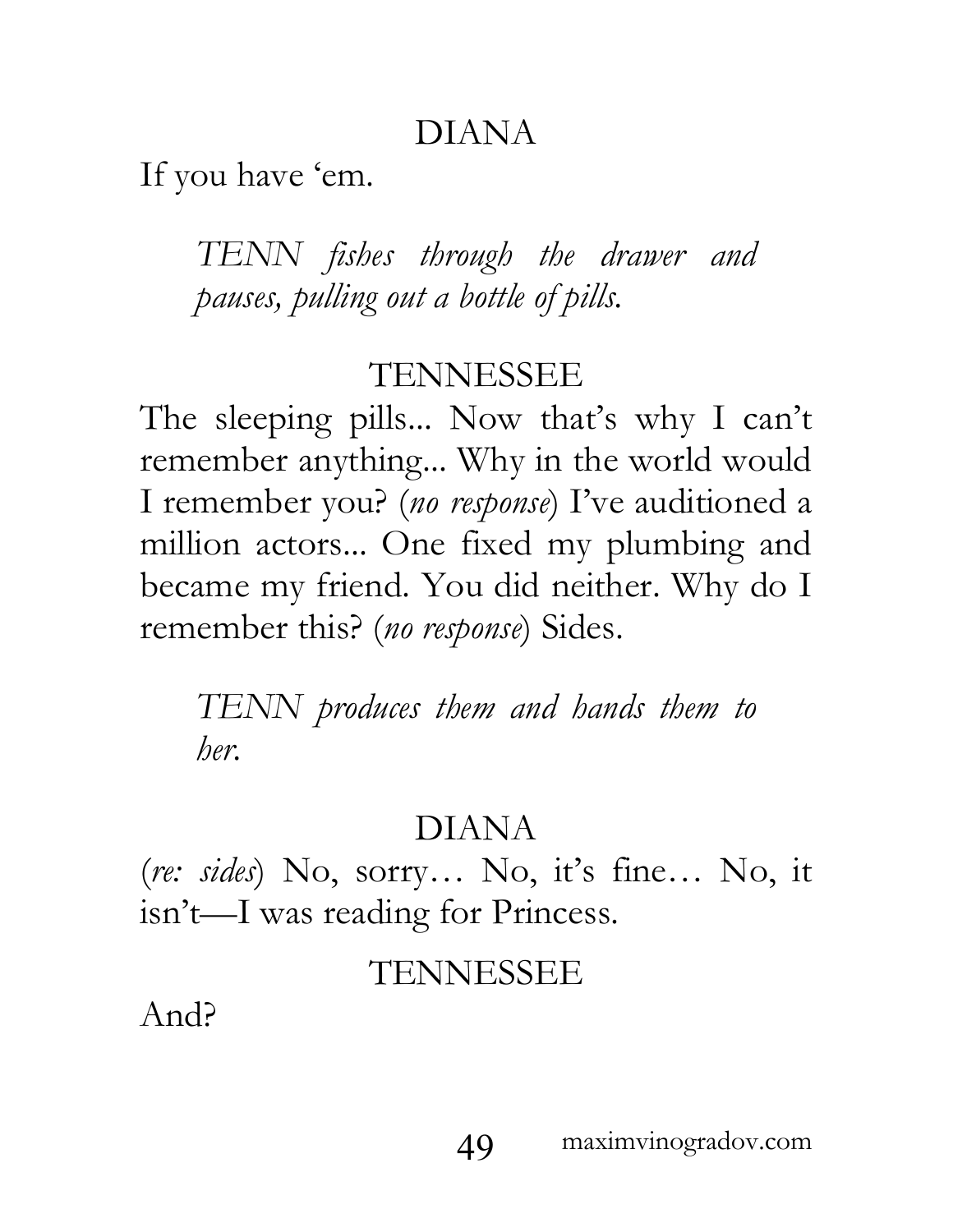# DIANA

I don't… These aren't…

## TENNESSEE

Read whatever I gave you. You were probably too old for Princess. How old are you?

## DIANA

Thirty-eight.

## TENNESSEE

Thirty-eight?! You're so young! Princess is, what—?

# DIANA

I'm well old enough in actress years. This is the right time for me. I… relate to her, Mr. Williams.

## TENNESSEE

Don't relate to my female characters; please can this stop being a thing?

# DIANA

Oh, certainly!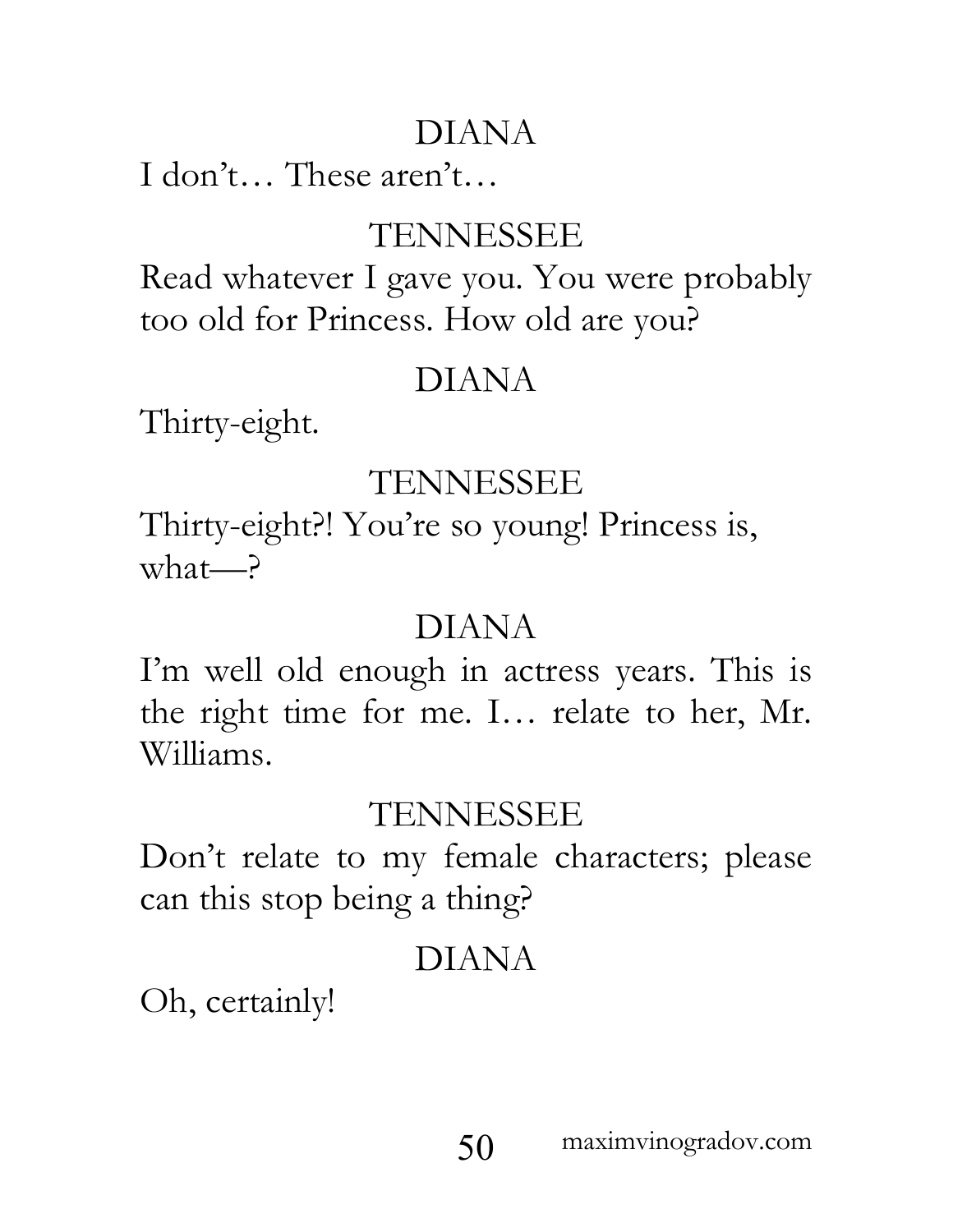Don't agree with me.

#### DIANA

Right!

#### TENNESSEE

You want to read for Princess? (*getting new sides*) Blow me out of the water.

*TENN sits on a stool as DIANA reads, trying to keep the script steady in her hands. She's horrible:* 

## DIANA

"The face of Franz Albertzart, a face that tomorrow's sun will touch without mercy. Of course, you were—" (*readjusting; retrying*) "The face of Franz Albertzart, a face that tomorrow's sun will touch without mercy. Of course, you were crowned with laurel in the beginning, your gold hair was wreathed with laurel, but the gold is thinning and the laurel has withered—"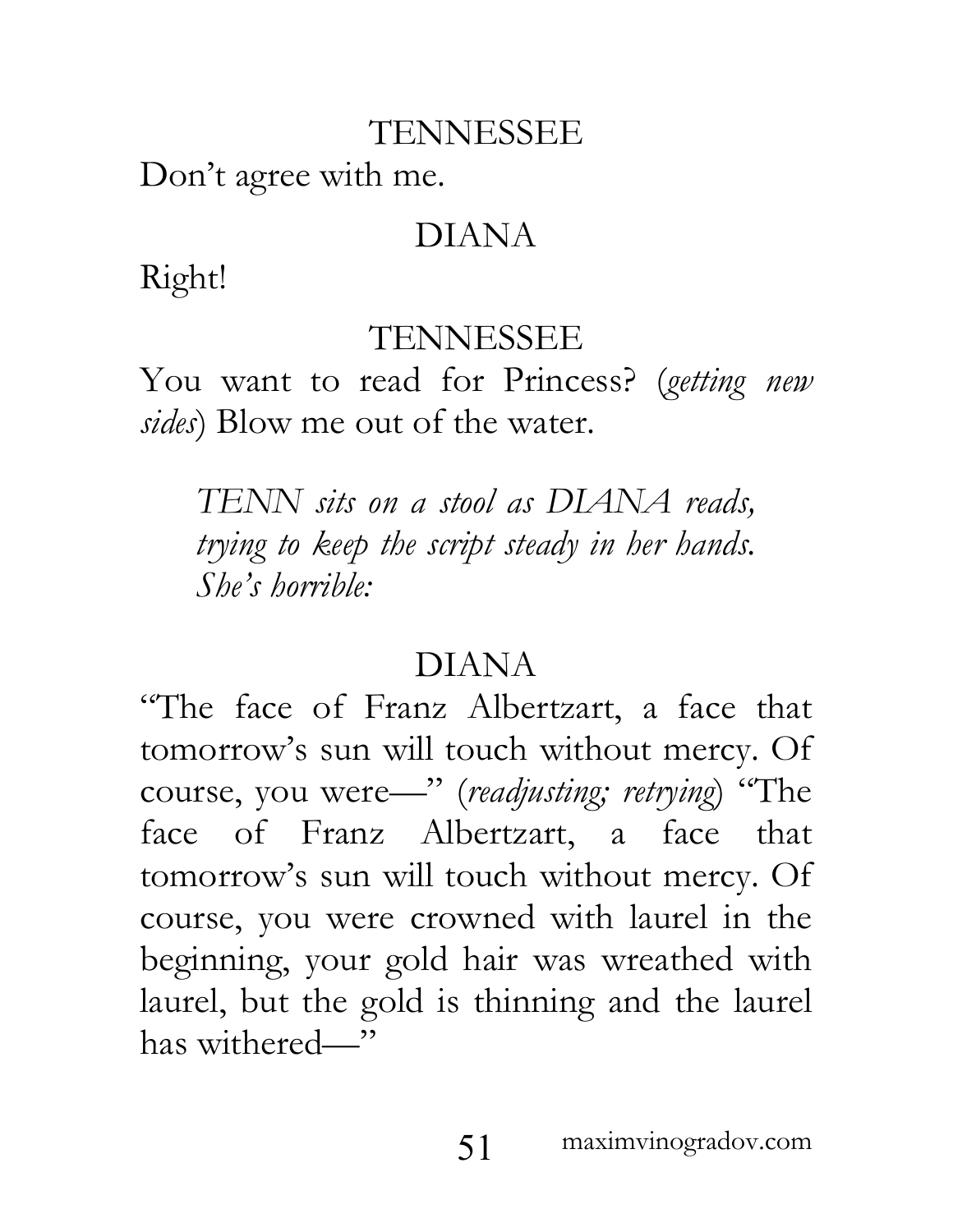Stop… (*to EDWINA*) Tell me I can leave now.

#### EDWINA

Nope… Guess she's reading more!

# TENNESSEE

(*to DIANA*) How long did you say you've been doing this? Acting?

# DIANA

I've had my heydays. But I've got another one coming up.

# TENNESSEE

Yes. Look, Princess Kos is dried jerky. She doesn't have the energy to be nervous. Do exhausted.

# DIANA

Exhausted? No, I'm… Yes, I think I'm exhausted but what true daughter of the stage sleeps?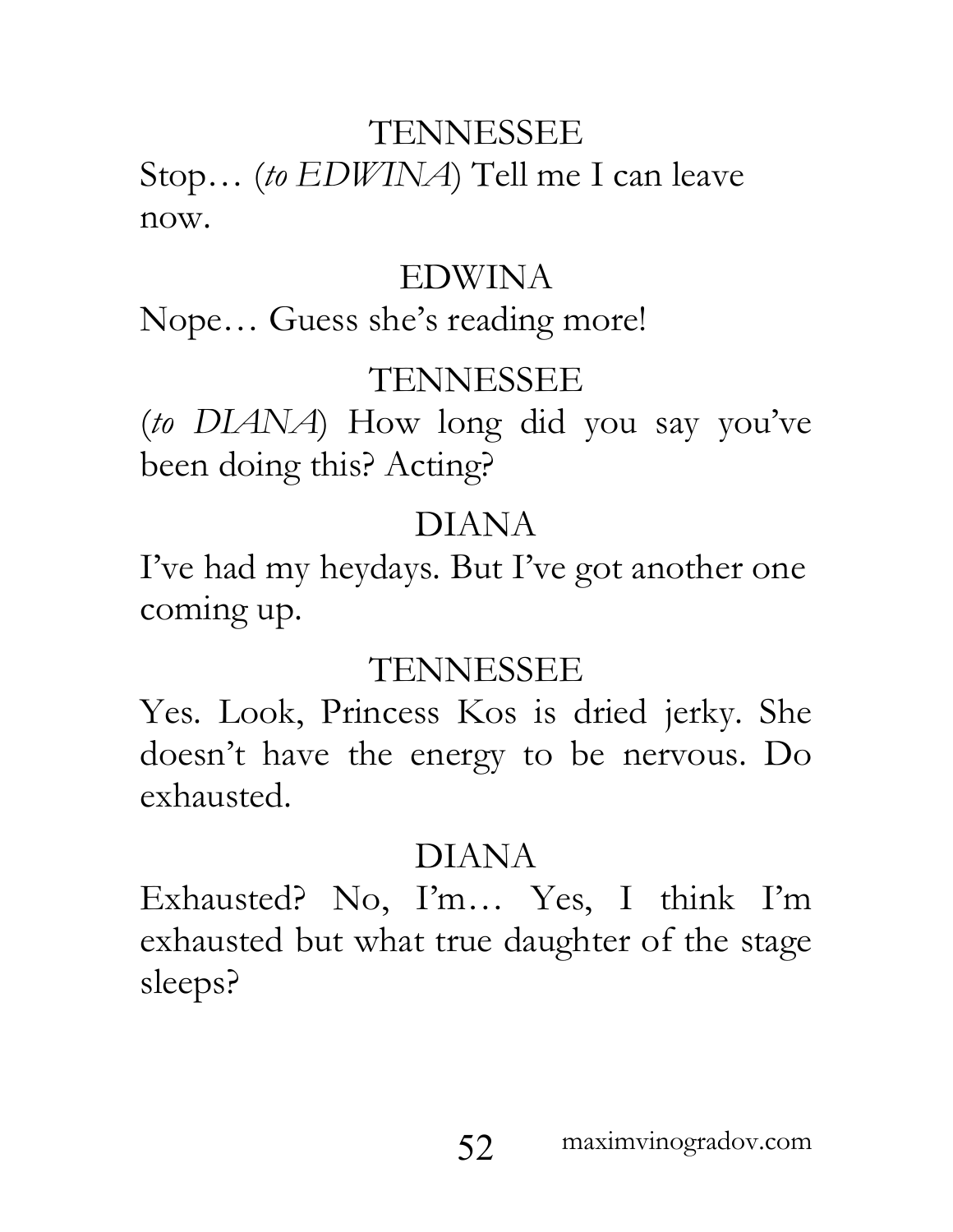Sure! Now we're talking! Use that drive and just read it.

#### DIANA

Oh, with pleasure…! Am I driven or am I exhausted?

## TENNESSEE

Surprise me!

### DIANA

(*terrified*) "Face it—pitiful monster... Of course, I know I'm one too. But one with a difference. Do you know what the different is? No, you don't know. I'll tell you. We are two monsters"… "We are two monsters"… "We"… "But with this difference between us. Out of the passion and torment of my existence… I have created a thing that I can unveil, a sculpture, almost heroic, that I can unveil, which is true. But you? You've come back to the town you were born in, to a girl that won't see you because you put such rot in her body she had to be gutted and hung on a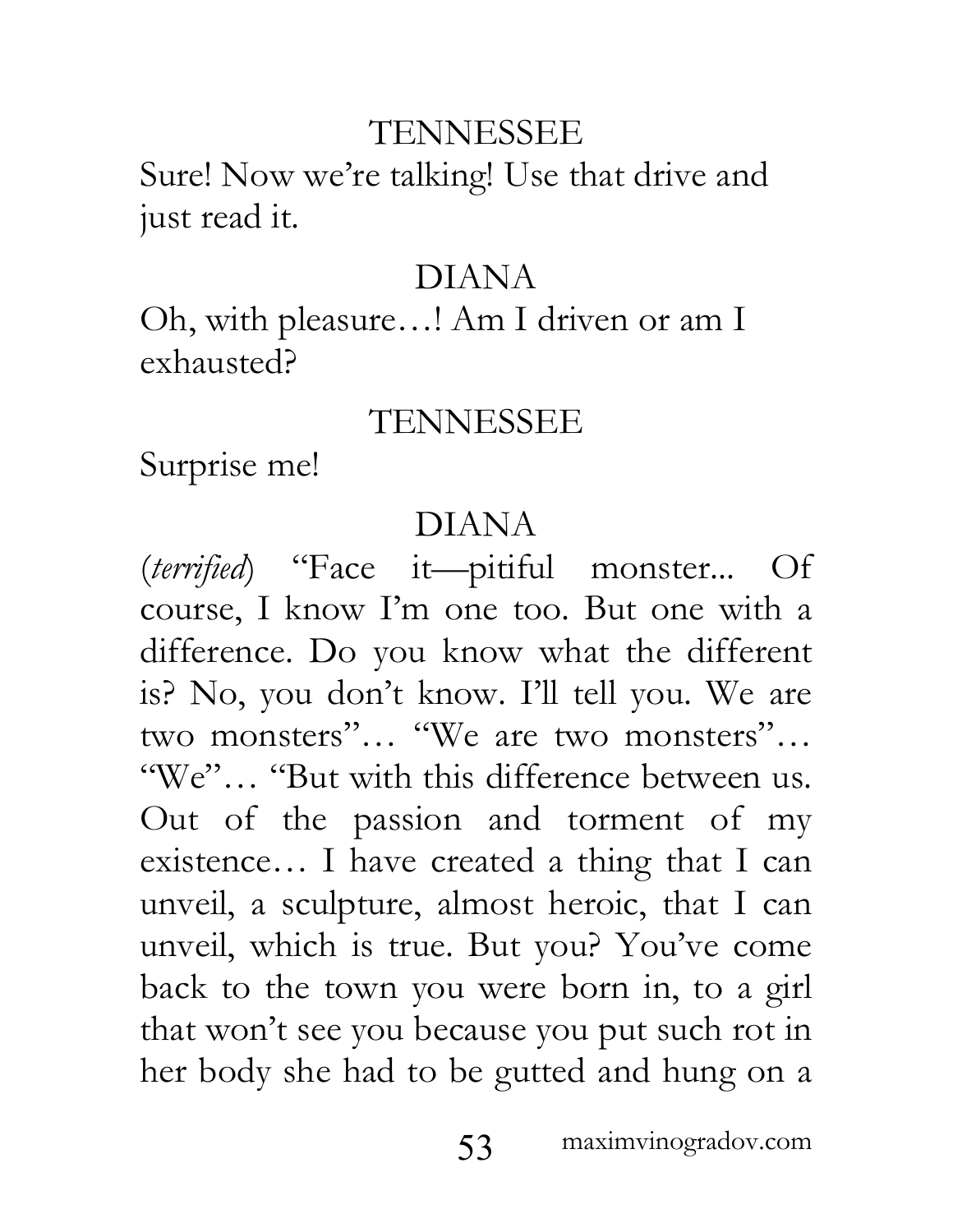butcher's hook, like a chicken dressed for Sunday." (*off his reaction*) I can do it again.

## TENNESSEE

(*to EDWINA*) Please tell me she doesn't do it again.

#### EDWINA

No, you need to… give her something. I don't know what.

# TENNESSEE

There's no way it's the part.

### EDWINA

I don't know what.

## TENNESSEE

I am not giving you the part.

## DIANA

Right…

## TENNESSEE

(*to DIANA*) Oh… I'm sorry, you're a phenomenal actress; this is not the part for you.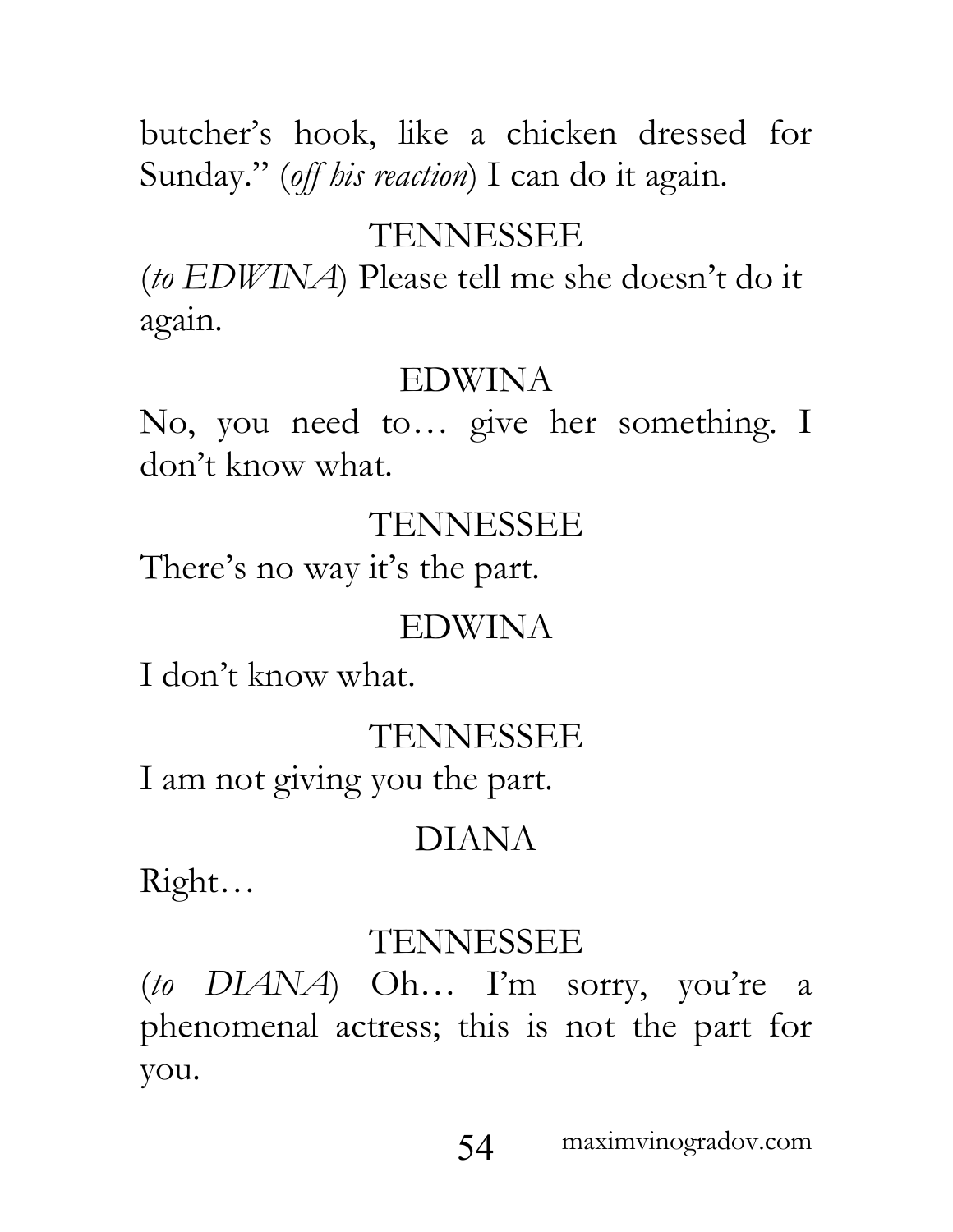### DIANA

(*beat*) Thank you, Mr. Williams. This was an absolute honor that I'm glad I did. I… I'd love for you know… that I wanted this role— Oh! I didn't mean it like that!

## TENNESSEE

The role doesn't go to who wants it the most—

## DIANA

Yes! Right! I know that. I know—I'm… I'm very, very good at… Believe me, this is just… Stupid. I'm stupid—I'm so sorry.

## TENNESSEE

You'll be fine. It's all right. Get some sleep.

## DIANA

My father's John—! I… Yes. I will. I'll go. Thank you for being so… (*beat*) I can read it again. I would like to do that.

## TENNESSEE

I'm in a rush.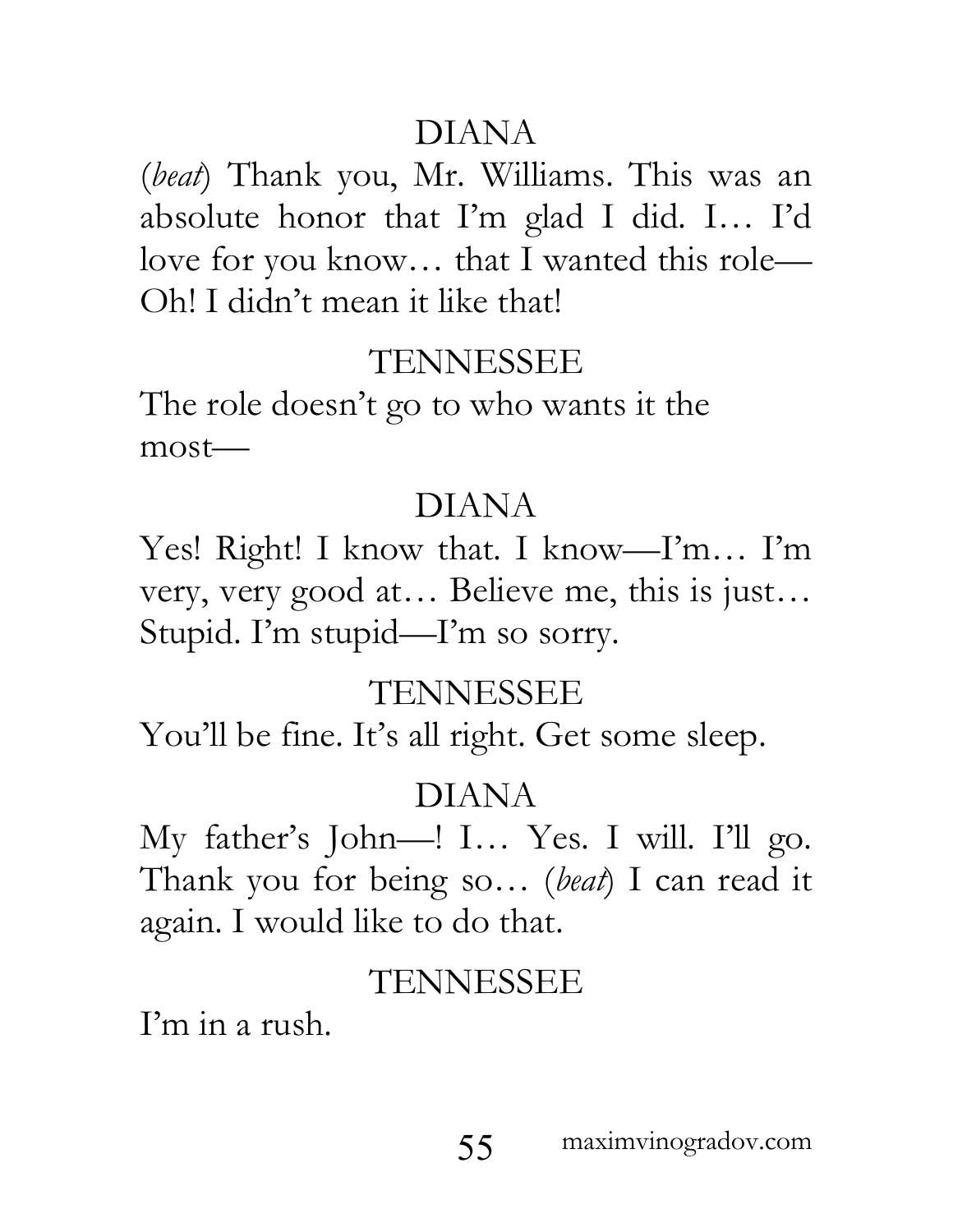# DIANA

I can rush! I'm a daughter of the… I'm…

*TENN looks around, producing the sleeping pills and handing them to her.* 

## TENNESSEE

Darling, you need sleep. I have helped you. Mm?

## DIANA

Mr. Williams.

## TENNESSEE

Mrs. Barry…? Barry…? You did your read. This isn't your part. You've been in this business long enough to understand that you'll just have to deal with booking the next one.

## DIANA

(*beat*) Oh, certainly! I'll get the next one, just you…! You'll see me in the next one! Don't you come knocking once I've…! Because I'll be…!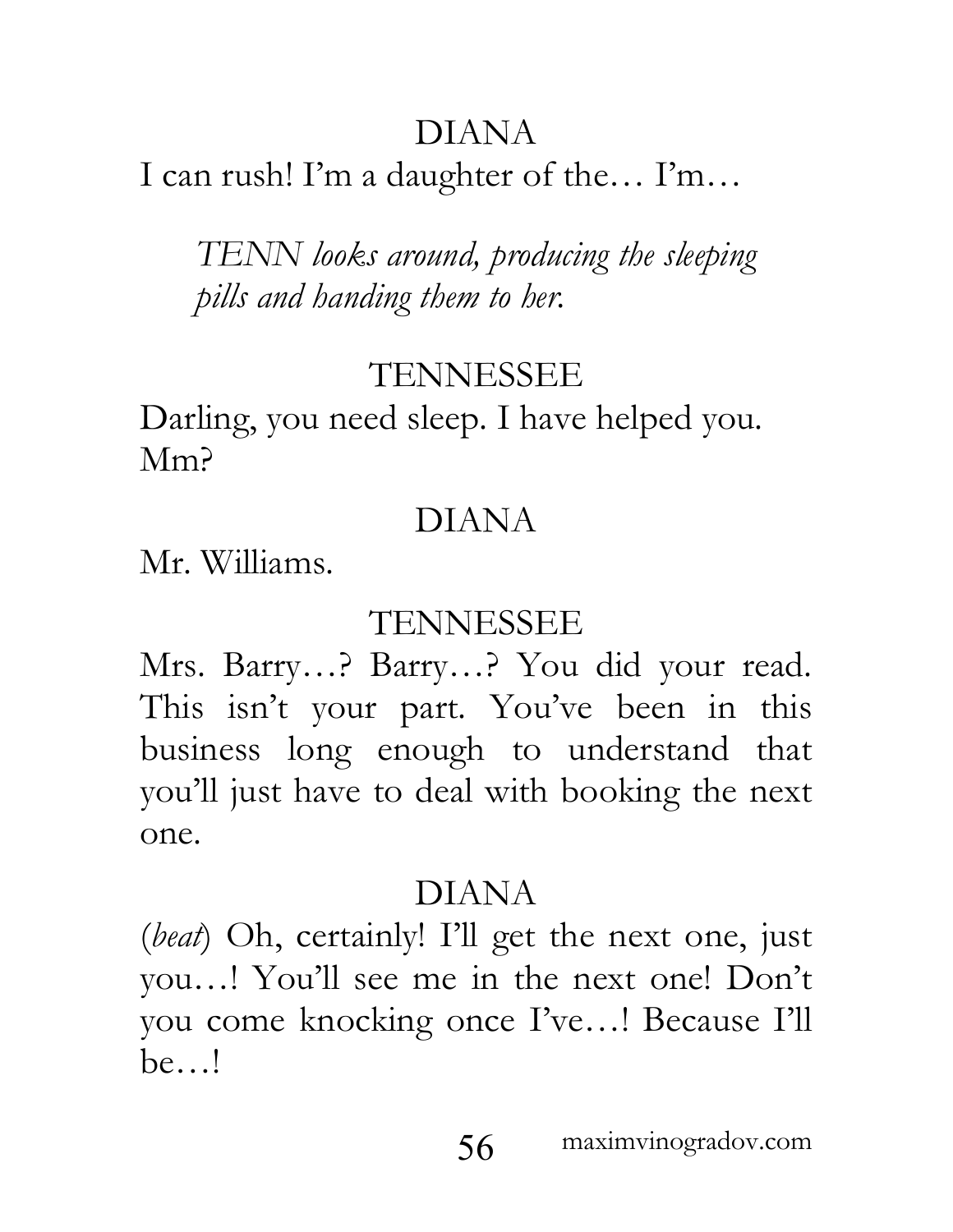You will. You're an excellent actress and an absolute darling. You'll break their hearts next time. Thank you for coming in, Mrs…

#### DIANA

"Darling…" That was just my favorite word for the longest time… I don't know why I had to say that aloud—my apologies.

#### TENNESSEE

Queer thing to say. That why I remember you?

#### DIANA

I just don't think anybody knew that about me… What my favorite word used to be…

*DIANA puts the pill bottle in her purse and moves away.* 

## TENNESSEE

Bless her dainty heart.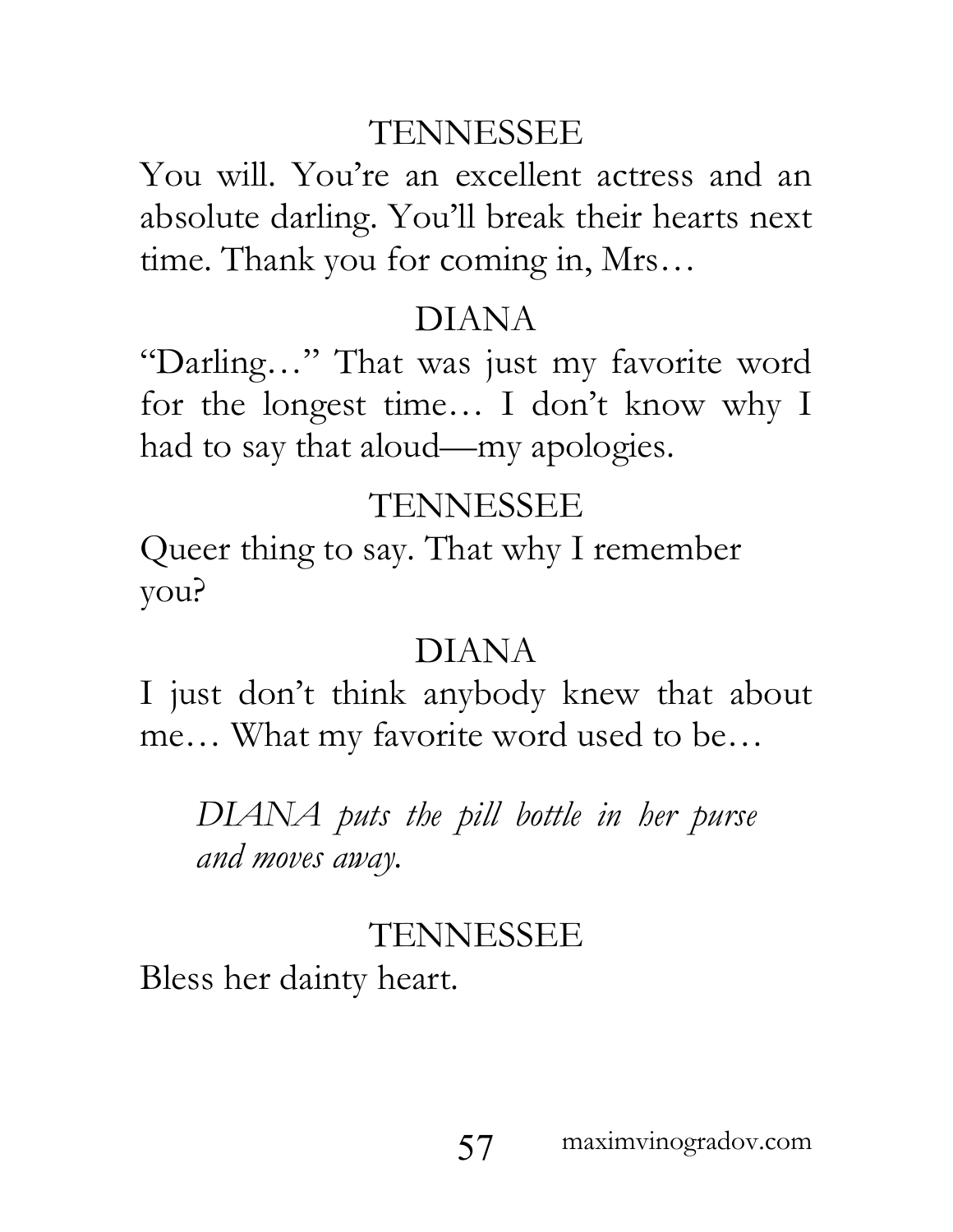#### EDWINA

(*looking through Machine*) Huh… I'm not seeing her again. I think you got rid of her!

#### TENNESSEE

Okay. Sorry, folks. Small detours; not gonna happen again. Who's next on the schedule?

*TENN puts the sides back in the drawer. DIANA pulls the pill bottle out of her purse, opens it, and peeks at its contents. Looking to TENN, she exhales and lets all the pills tumble down her throat.* 

#### TENNESSEE

(*re: EDWINA's reaction*) What? What are you—?

*TENN sees what DIANA's doing and gasps.*

#### TENNESSEE

What?! No… no, no, no…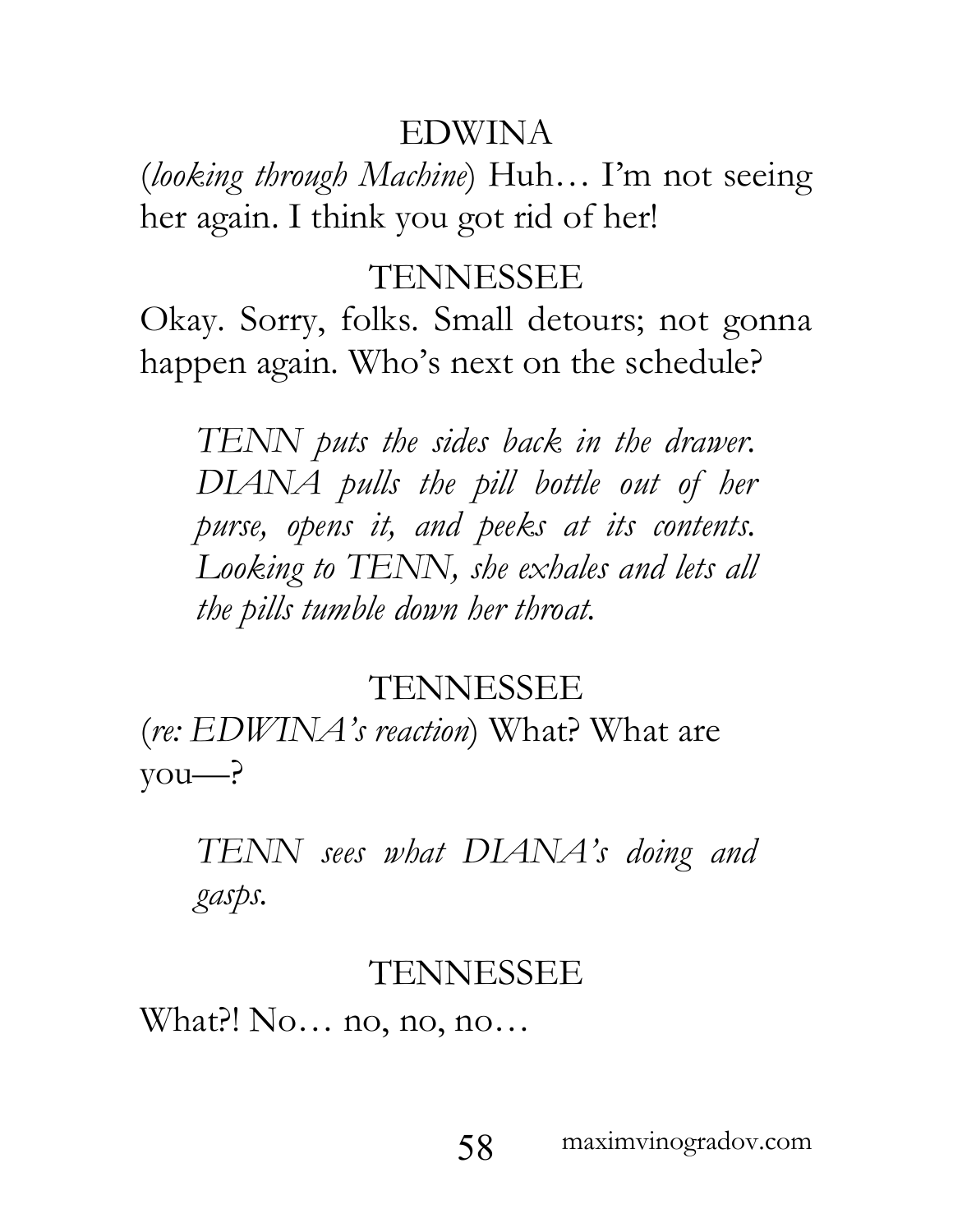## *DIANA exits, stumbling.*

# TENNESSEE

Oh, no… We gotta go back.

#### EDWINA

I…

#### TENNESSEE

We're doing that one again.

### EDWINA

What did she…?! Oh, Tenn, no matter! Don't—You can't change what—

## TENNESSEE

I don't give a shit!

## EDWINA

What happened to—?!

## TENNESSEE

I don't rem—no, I…! I get a call a week later from her manager saying—apparently—she really wanted to be the Princess! And that isn't my goddamn fault! I auditioned a thousand actors and one kills herself; that isn't my fault!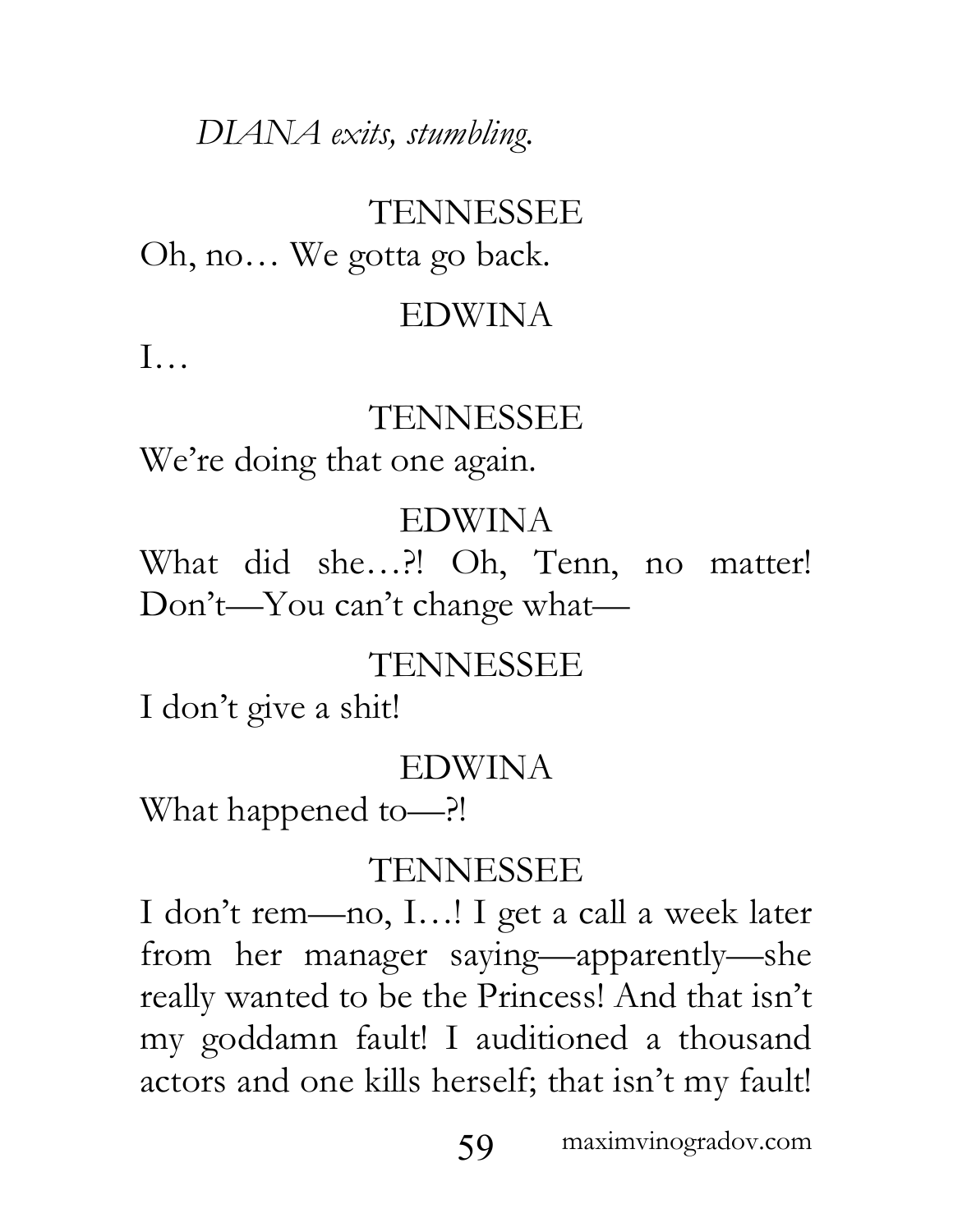Plenty of them took it great! Took it professionally…! I was not too hard on her; this is a hard business… And it wasn't like I killed Audrey fucking Hepburn! It was Diane Barry… Diane Baritone… Bari…

#### *TENN lets what he just said sink in.*

#### TENNESSEE

Again…

#### EDWINA

What?

#### TENNESSEE

Please, just try to find her again.

#### EDWINA

I'm sorry about the Machine.

#### TENNESSEE

Find her again! Just… Put her back!

#### EDWINA

We're gonna—here. (*before TENN can interrupt*) It's all right. It's all right…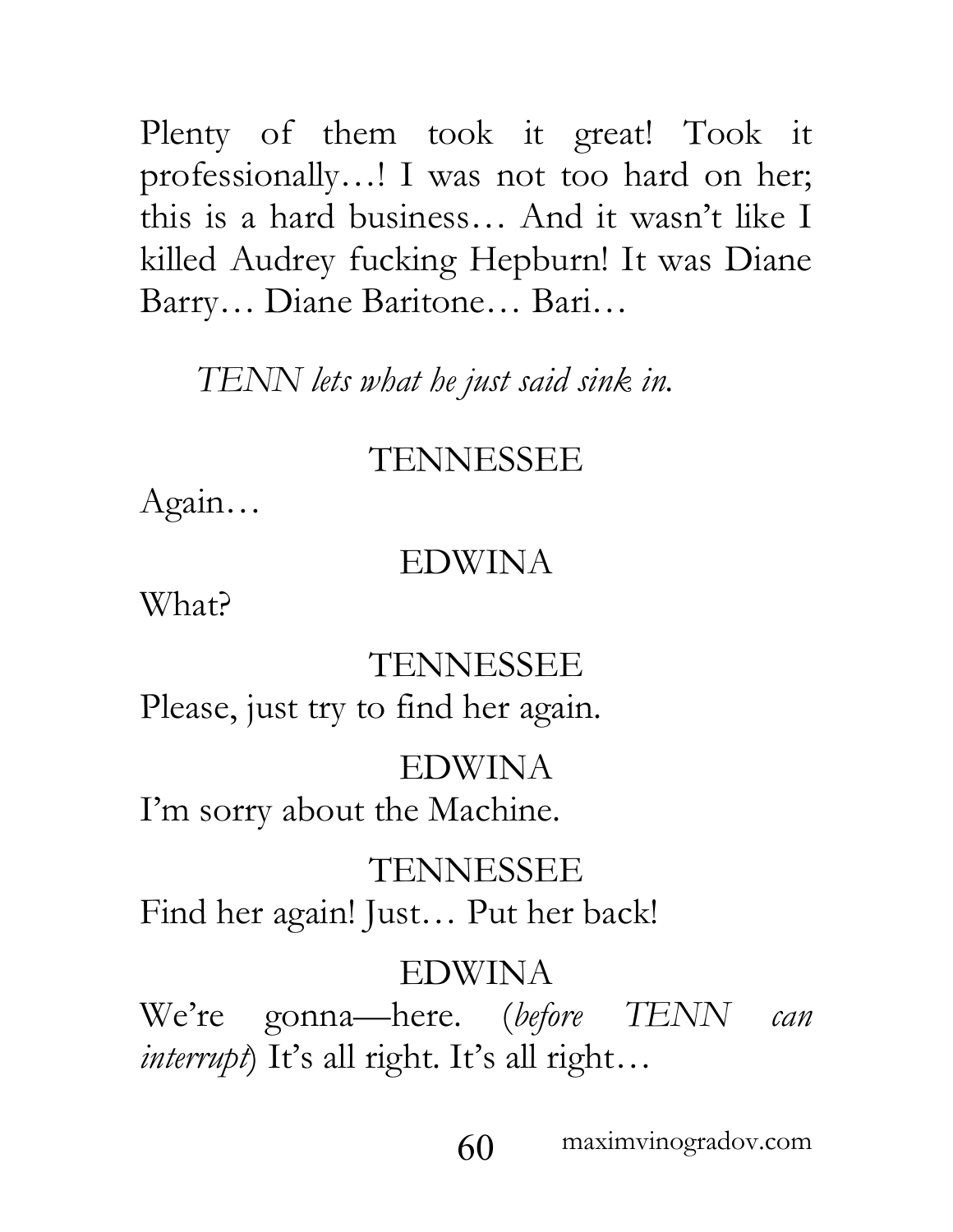*TRUMAN CAPOTE enters holding a pair of wingtips. He's in his forties and pompously dismissive of any and all things in sight.*

#### CAPOTE

You know, I was thinking that I was going to be on this big boat with not a single interesting soul and my goodness gracious here's the great Tennessee Williams.

*TENN hugs CAPOTE, who doesn't respond to it at all.*

#### TENNESSEE

Truman Capote. Why, I don't remember you being young and beautiful at all.

# CAPOTE

And you're porcelain swamp trash, but it's only polite to keep certain observations to ourselves.

# TENNESSEE

You and I still get along, don't we?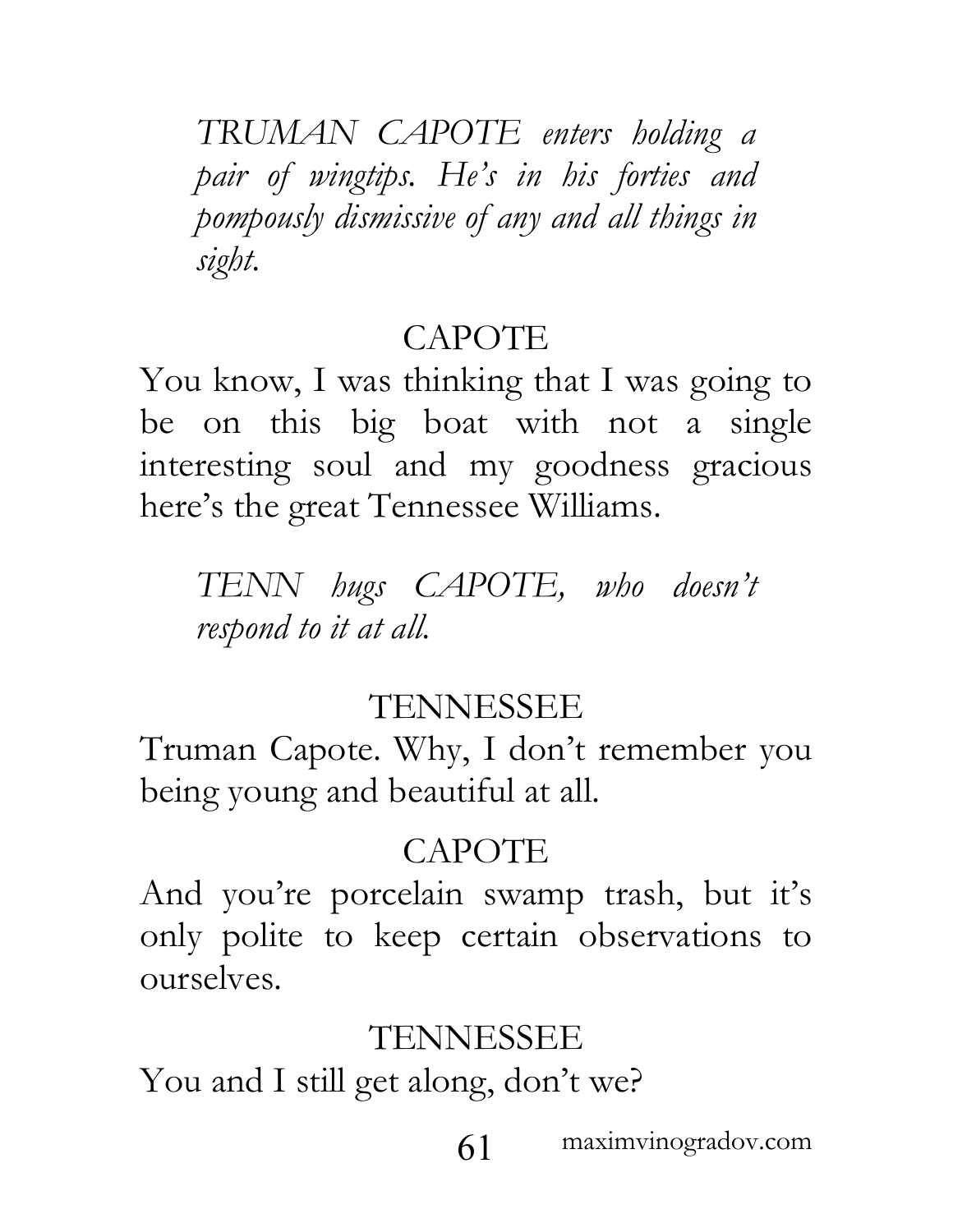## CAPOTE

We get along famously. You're by far the silliest person I've ever known. Now, the captain ordered that until we reach New York I'm not to be served one more drop of liquor, so it'd be wonderful for you to find somewhere in your black heart to sneak me a bottle of something ancient. Something that rotted.

### TENNESSEE

I forgot you used to be charming.

#### **CAPOTE**

I'm the most exciting thing on the Atlantic.

#### TENNESSEE

Whose shoes?

## **CAPOTE**

Well, I found them outside a gentleman's room, so I assumed he was sick of them. It's not like they smell or anything.

## TENNESSEE

And he didn't want them shined?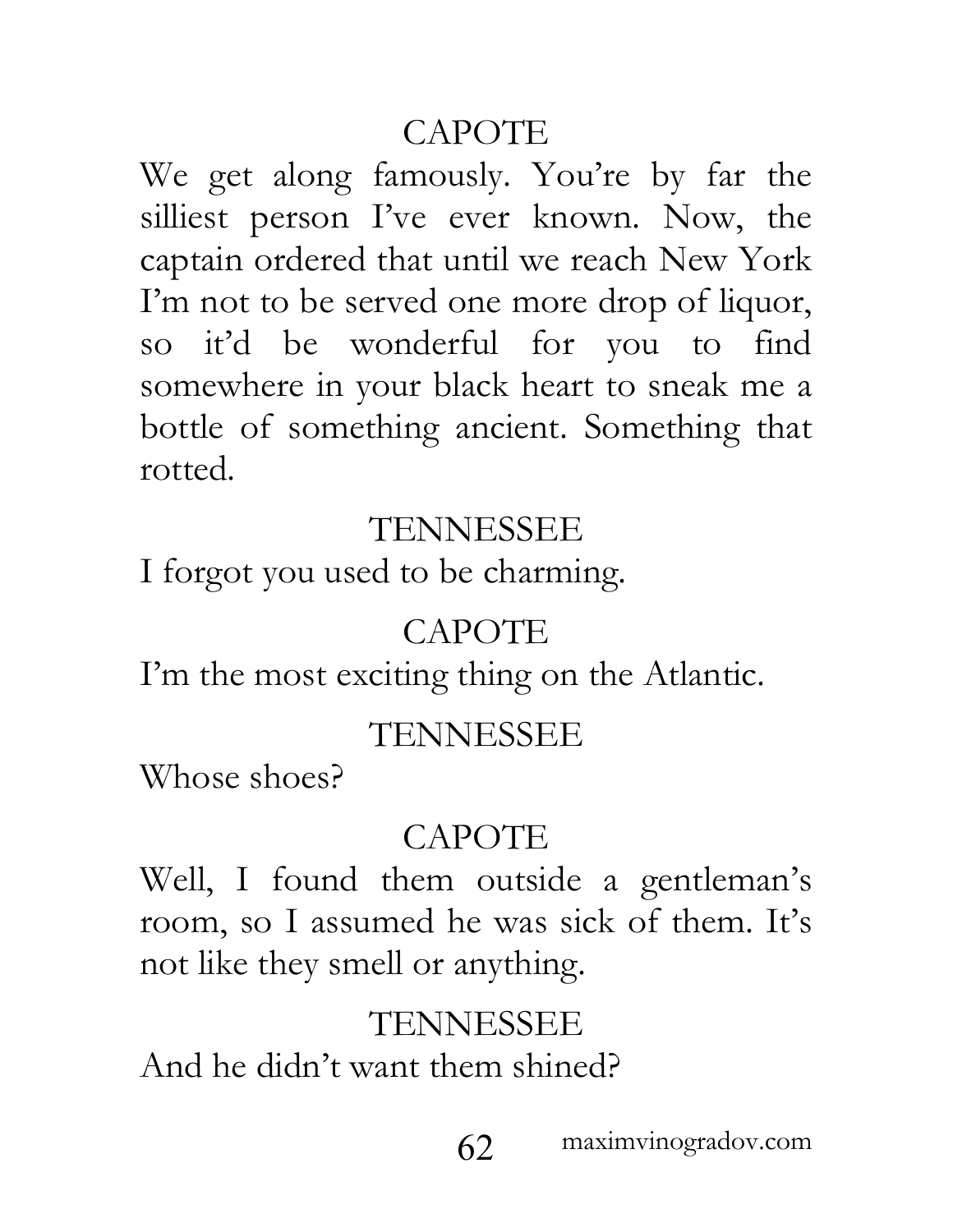# CAPOTE

Well, of course he wanted them shined, you goof, why on Earth are you trying to derail my act? I've spent the whole morning taking people's shoes and putting them elsewhere. It's just a malicious activity and I think it might replace alcohol.

## TENNESSEE

When did you stop being funny?

# **CAPOTE**

I'm hilarious. I'm also dry as a fingernail and want something rotten.

## TENNESSEE

(*remembering*) Bleached wine.

## CAPOTE

Oh, I know what that is—but you should still describe it.

# TENNESSEE

Winemakers bleach their corks cause it looks better. Sometimes, bleach filling in the cork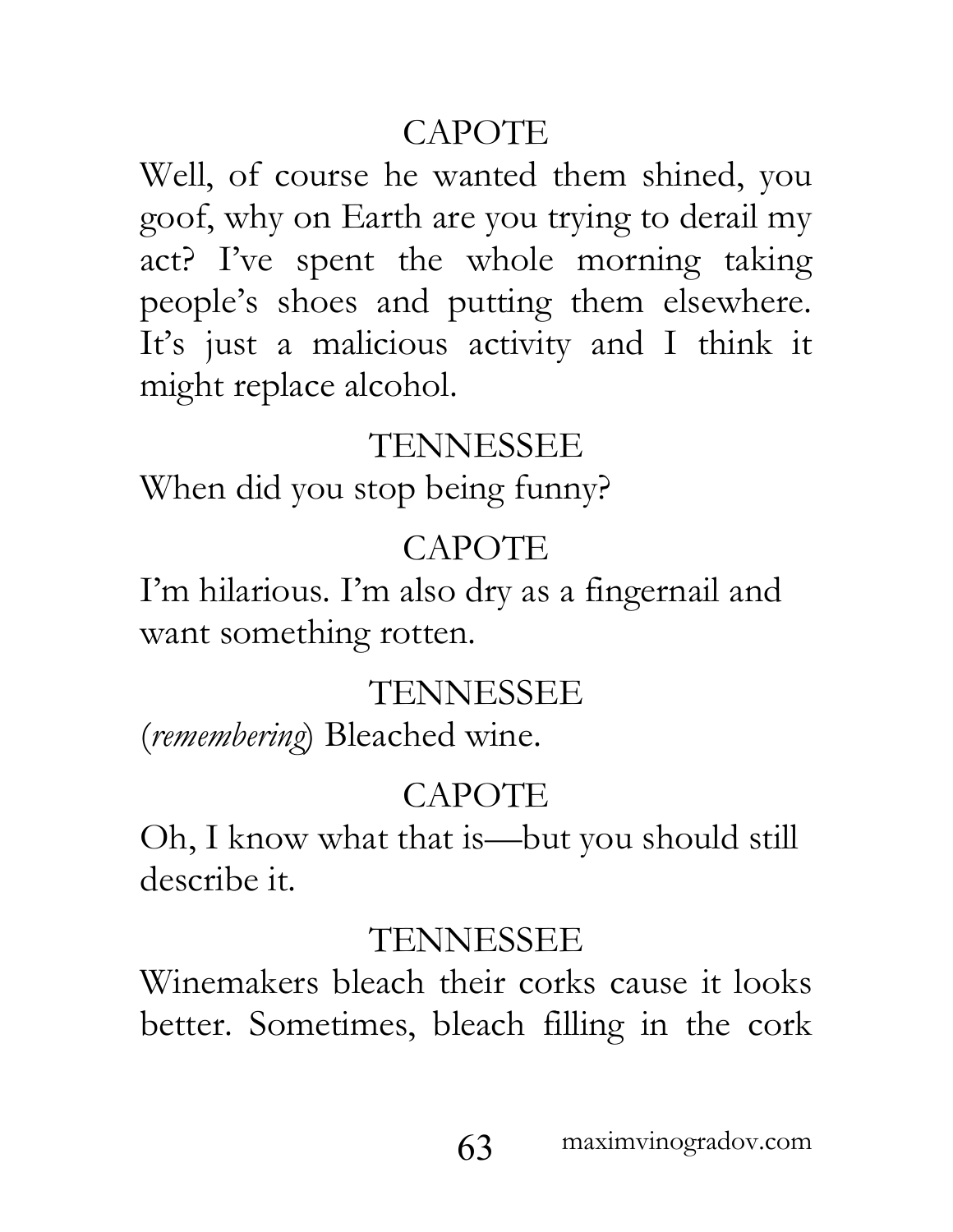holes doesn't allow necessary aeration, and the wine is tainted. Smells like soil.

# CAPOTE

Stop it. We're searching this entire boat—

*CAPOTE drops the shoes and leaves, halting at the nearby wine rack.*

# CAPOTE

Oh, my goodness—how convenient. *(inspecting bottles)* This here is a Burgundy bottle. It's got these shoulders 'cause this wine throws sediment like it's paint. It's a horrid vintage. I would not once put this inside me.

# TENNESSEE

This is a Bordeaux bottle.

# CAPOTE

Please stop this slander. I know that I'm a fraud. You're a writer; you should find the adventure in playing along. I'm going to see your play as soon as I get the chance, by the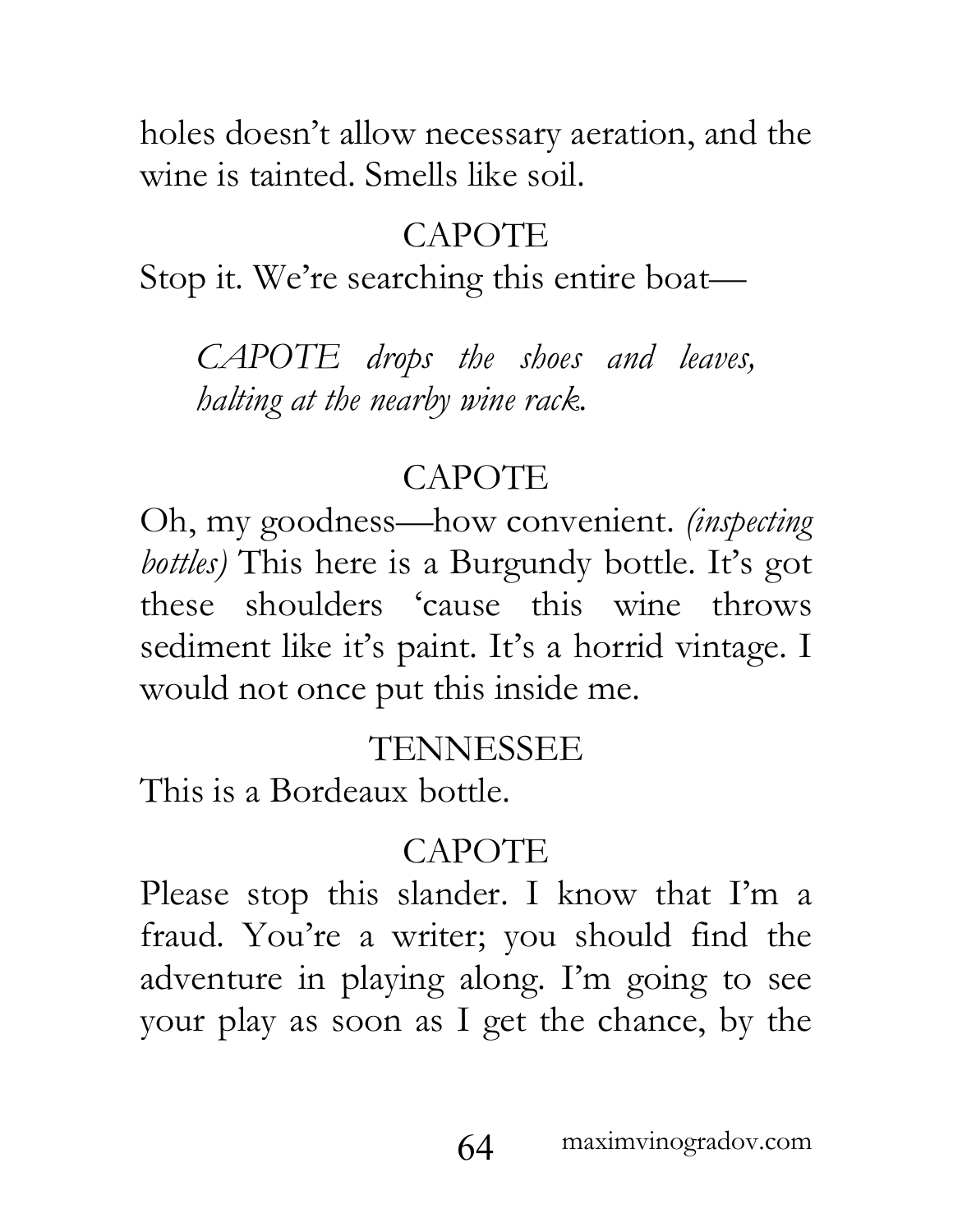way. I hear you've found some kind of acting demigod. Is he a homosexual?

#### TENNESSEE

He isn't opposed. (*off his reaction*) We haven't. He would never do it for a role.

#### **CAPOTE**

That's such a pity.

#### TENNESSEE

You've got roles to give out now?

#### CAPOTE

Well, they're certainly making Other Voices, Other Rooms into a film someday. I'm not sure if I'm in need of a brute, but if I'm doing the adaptation, I'll write one.

#### TENNESSEE

He isn't a brute.

#### **CAPOTE**

More pities. None of these corks are—I feel so betrayed! If I have to drink regular wine now I'm going to throw myself into the Atlantic, and I want you to speak at my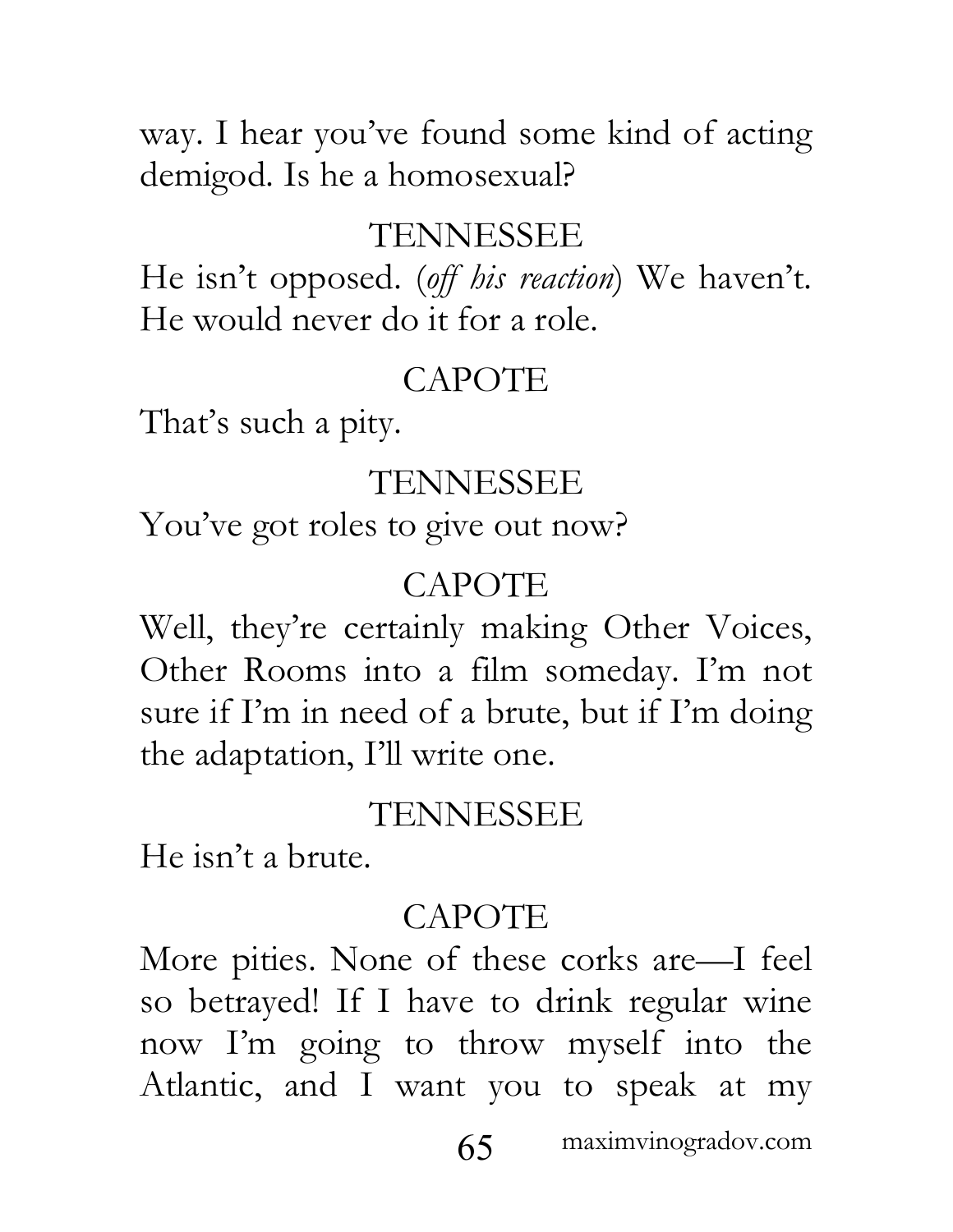funeral and explain to them that it's all your fault.

#### TENNESSEE

That's fine.

#### CAPOTE

(*beat*) How's your friend doing?

#### TENNESSEE

I'm sorry?

#### CAPOTE

You're right. "I'm sorry for asking, but" how's your friend doing?

#### TENNESSEE

Which?

#### CAPOTE

Am I wrong? Was it not you? Who's the one with the…?

# *Lights up on FRANK in the scrim room, smoking.*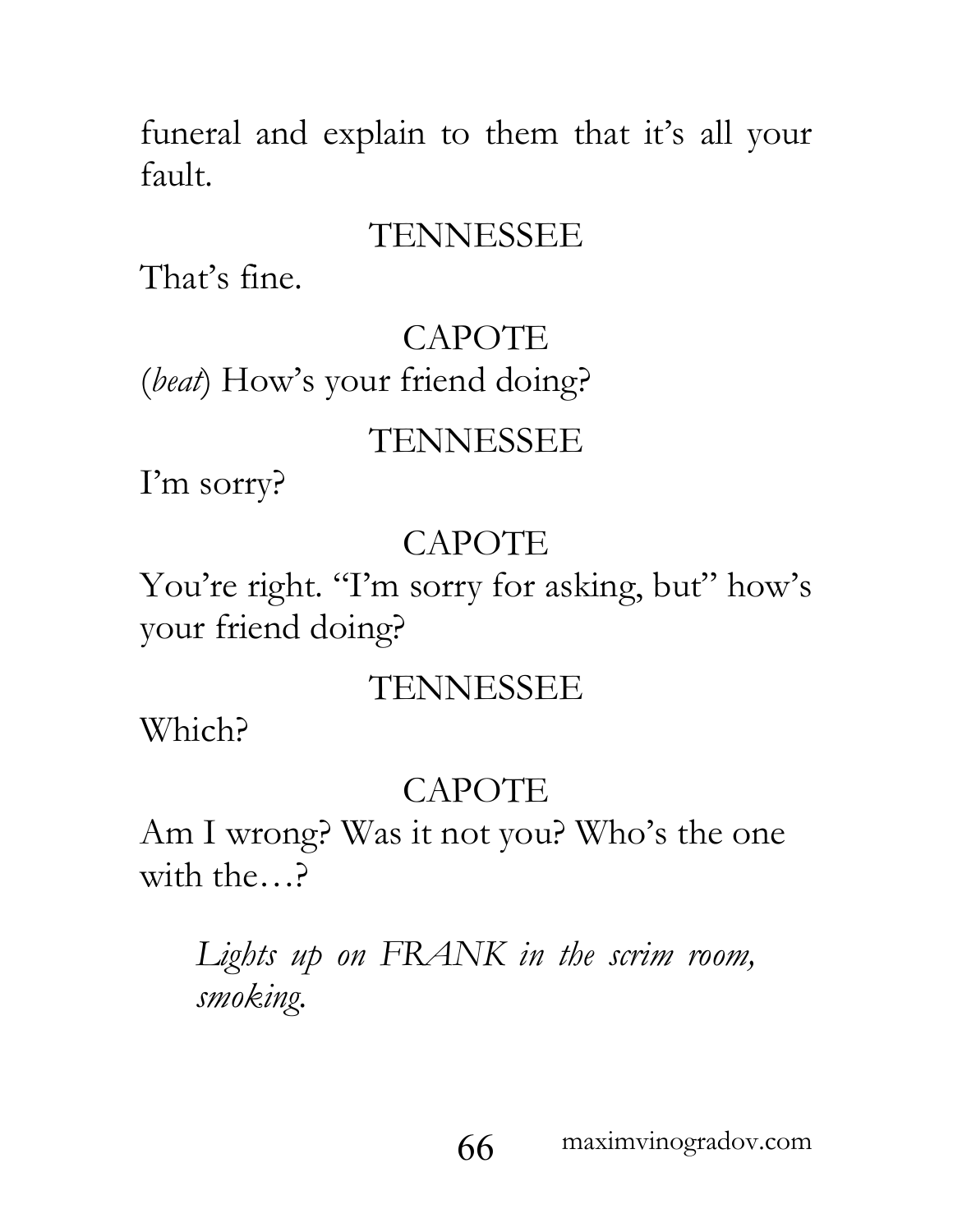(*going cold*) Someone else.

## CAPOTE

Oh, well that's good. I'm wretched at grief. If I ever get cancer, the thing that's gonna kill me is all the people crying. People are so oily when they cry. I'm going to my cabin. (*grabbing a bottle from the rack*) This is going to have to do, but I promise you that I'm hysterical.

*CAPOTE exits.*

## FRANK

Tommy Williams…? Long time no see. What are you doing in Cape Town?

# TENNESSEE

(*going to scrim room*) You recognized me after years. After only seeing me one time on a sand dune, my face only lit by starlight. And you recognized it. Why would you do that? (*no response*) Why didn't you try to reach me?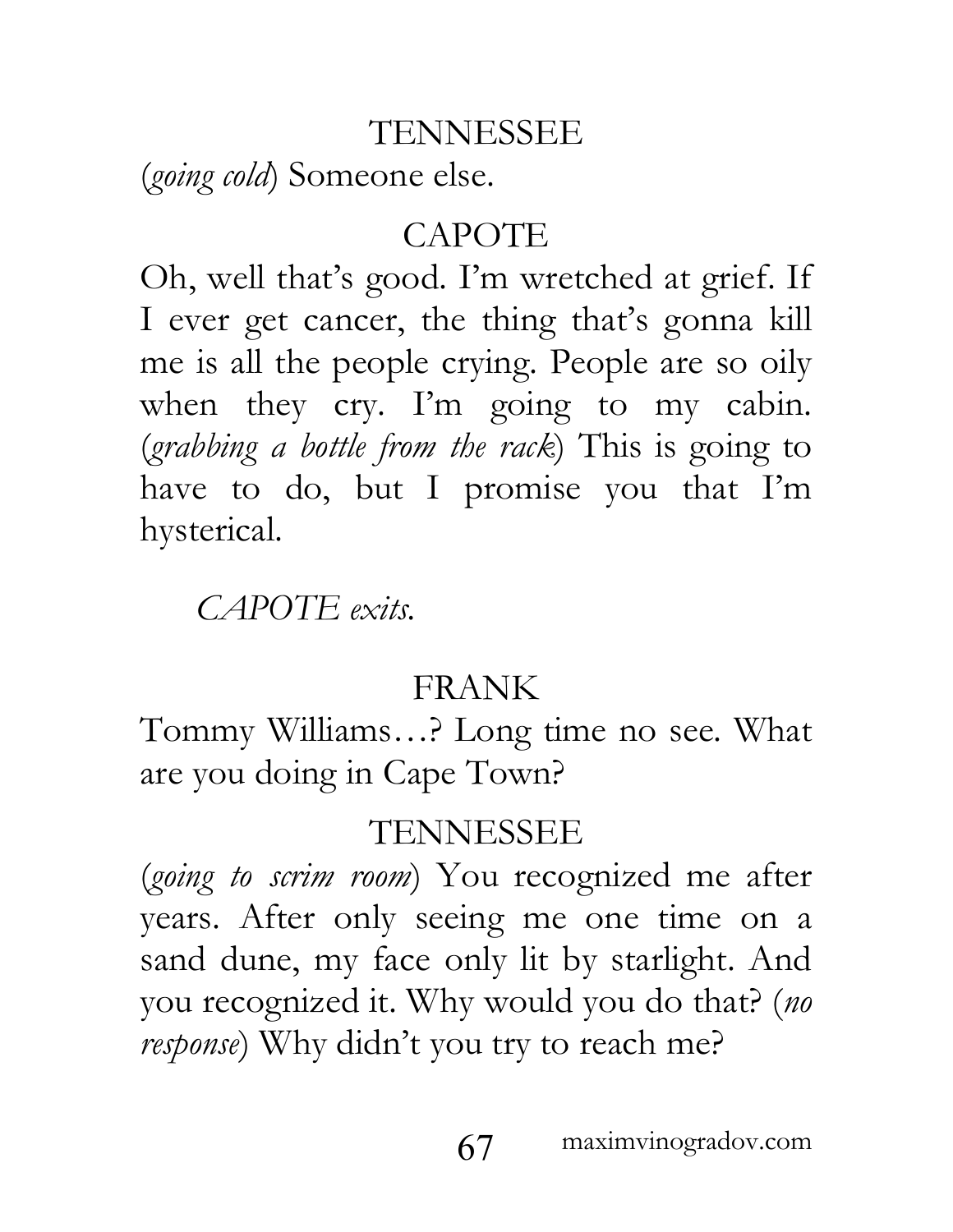#### FRANK

Streetcar made you golden, and I'm not one for hopping on bandwagons.

*TENN kisses FRANK with force, surprising him.*

### FRANK

Wow… I've been thinking about you since as well. Glad that's settled.

### TENNESSEE

This… I can't do it to you again. (*no response*) It'd be very polite of you to stop looking at me like that; it's intoxicating and unfair. (*no response*) Do you want to see a show with Bette Davis in it?

# FRANK

You know Bette Davis?

*TENN grabs FRANK's hand and the scrim room goes black. TENN reenters the stage not holding anybody anymore.*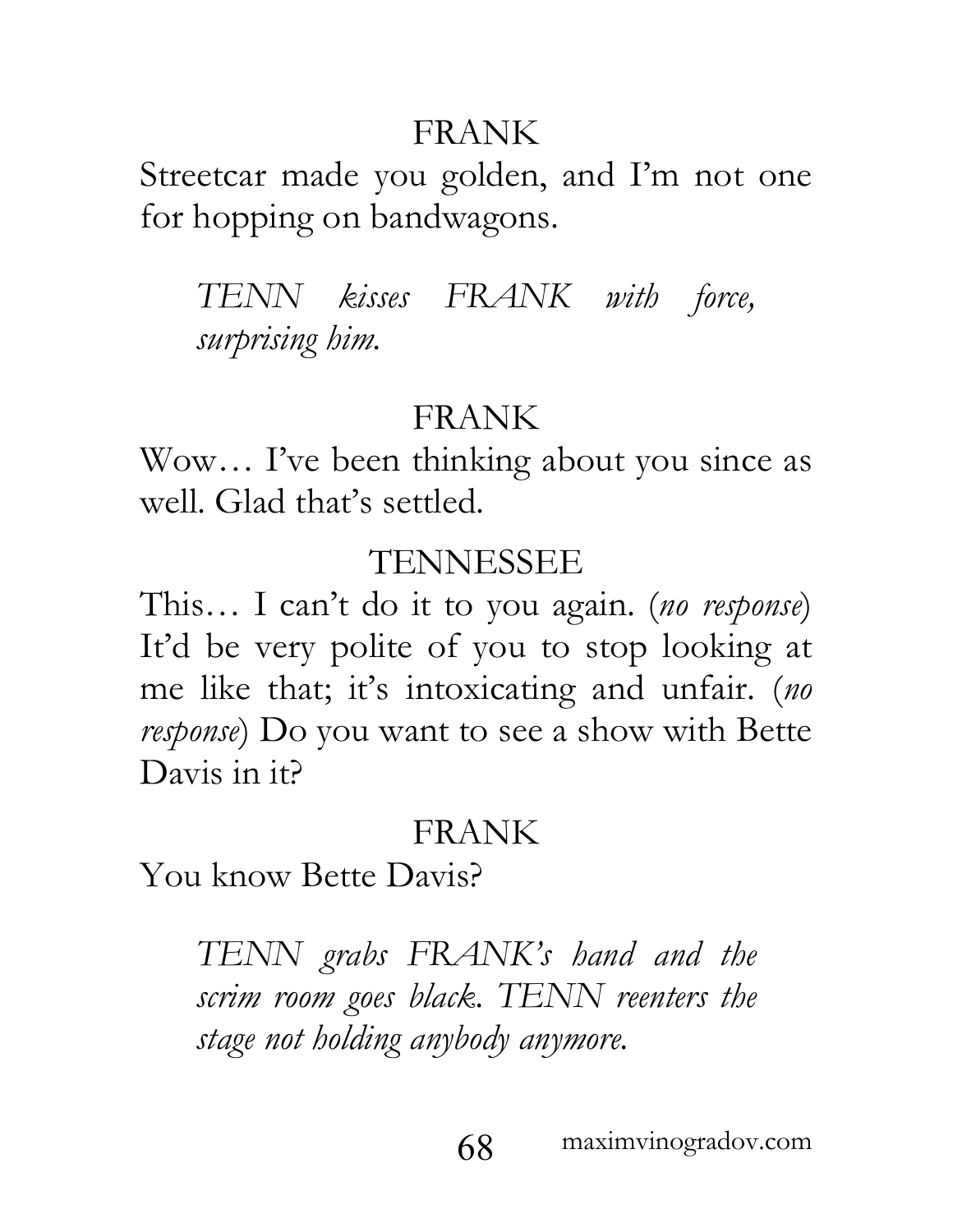What? Where did he—?

*BETTE DAVIS enters, drunk. She's visually in her twenties but behaviorally senile.*

#### TENNESSEE

Bette! Where's Frank?

#### DAVIS

Ugh. I hate his name, Tenn. Don't even whisper him around me.

#### TENNESSEE

What!? What are you talking about?! (*taking bottle*) Where's Frank?!

#### DAVIS

Hopefully New York, back to that Actor's Studio he crawled out of.

#### TENNESSEE

What…? Frank Corsaro! Right, he's directing Night of the Iguana, uh-huh?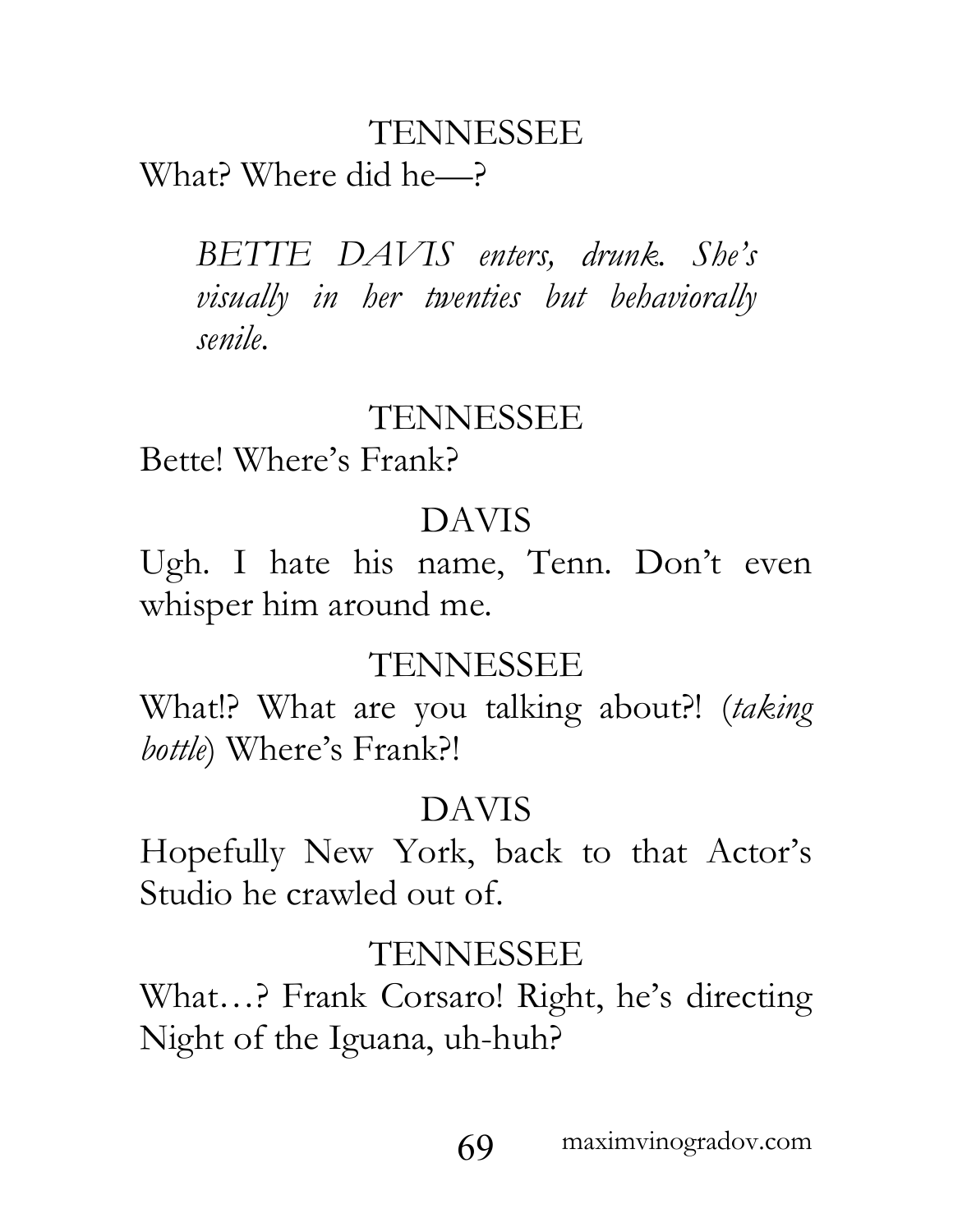# DAVIS

And I'm not starring.

# TENNESSEE

Yes, you are—'cause I brought Frankie to opening night!

## DAVIS

Not a whisper!

# TENNESSEE

Frank Merlo. That's why I'm here. It was before anything bad happened and I think I deserve to relive one good memory from my wretched personal life!

# DAVIS

I'm not going on while that fucker claims to be a director!

# TENNESSEE

You can't switch director night of—that defeats the purpose!

# DAVIS

No.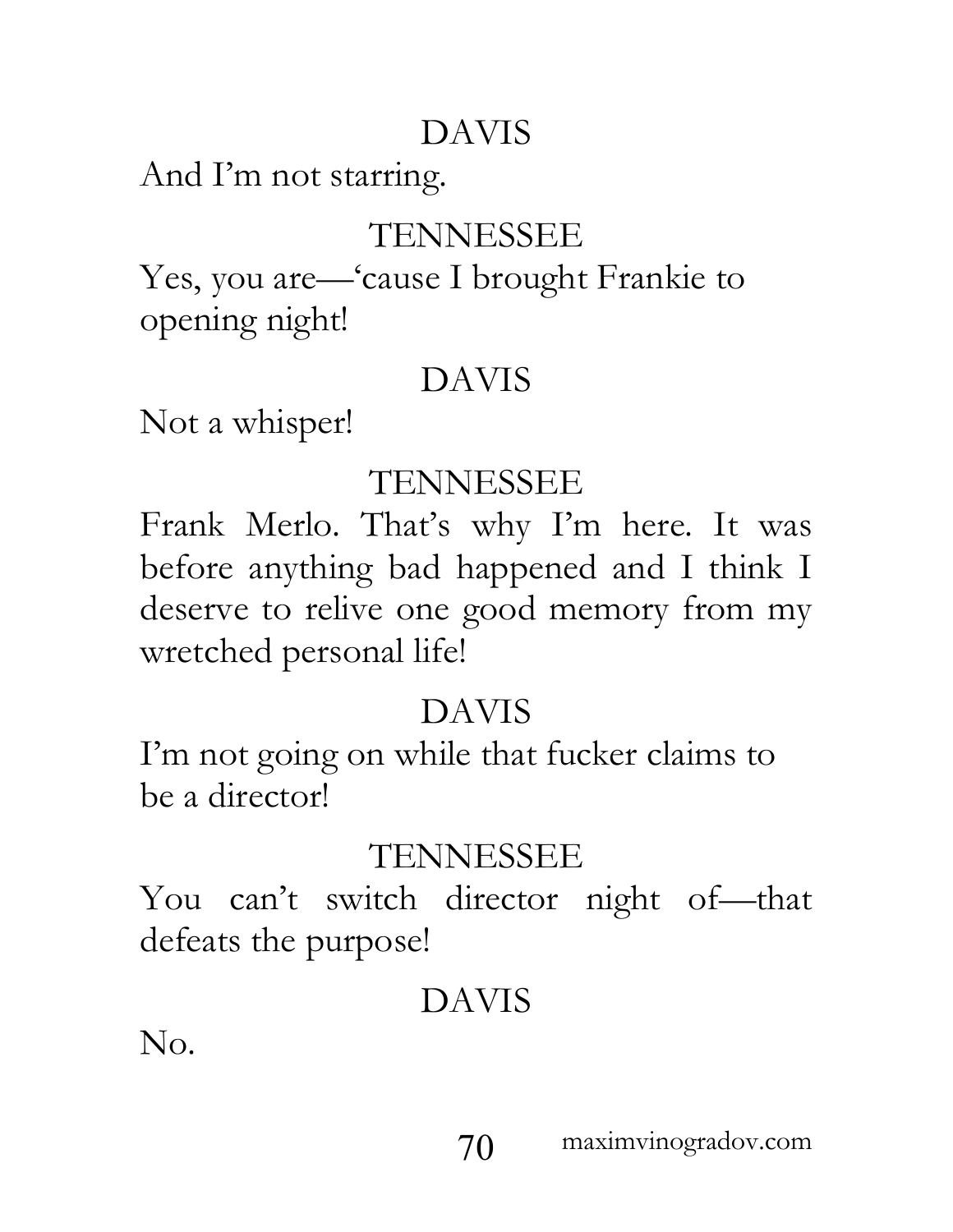God fucking damn it, Bette!

# EDWINA

Language!

# TENNESSEE

She just said the fuck word too! Bette, what's his problem?

# DAVIS

The problem is that you told me Gadg was directing, not this Method creep!

# TENNESSEE

Tell me what you want. Whatever gets you onstage.

# DAVIS

I want him gone!

# TENNESSEE

He's not going!

# DAVIS

I want to have sex with Jimmy!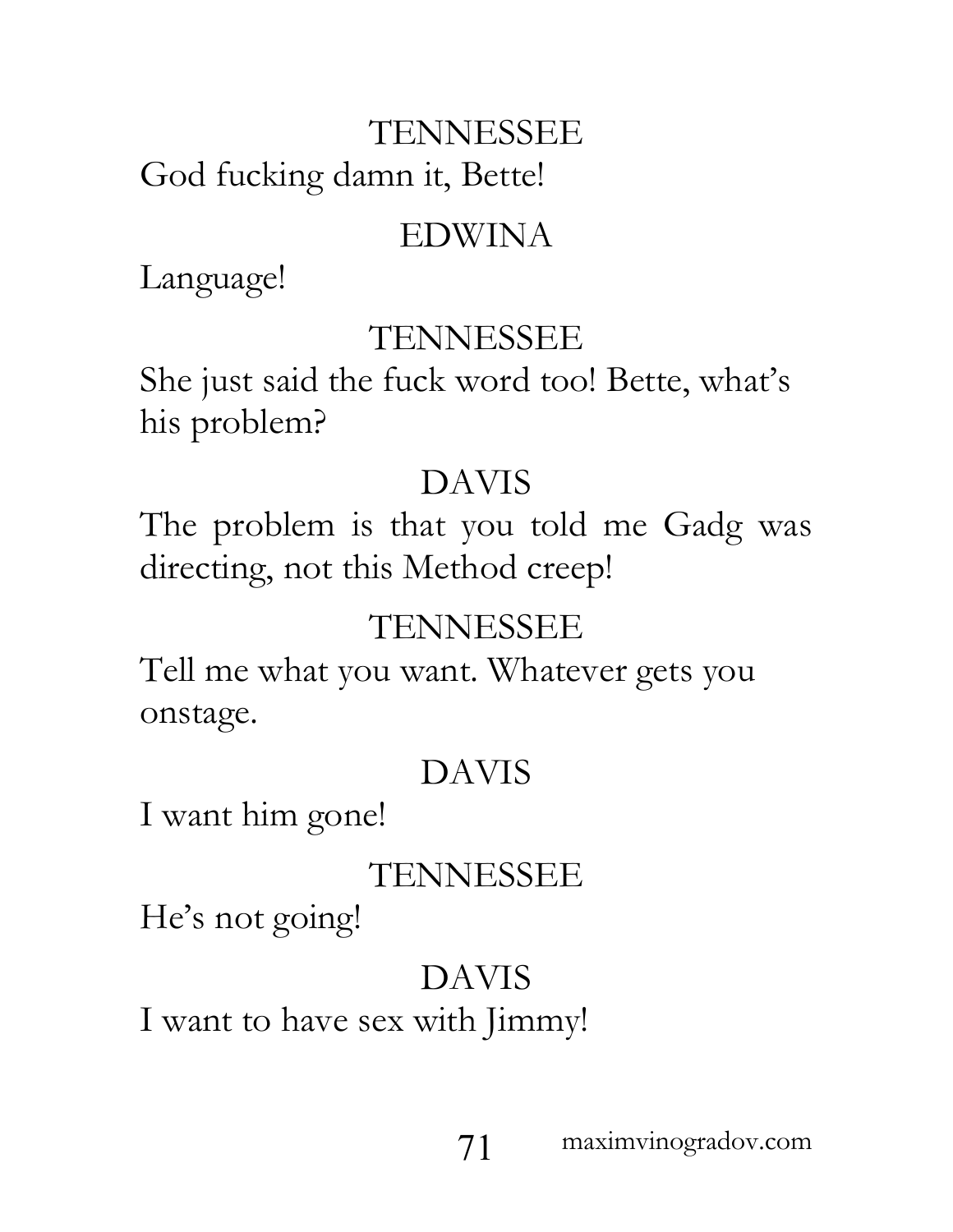Farentino? Who doesn't?!

### DAVIS

Put in a good word—I want you to do one mean thing to Tallulah Bankhead.

### TENNESSEE

Gladly.

### DAVIS

I should've been your Blanche. Oh! I want to play Amanda Wingfield.

# TENNESSEE

What? How old are you?

## DAVIS

People have been playing her as sixty!— Fifty!—I'm thirty-seven!

## TENNESSEE

Why does Amanda keep getting older?

# DAVIS

Next Menagerie; West End, Hollywood, nickelodeon smut; I'm your girl.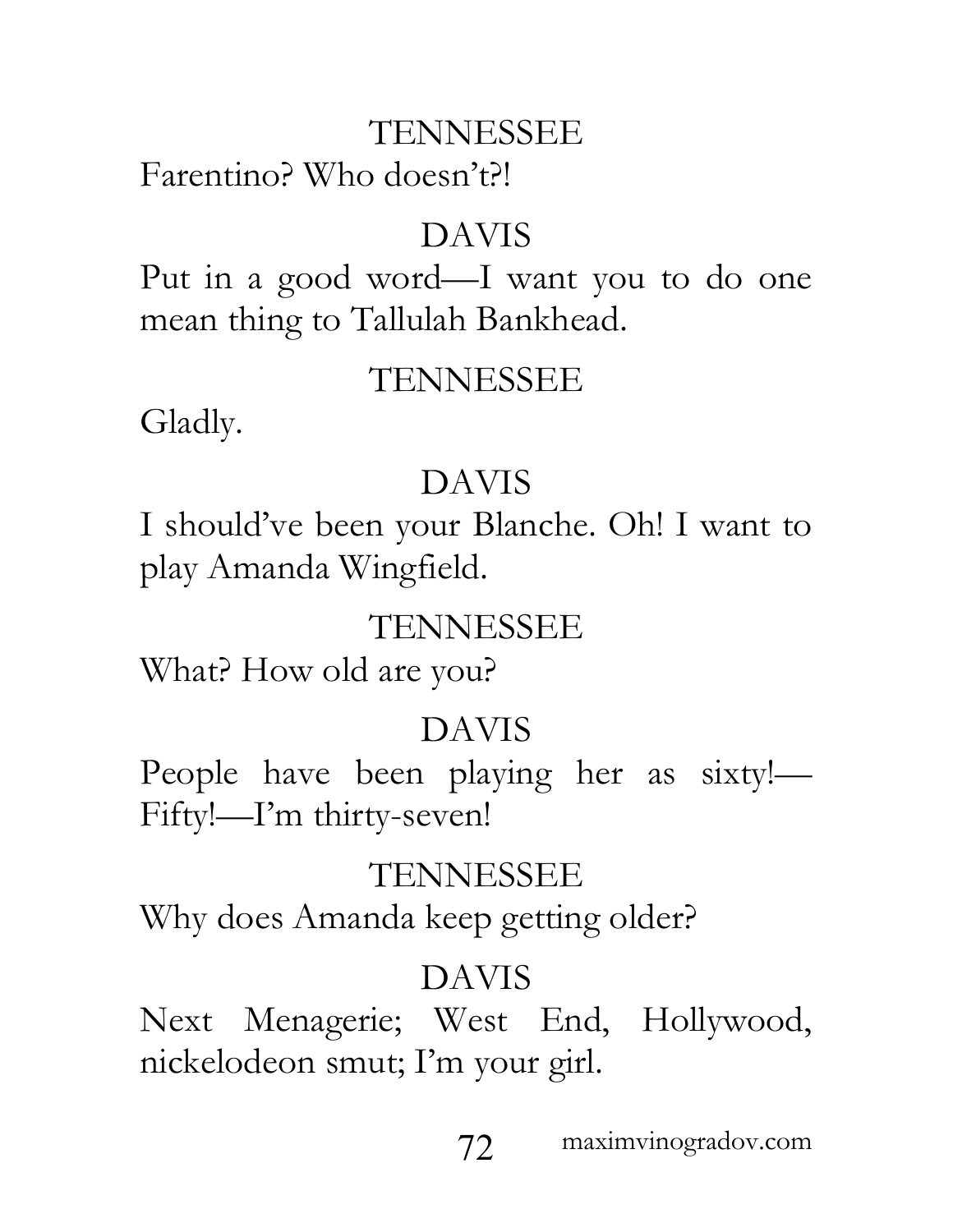# *KATHARINE HEPBURN enters, vibrantly twenty but dressed for her seventies.*

# KATHARINE

Bette! Marvelous work!

# DAVIS

Kat! You're still alive!

# KATHARINE

Mr. Williams, I would like to ask you for something.

# TENNESSEE

Katharine, I'm not giving you anything, I'm not waiting till you agree to anything; you get the hell out of this room.

# KATHARINE

I would like your blessing to play Amanda Wingfield.

# DAVIS

Uh-huh.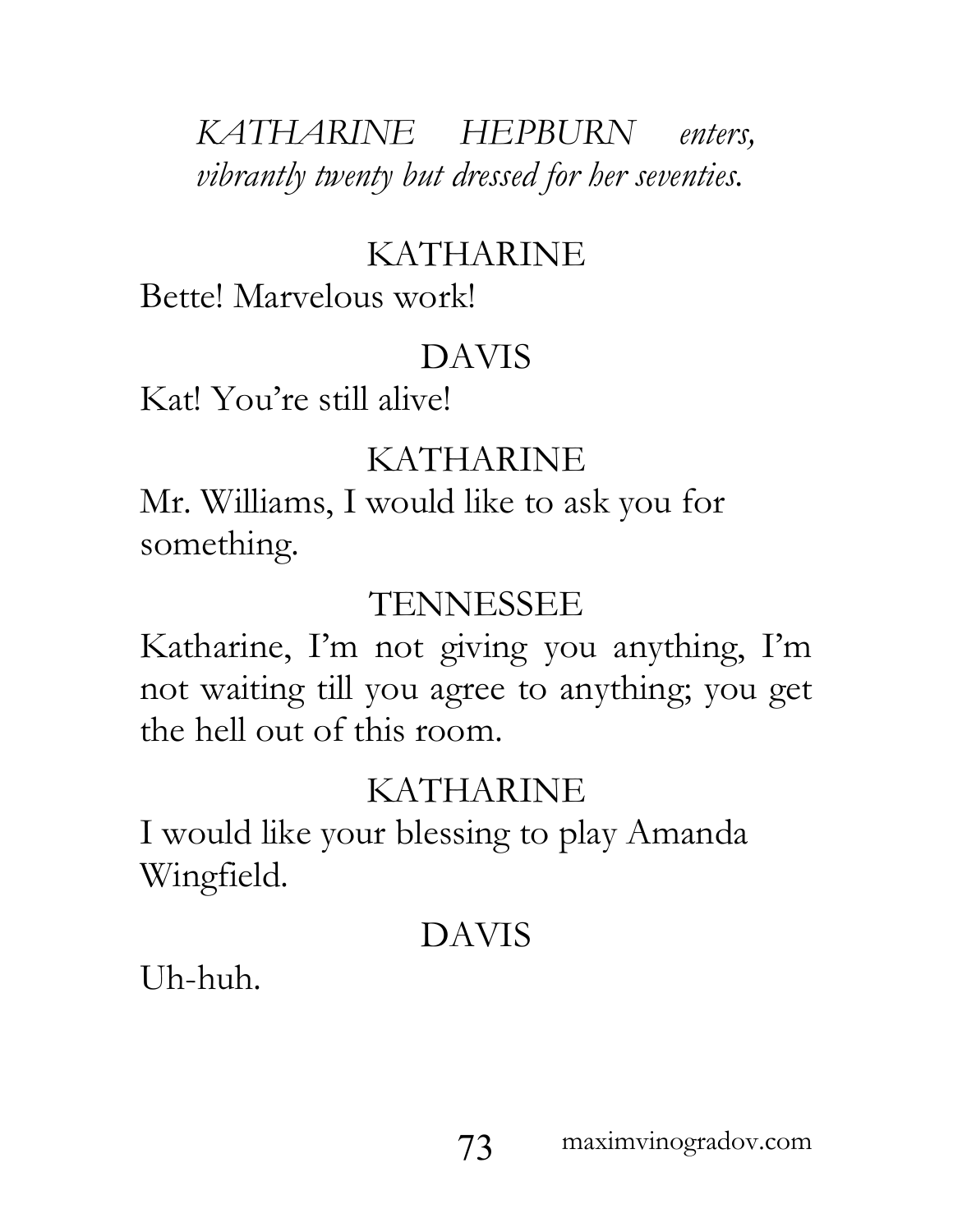God. Damn it. (*to EDWINA*) How do I get Frank in here?

#### EDWINA

Bette Davis just needs to go onstage and you need to watch your language.

### TENNESSEE

I am not giving her to Katharine Hepburn! (*to KATHARINE*) No!

### KATHARINE

You didn't like my work in Suddenly?

### TENNESSEE

Everything about it was terrible. Especially you. You spit in Mankie's face.

## KATHARINE

You never sent me a thank you note for that one.

### TENNESSEE

You're not Amanda Wingfield. Congrats, Bette!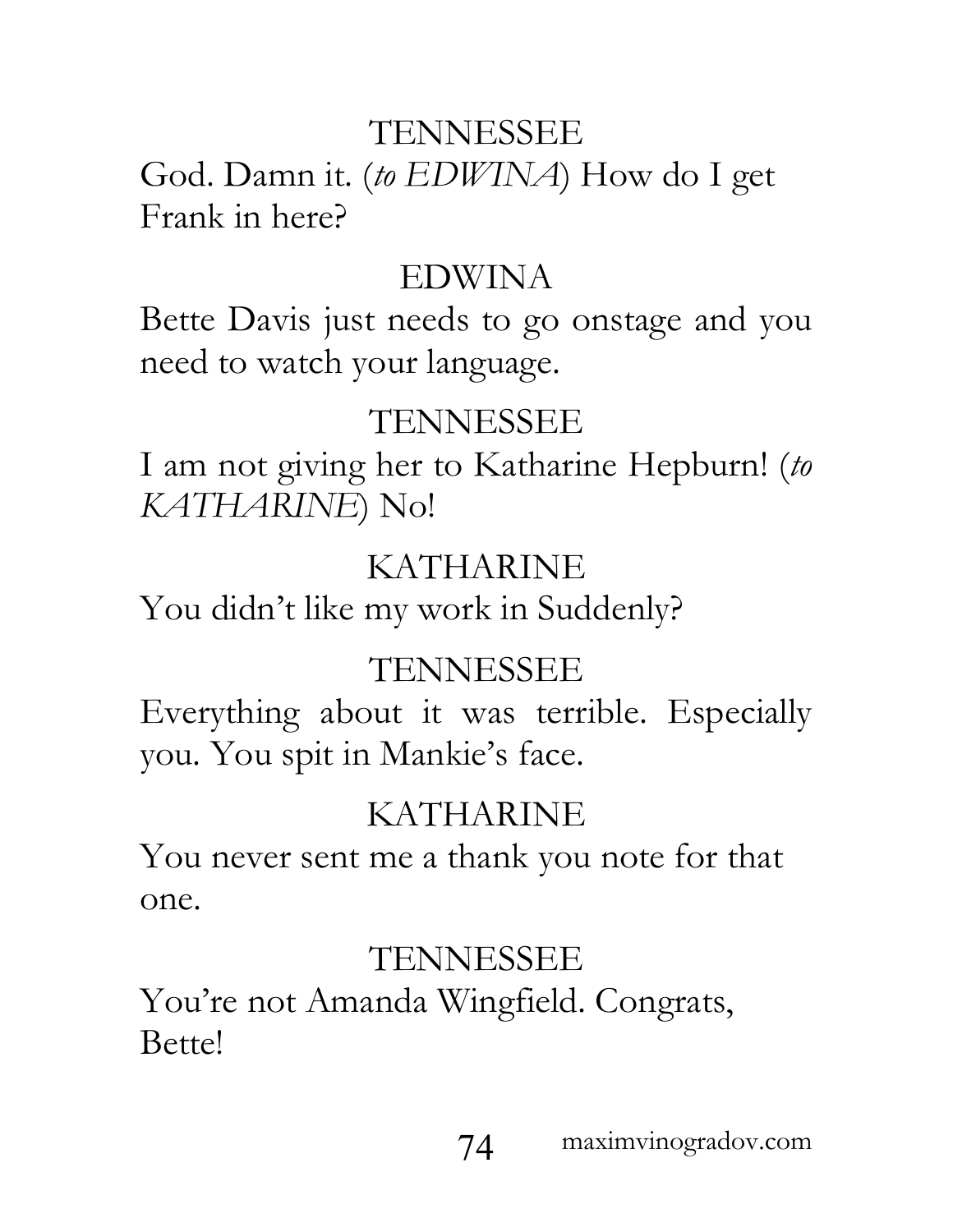## KATHARINE

Mankiewitz bullied Montgomery Clift, and I don't take kind to watching the abuse of others artists.

## TENNESSEE

You being Amanda would abuse me.

# KATHARINE

You hated Mankiewitz.

## TENNESSEE

Mrs. Hepburn—

# KATHARINE

Ms.

# TENNESSEE

I'm gay.

# KATHARINE

I'm widowed. The studio won't have me if you don't want me. It's a television movie; it's beneath me.

# DAVIS

Wait, so they're already planning one? Tenn!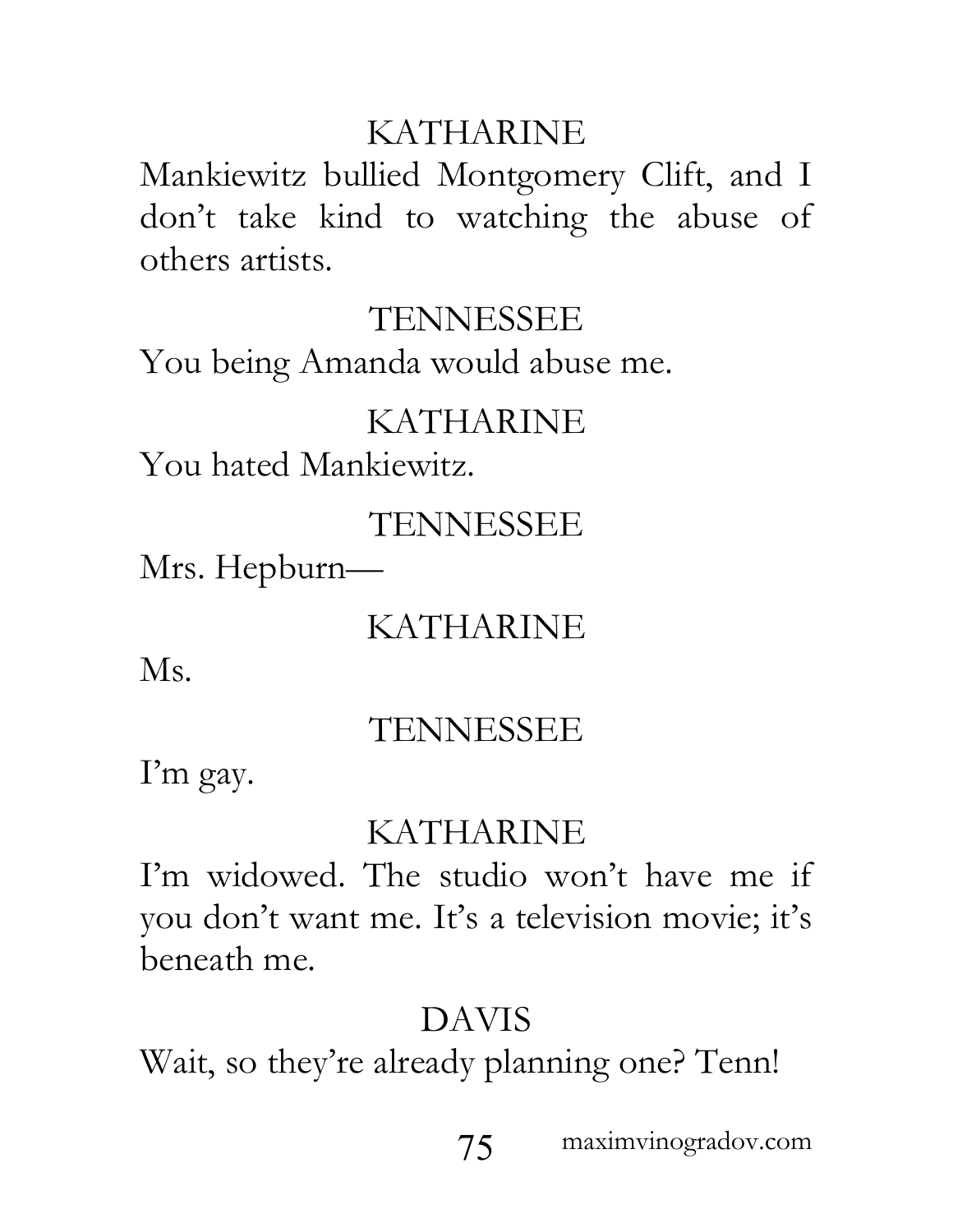## KATHARINE

The only reason I would have to do it would be because… to have your script—and especially your blessing.

## TENNESSEE

The script can be acquired with a library card.

## KATHARINE

What other reasons do you have to detest me?

## TENNESSEE

I promised it to Bette.

### DAVIS

He did.

# KATHARINE

You hate Bette.

## DAVIS

You hate Bette?

# TENNESSEE

Bette's my favorite. I hate your acting.

# KATHARINE

Four Oscars.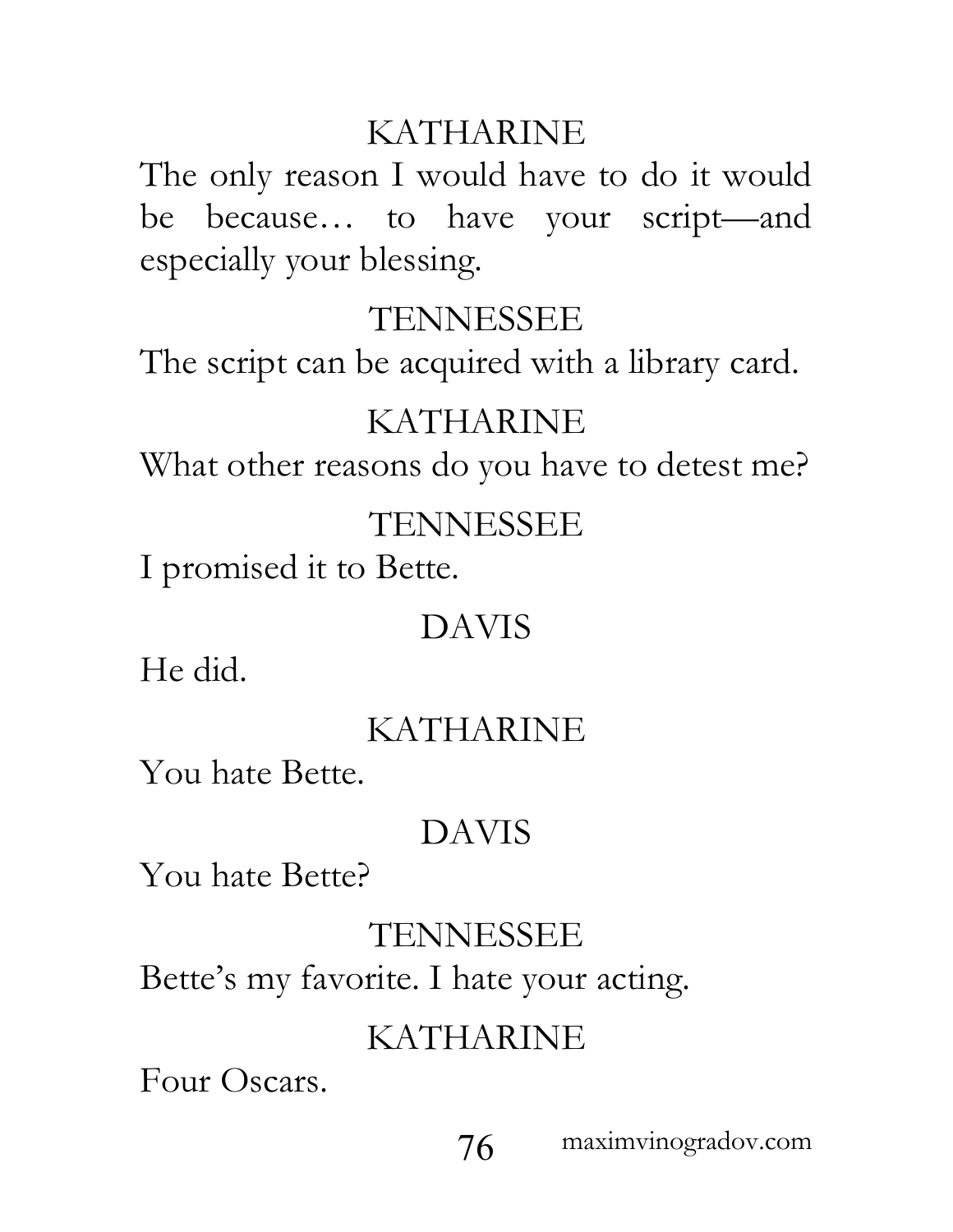You hate my favorite people.

## KATHARINE

Who? Bette? You like her because you hate her—I've read your work.

# TENNESSEE

Why can't you just die already?! God! I'm in a rush! It's yours!

# KATHARINE

You surprise me.

*KATHARINE exits.*

# DAVIS

In my presence you give Amanda to Katharine Hep—?

# TENNESSEE

I'm writing a play called Sweet Bird of Youth. (*using hand signals*) Jimmy Farentino's got the part if he rides the D-Train right into Broadway.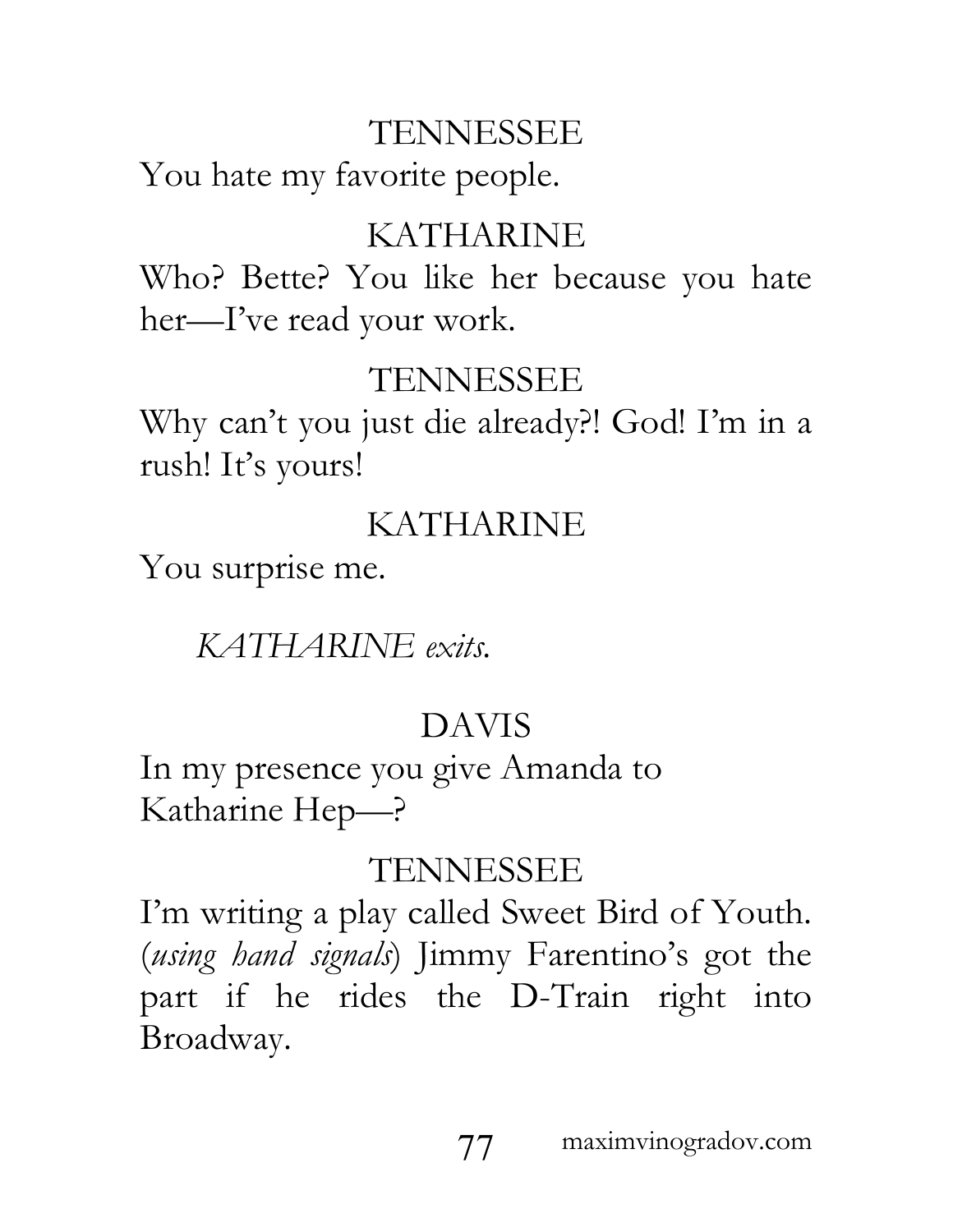# DAVIS

I can perform tonight.

# TENNESSEE

A thousand blessings.

*FRANK enters.*

# FRANK

That was really something incredib—

*TENN jumps and kisses FRANK passionately.* 

# TENNESSEE

Hi.

# FRANK

Hi. Wonderful work again, Bette.

# DAVIS

Mm. (*pretending to see something offstage*) Would you look at that? Oh, it's so interesting.

*DAVIS exits coyly.*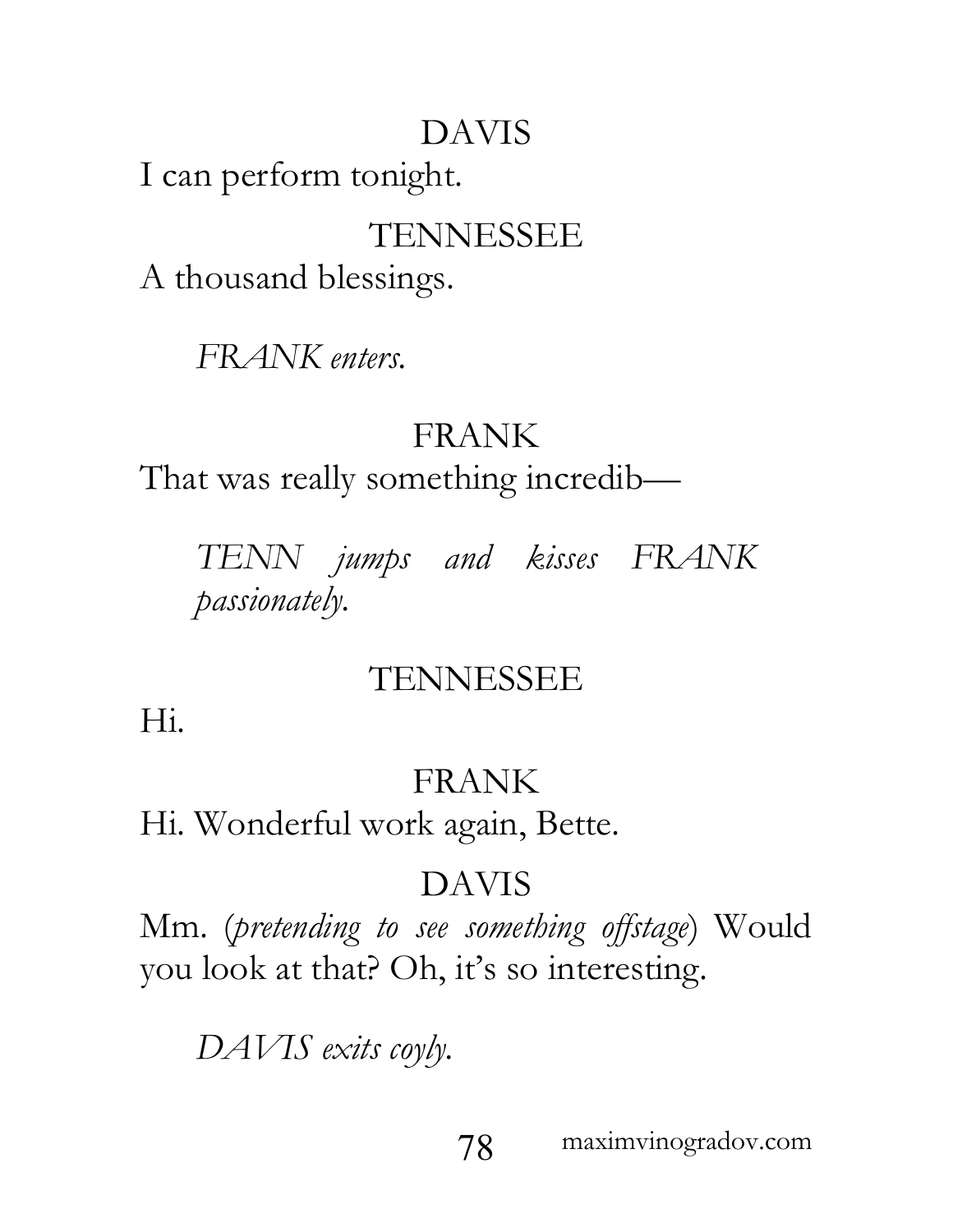We go to my place now. (*smiling*) No, wait! We have to play through it, don't we? Frank Merlo, would you like to see my apartment? (*no response*) What? No, wait… what did I say? I know I said something adorable and he went to my apartment. It was…

### EDWINA

I don't think this is your first date…

## TENNESSEE

Yes, it is! What? (*to FRANK*) How'd you like Bette?

## FRANK

Two's Company was better. She's gotta stick to the screen, honestly. Never tell her I said that. But tell Tally I said that, if you could.

# TENNESSEE

You know Tallulah Bankhead?

# EDWINA

I went to your next memory with Frank!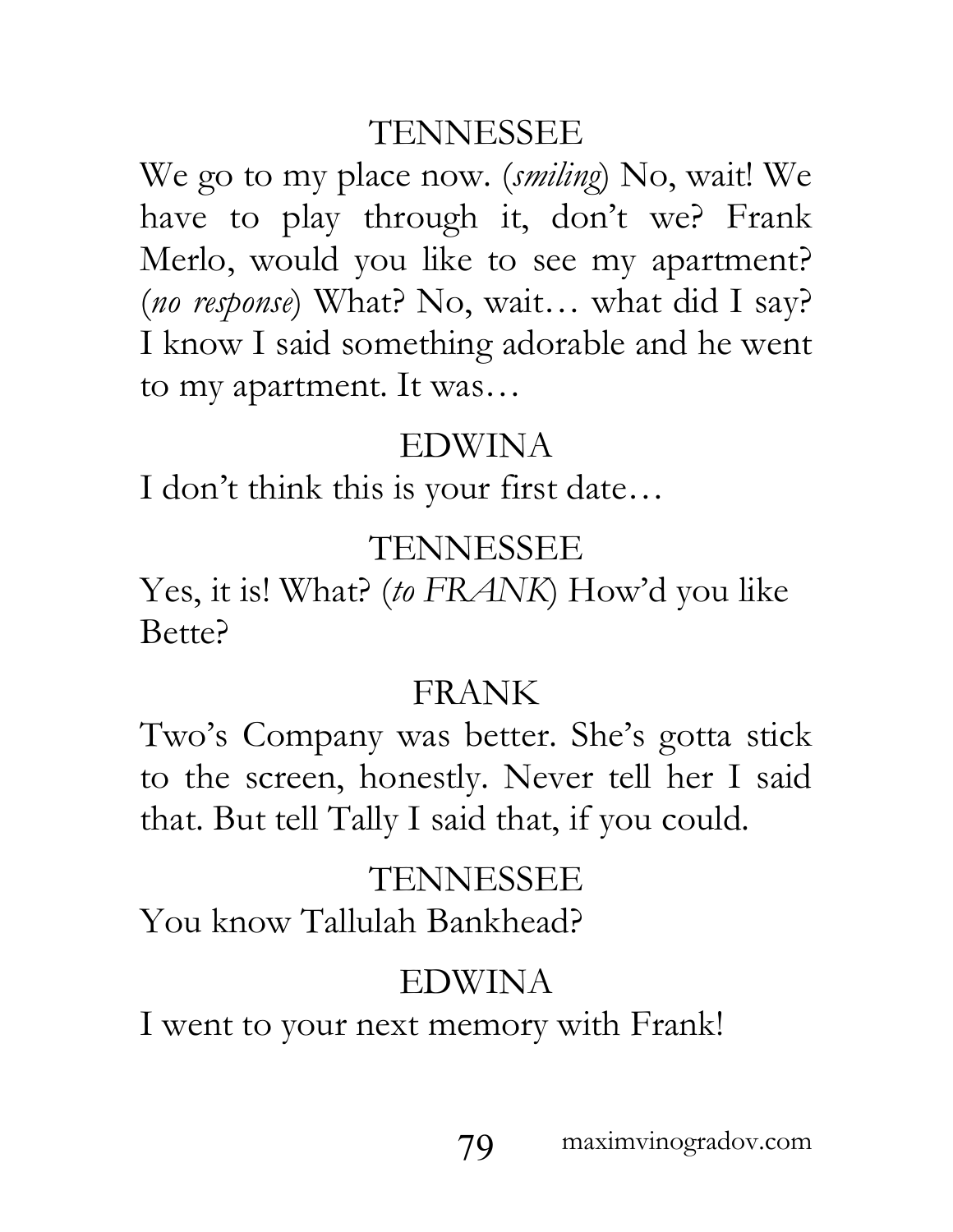No, no. Frank. Capricorn.

#### EDWINA

Yeah… This is the next thing you remember with him.

#### TENNESSEE

What are you talking about? I wouldn't have introduced him to Tally until… God, years in.

### EDWINA

This is… well, I don't know. This is just the next thing you remember.

### TENNESSEE

There's… that… no.

*Lights up on dining area. CAPOTE stands with WARHOL and a POLICEMAN.*

## CAPOTE

Tenn, please explain to this man that you know who we are.

#### TENNESSEE

No… no, no, no.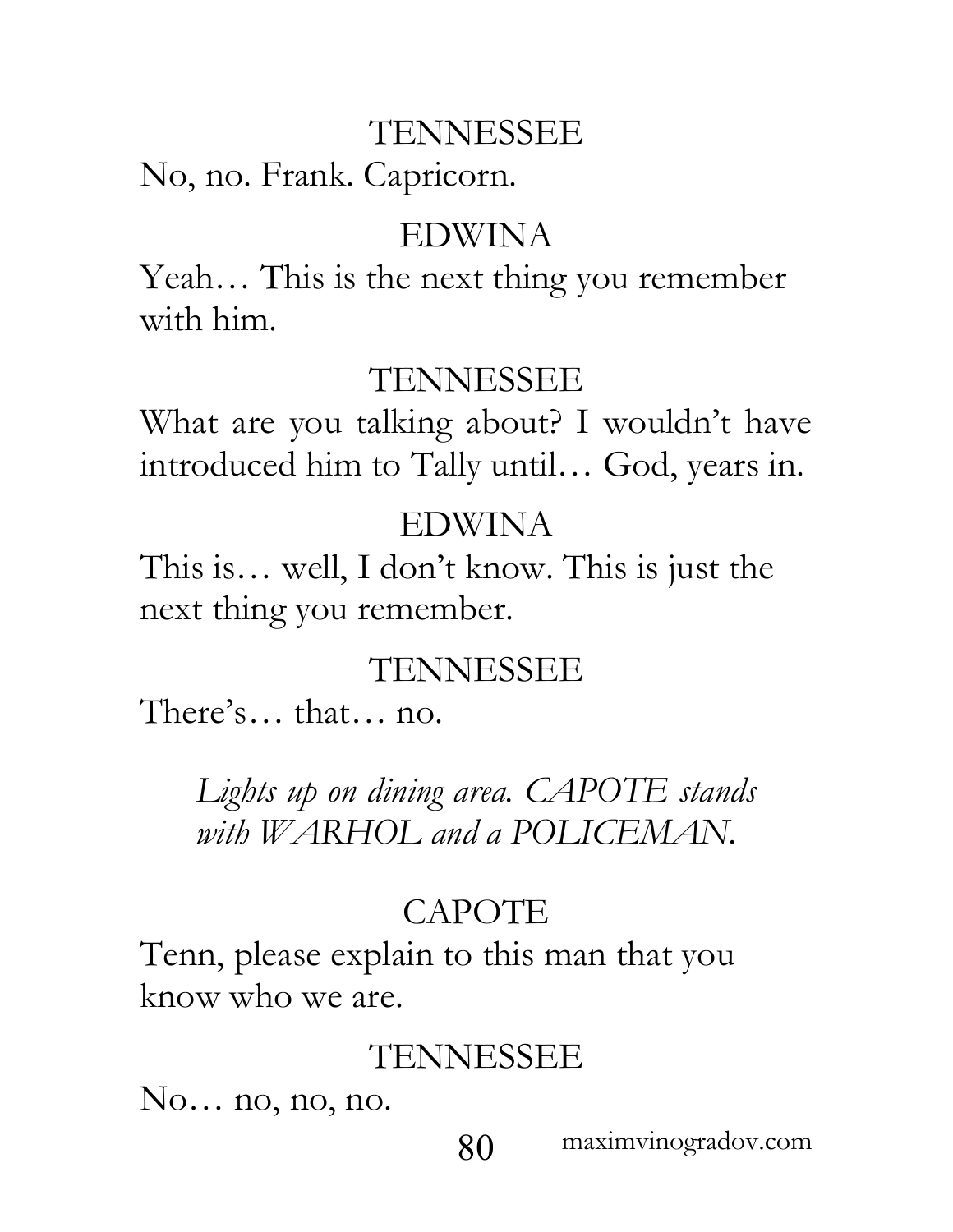## CAPOTE

(*to POLICEMAN*) That doesn't bode well for my claim, but he knows me.

### FRANK

We know him! It's fine!

### TENNESSEE

What are you doing here?!

## **CAPOTE**

I couldn't get in the front door so me and my painter friend climbed up the balcony. This policeman thought it was appropriate to intervene on our visit. I think it's improper to allow yourself in uninvited like that, but I'm being funny right now and no one is laughing.

## POLICEMAN

Do I have reason to believe there are narcotics in this apartment?

# FRANK

There are no narcotics in this apartment.

# **CAPOTE**

Of course there aren't…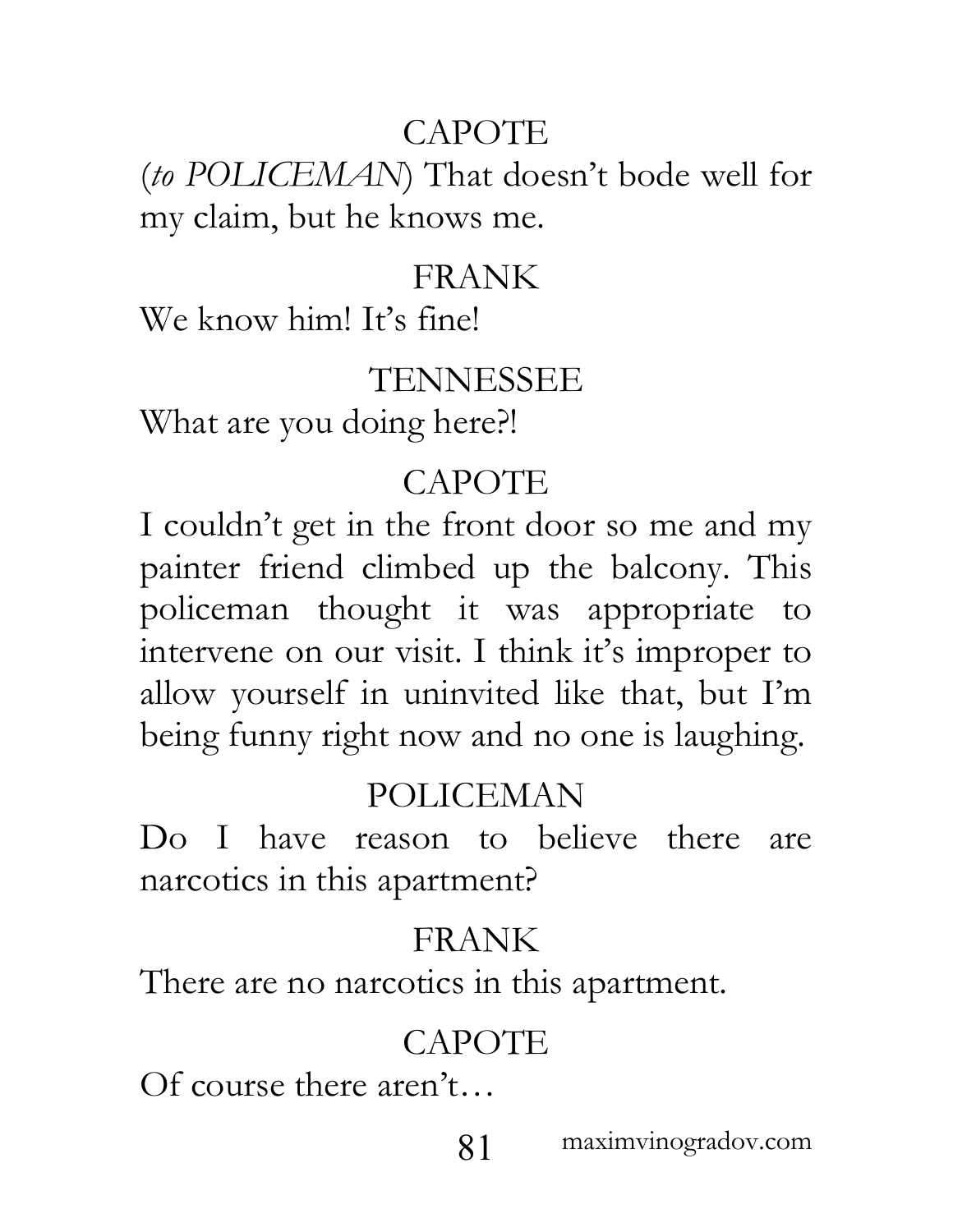### WARHOL

### Of course, no…

# POLICEMAN

(*exiting*) I'm searching the toilet tank.

### TENNESSEE

No…

### FRANK

(*once he's out of earshot, whispered*) You brought narcotics?!

# CAPOTE

Well, I know you don't keep any in your apartment and my friend here brought enough to ruin our careers twice.

## FRANK

Where are they?!

## WARHOL

(*fidgeting*) A safe place.

## POLICEMAN

(*entering with the sleeping pill bottle*) What are these?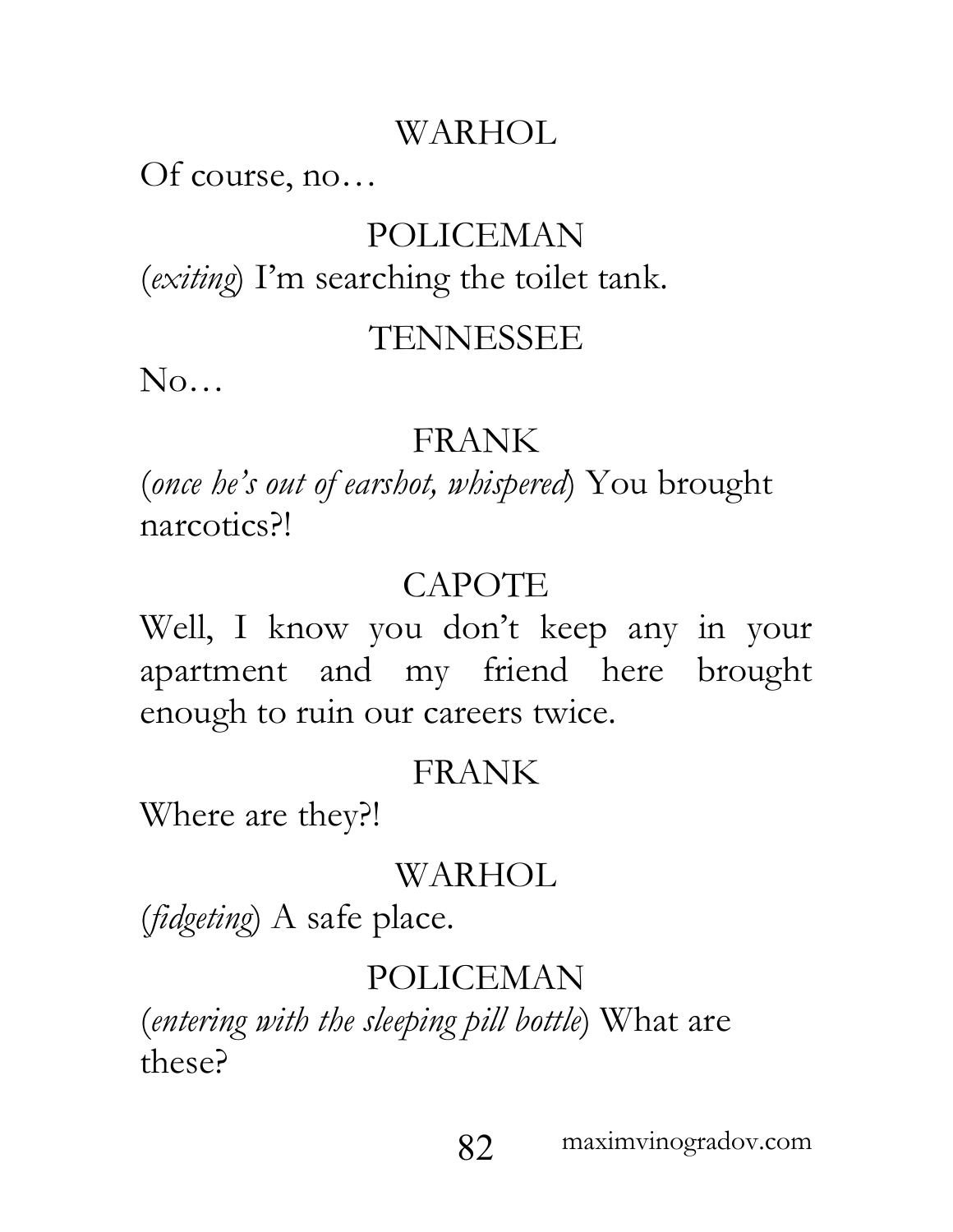Oh, Christ… It's fine!

## POLICEMAN

Why were they in the bathroom?

# **CAPOTE**

Bathroom pills are a delicacy that is our right as Americans to enjoy.

## POLICEMAN

I'm sorry; did you want to say something?

## WARHOL

Don't say anything, they have long memories.

## TENNESSEE

Christ, just please get them out of here. (*no response*) Take the sleeping pills away from here, could you just…

*TENN nervously takes a sniff of the nasal spray. The POLICEMAN snatches it.*

# TENNESSEE

It's nasal spray! It can't get you high! Believe me, by this point I've tried.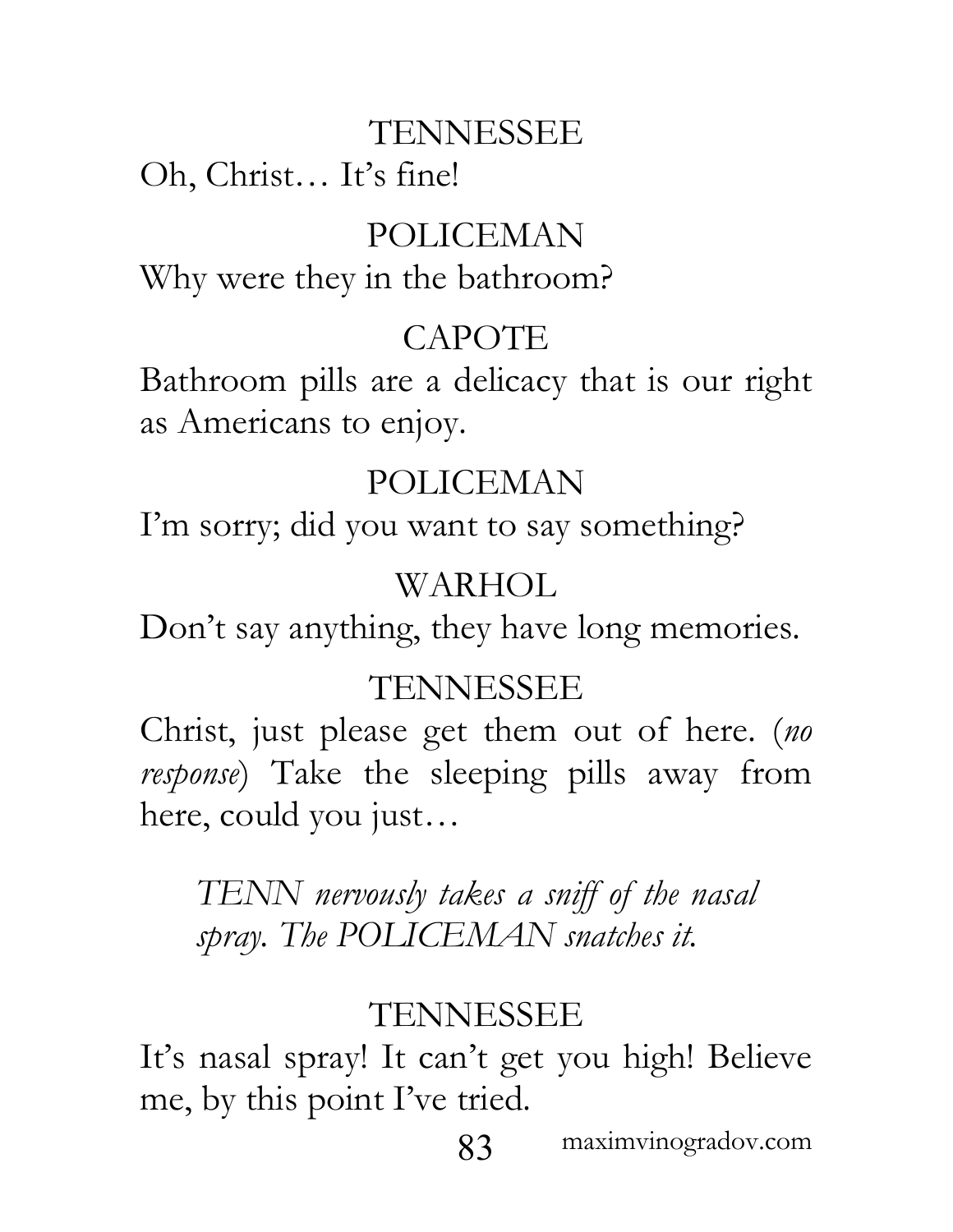*The POLICEMAN smacks the pill bottle and spray around in his hands then hands them to TENN. Unable to use anything, the POLICEMAN exits with a huff.*

#### CAPOTE

(*beat; re: spray*) A friend of mine once inhaled the cap from one of those things. Got caught in his glottal. Took him hours to totally asphyxiate. I'm almost positive he cried the whole time and I'm being funny again because these silences do things to me and no one is laughing again and let's please get settled.

### WARHOL

(*patting pants*) I have it, and soundly too.

*All but TENN go to sit.*

### TENNESSEE

Go to a different memory with Frank. A good one. Just us.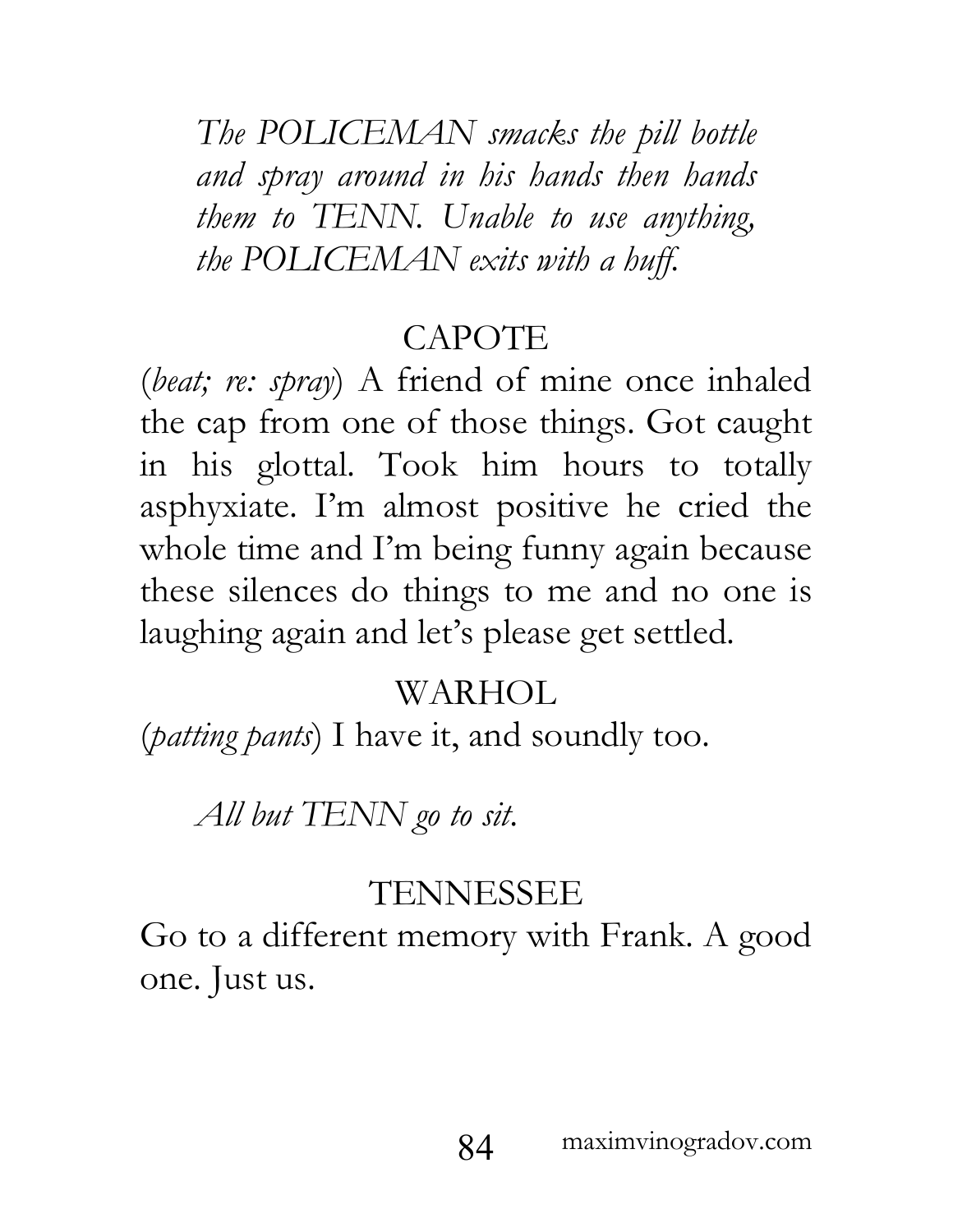## EDWINA

Okay, let me look… (*frowning at Machine*) Uh… I only have one more memory with just you two.

### TENNESSEE

That's bullshit.

### EDWINA

Hey…! Now look here: there's still one with just you two.

### TENNESSEE

One…?

### EDWINA

You wanna go?

### TENNESSEE

No! Have you not figured out that the random bits I'm remembering was 'cause it was too fucked up to forget!?

### EDWINA

Language! We'll skip through the sniff-sniff— 'cause the kids don't need to see that—and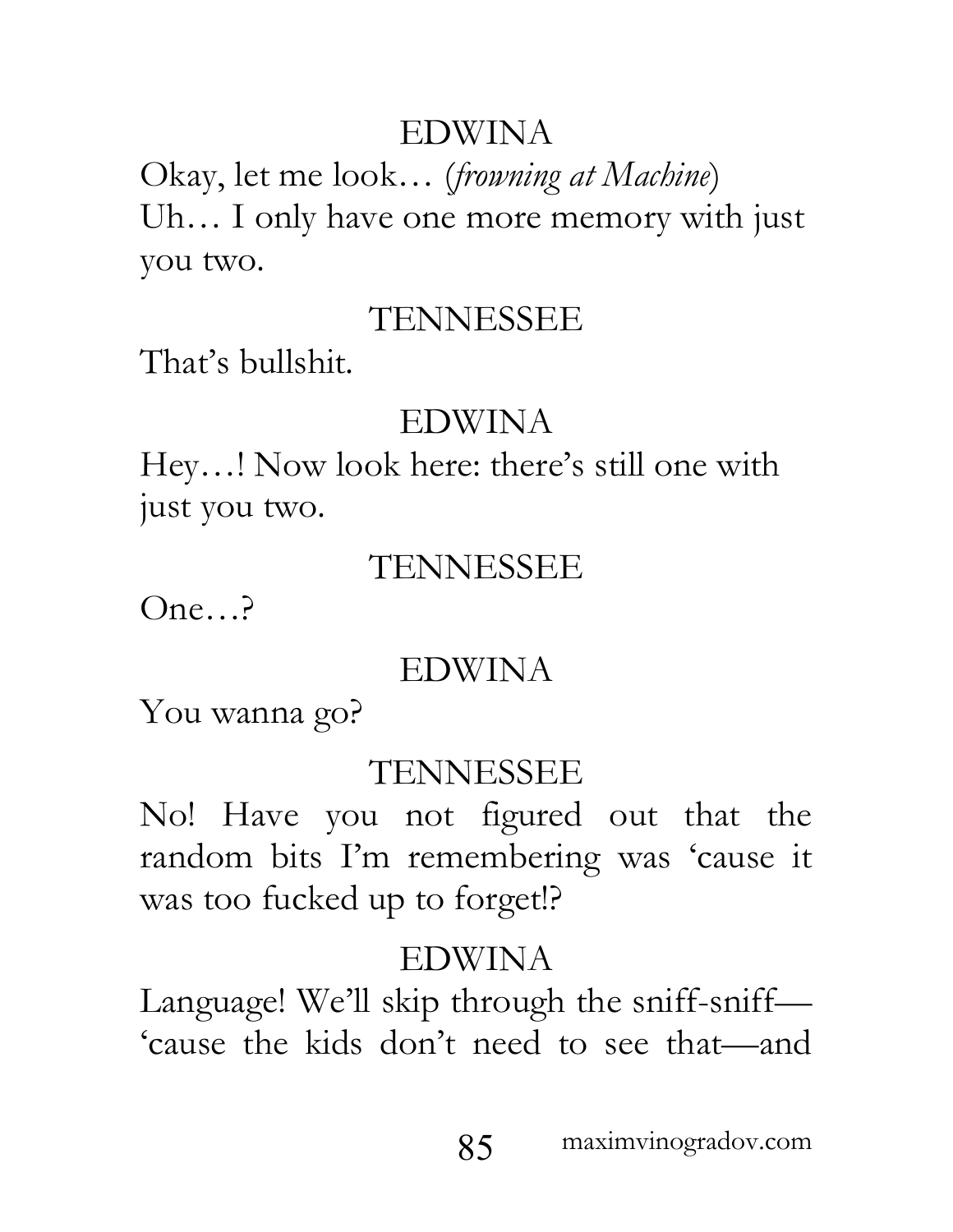just jump an hour! Frank's still here and we get our stars in! Who wins? Everybody wins!

#### TENNESSEE

You don't get it! This isn't a good memory. This is where… I am not meeting him.

#### EDWINA

Who?

#### CAPOTE

Oh! Tenn, have you met my friend, Angel? Of course his real name isn't Angel, that's just what I've been calling him out of spite. Andy Warhol, Tennessee Williams; Tennessee Williams, Andy Warhol.

*Lights go dark on all but TENN. Beat. TENN walks towards the table and sits, relighting it. An hour has passed and they're in a drunken conversation. WARHOL is, as always, seemingly dead sober. He observes TENN as a casual predator, his eyes cold and uncaring in who discovers them staring.*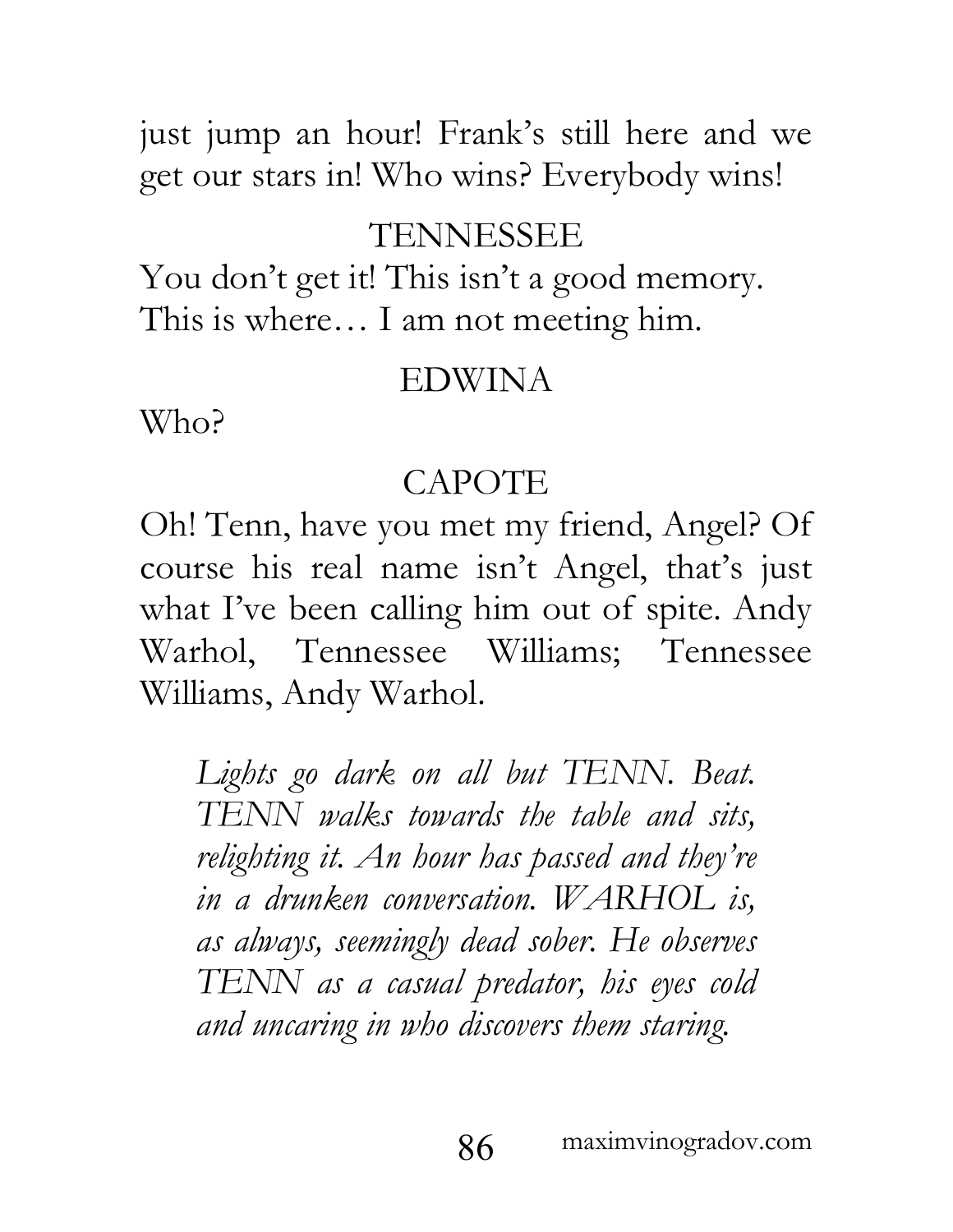## CAPOTE

And I hate this cat with every precious fiber in me! I want it dead. I can't write because I spend all day fantasizing about shoving it in a freezer or burning it alive and the two are very mutually exclusive, so every time I get home I can't do a thing but seethe at it in indecision!

### FRANK

What's its name?

# **CAPOTE**

It doesn't deserve one.

# WARHOL

So. Tennessee, you write plays? That's riveting.

## **CAPOTE**

We don't need to hear about that. We need to hear about this novel I'm almost done writing—novella. Novella and three short stories. It's about a prostitute who doesn't have sex with the men—maybe—they call these girls "call girls"—and that's how I know its going to make a dapper film as soon as it's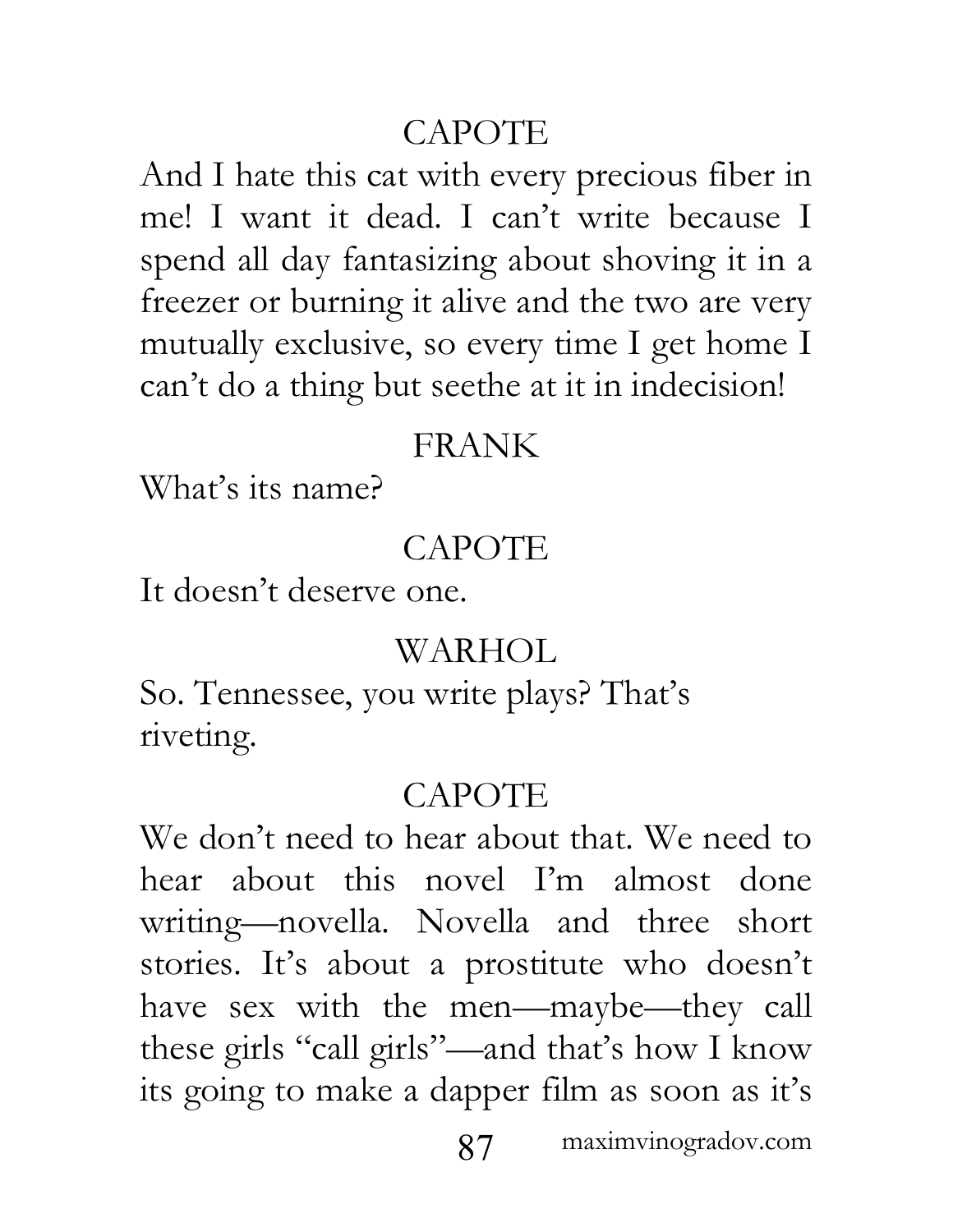published—and the woman, this woman's name is Holly—I'll tell you who's playing her, fantastic actress if I get my way: Monroe. Have you met her?

## WARHOL

Tell me about your Sweet Bird of Youth. Right? That's such a nice name.

# TENNESSEE

How 'bout I don't talk to you. (*no response*) We just sit here and don't go past this point and (*to FRANK*) why aren't you holding my hand back? Or did I not even grab yours that night? 'Cause that blond kept looking at me with his hungry eyes. (*no response*) Did you even once look at me that night? Or were you drooling at meeting another star…?

# EDWINA

Tenn, is ev—

# TENNESSEE

Sweet Bird of Youth is a play.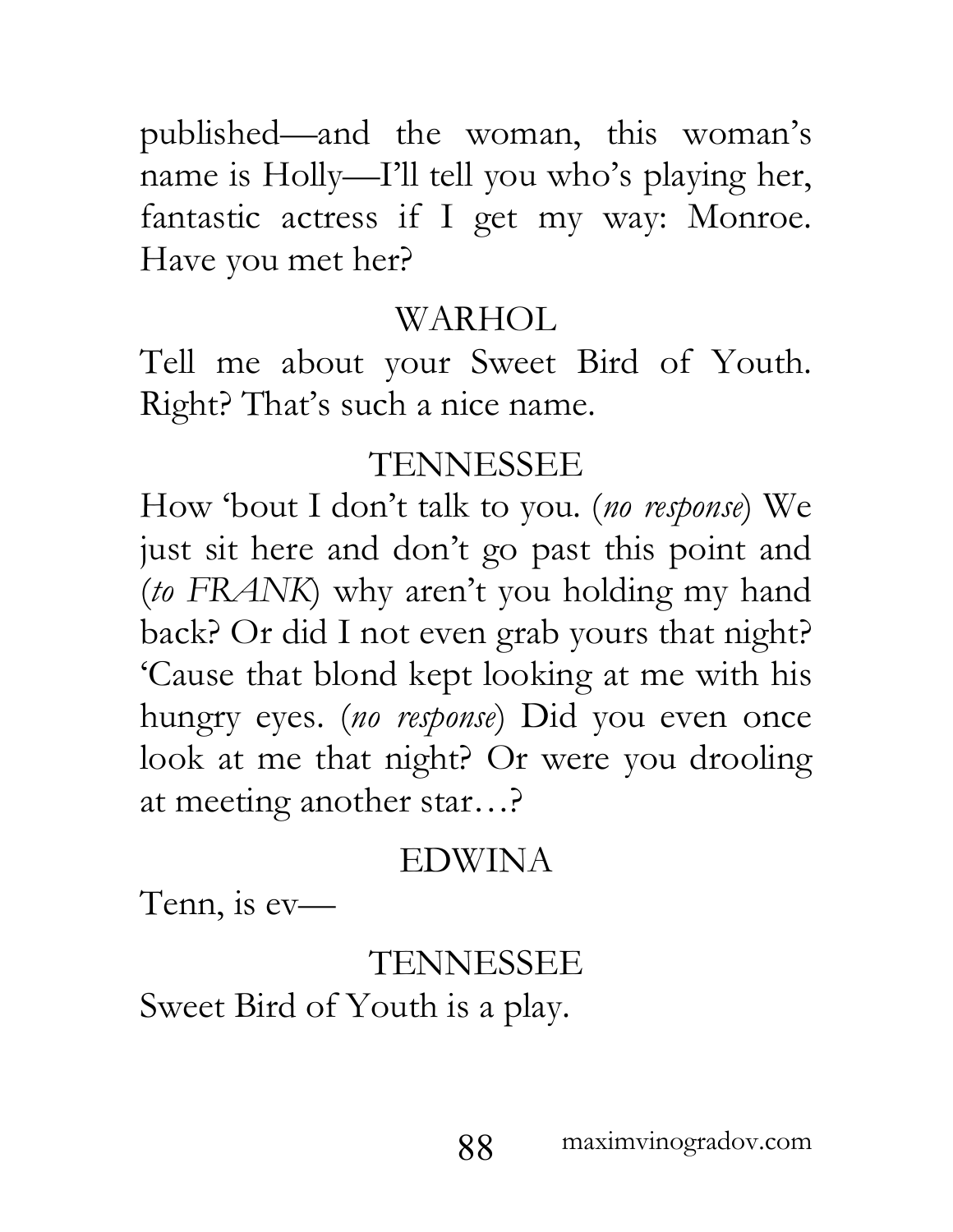## FRANK

It's an amazing play; my favorite so far.

# WARHOL

What's it about?

## TENNESSEE

No! God…! It was that goddamn painter I go to Key West with, then… then that dinner where you leap across the table, and I call the police… It's a play about a man heading to Hollywood to pursue his glossy-eyed dreams, but romance obstructs.

# CAPOTE

Stories about Hollywood are the next big thing. Good on you.

# FRANK

Regular people can't help but get starstruck.

# TENNESSEE

There's you admitting it! Maybe that's why I don't have good memories of just us together? 'Cause you just wanted to go stargazing. Oh, shut up!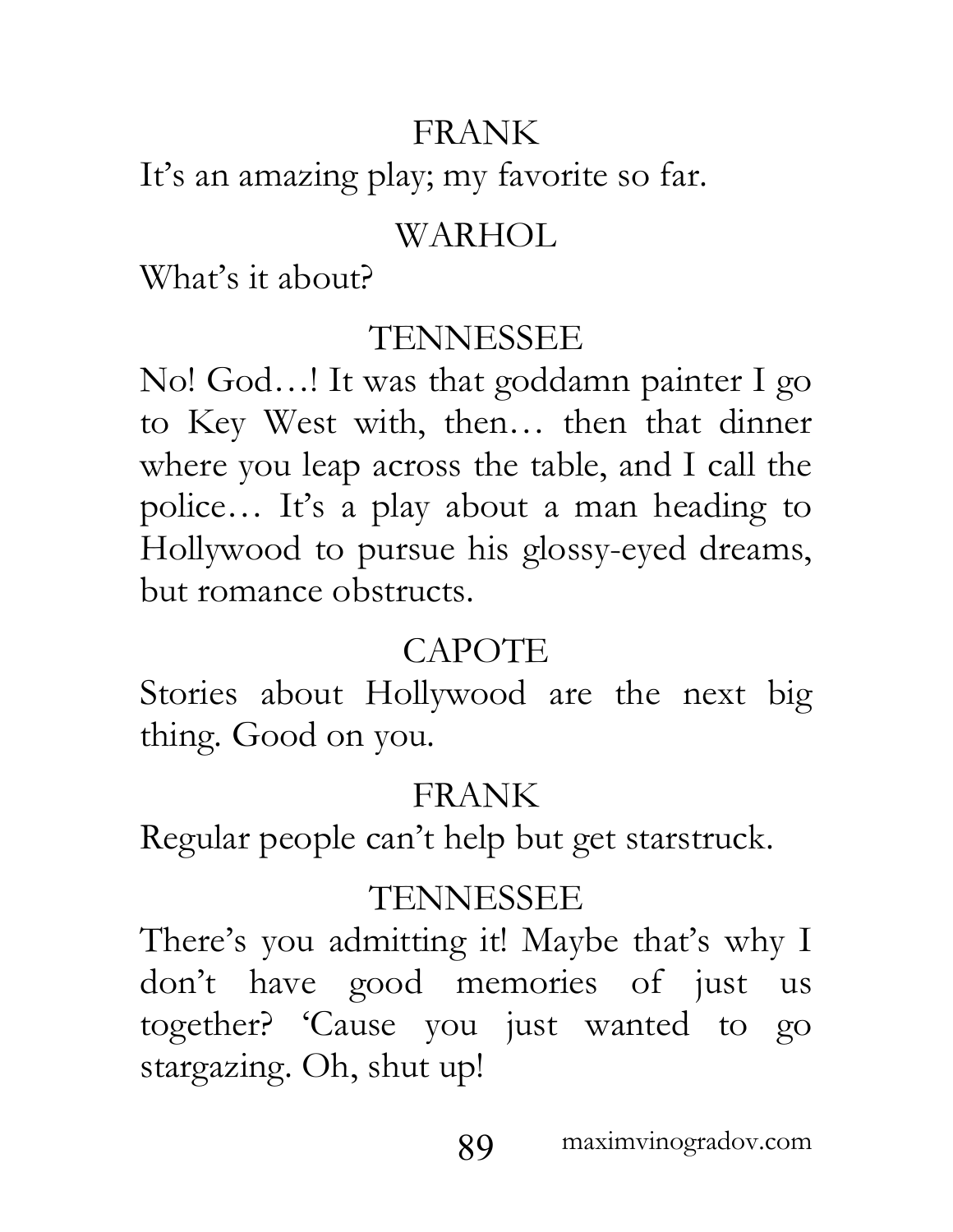# WARHOL

Oh, finally some photogénie.

# CAPOTE

I want Holly Golightly to sweep people off their feet.

# TENNESSEE

I am choosing to blaze through these great memories with these fabulous people to try to spend them with you, and you don't look at me during them. You always look at them. You're right, Angelboy: photo-gentry.

# **CAPOTE**

Breakfast is going to be on my tombstone. I adore it.

*TENN grabs a bottle off the table and leaves, blacking the dining area. After a bit, WARHOL follows him.*

# EDWINA

Where are you going?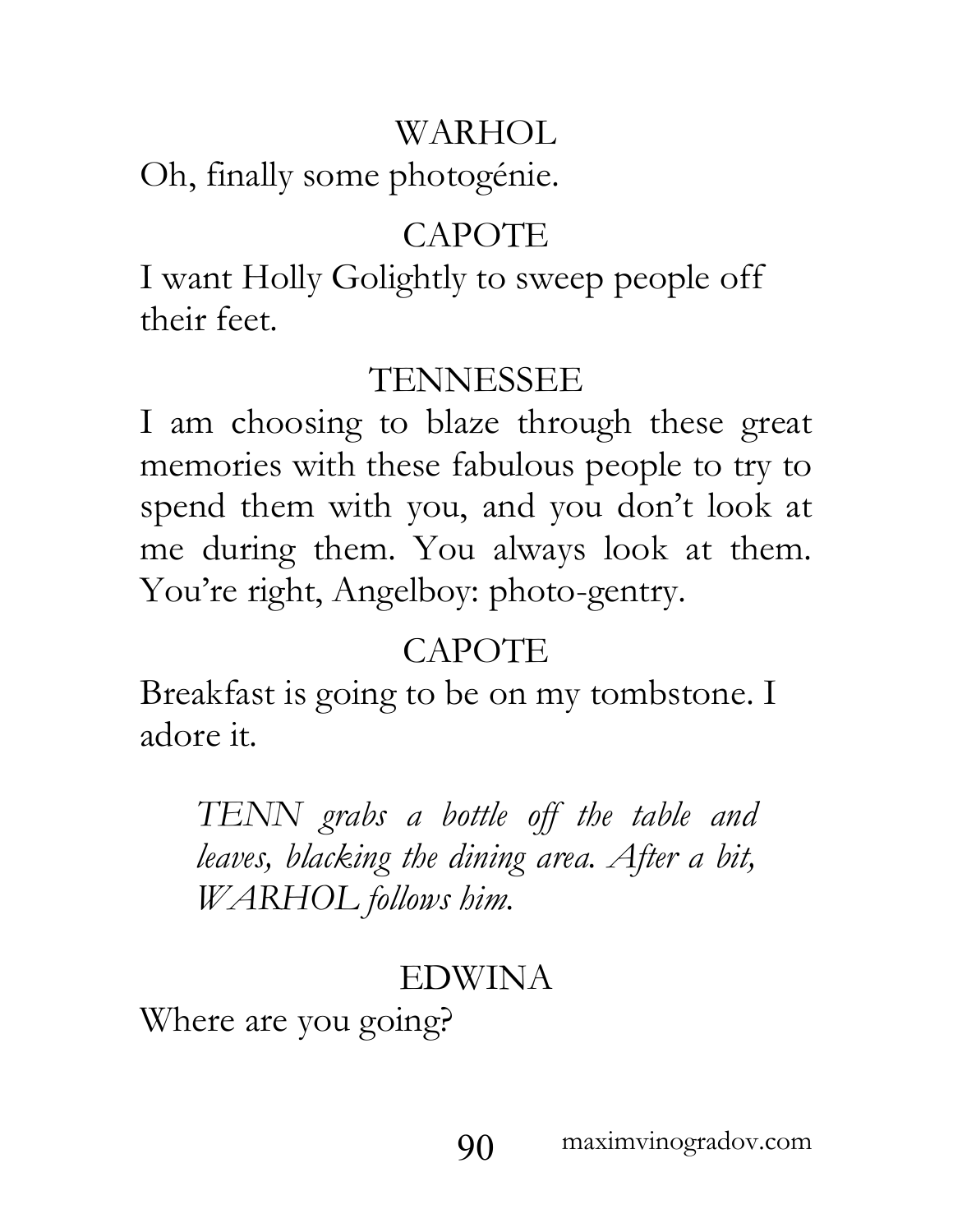What if we only remember past loves as being magical 'cause our brains pick the most selfsabotaging things to remember? He always wanted to see the stars and I always obliged. Like I do everything. And now I gotta renegotiate that… he only kept me around as a magnet… and then I kept him around to keep me warm. To give me a home base in every starlet-studded evening. To tell me my life had some purity in it.

#### WARHOL

Excuse me, mustache man, have you ever been to Florida? I think you'd like it; it's hot.

*TENN grabs WARHOL's hand and leads him. WARHOL gets ahead of TENN, letting go and exiting, smiling back.*

#### EDWINA

You ran?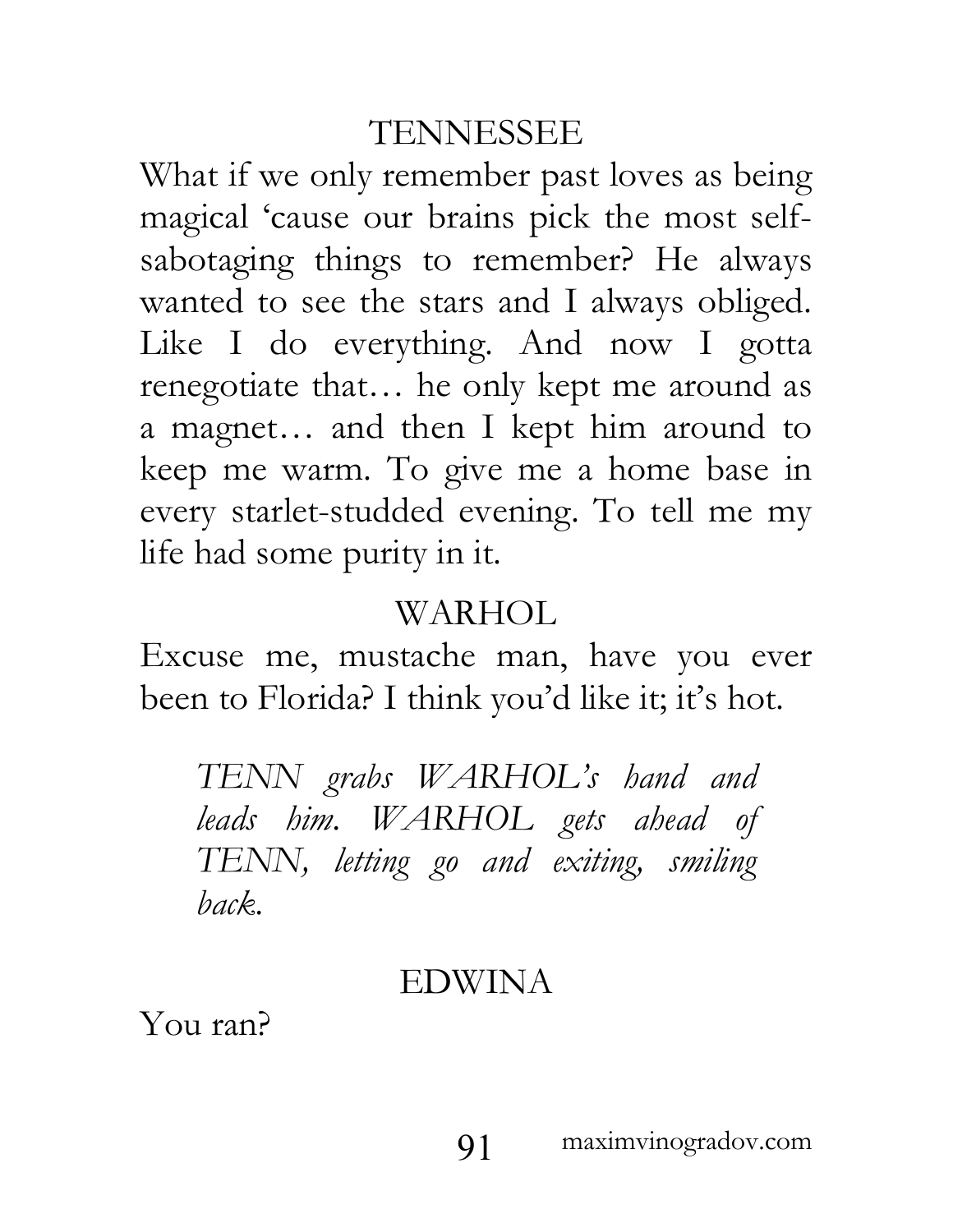I… Look, I…

### NEWMAN

So I'm in the running?

*PAUL NEWMAN enters, trying to stay charming through his nervousness.*

### NEWMAN

Look, that's all I'm asking… I… I know I'm nobody; but you specialize in nobodies! Look at Brando and Tandy and just… give me a shot.

## TENNESSEE

How many random actors off the street only came to me for parts?

## NEWMAN

This is different! I'm perfect for it!

## TENNESSEE

And that was always the accompanied explanation.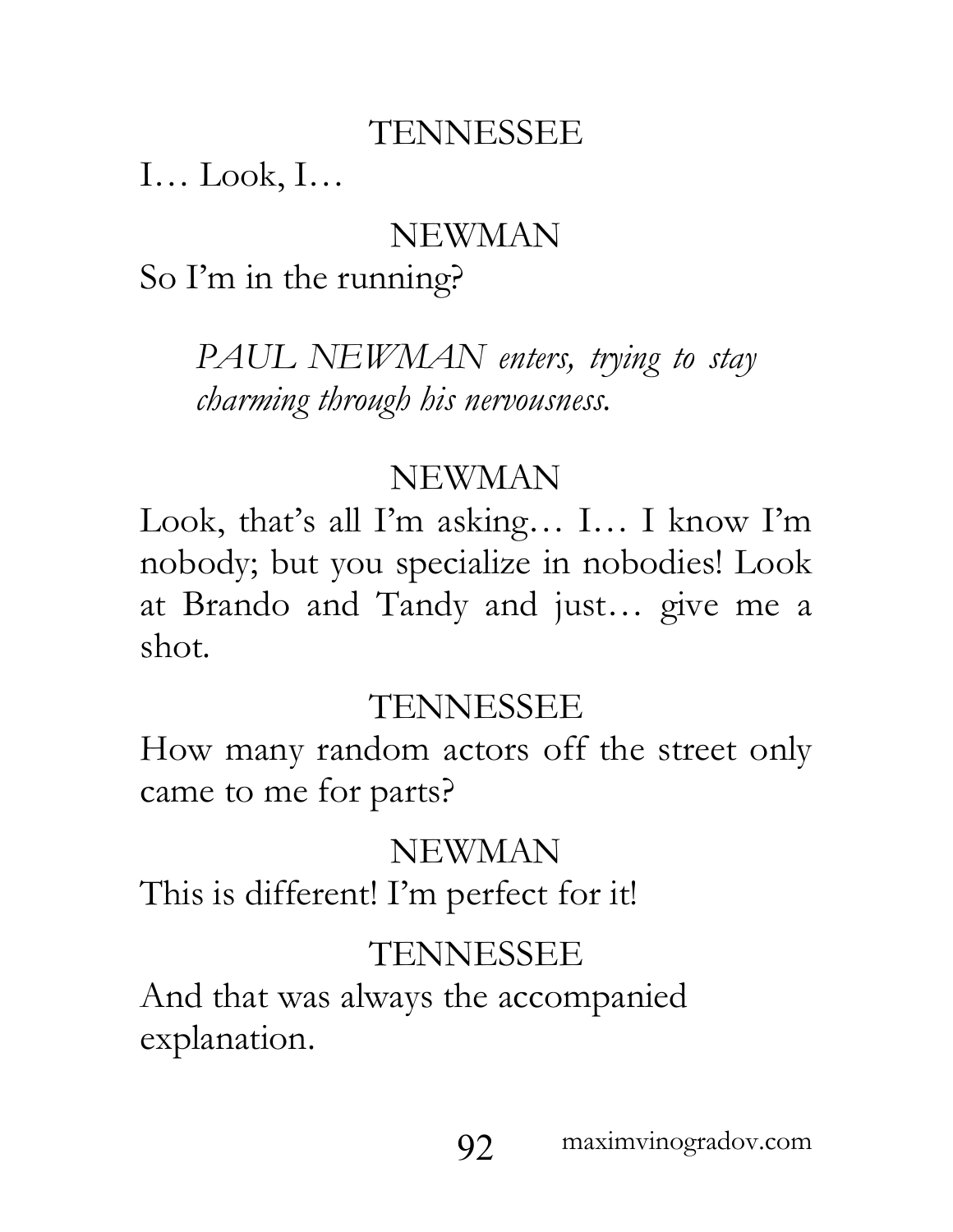# NEWMAN

Just… I just want to work with you.

## TENNESSEE

Oh, was that ever true?

## NEWMAN

No, I want to work with Liz Taylor. But I know that you can't have good acting without good writing! Ask anyone; I have always said that!

## TENNESSEE

I don't care. I don't care about any of it.

# NEWMAN

I'm a failure, I've certainly recognized that other men can be attractive, I'm not the most keen on the bottle but I'm willing to make further inquiries; I'm Brick! I'm perfect for this! I know it wasn't written for me—

# TENNESSEE

I don't care!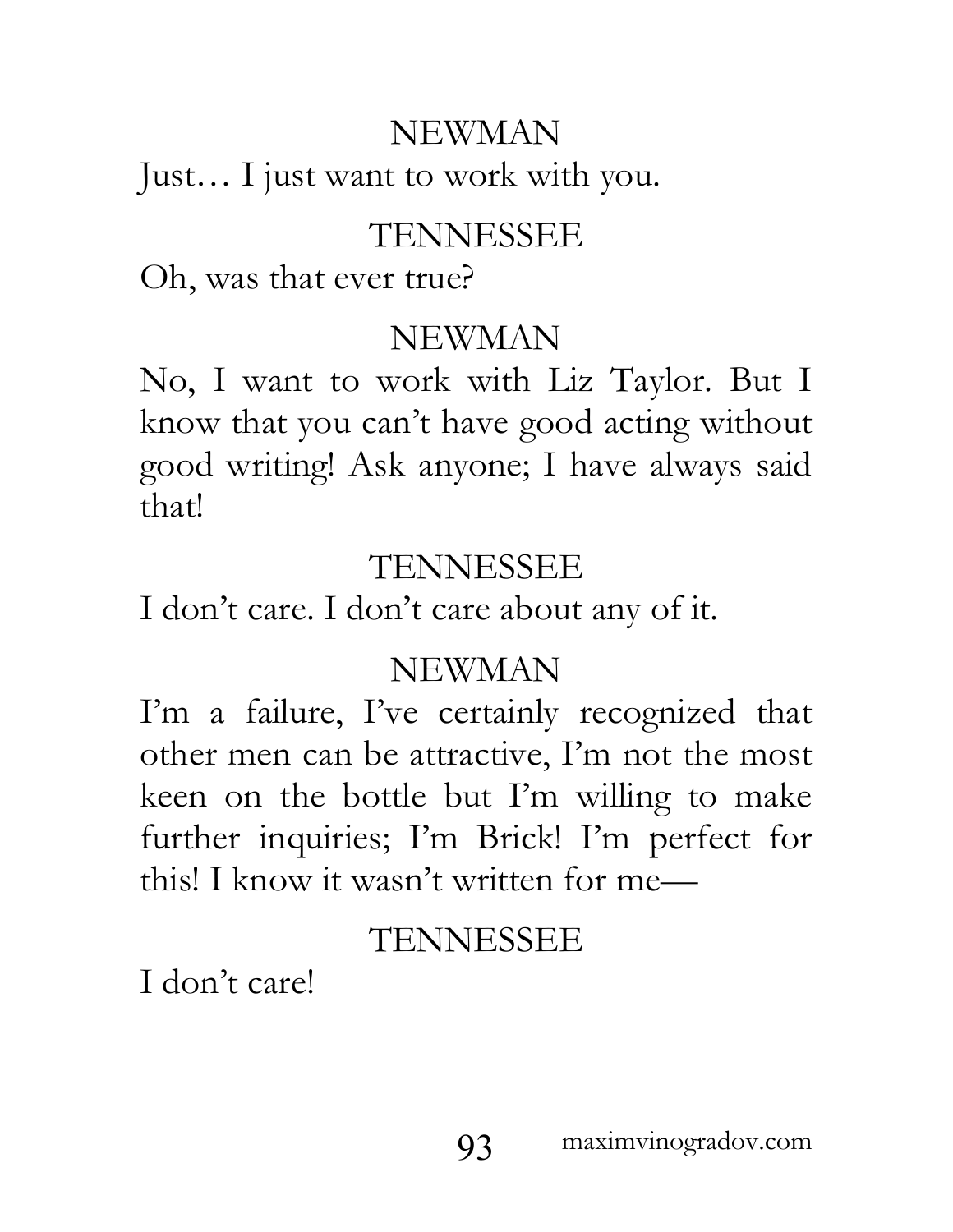#### NEWMAN

(*full stop*) You… I… I'm sorry I wasted your time.

*TENN shakes his head and goes still, finding the bottle of sleeping pills still in his pocket. He looks to NEWMAN, hiding the pills.*

#### TENNESSEE

What do you even want out here? Why do you want to be in this place? You're a failed actor? Great! Save up and go buy an ice cream shop; sell ice cream. You know who gets betrayed in the ice cream business? Fucking nobody.

#### EDWINA

Language.

### TENNESSEE

(*to EDWINA*) I—! I'm sorry… (*after cooling*) Where are you from?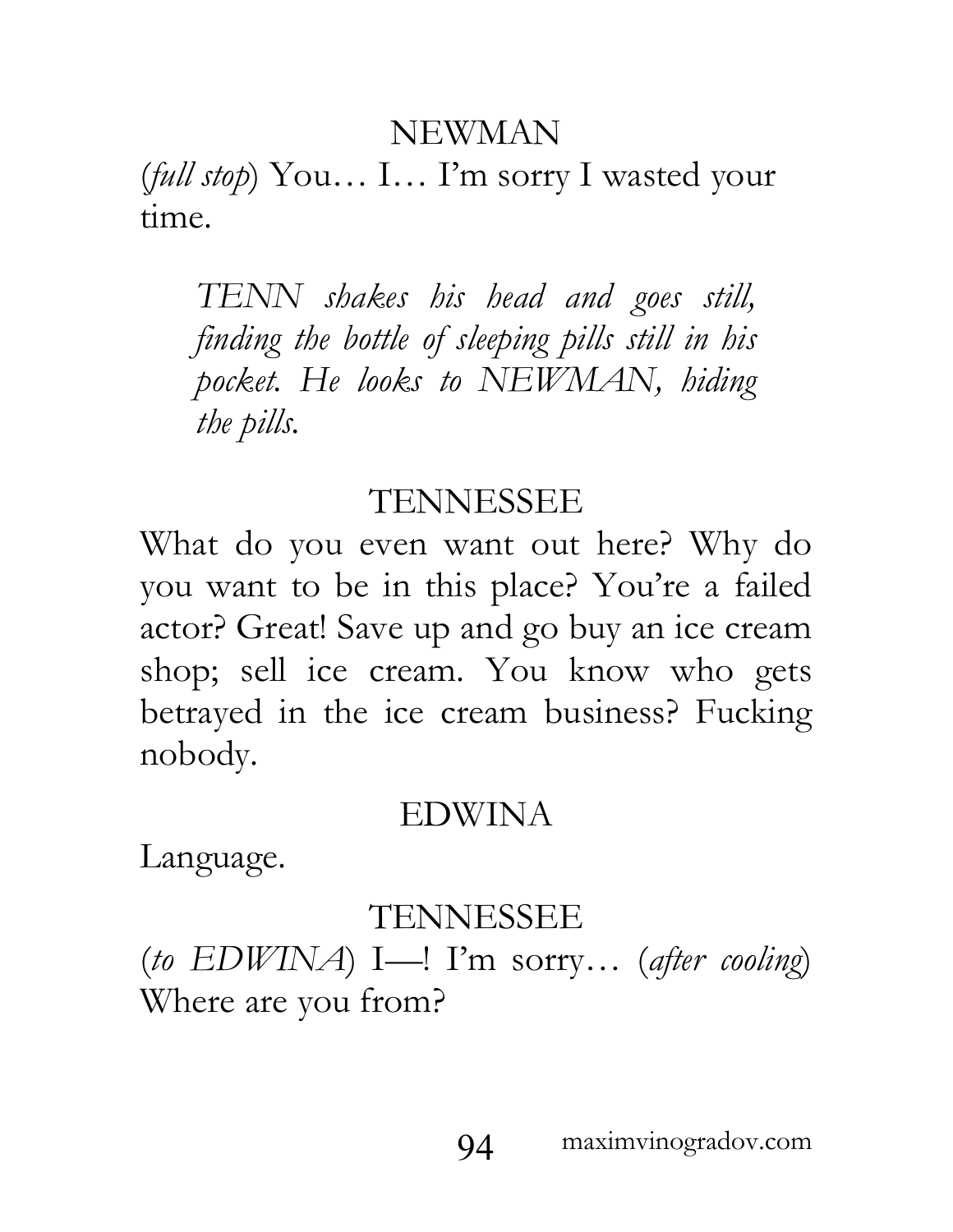### NEWMAN

Nowhere. Ohio.

#### TENNESSEE

Go home to Nowhere, Ohio. Nobody wants to hurt you in Ohio.

#### NEWMAN

Look! Okay, yes, that's what everyone's told me, but when you were in my shoes, and if somebody like Tennessee Williams told you not to chase it—told you to keep your distance—would you have listened to him?

### TENNESSEE

(*beat*) No… But I wasn't after the chase.

### NEWMAN

(*agreeing*) I ran away for as long as I—

## TENNESSEE

I didn't run! I left! There's a difference! You're too young to know what you're talking about.

### NEWMAN

Maybe I'm always gonna be a failure, that's… I can't go back there… I don't even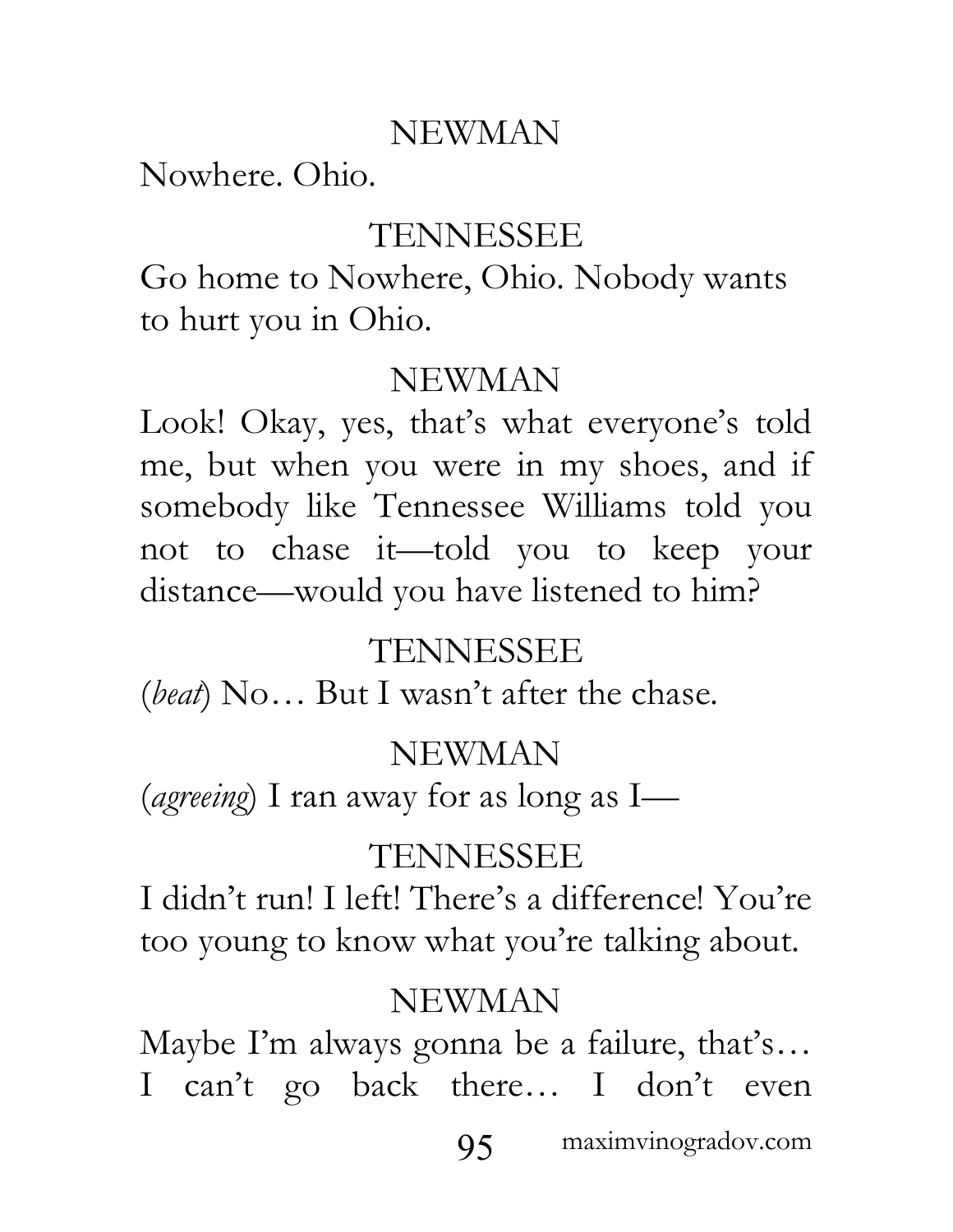remember what my mom looks like and my… There's just some things I can't face yet.

Lights up on ROSE. We can't see her *hands.*

#### NEWMAN

Maybe someday, if I'm ever able to be you.

*TENN moves to ROSE.*

#### TENNESSEE

Yes, you're in the running, Mr. Newman.

#### NEWMAN

(*smiling; exiting*) Call me Paul.

*Before TENN can reach her, blackout on ROSE.*

#### WARHOL

(*in darkness*) I was getting worried.

*Lights up on WARHOL, who goes to kiss TENN. TENN averts.*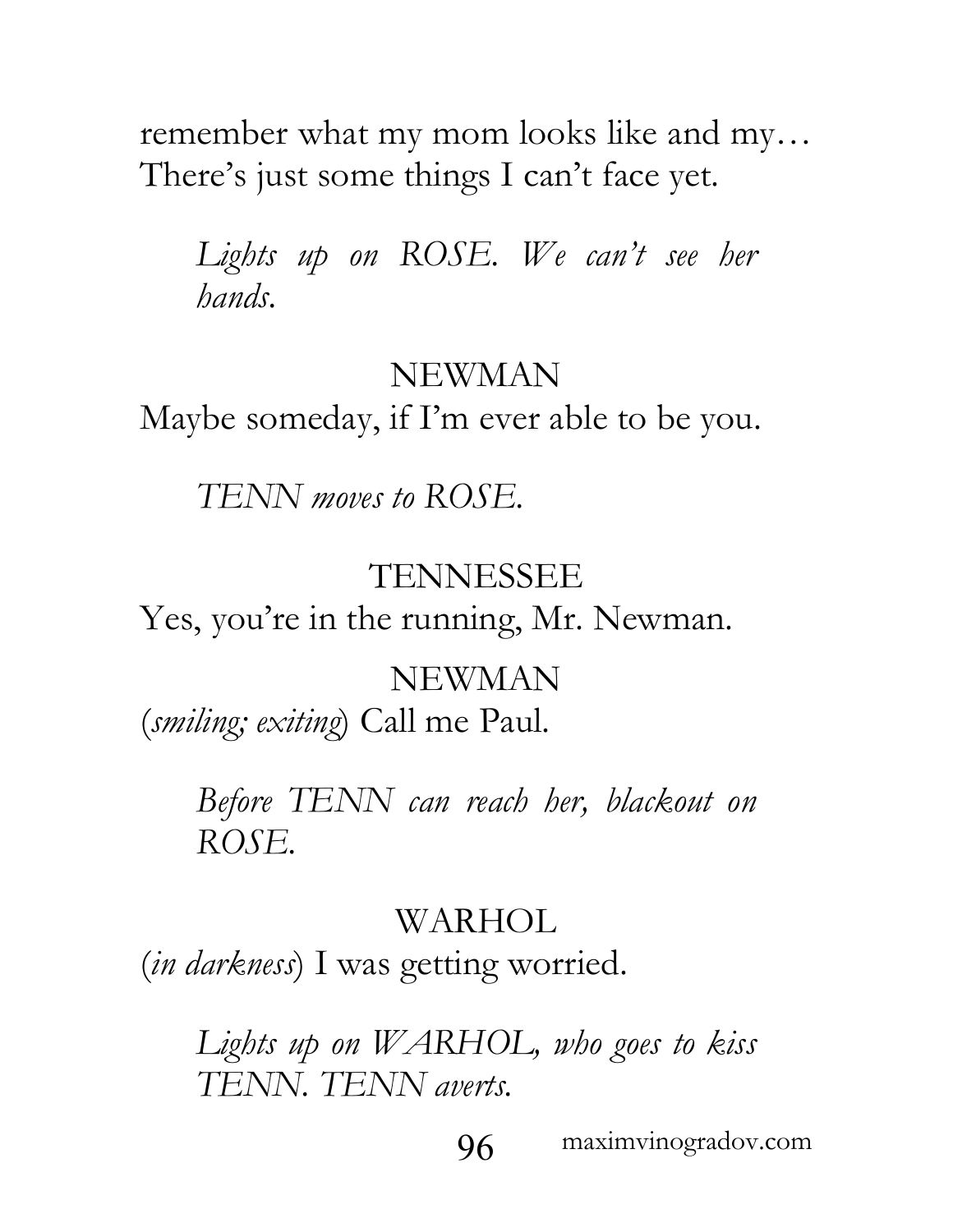### WARHOL

Don't worry, I won't do it when Frank's here. I'm a simple monster; we both are, you know. Now, I'm not one for things being healthy, but this seems like a very healthy thing for everyone. Get the stink out in the open. Ease Frank into it, the poor boy.

### CAPOTE

(*entering with a very sick FRANK*) My goodness, I thought I'd be spending this whole evening bored to tears, but look who arrived. I'm going to get the wine.

*CAPOTE exits. FRANK immediately goes to sit, the occasional cough curling him like a pill bug.*

### WARHOL

How are you feeling, sweetie?

*WARHOL sits, TENN staring only at FRANK. CAPOTE enters with wine and a corkscrew.*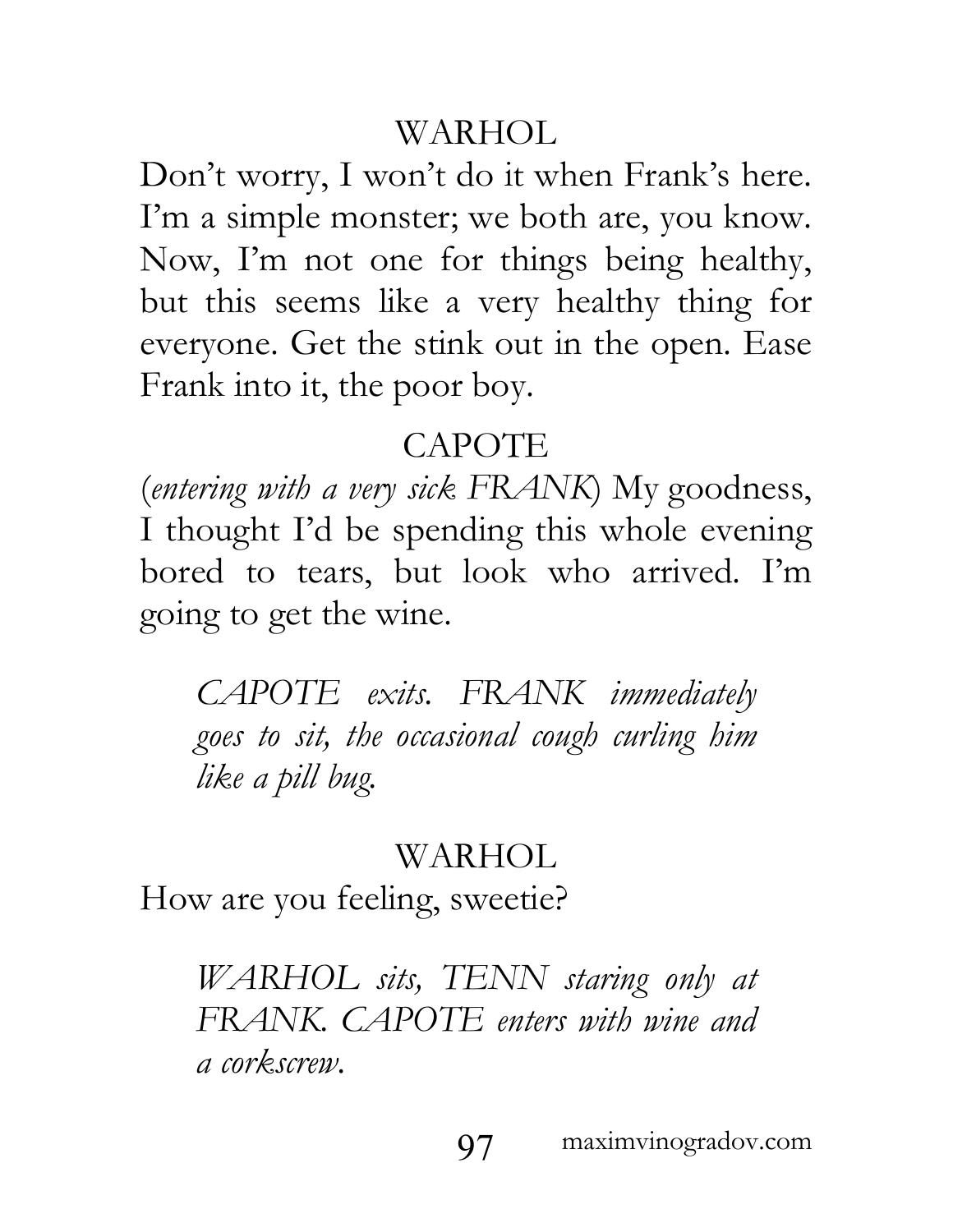# CAPOTE

Angel, this cork is milk white. How did you know?

## WARHOL

Because you don't shut up.

# CAPOTE

This bottle's only for me. And maybe a sip for Tenn: pallet royalties.

# TENNESSEE

No. (*no response*) No, of course I'm drinking.

# WARHOL

Frankie, would you like some soup?

# **CAPOTE**

Soup?! It's a thousand degrees outside!

# WARHOL

The Arabs drink hot tea on hot days. Eases the blood.

# **CAPOTE**

(*popping cork out*) I'll keep mine cold, thank you.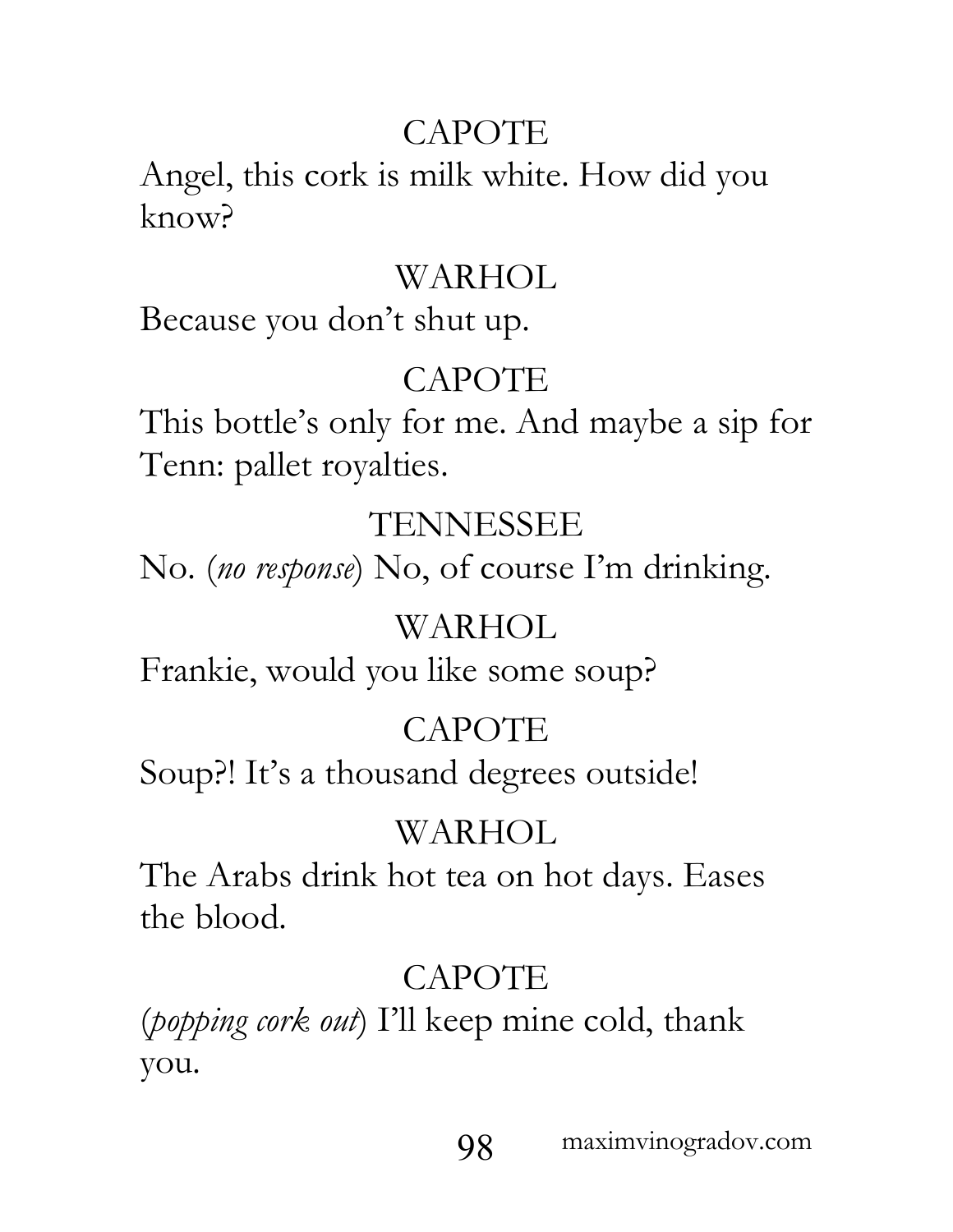### WARHOL

I know you will—I was asking Frankie. (*to FRANK*) You like it hot, don't you?

### CAPOTE

Oh, speak of the fucking devil! Guess who's Holly Golightly, my call girl: Audrey fucking Hepburn.

## WARHOL

Yes, congrats.

## CAPOTE

I'm beside myself! I ask for Marilyn and they give me the least Southern, least gritty actress on the entire market! They all want me to overdose! Imagine that woman as Holly; it's going to spoil the entire thing! (*beat; to FRANK*) I noticed you weren't smoking, Frankie. How's your lung?

# WARHOL

Oh, gosh!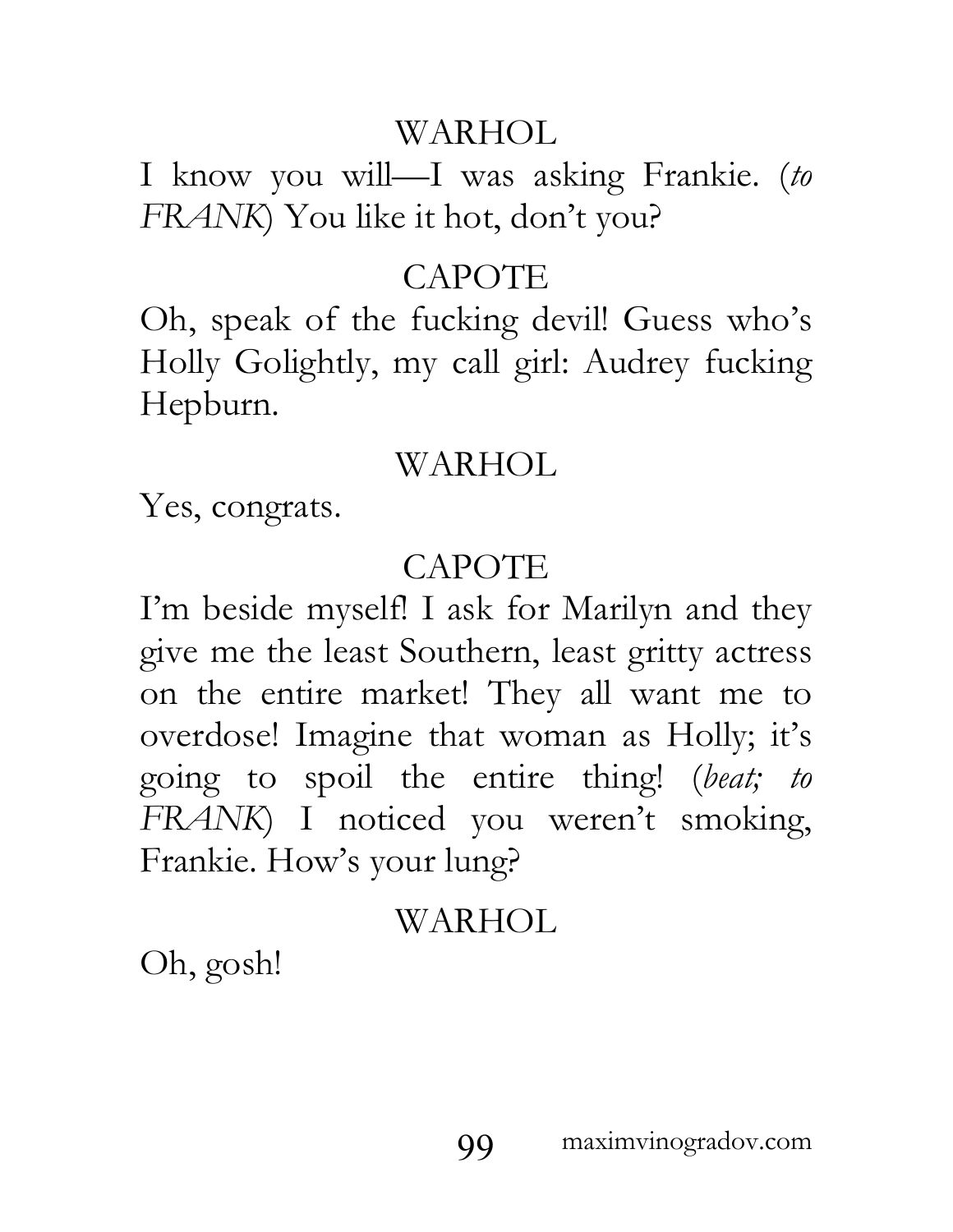## CAPOTE

What! When it's quiet too long I play "I Spy" with the room's elephants!

#### FRANK

My lung isn't good.

## CAPOTE

I'm sorry to hear that. I… (*beat*) I love my lungs. I don't know what I'd do without them.

## WARHOL

This is becoming divine.

### FRANK

(*filling with rage*) You think this is funny?

# WARHOL

Not funny, but the photogénie is delicious.

# TENNESSEE

Frankie…

# CAPOTE

This is fine soil. Just my kind. Mazel tov, Angel.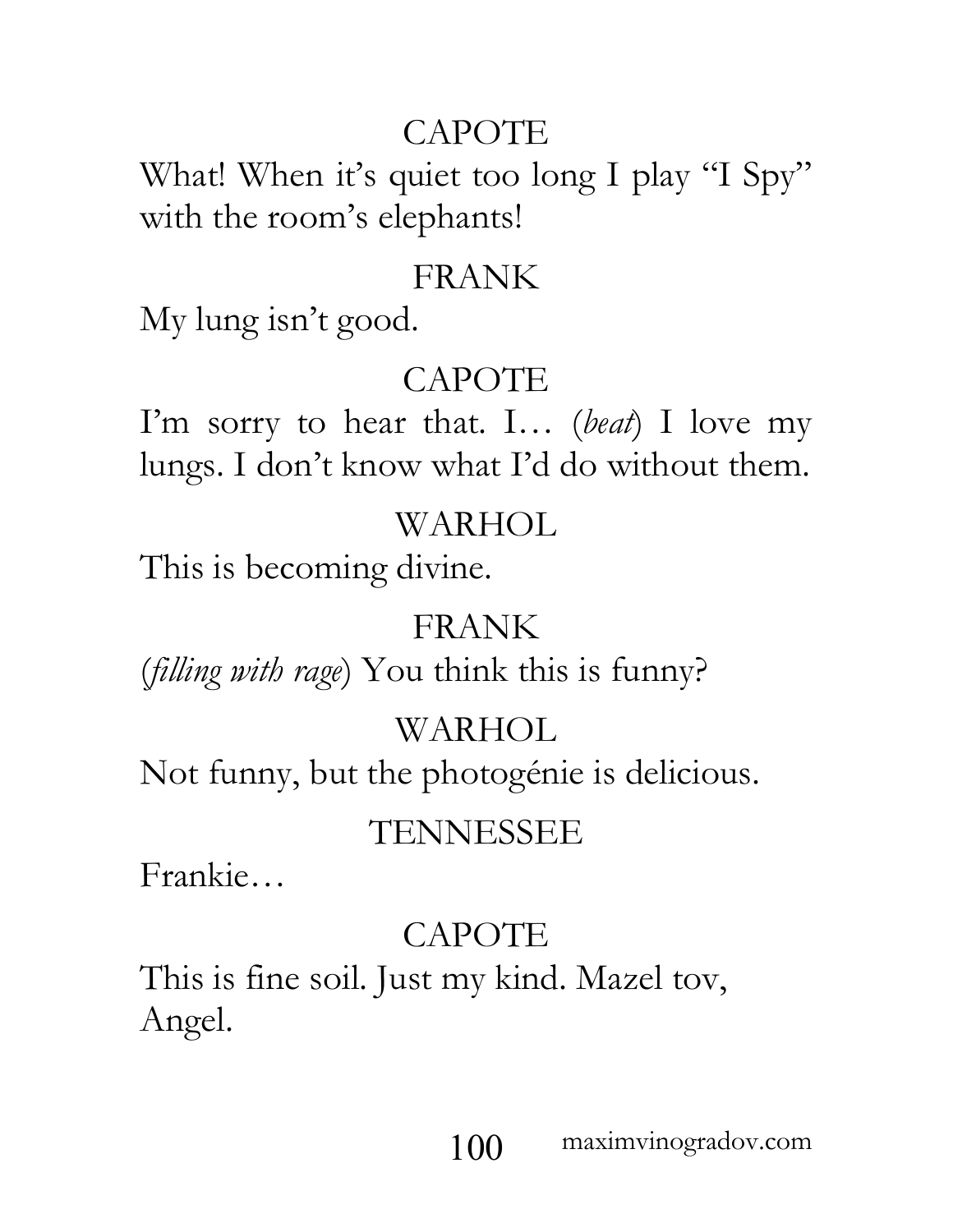## WARHOL

I'm an artist; I notice beautiful things. And all I was saying is this is simply a moment, albeit heartbreaking.

### TENNESSEE

I'm sorry.

### WARHOL

I'm sorry. I shouldn't be talking. I've done enough to you.

## FRANK

What? What did you do?

## WARHOL

(*looking to TENN*) He doesn't know?

*FRANK looks to TENN, who can't look away. FRANK turns back to WARHOL, leaps, and strangles WARHOL. CAPOTE jumps out of his seat, crying out "Stop! Stop it!" again and again as TENN watches.*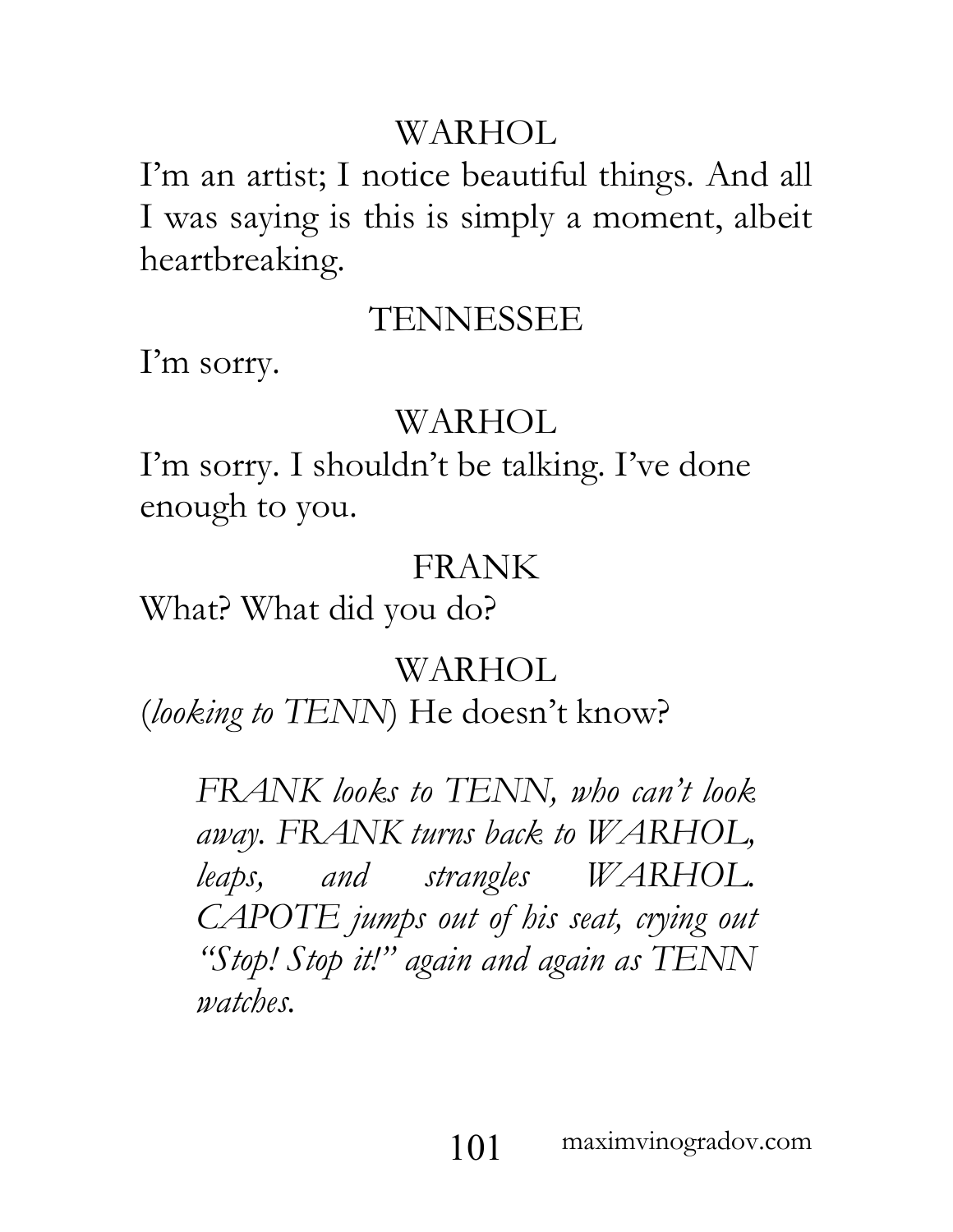Frankie, stop… Please just… (*shaking his head*) STOP!

# *EDWINA slams the machine and the scene freezes.*

#### TENNESSEE

This is the last time I saw my boyfriend Frank when he was strong enough to leap across a table. Look at those arms. I remember when they were still that thick… God, just one more—just of us lying around on a beach together, but I don't have it. I poisoned all of them. I'll never feel 'em again… Frankie, we went together like two jagged edges… I hoped you loved it like I did. (*hugging FRANK*) When you see me next, say something sweet to me.

### *TENN goes to the phone and dials.*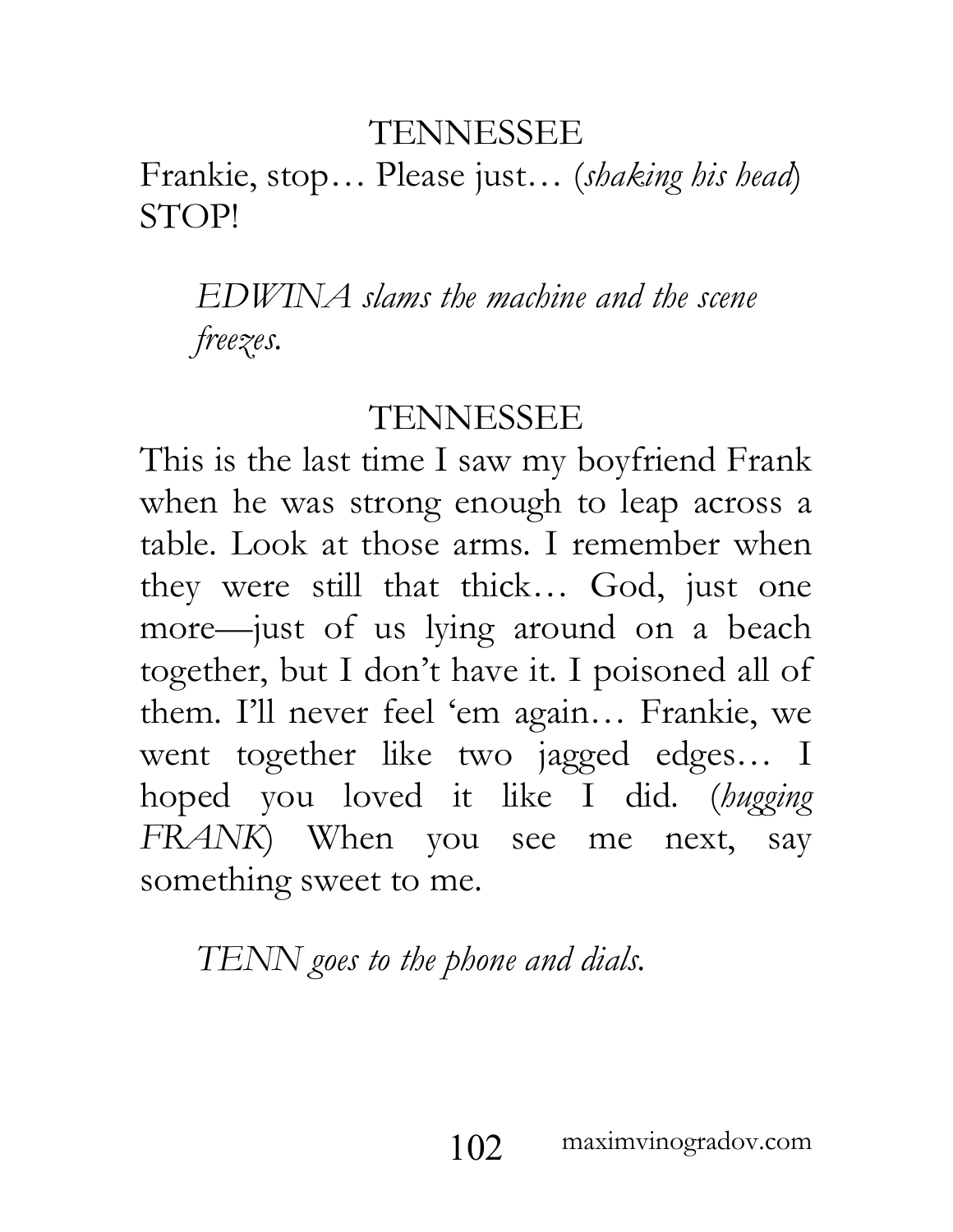(*struggling to put on the act*) A man I don't know… A man I don't know is strangling my boyfriend. Take him far away from here.

*FRANK lets go, succumbing to a coughing fit. WARHOL falls to the ground, gasping. Blackout on the dining scene. Lights up on ROSE, hands still unseen. TENN begins to hurry to her, then cautiously slows. Upon reaching ROSE, TENN discovers her hands to be clean.*

#### **ROSE**

And here I was believing you'd never return.

#### TENNESSEE

Oh, my God… (*hugging her*) Oh, my God; you're still in there.

### ROSE

Ah. You're drunk again.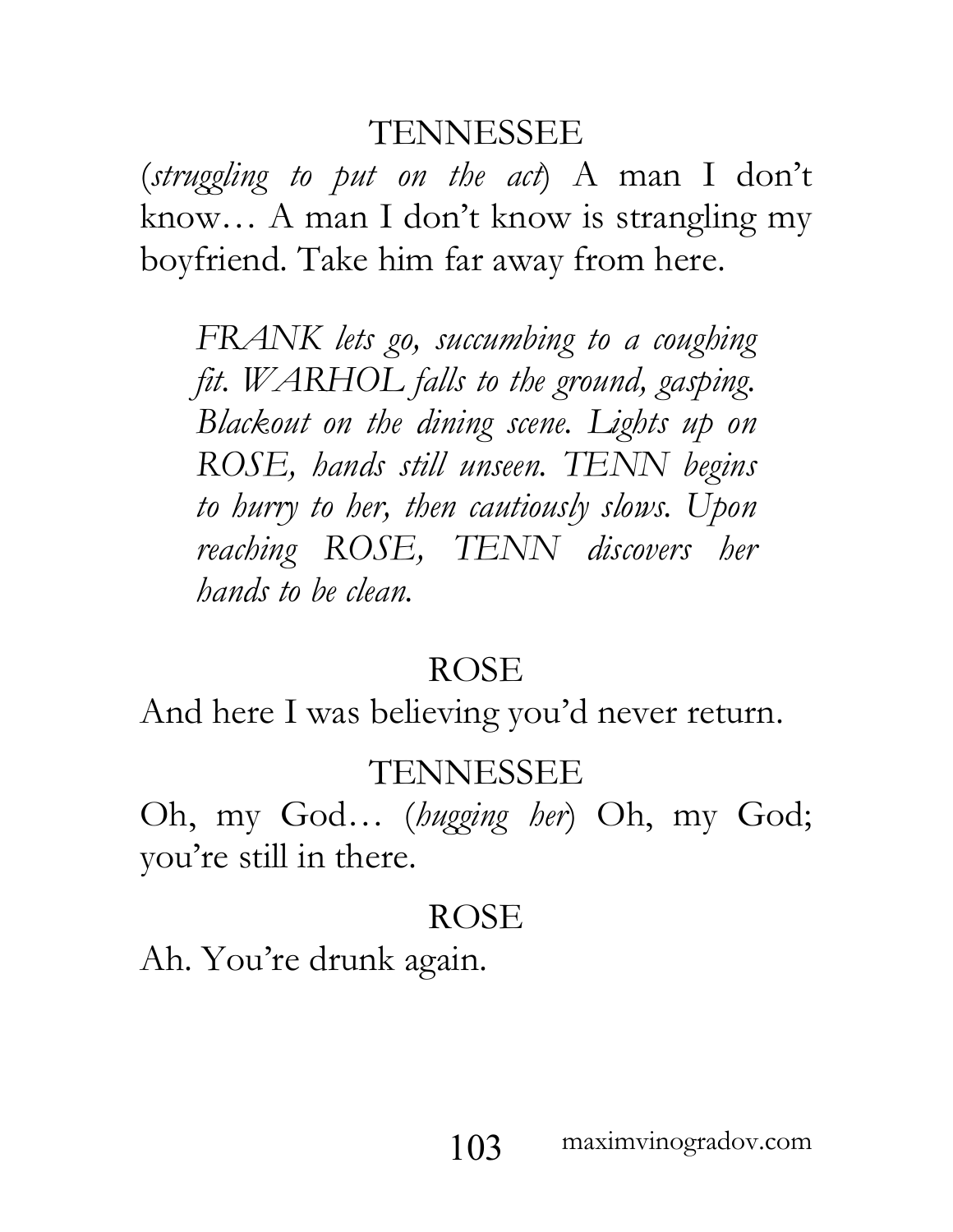I didn't think I had anything left of you. You're still in there.

*ROSE's "ghostly spot" flashes.*

### TENNESSEE

What was that?

#### ROSE

(*to EDWINA*) Is everything all right?

## EDWINA

It's acting up again! I don't know how much longer we're gonna be staying here.

## TENNESSEE

(*to ROSE*) Look here, if you and I were to have only—

# ROSE

(*rapid*) I would get the point quicker. Have you had sex with men?

## TENNESSEE

Yes. You?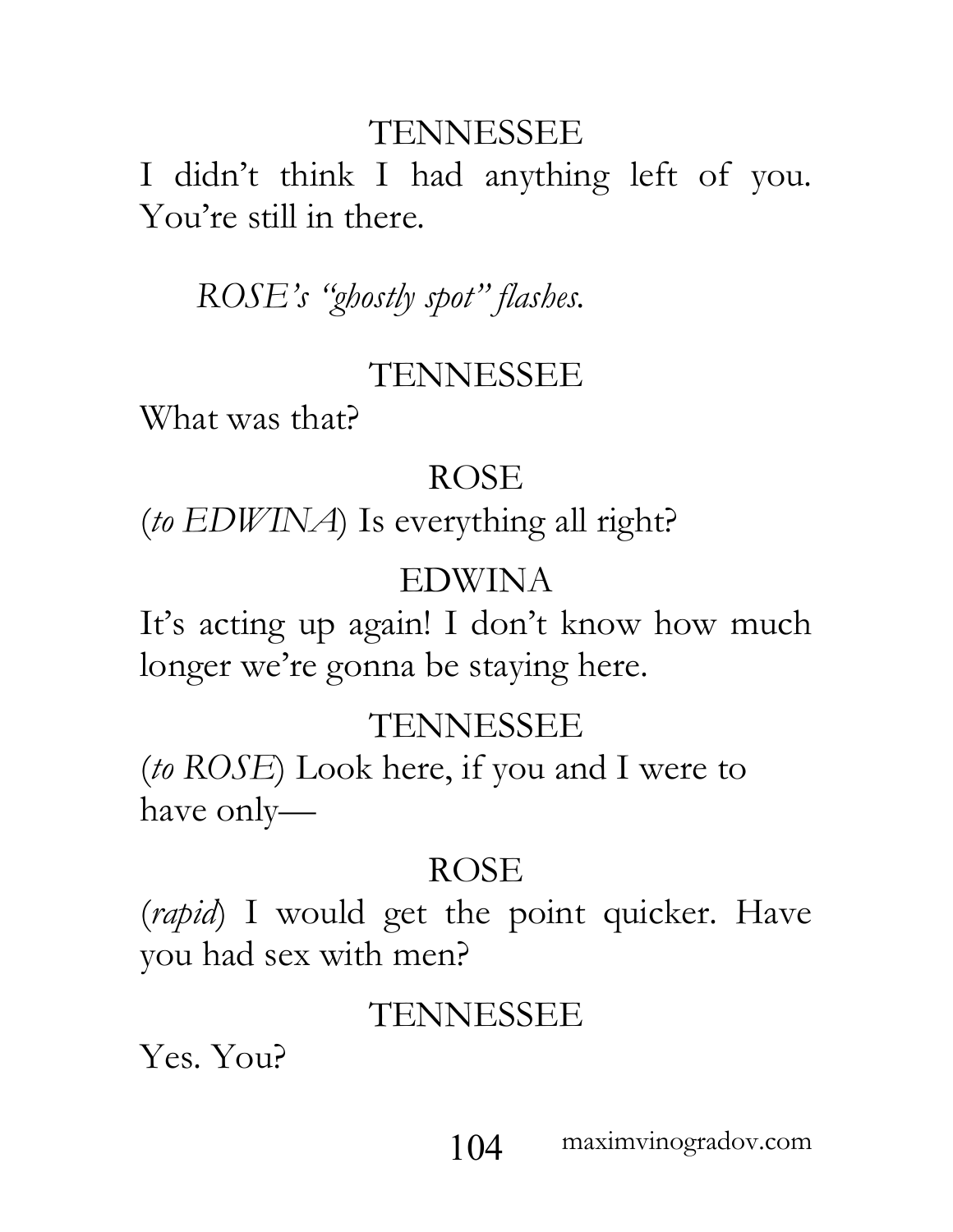# ROSE More. Have you been drinking?

## TENNESSEE

Too much.

## ROSE

Ask me about Antoine.

# TENNESSEE

How's Antoine?

# ROSE

He's beautiful. The parakeet heartbreaker. How was the play?

# TENNESSEE

God, I don't want to talk about the play; it was cruel.

# ROSE

Despite its title, it wasn't at all.

# TENNESSEE

What? Menagerie should be given to folks on death row!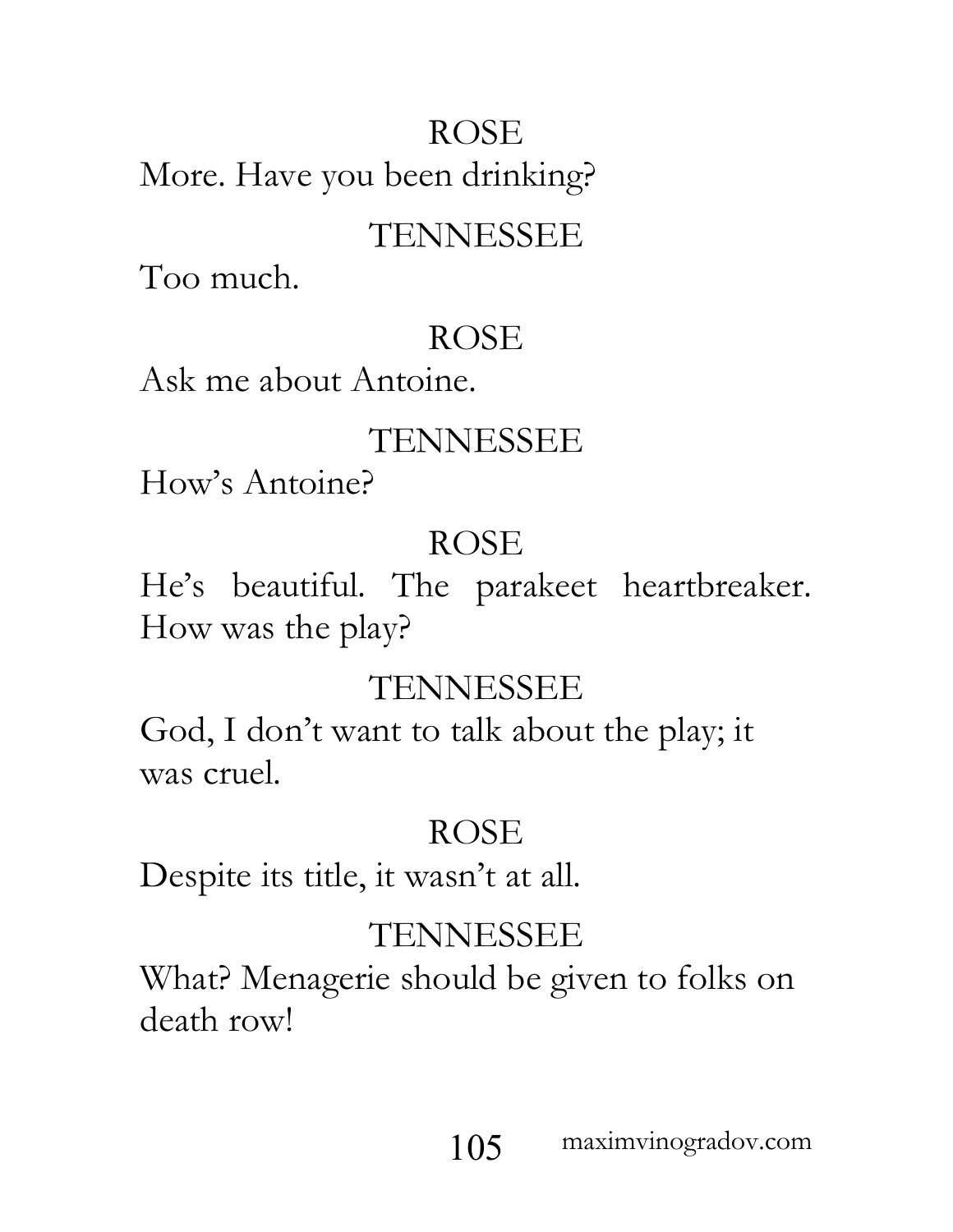## ROSE

Menagerie…?

## TENNESSEE

Which play did you read?

## ROSE

April Is The Cruelest Month.

# TENNESSEE

April… What year is it?

# ROSE

I'm gradually understanding that you've climbed the booze ladder since we last spoke. Is this absinthe?

# TENNESSEE

Do… do you have stomachaches?

# ROSE

Who told you?

# TENNESSEE

So this is the last one then… I don't suppose it would do me any good to tell you to run away from home, would it?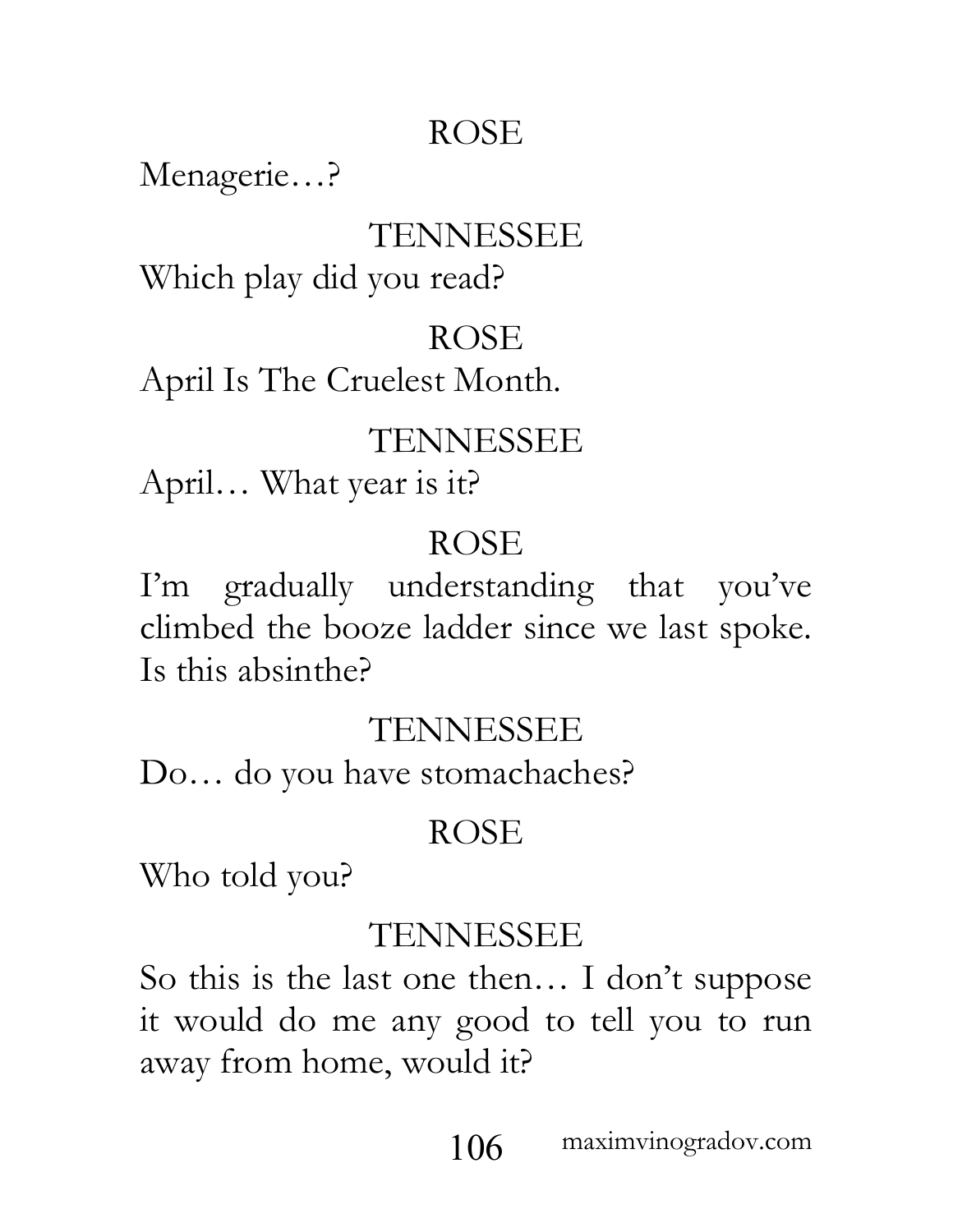## ROSE

It would be a marvelous idea.

## TENNESSEE

You don't though… And to never let mother discover your promiscuity.

# ROSE

I'm sure she'd throw me in the loony bin for it.

# TENNESSEE

That she would… That she would. And should there ever be a discussion about solving your promiscuity with a lobotomy, you stick a hot iron in her face and run away from here… You're the most perfect thing there ever—

# *Blackout on ROSE. Immediate lights up on WARHOL screen-printing.*

# WARHOL.

Oh, why didn't you tell me you were coming down?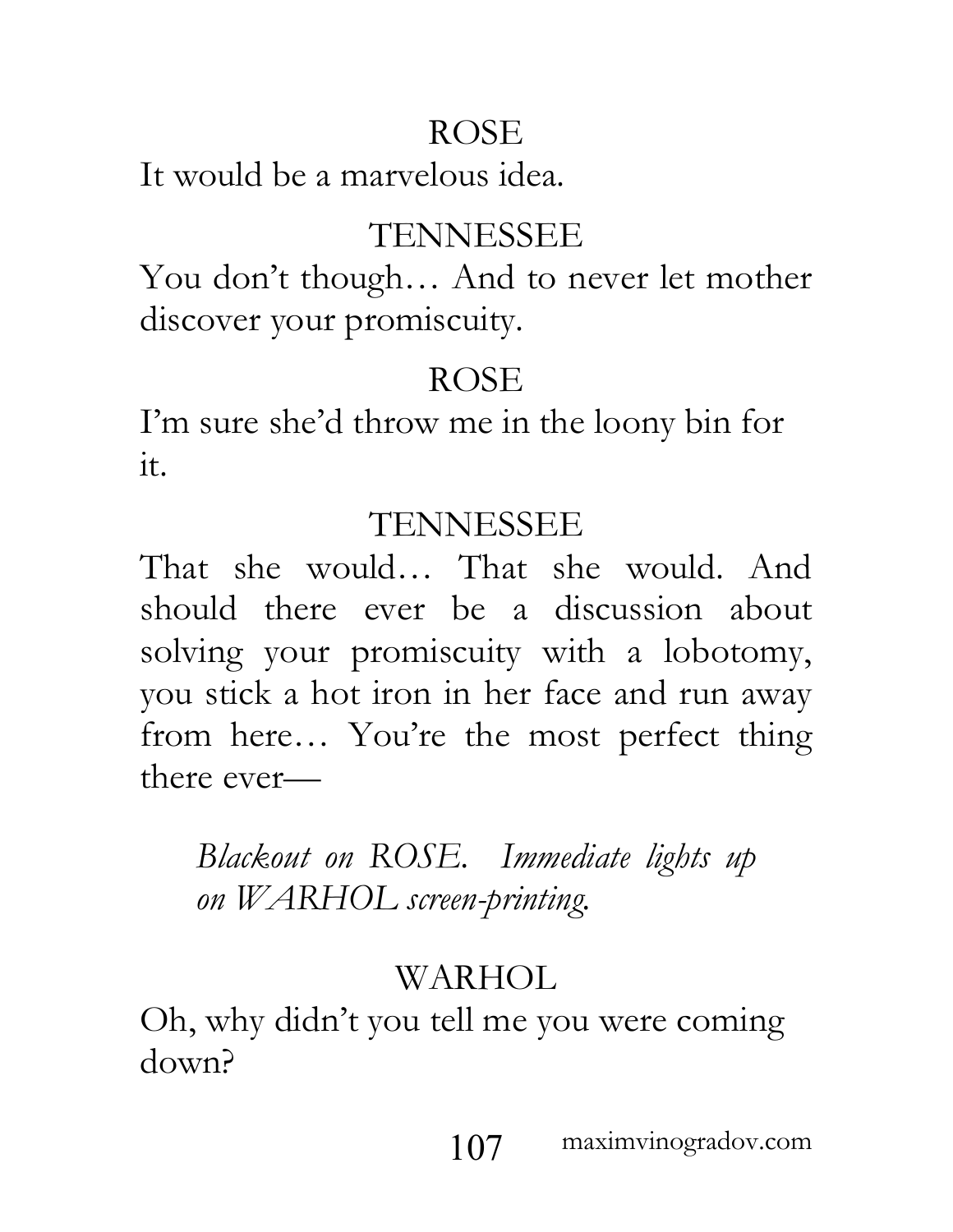*WARHOL goes to kiss TENN, who averts.*

### TENNESSEE

No… No, no, no.

#### WARHOL

(*still trying to kiss*) Yes, yes, yes!

### TENNESSEE

(*throwing WARHOL off*) NO…! No, that wasn't the end. There was more!

### WARHOL

Sounds like you're on something fun.

## TENNESSEE

There was more… I had her; I know I have more of her…

## WARHOL

Switching teams again? I don't think they'll take you back.

## TENNESSEE

Get away! Get away; I don't want to see you!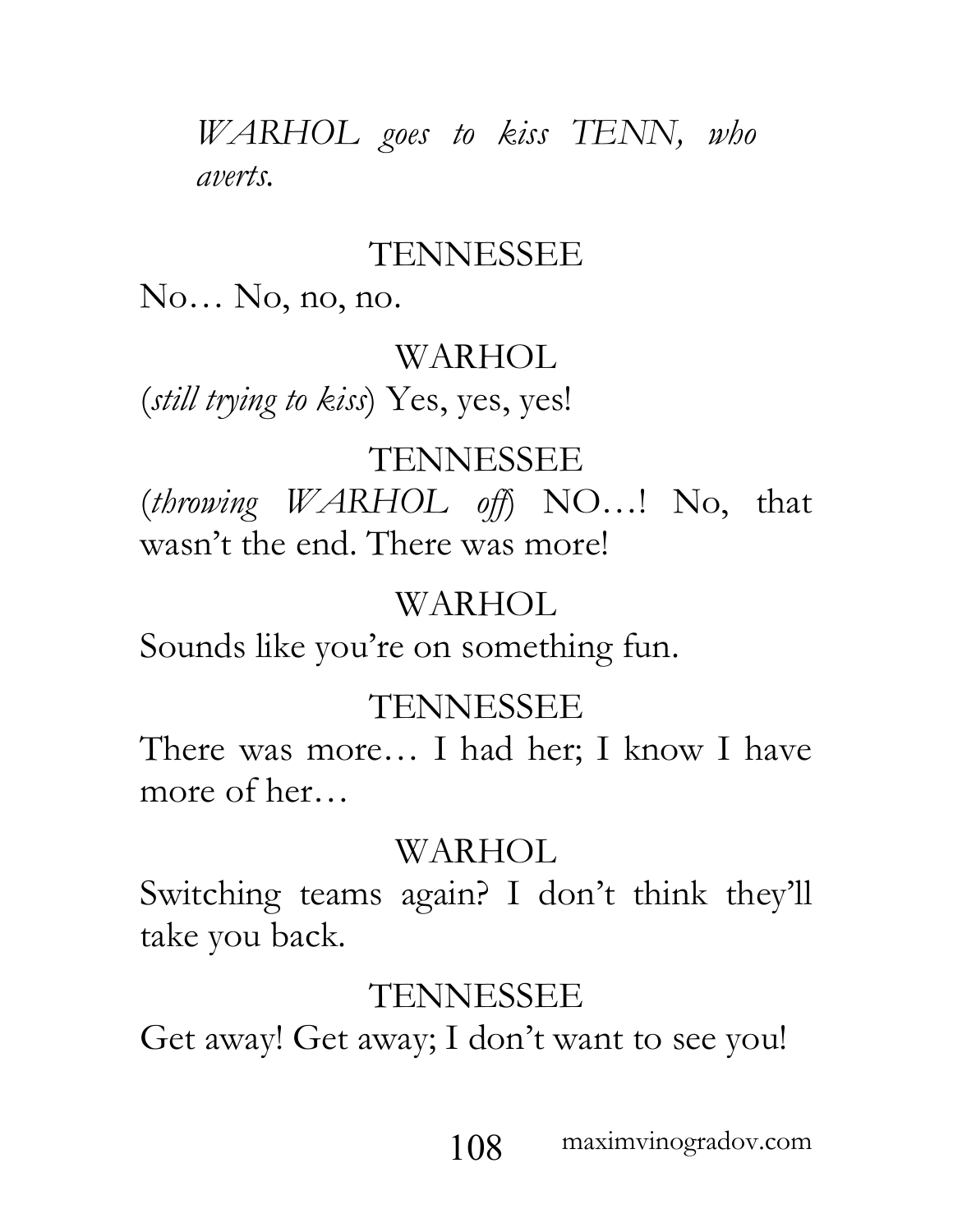*WARHOL stands, staring at TENN thinking.*

#### WARHOL

Well, ouch, Tommy; that wasn't very kind.

### TENNESSEE

Shut up! (*to EDWINA*) That wasn't the last of her. I remember more when she was… When she was…

*WARHOL wraps himself around TENN from behind; gently, romantically.*

### WARHOL

That wasn't very kind… I'll excuse you on account of… whatever you're on. Do you know where we are?

*TENN doesn't shove him away, ashamedly soaking in WARHOL on him.*

#### TENNESSEE

Don't… We're… warm… I came down here because it was warm…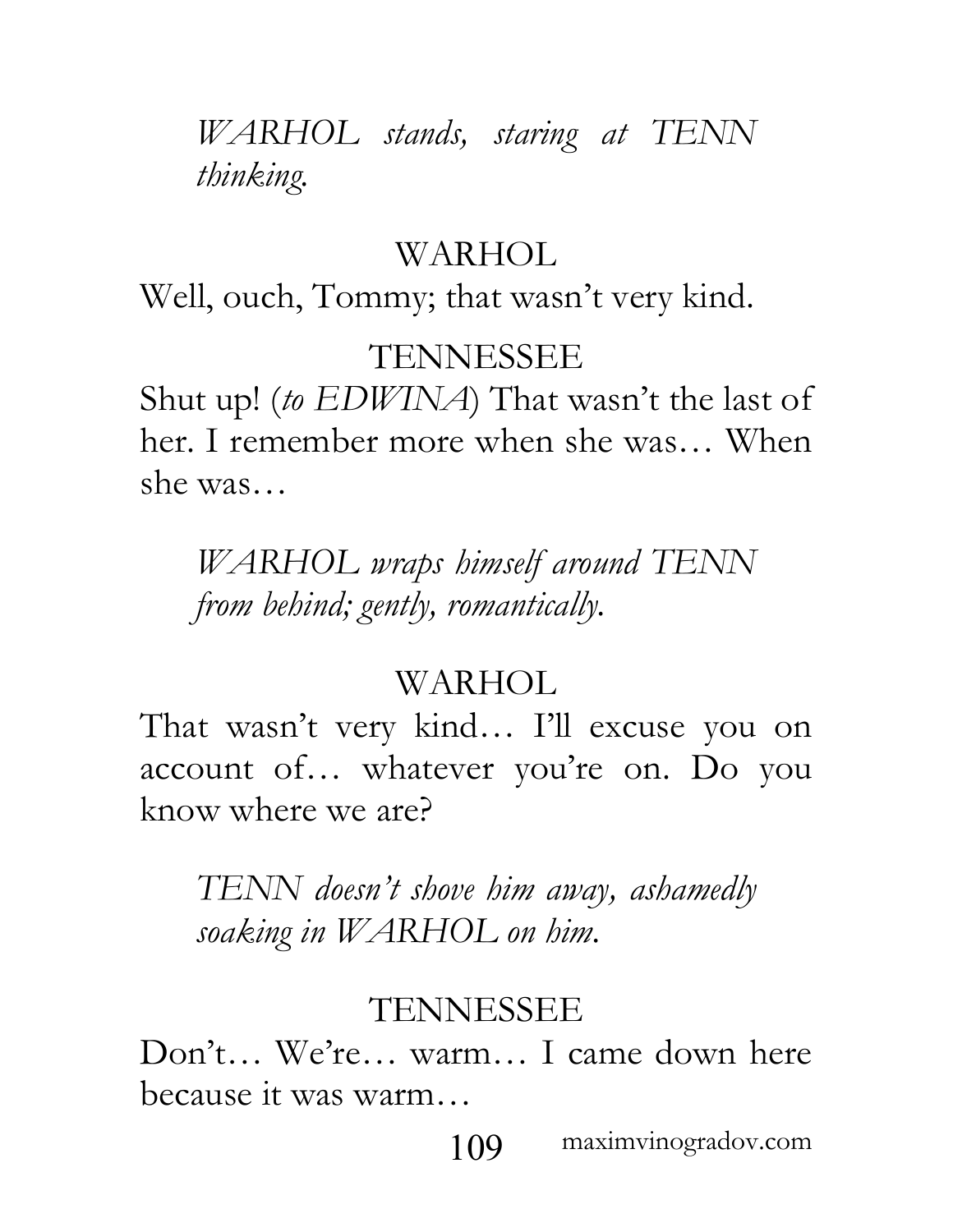Warm's a cute word for it; I'm sweltering down here. I wasn't meant for Florida humidity—probably why I love it so much.

*WARHOL leaves TENN, who doesn't move. WARHOL takes notice.*

## WARHOL

You don't like me asking, so I won't… Yes, I will: is this about Frankie?

### TENNESSEE

About…?

### WARHOL.

I won't ask… Bedroom?

#### TENNESSEE

No.

### WARHOL

All right, but let me get out a visqueen—

### TENNESSEE

No! I don't…!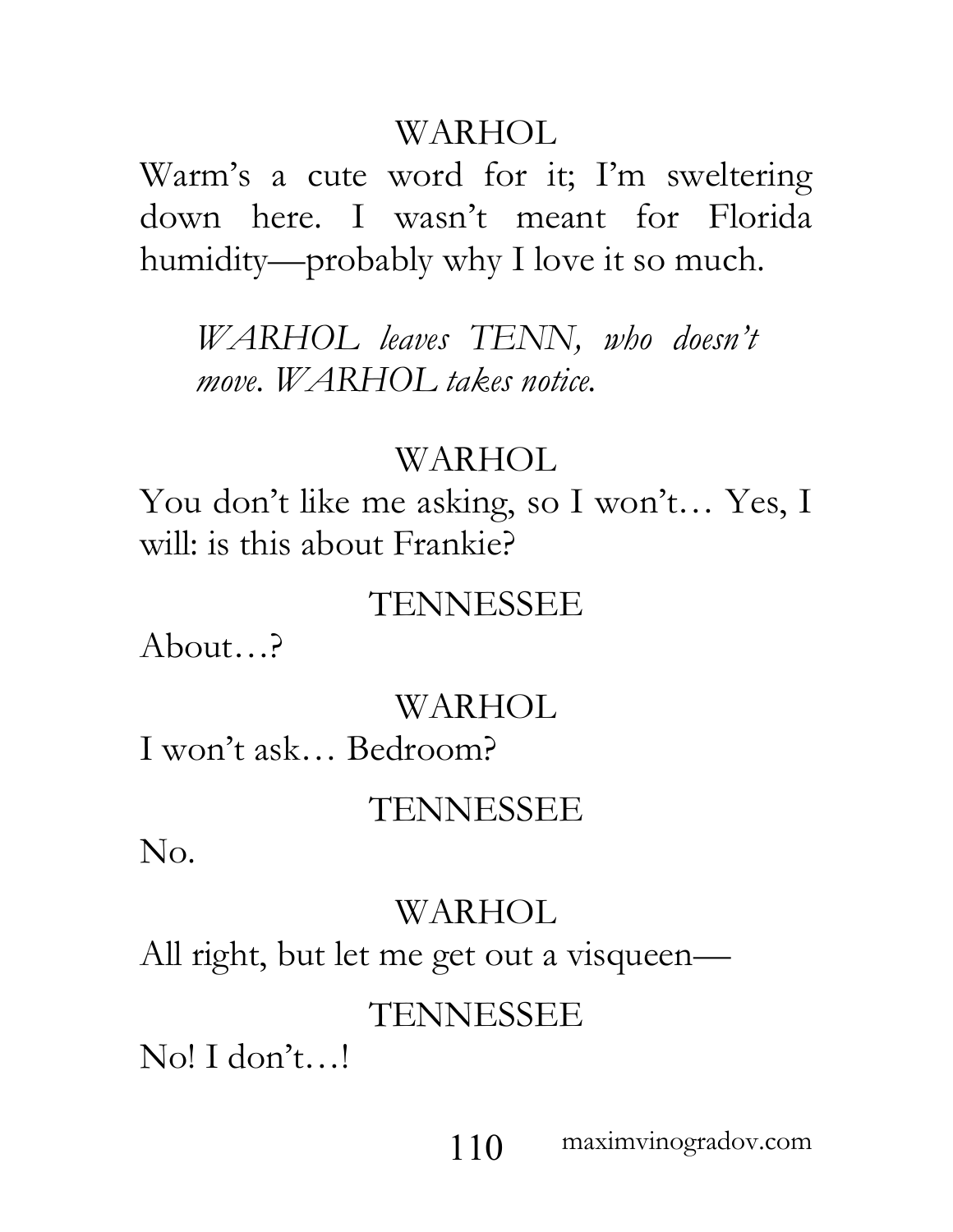It sounds like you're gonna need convincing and my head's in my print—so just take the Yellow Snakes. (*re: TENN's confusion*) Drawer.

*TENN goes to the drawer, finding pills. WARHOL holds his hand out. TENN doesn't move. WARHOL looks back up to TENN.*

# WARHOL

If you take them, I can pretend to be Frankie.

*TENN doesn't move.*

## TENNESSEE

Why was I here?

### WARHOL

Frankie's just about gone… You don't deserve that; you deserve me.

## TENNESSEE

No, I don't.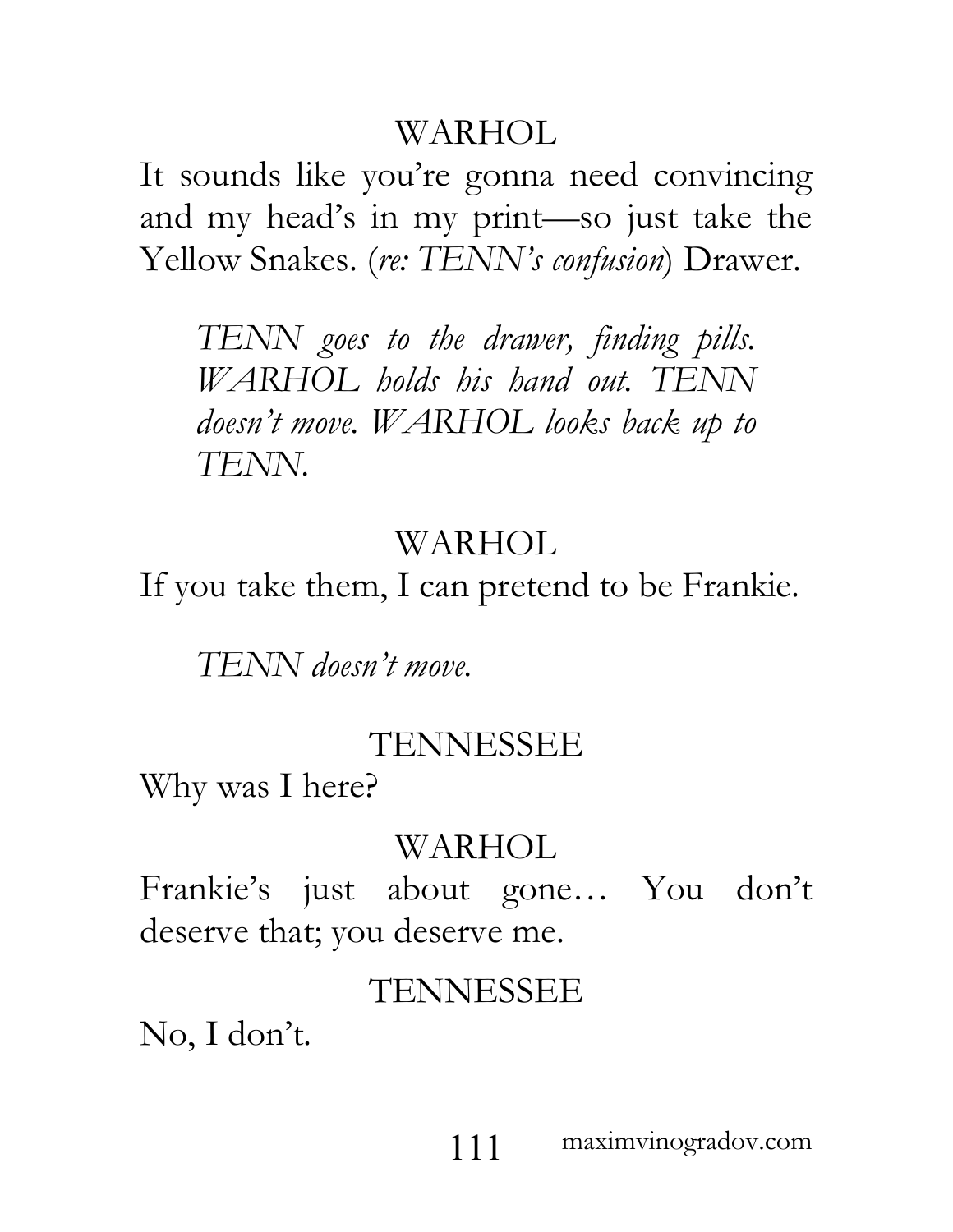You deserve someone who cares about you. I can be Frankie for you. We can do it right here—I hated this print anyways; Truman wouldn't shut up about her. Let's ruin her right here.

### TENNESSEE

I don't want to ruin anyone… not her…

### WARHOL

(*pulling TENN*) Come on!

#### TENNESSEE

(*throwing him off*) NO! God, no!

### WARHOL.

(*pulling again*) Tommy! Just do it!

#### TENNESSEE

(*throwing*) You didn't love me! You just pretended!

#### WARHOL

(*grabbing TENN*) What's the fucking difference to you, huh? What's the difference? Who actually loves you and can get it hard—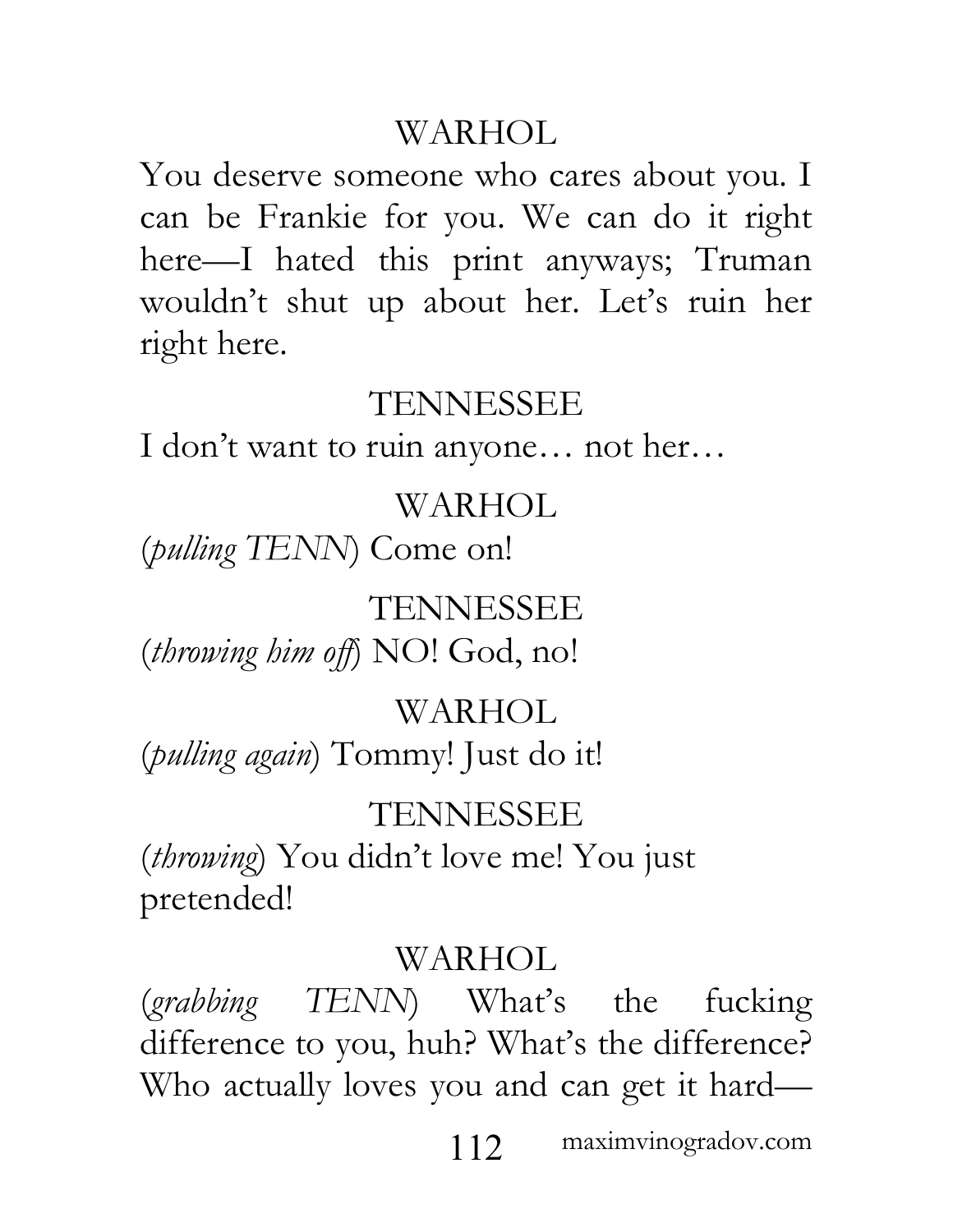'cause Frankie barely fits half that bill. You wanna feel whole again? You want love. I'm the best thing you have… (*softening grip*) Stop blaming yourself for Frankie being sick. You blame yourself for everything.

### TENNESSEE

I… I do blame myself for everything.

*TENN stops resisting.*

#### WARHOL

You deserve this.

#### TENNESSEE

I deserve this.

*WARHOL kisses TENN, then stops, TENN limp in his arms. WARHOL takes the pill bottle from TENN, popping a pill, then handing one to TENN. TENN slowly puts it in his mouth.*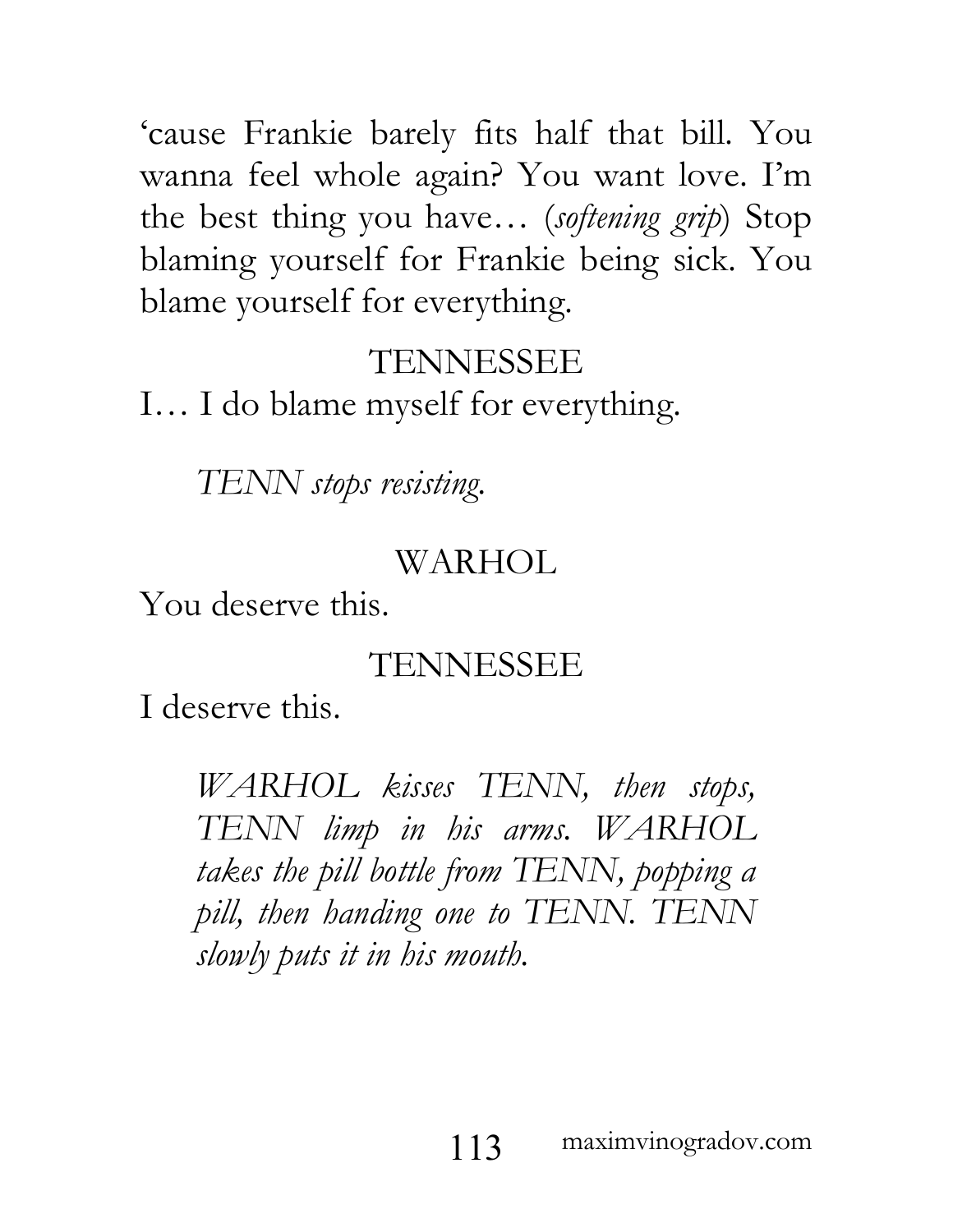(*smiling*) If you left me, where else could you even go?

## TENNESSEE

Nowhere.

## WARHOL

Right. You'd just run till you're back the starting line. And you don't want that, right?

## TENNESSEE

The starting line.

## WARHOL

Back in Mrs. Mississippi's arms.

# TENNESSEE

The starting line…

# EDWINA

(*looking at Machine*) Tenn, I'm gonna try to get us out of here!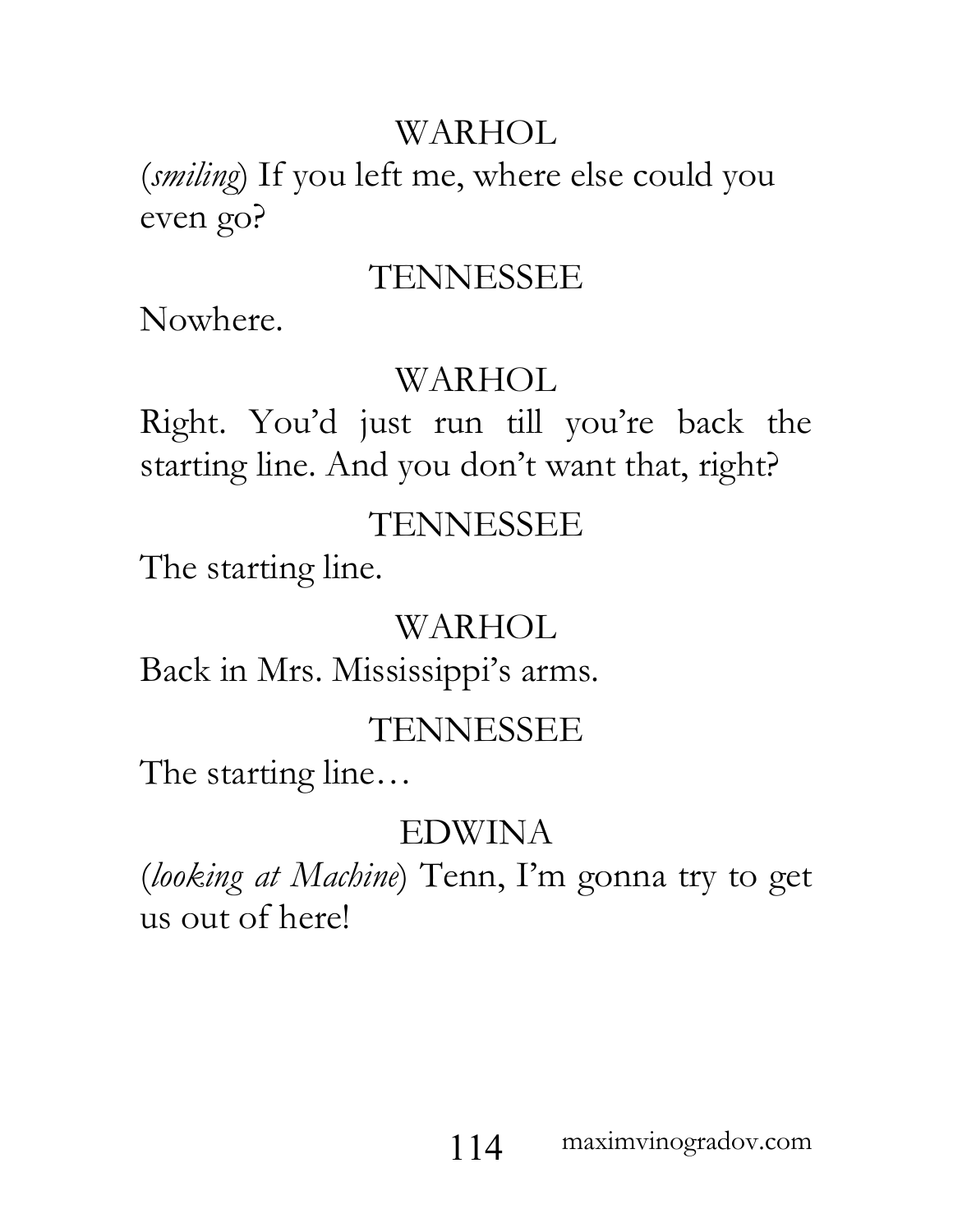You still think I'm a monster, don't you? No, you think I'm an even bigger monster than you?

## TENNESSEE

I guess I'm just used to you…

*WARHOL goes for a love bite as DIANA enters, clutching her purse.*

# DIANA

Are you Mr. Williams? Diana Barrymore… I was… I…

*EDWINA gasps. TENN squirms in WARHOL's arms, who stops.*

## WARHOL.

Why do you always look away?

## TENNESSEE

Edwina, make this stop!

## EDWINA

(*looking through Machine*) I… I…!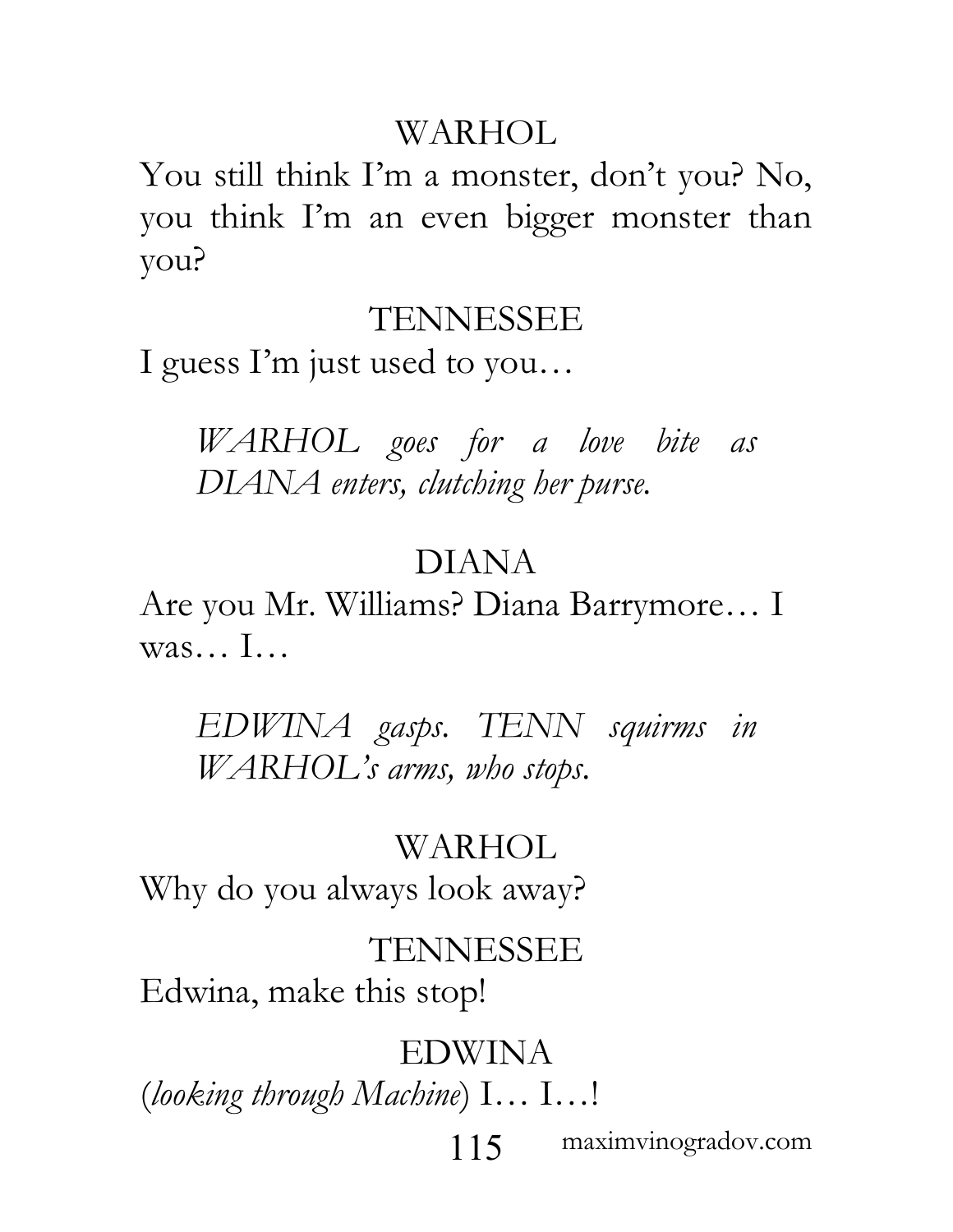## DIANA

To read. Sweet Bird of Youth. West End production. If you'll have me.

## WARHOL

I'm exhausting everything that usually works. Can you just for once not need this bullshit moral foreplay?

# DIANA

If you have 'em.

## WARHOL

(*holding out pills*) Just take another.

# TENNESSEE

(*to WARHOL*) Get those away! (*running to DIANA*) Run away from me, sweet child!

*DIANA takes the pills from TENN, who snatches them back.*

## TENNESSEE

No!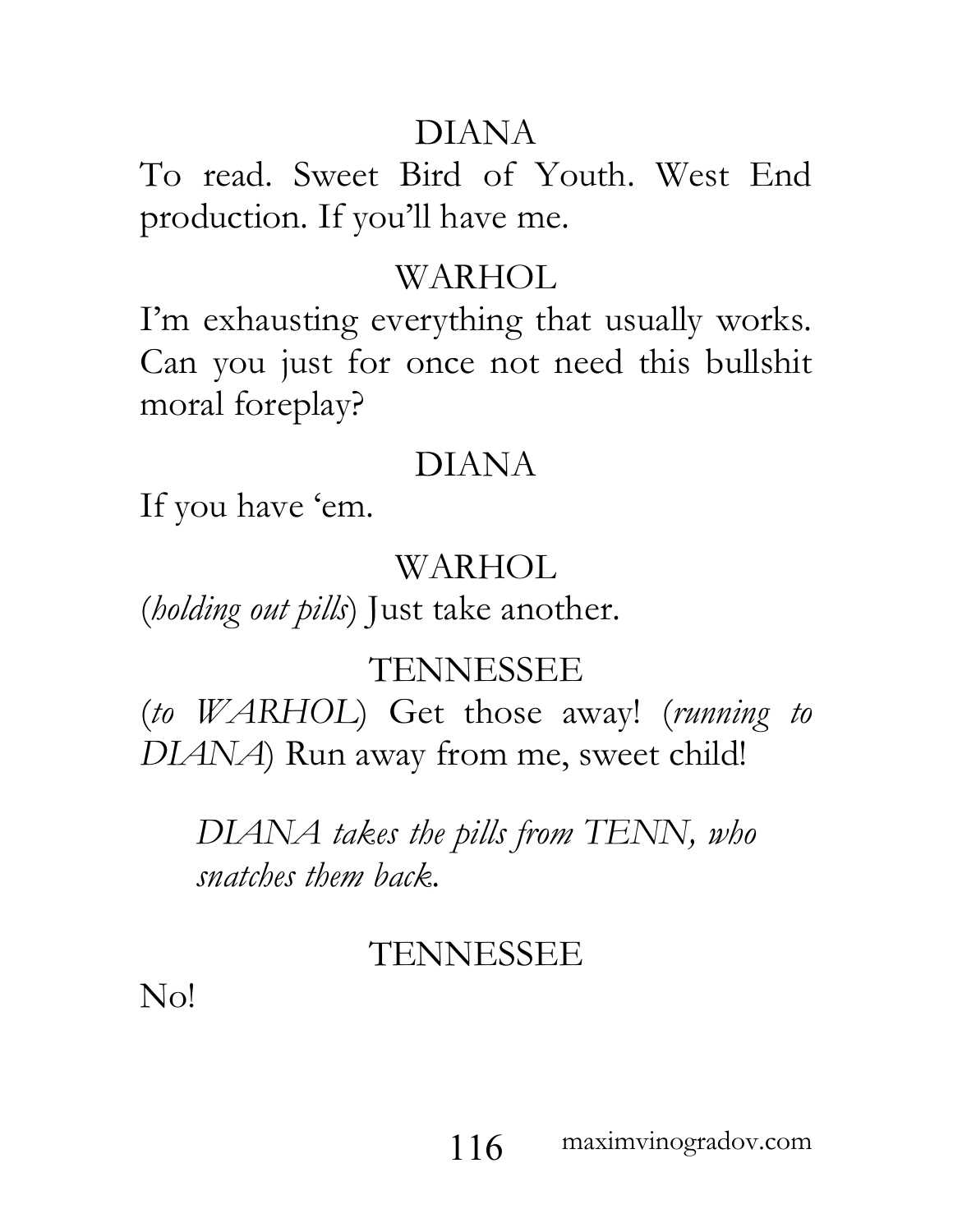# DIANA

This is the right time for me. I relate to her, Mr. Williams.

## TENNESSEE

(*to EDWINA*) Edwina, get her out of here!

## EDWINA

I'm sorry about the machine! It isn't me!

## WARHOL.

Are you kidding me? What disease do I need to get for you to just fuck me?

## TENNESSEE

(*to EDWINA*) Edwina! Please!

## DIANA

The face of Franz Albertzart—

*DIANA pulls another pill bottle out of her purse, to which TENN runs and grabs.*

# TENNESSEE

No!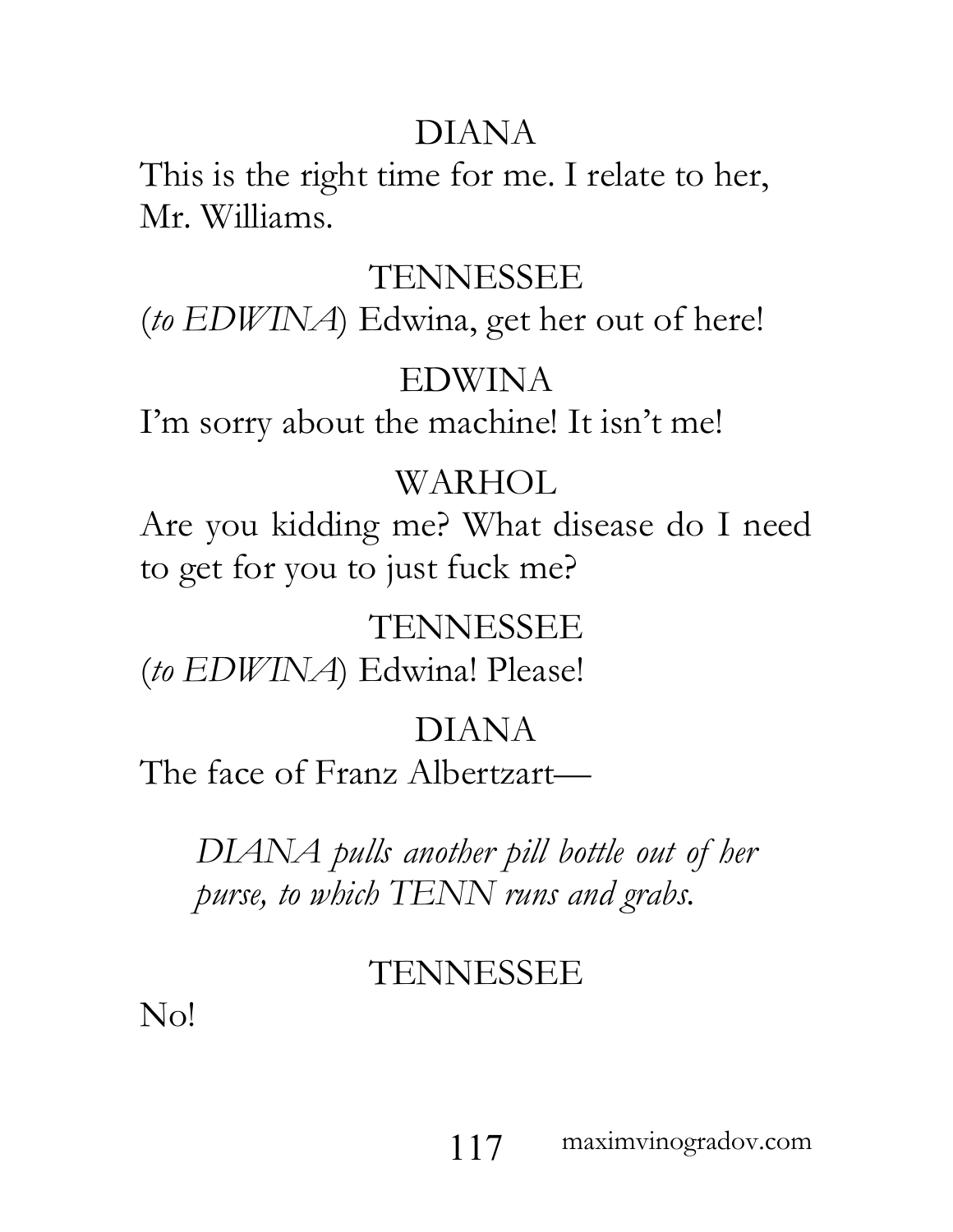# DIANA

—a face that tomorrow's sun will touch without mercy—

## WARHOL

Why do you always look away?!

# DIANA

Of course, you were crowned with laurel in the beginning, your gold hair was wreathed with laurel—

*DIANA pulls another pill bottle out of her purse; TENN grabs it. WARHOL hisses into TENN's ear, driving him the opposite way from DIANA.*

## TENNESSEE

STOP! Frankie—help me!

# WARHOL.

I don't need to look like him—I look like me!

# DIANA

(*another pill bottle*)—but the gold is thinning and the laurel has withered—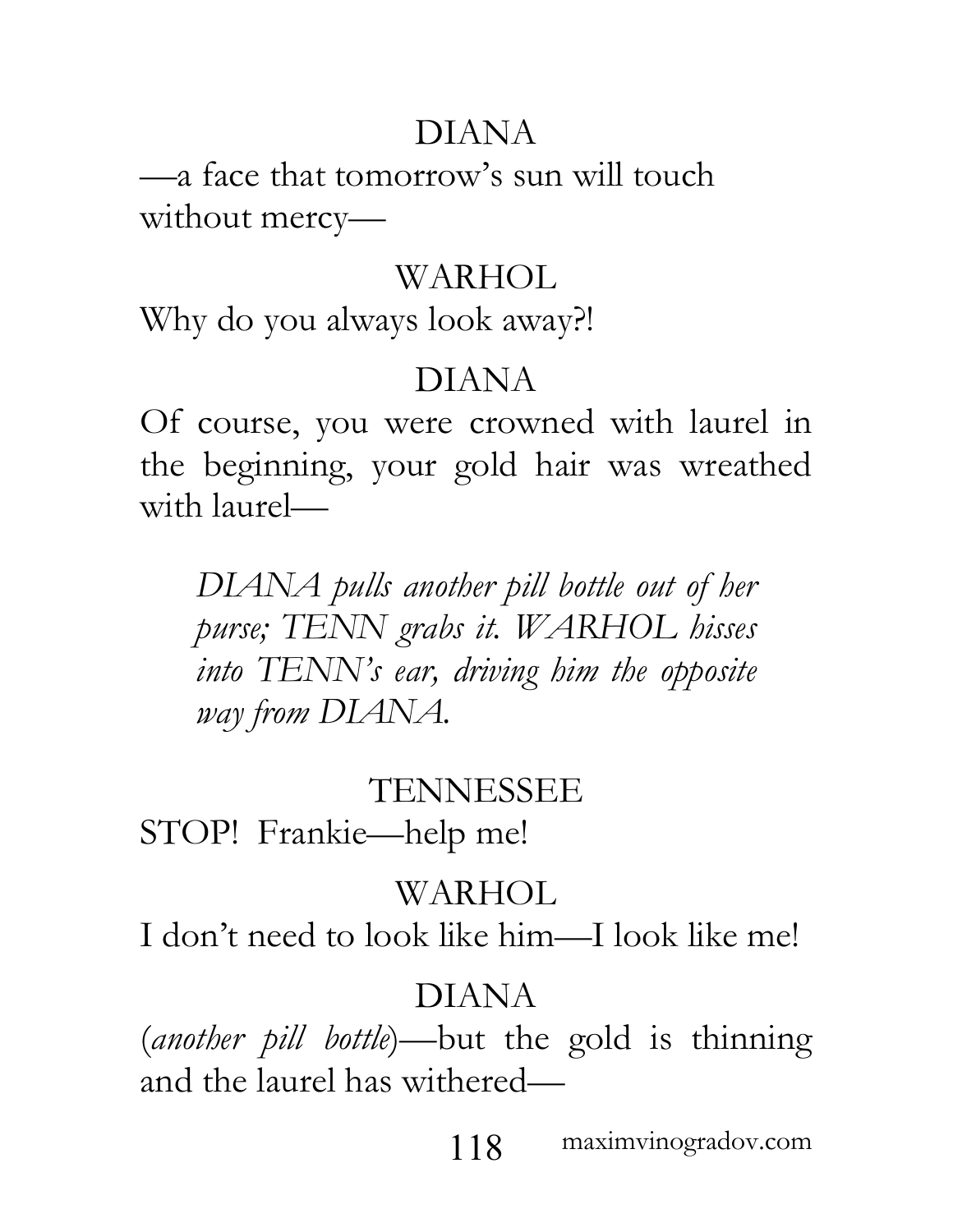# (*running to her; grabbing it*) STOP! FRANKIE! HELP!

### DIANA

Out of the passion and torment of my existence—

### WARHOL

And I paint him—How many times do I need to paint him?

## DIANA

I have created a thing that I can unveil, a sculpture, almost heroic—

*TENN falls to his knees, arms filled with pill bottles.*

## TENNESSEE

Stop… Frank… Frankie…

## EDWINA

(*getting up*) It wasn't me! (*exiting*) I didn't do this! I'm sorry!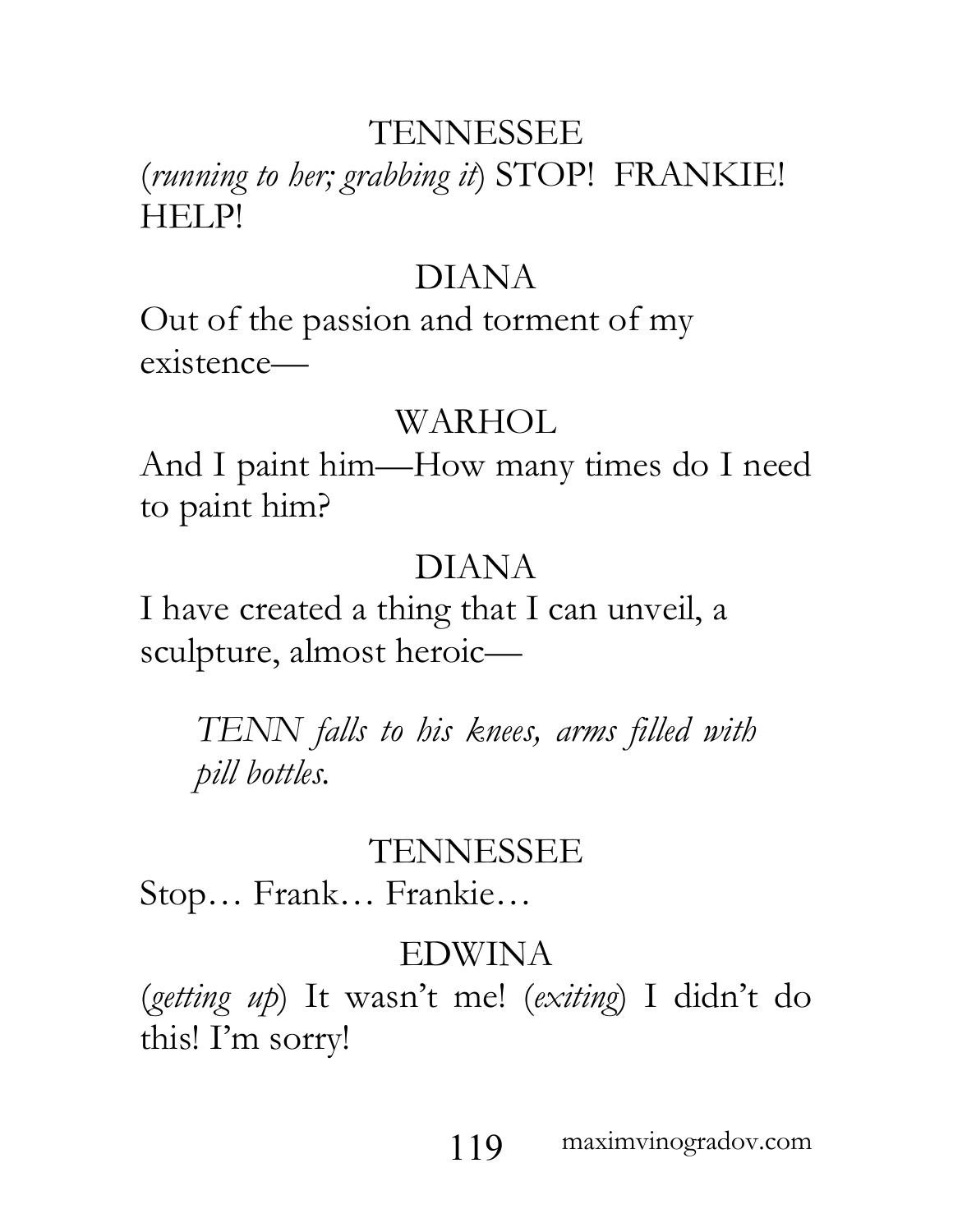Why can't you just write me, Tenn?! The wicked need to find holes too!

## DIANA

(*another pill bottle*)—you put such rot in her body she had to be gutted and hung on a butcher's hook, like a chicken dressed for Sunday.

# TENNESSEE

FRANK!

*DIANA empties the pill bottle down her throat. BRANDO runs in, clutching a trembling TENN, as DIANA and WARHOL slither away.*

# BRANDO

Can you tell me your name?

# TENNESSEE

Frankie…

## BRANDO

Tell me your name.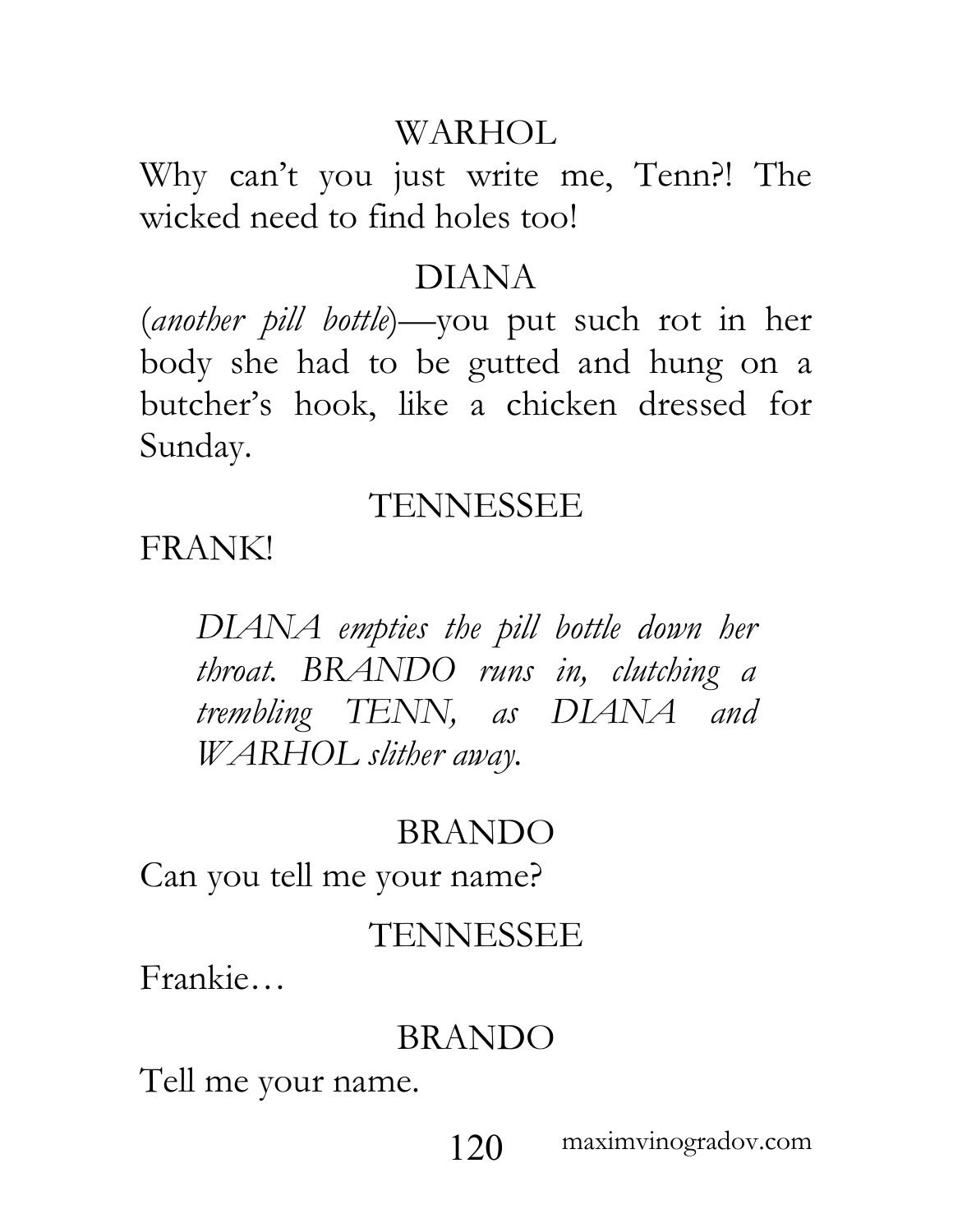# TENNESSEE Thomas "Tennessee" Williams.

## BRANDO

Birthday.

## TENNESSEE

No.

## BRANDO

What's your birthday…? Hey! Hey!

## TENNESSEE

Aries! And we have that in common, Bud. Let me go.

## BRANDO

You're quitting these pills. (*re: TENN crying*) Hey… stop doing that. Where's your barrelchest?

## TENNESSEE

Dead… He's dead.

## BRANDO

You're still crying about that? God, it's been years.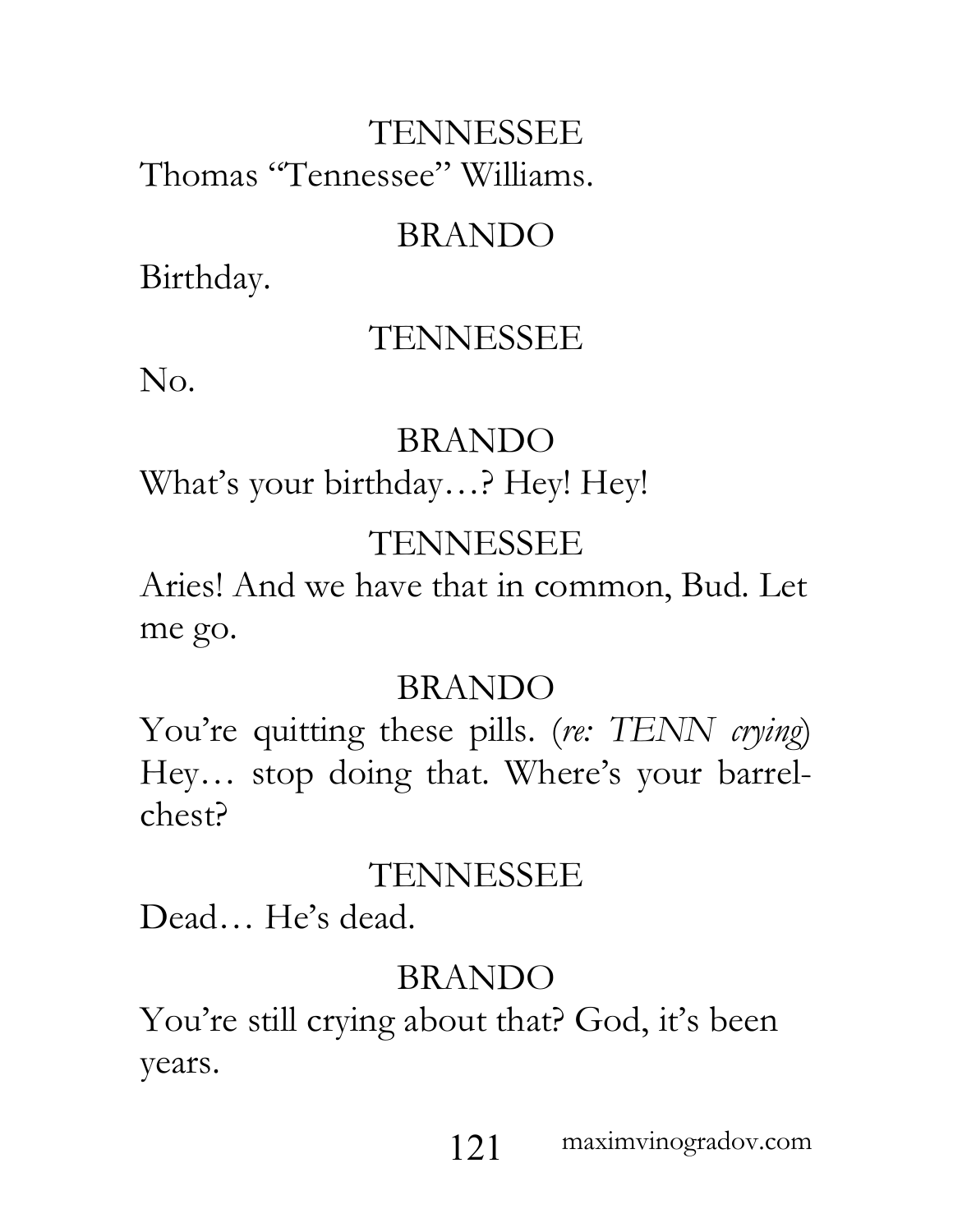*BRANDO picks TENN up and sits him on a stool. This older BRANDO is no playful Stanley—bearing the black weight of some aging trauma in every movement and facial expression. TENN indecipherably cries some words into BRANDO's shirt.*

#### BRANDO

Hah?

#### TENNESSEE

I did it to you too. You… You raped someone… You raped a girl, Bud…

*Beat. BRANDO tries to say something but doesn't.*

### TENNESSEE

Do you remember when we first met? We walked on the beach and talked and talked and talked about how your father raped your mother and she wasn't able to stop drinking and he let her because it meant she wasn't able to stop him… And you'd never put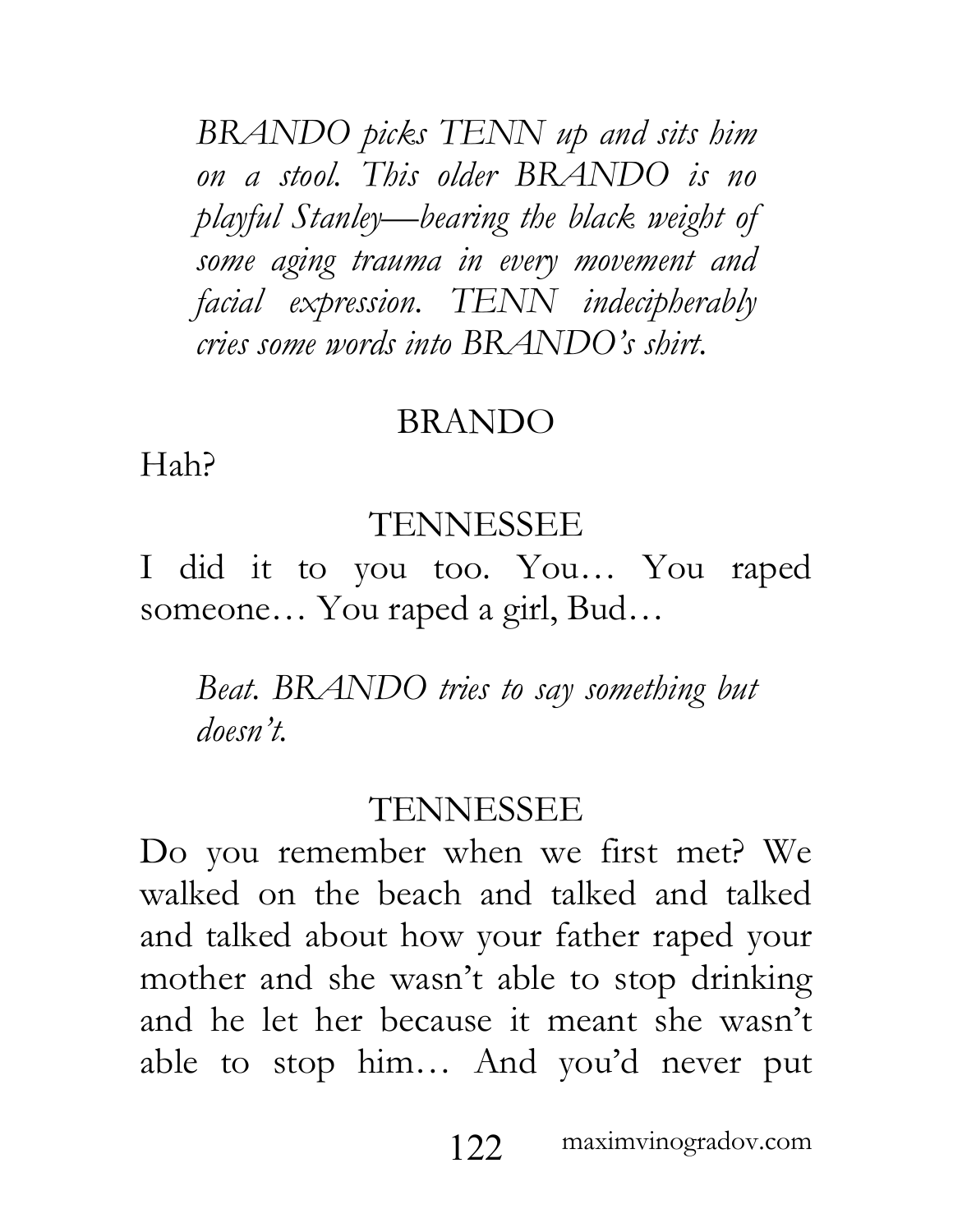yourself somewhere where you could become your father and Stanley was that… I gave him to you. I took you here and you raped a woman with a stick of butter… I gave him to you.

## BRANDO

No… No, I took him… And when we didn't talk on that beach, you wouldn't ever become your mother. And look at you.

# TENNESSEE

I can't remember what she looks like… I can't remember the face that my muse away from me.

## BRANDO

(*feeling his face*) Lucky you… (*aggressive*) I can't sleep either, but you know why I don't take these goddamn sleeping pills?! You know why!?

# TENNESSEE

 $I can't$ —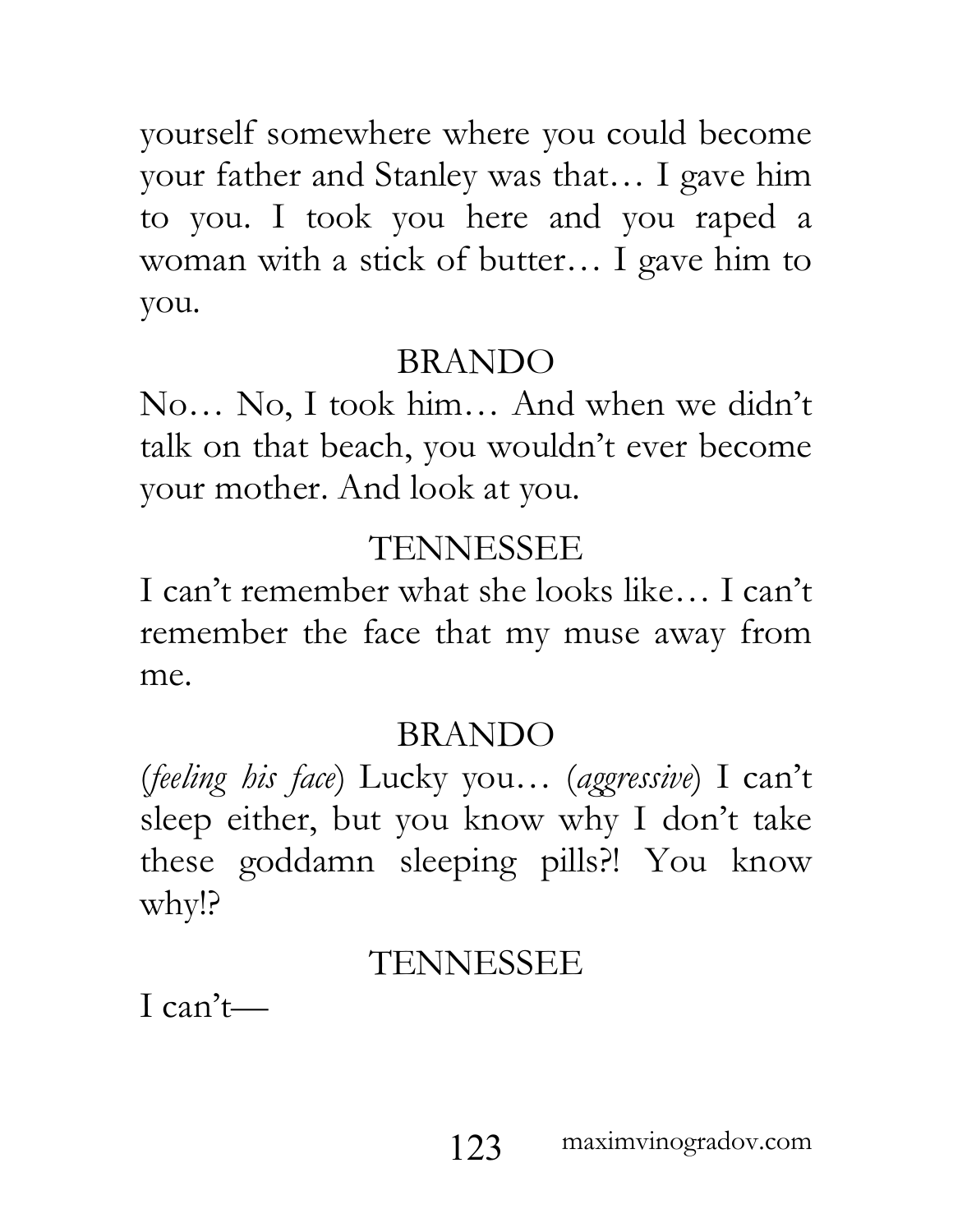## BRANDO

Your boyfriend is dead! You did not kill him but you tortured him because you're an ugly man! Accept it! We're ugly men! What, you can't confront your fears? Life needs these ugly things; that's what—!

# TENNESSEE

That was bullshit, Bud! I just wanted you to be Stanley!

# BRANDO

Stop dismissing everything that scares you as bullshit! Your mother ruined your sister after you ran; you ruined Frank and ran!

# TENNESSEE

Why did I do that?

# BRANDO

Stop crying! Face what happened! You're not gonna stomach you—your skin won't even fit—until you accept what you did and separate it from Tom!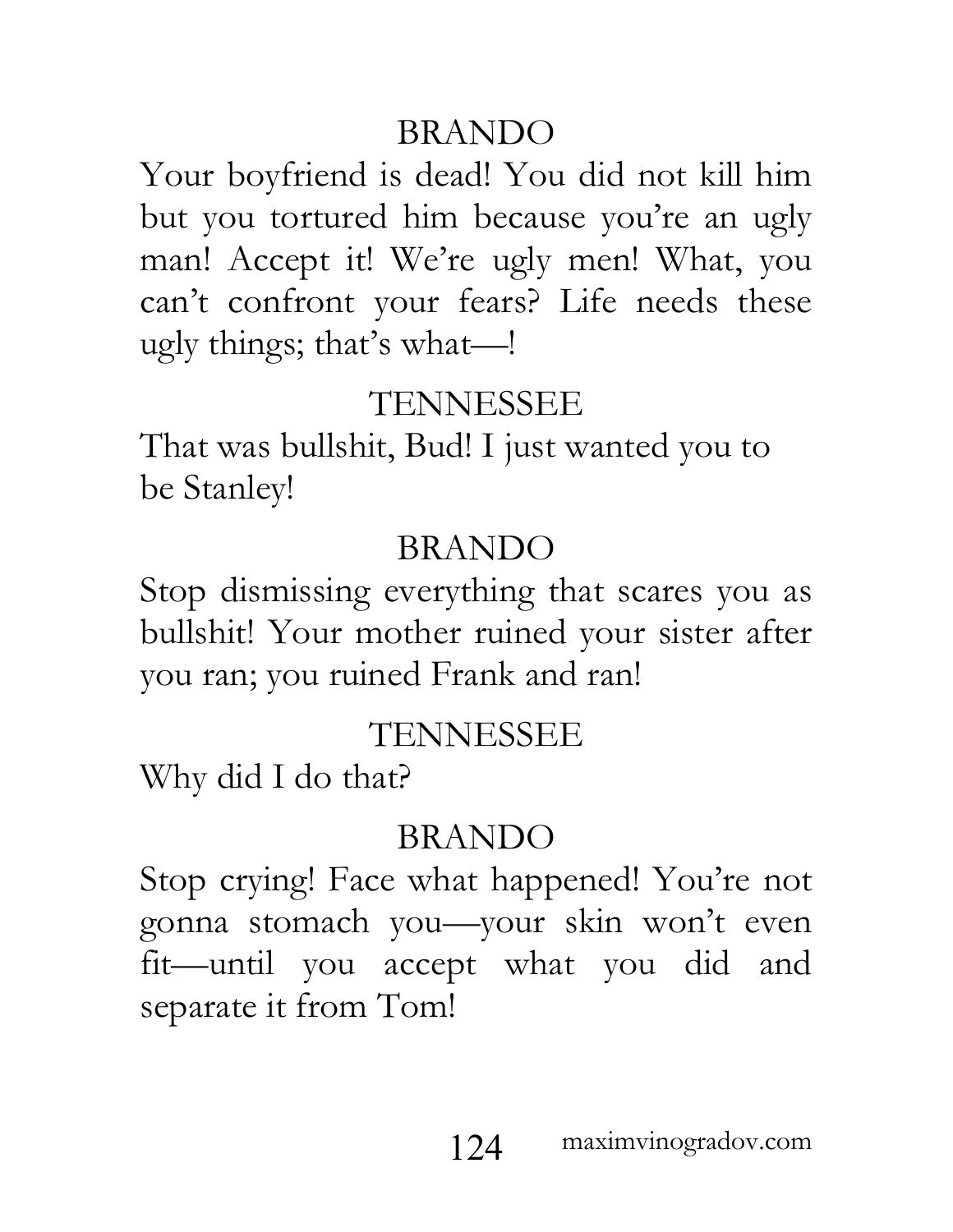That's all I was though! That was me running! Tom ran!

#### BRANDO

(*gripping TENN's collar and tugging him in*) You are not what you've done, but what you do!

*TENN stares into BRANDO's wrathful eyes, revealing unrestrained fear of them. BRANDO sees this and closes his eyes, placing his forehead against TENN's.*

#### BRANDO

God, I hope that's right.

*BRANDO releases TENN and exits. Lights up on a bar, where GARBO sits with a glass of milk. TENN crawls to her with CAPOTE's bottle of wine and sits.*

#### TENNESSEE

Greta…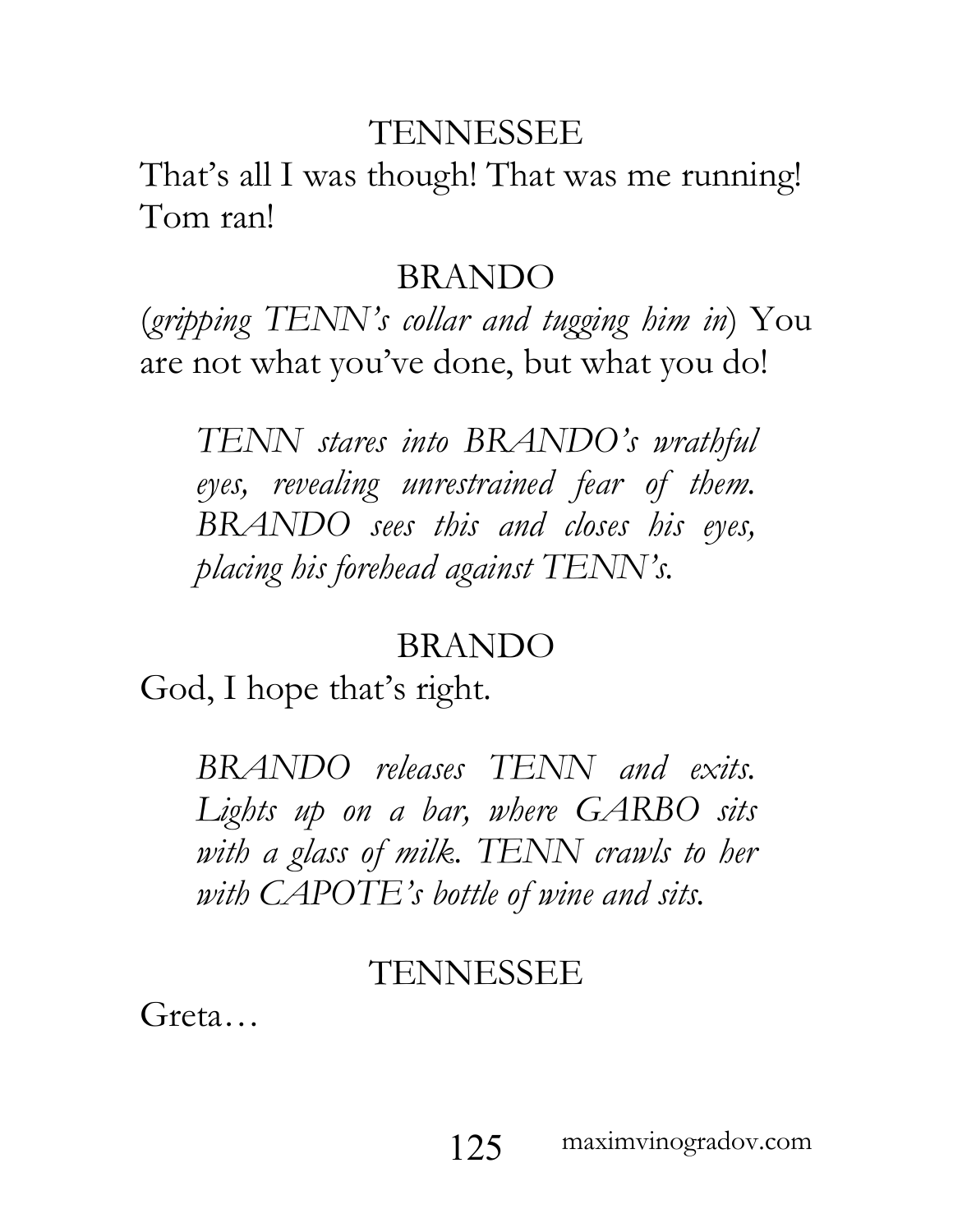# GARBO

I've been waiting for you. The great Tennessee Williams…

# TENNESSEE

I don't know… You're still beautiful.

# GARBO

Ah, who cares? How's life been treating you?

# TENNESSEE

Like I killed its puppy with a lawnmower.

# GARBO

(*choking on her milk*) Goodness, you never liked subtlety.

# TENNESSEE

You never looked so dapper. What did you need?

# GARBO

What?

# TENNESSEE

A role? Spoiled booze? What did you need?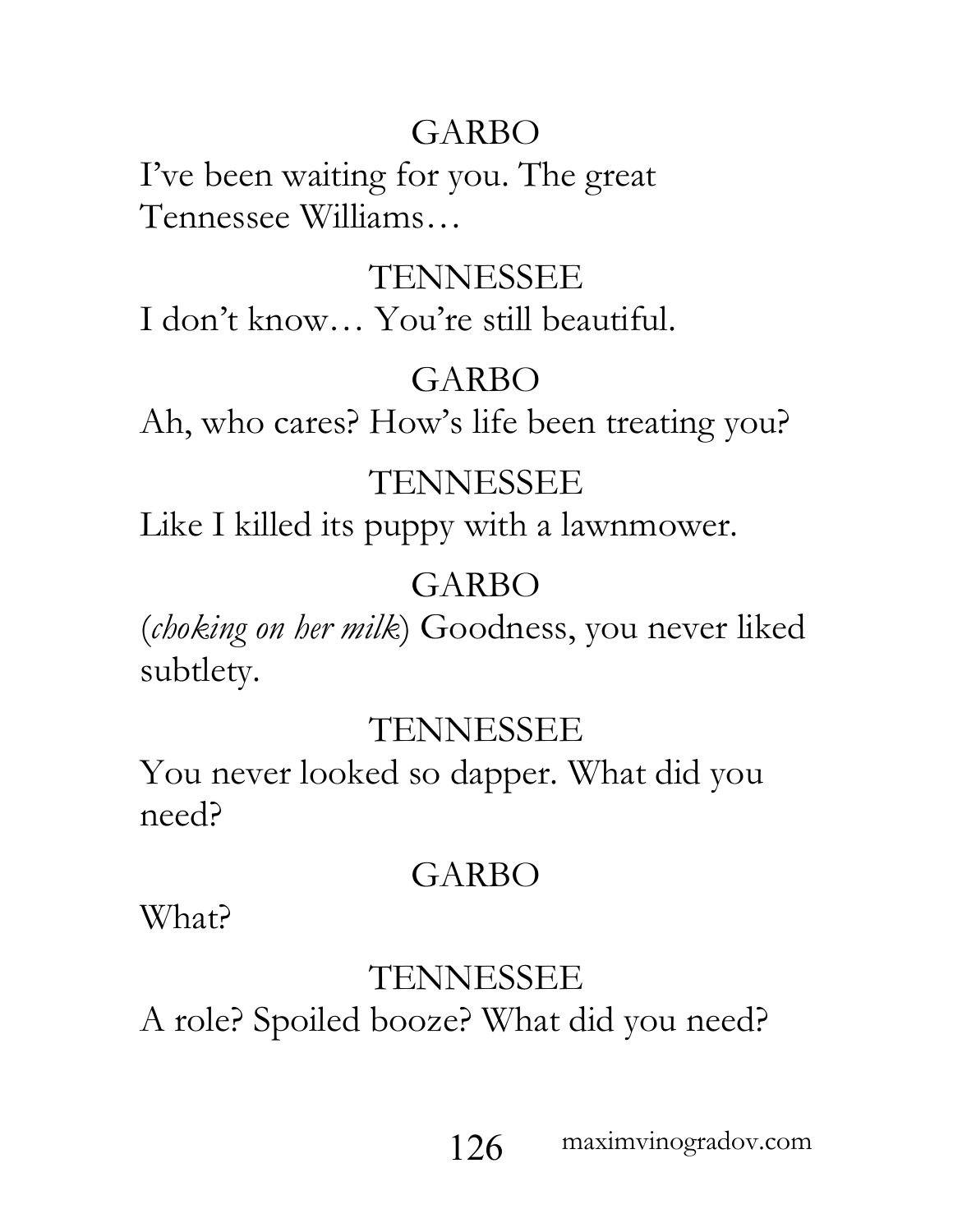# GARBO

I wanted to say hello… It's all right. You never were very good with people.

# TENNESSEE

This is an absolute lie. I'm practically a savant.

# GARBO

You're fantastic with… celebrities. Not people.

# TENNESSEE

(*remembering*) This is where we have that conversation; I really need to stop with these.

# GARBO

You do. Switch. (*replacing his bottle with her milk*) Try this.

# TENNESSEE

(*sipping milk*) What is this? Virgin eggnog?

# GARBO

Yeah, people call it "milk."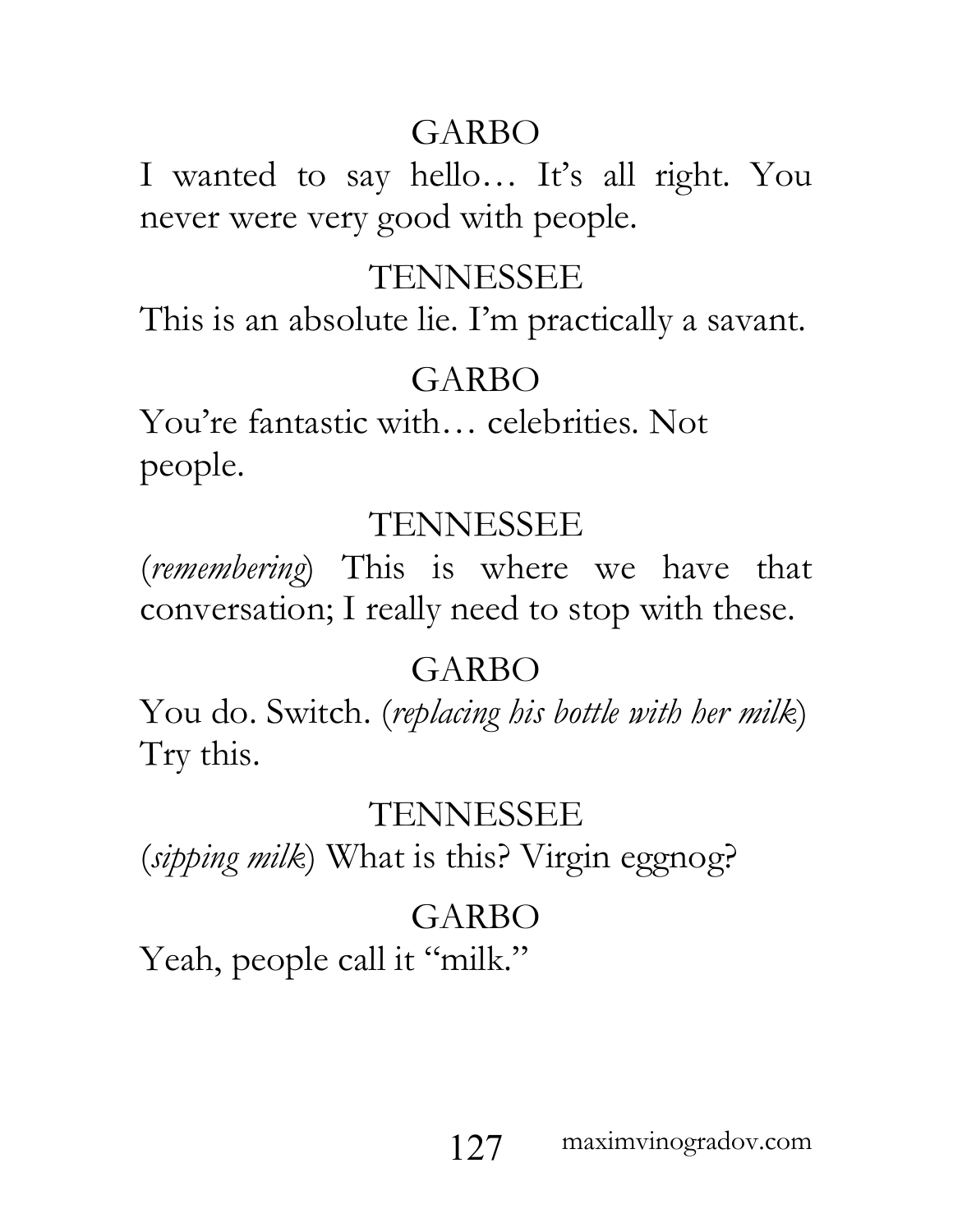Ugh, God… (*"go on"*) I was good with celebrities.

## GARBO

You look at the shiniest nickel and dismiss the others as somehow being worth less.

# TENNESSEE

Did I do that?

# GARBO

I was surprised at you not dating a star. Figured the boy would be neglected.

# TENNESSEE

Oh, I didn't neglect him.

# GARBO

Of course you did. He tells me about it—all the time.

# TENNESSEE

Frank talked to you?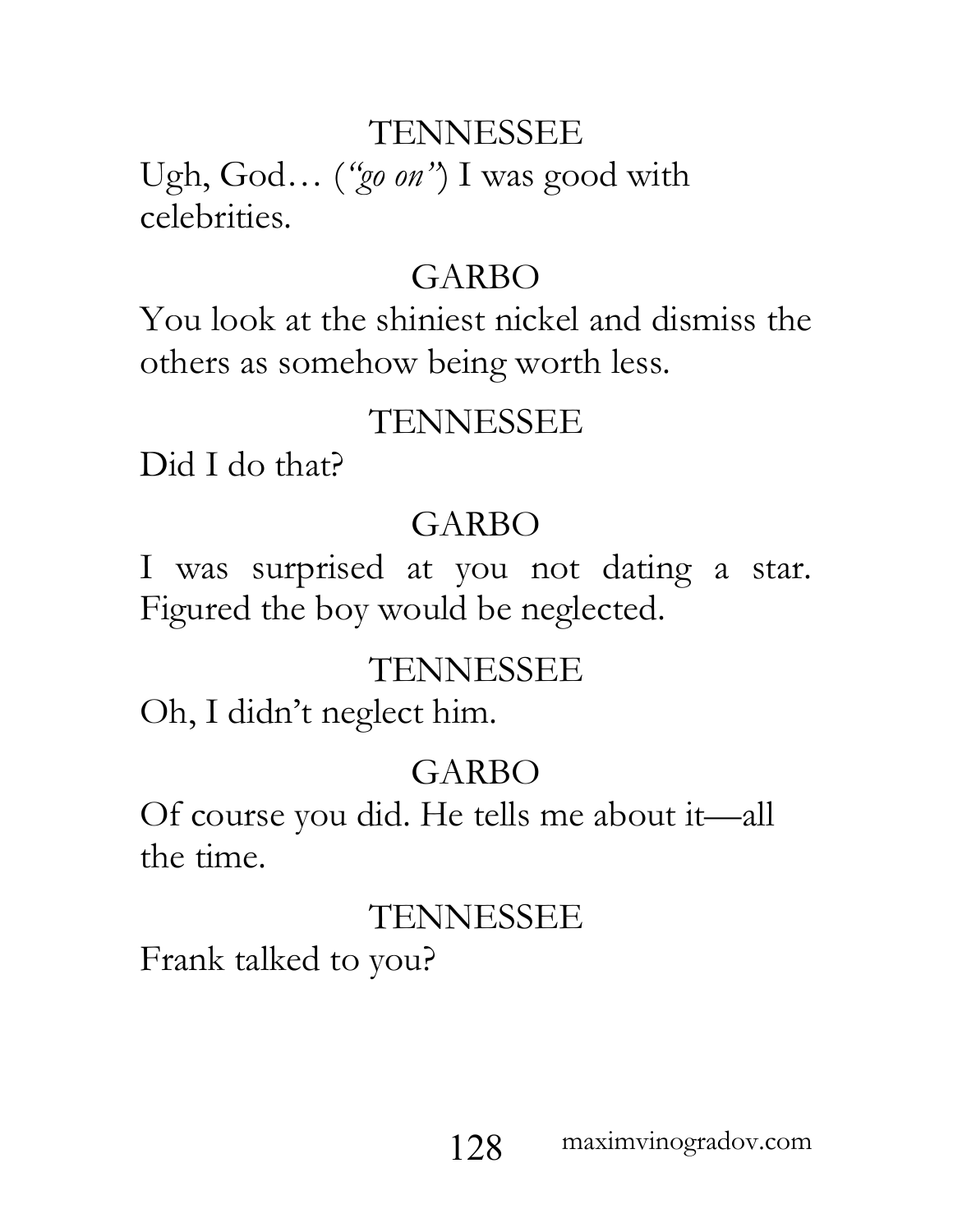## GARBO

He talks to me—all the time. I feel as though he always resents being in those rooms, but thinks I'm nice. I'm not sure.

# TENNESSEE

I didn't neglect him; I was helping him do everything for the last month. He's already lying in the bed he never walks out of… This is the last month… I stopped seeing Angel, but Frank doesn't care. Like always.

# GARBO

Ha! I'm sorry… Like always? That boy's been your secretary, accountant, arranges meetings and calls, makes sure you get to see all your stars.

## TENNESSEE

What? No, I don't—Well, I don't remember it like that.

# GARBO

Oh my; I never would've guessed. Drink more milk. (*as TENN does*) No bias here: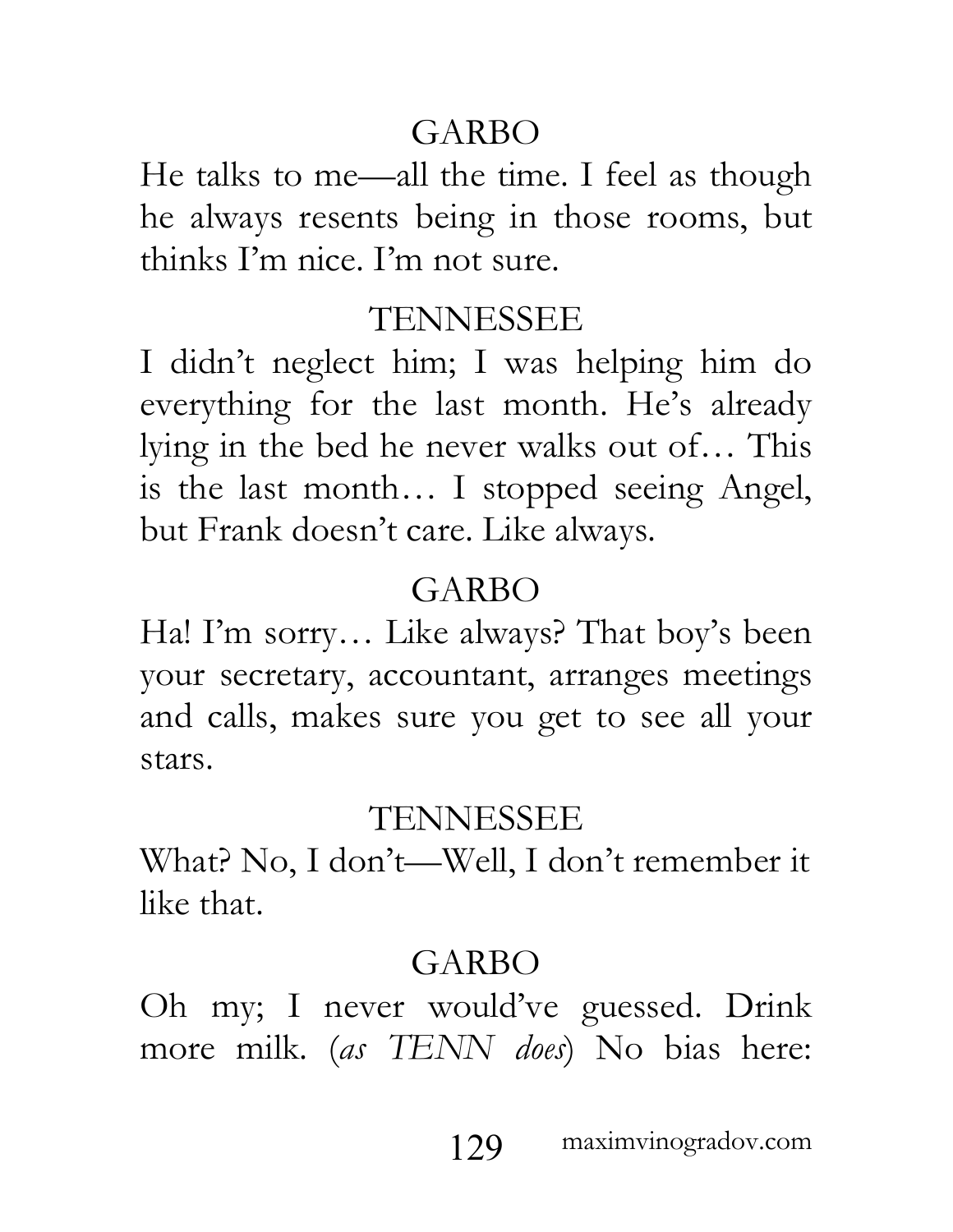Frank takes care of you. Practically raises you. He's allowed to die first because of it.

## TENNESSEE

That isn't how I recall it.

# GARBO

You couldn't. Every time he takes care of you, you're filled with everything behind a bathroom mirror.

# TENNESSEE

No… No, well, it's his word against mine.

# GARBO

He's much better at words.

*TENN stops and thinks, looking to GARBO.*

# TENNESSEE

I'm the one who wanted to see the stars?

# GARBO

I don't know if you realized it, but that's all you ever care about: words and stars. He's like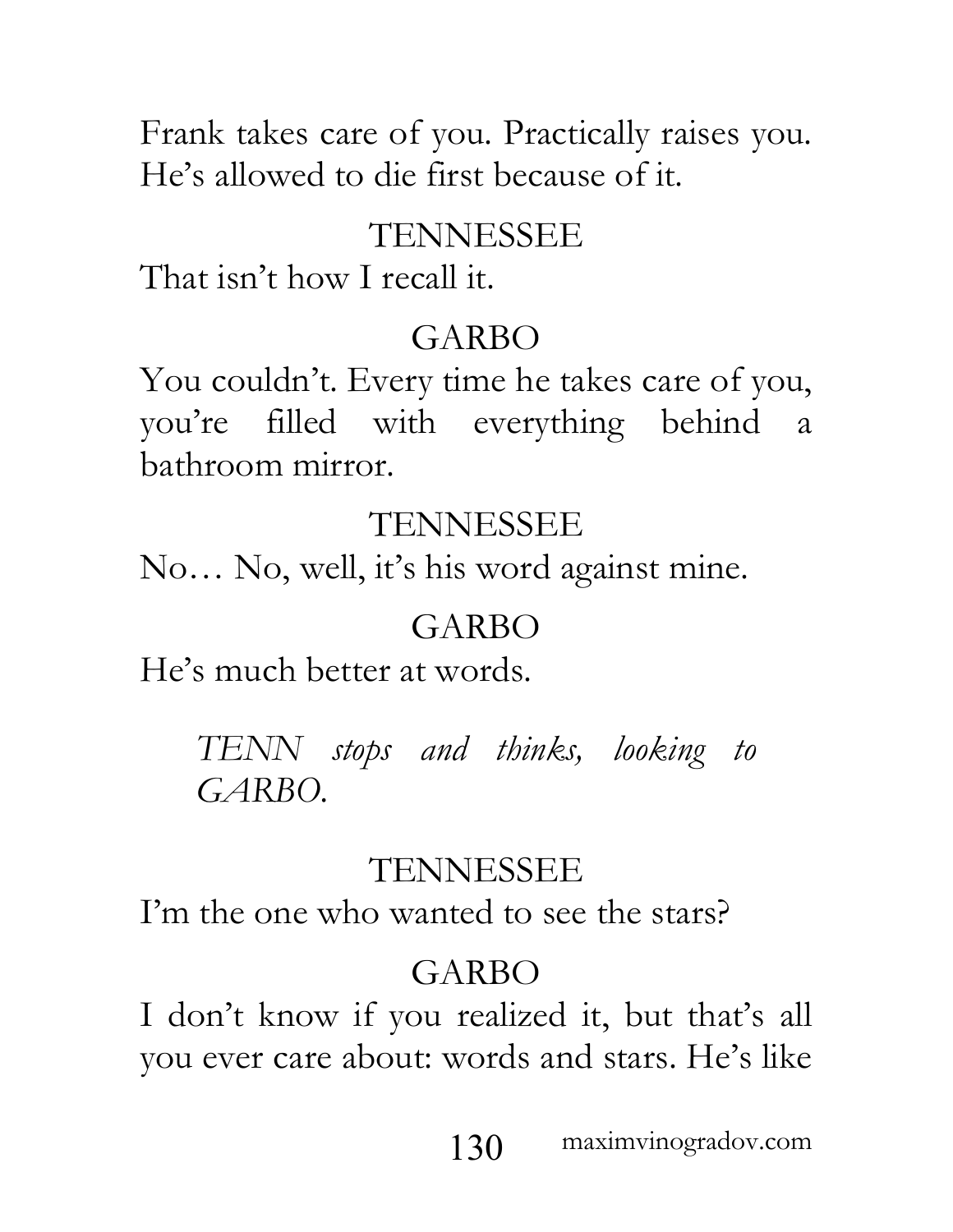a charity you keep close; he owes you everything for spending time with a no-name.

## TENNESSEE

No… No, I've always said that his name alone—

### GARBO

'Cause it's a pretty word. His name isn't what makes him. Yes, you were what made him interesting, but you didn't make him. Drink the milk.

## TENNESSEE

(*after drinking*) The only thing I can remember is his deathbed… We fight, then he says, "I guess I'm just used to you." Then I leave and he dies. That was the last thing he said. "I guess I'm just used to you." Like I'm no more or less than a disease… (*re: milk*) This is disgusting, by the way.

*TENN places the milk down. Then gives it a little push out of reach.*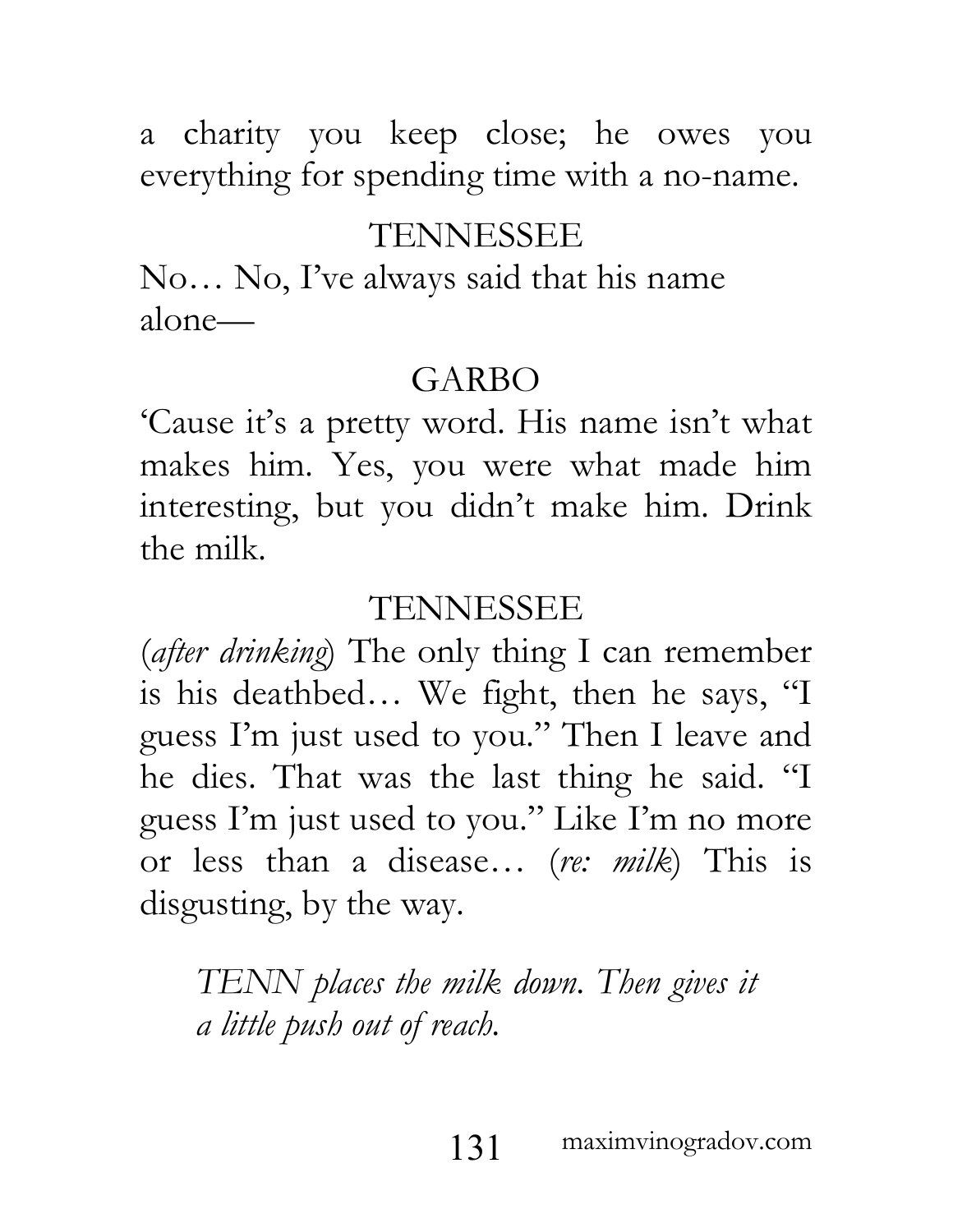Why are you drinking that?

### GARBO

(*deciding*) No one in my family went to primary school and we worked all day. We couldn't afford anything so my mother bought milk. It was the cheapest thing and it "lasted the longest." My father got sick and died when I was fourteen… When I came here and learned how quickly milk spoils, I grew this rage at my mother, at how she killed my father because she didn't know anything. (*shivering memory away; smiling*) I hate telling stories. Do you understand why I'm saying this to you?

#### TENNESSEE

It doesn't pertain. My mother lobotomized my sister out of wrath, not ignorance.

## GARBO

The devil never had a more loyal advocate.

## TENNESSEE

I, never a more respectable critic.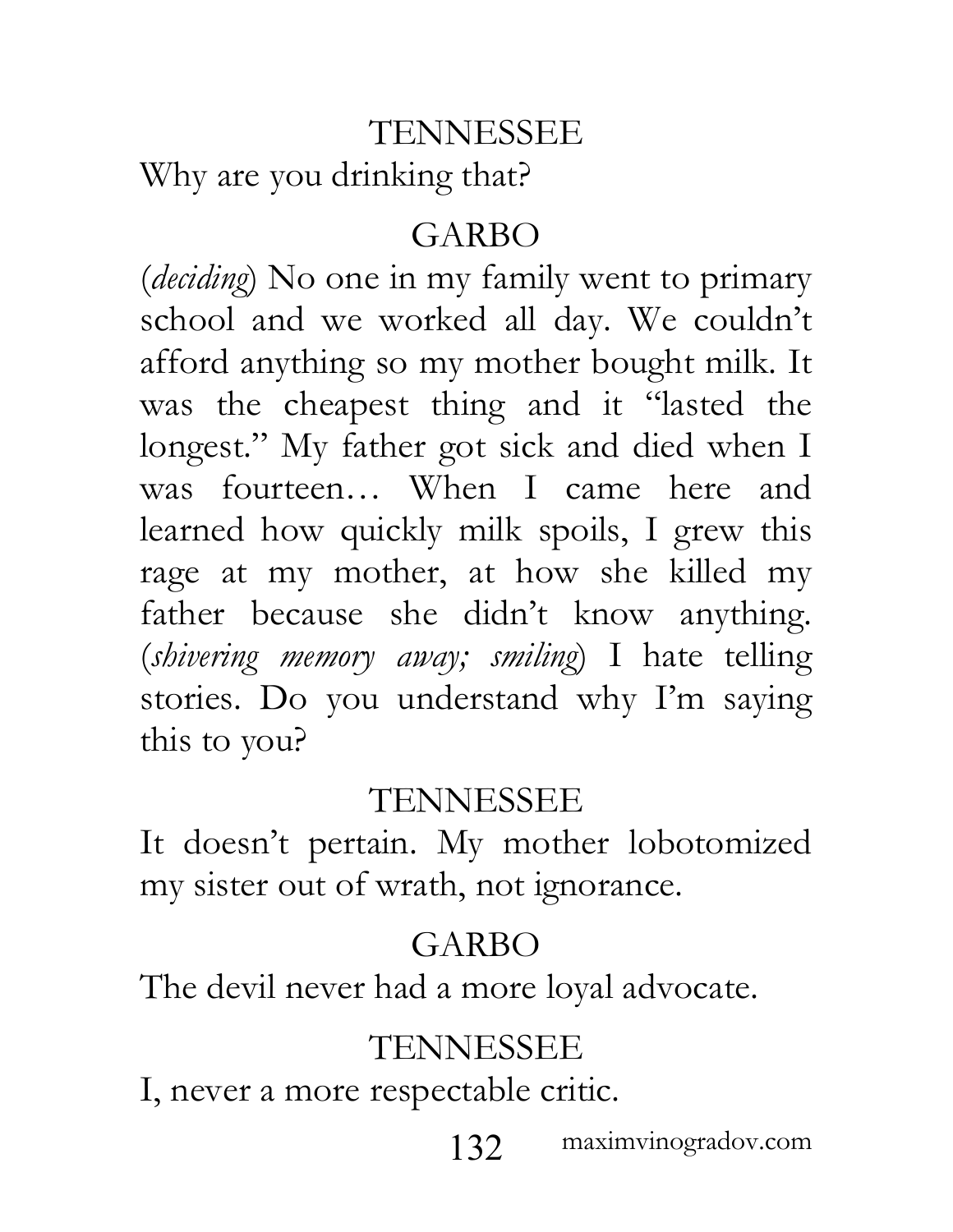# GARBO

A role I'll gladly accept.

*GARBO uses the bottle to go to clink glasses, remembers TENN pushed his away, and clinks with that resting glass.*

# GARBO

I'm saying visit your mother.

# TENNESSEE

Oh, absolutely not.

# GARBO

You might find something resembling yourself.

### TENNESSEE

You don't think that's what I'm afraid of?

## GARBO

Can you remember her?

## TENNESSEE

No.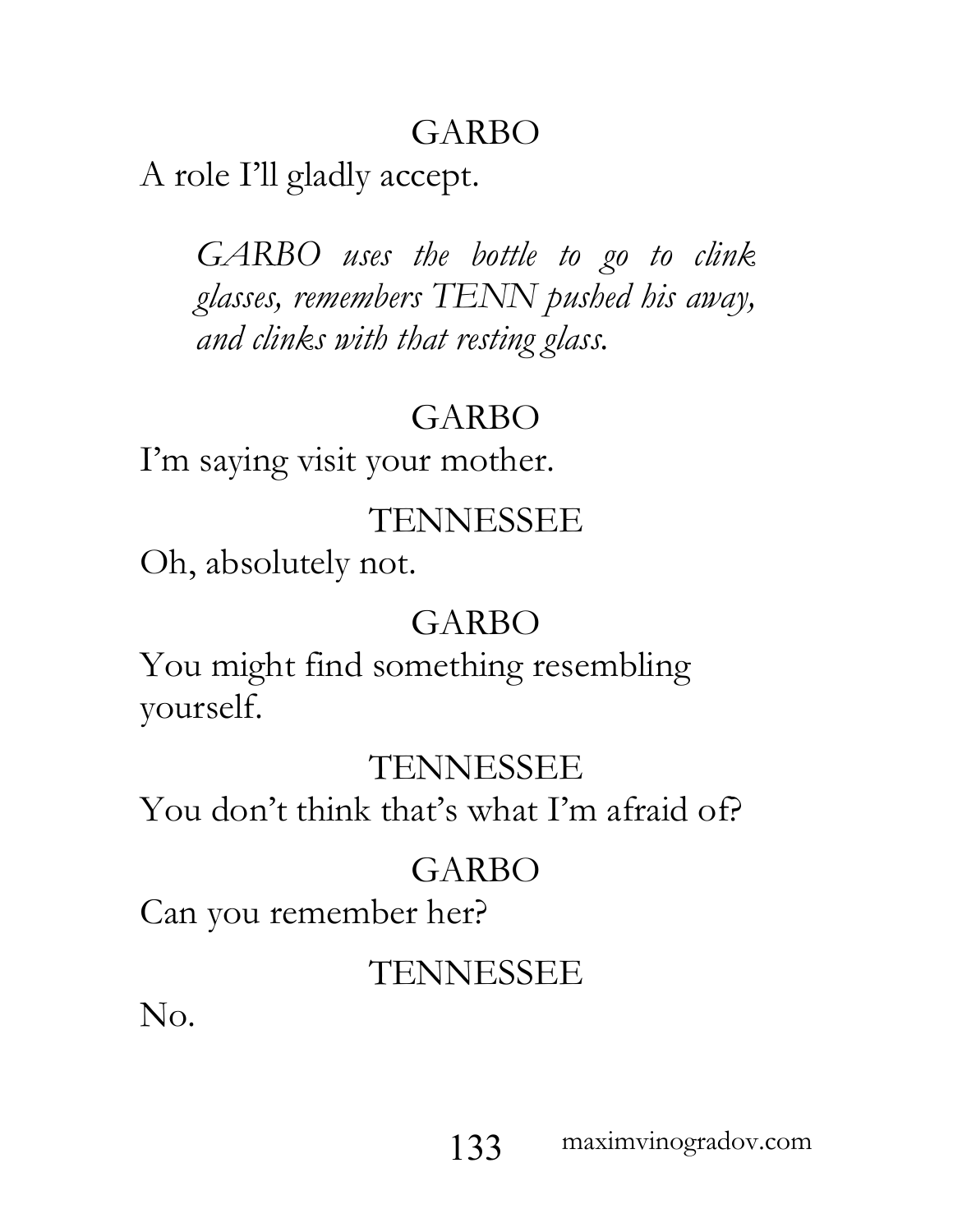## GARBO

Wishful thinking?

### TENNESSEE

(*re: milk*) If this is what caused you all the hardship, why are you drinking it?

### GARBO

What are you talking about?

#### TENNESSEE

I would've sworn off milk forever… How can you drink that?

## GARBO

Mm… Because I know that milk's very good for you.

*Blackout on the bar. Lights up on ROSE sitting on the floor, her hands hidden.*

### TENNESSEE

Rose?

*She's a zombie. Completely incapable of speech or a fully conscious facial expression.*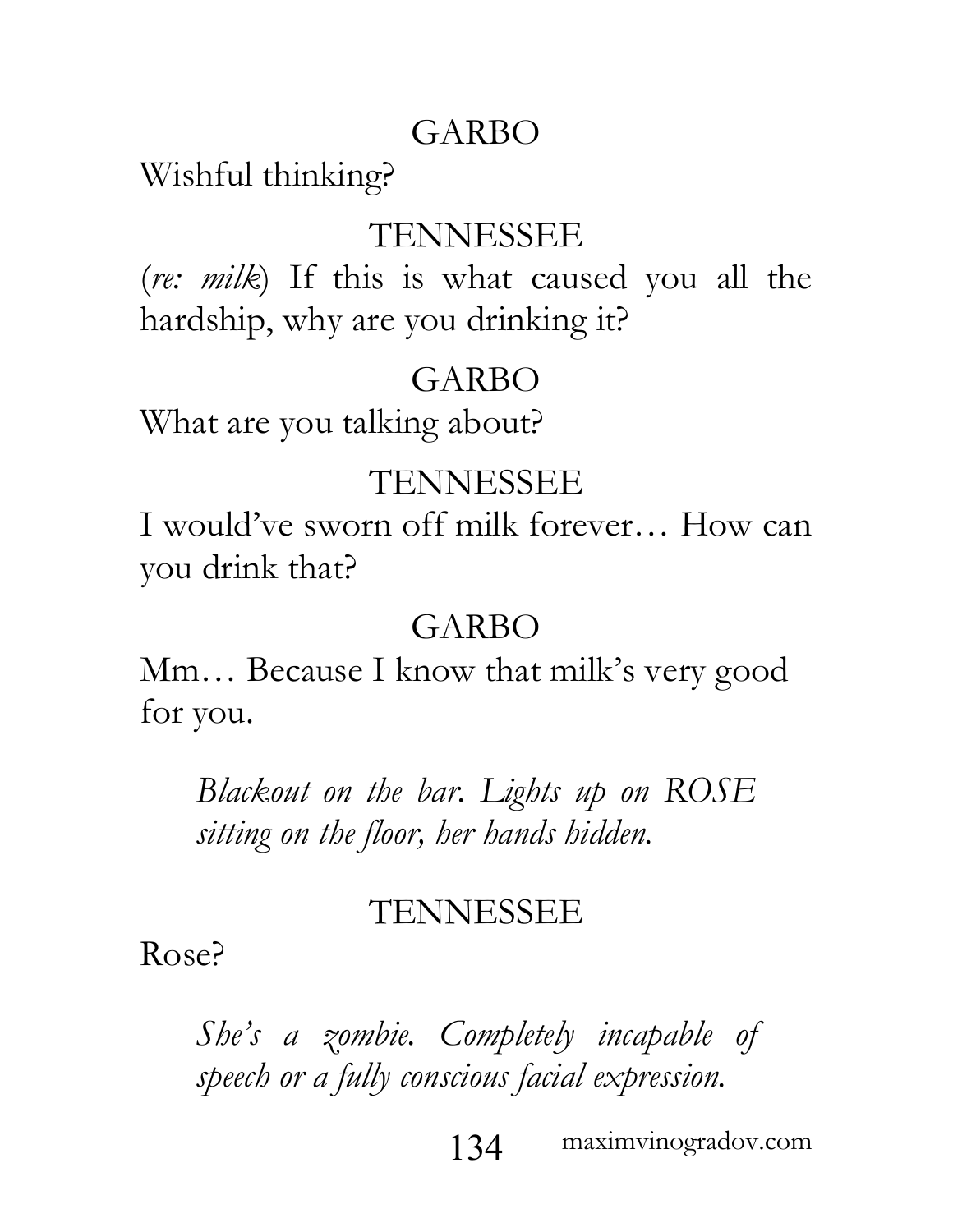Where are we then? The asylum? (*no response*) The old bat did it… Well, I remember you had a garden here. Pleasant for walks. Are you at the point where you can walk? (*no response*) I remember you still being fond on Antoine. Always giddy whenever I visited and you dragging me to his cage. I know you'd want me to ask how he's doing.

*After a moment, ROSE reveals her hands to be soaked in blood.*

#### TENNESSEE

Rose… What did you do?

*She presses them together and squeezes.*

#### TENNESSEE

Christ… Why did you do that to the poor fellow?

*She starts blubbering up as she shrugs. TENN hugs her.*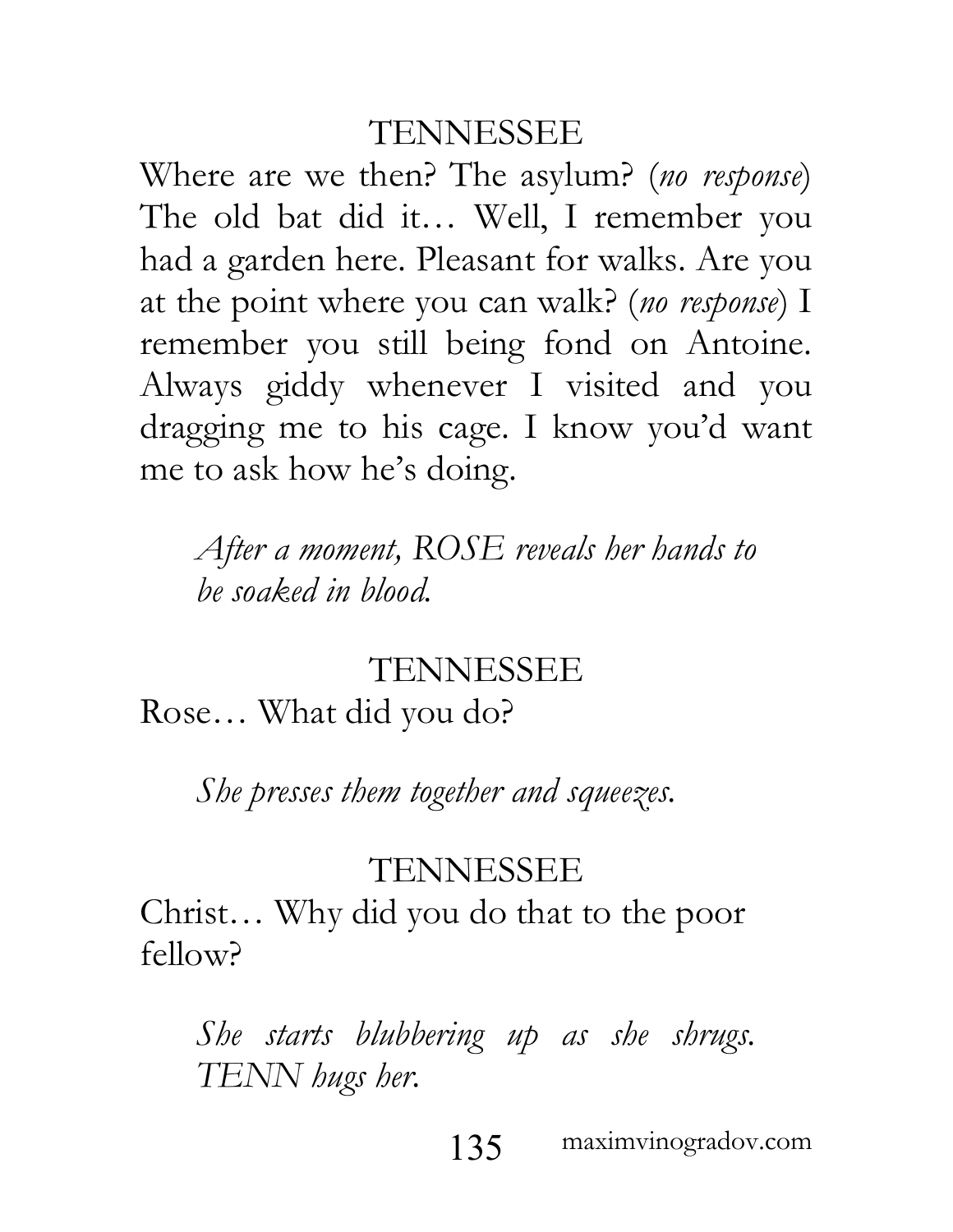You beautiful star, why would you do that? (*as she cries*) Why would you do that…? Why would you… Hug me back, Rose.

*She cries and keeps her arms at her sides.*

## TENNESSEE

Hug me—Please, just hug me…

*EDWINA enters. TENN lets go of ROSE, taking in EDWINA.*

## TENNESSEE

And here I was thinking I'd forgotten what you looked like… Couldn't handle the fact that your daughter was fucking boys so you scrubbed her brain clean?! You lunatic! Look at her: is this better? This is what you wanted? This doesn't stain your reputation like your gay, alcoholic son, huh?

## EDWINA

Your alcoholism can be fixed—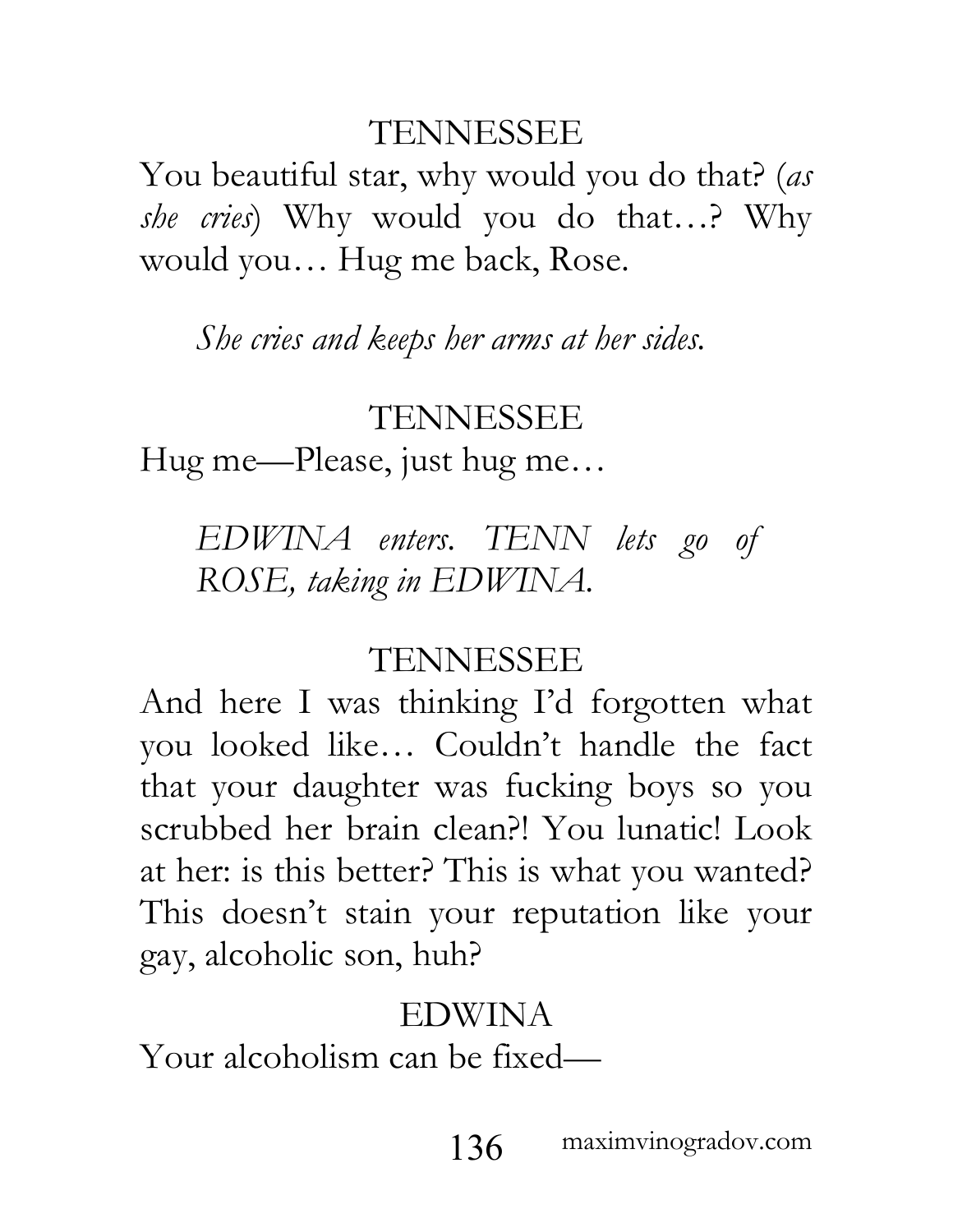You shut your mouth… You know what would've happened if you weren't the way you were? None of it. I wouldn't have met any of them because I wouldn't have run. Rose wouldn't have spent her life in a fucking monkey cage. It's you.

#### EDWINA

Are you finished?

#### ROSE

(*terrified*) Yes!

*Both freeze and look to ROSE. It's clear that random speaking spells have occurred, but are infrequent enough for EDWINA to cover her mouth with her hand.*

#### TENNESSEE

(*fuming*) Leave. Go. You're supposed to be a coward. You always ran away from arguments.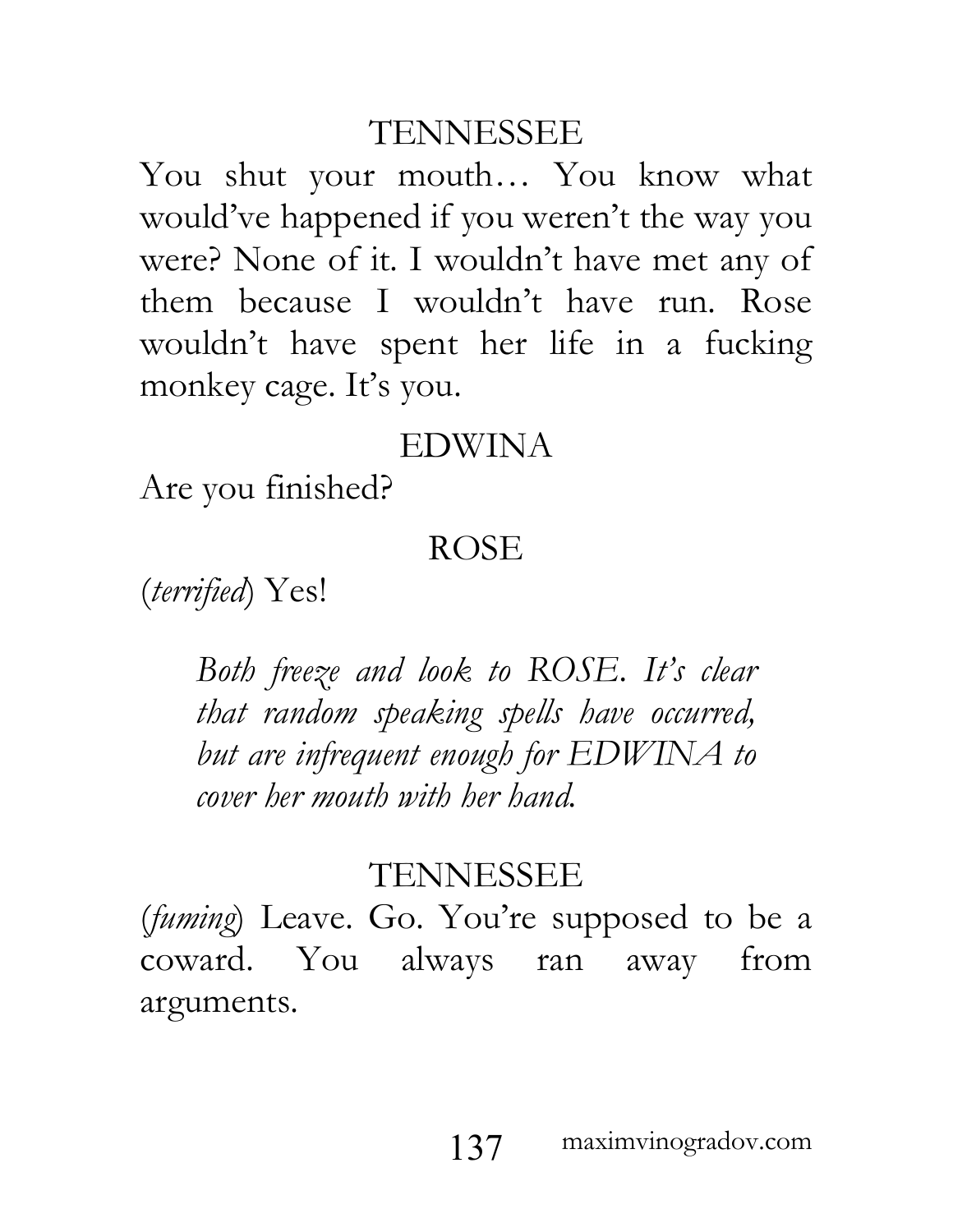### EDWINA

I've gotten too old to run. You'd know that if you visited more often than once or twice a lifetime. Thomas, Rose had a train ticket. She has neither the intellectual capacity nor the access to a telephone that would find her with a train ticket. Did you give it to her?

### TENNESSEE

I don't remember.

## EDWINA

Who was going to take care of her in New York? You were…? Do you remember me taking care of you when you were sick, Thomas? Did you never appreciate that I took care of you all those years?

### TENNESSEE

You didn't take care of me.

### EDWINA

I did. I didn't know how to but I did it. Your father couldn't handle the fact that you'd never be a strong, capable boy—if the diphtheria didn't take you, he was going to.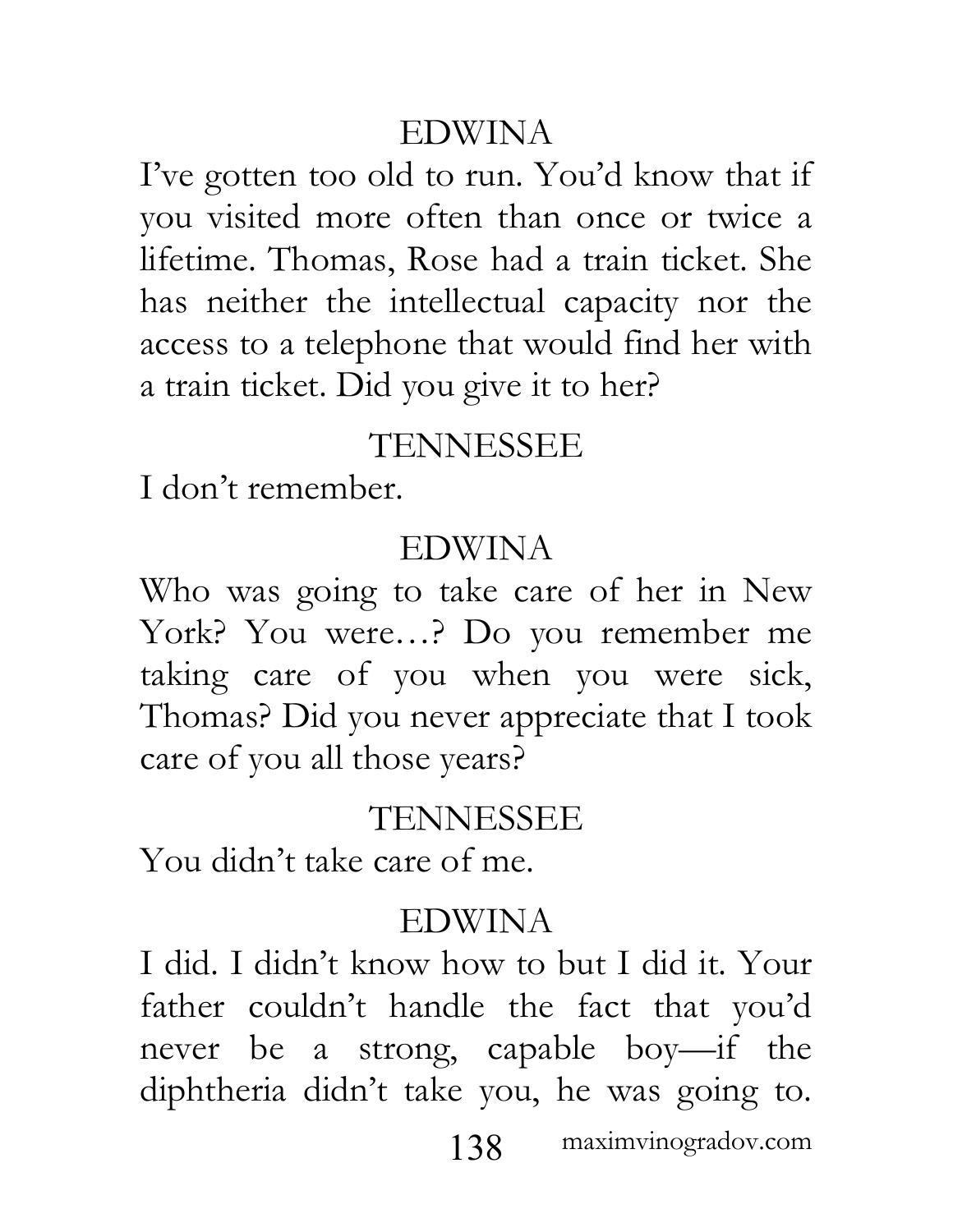How many times did I take your beatings so he couldn't kill you…? And all I could think was… if I had let him do that, you never would've had the chance to grow up and be a sinner. The Lord would smite me for standing idly by but you would spend eternity in paradise. That's all I ever wanted for you. But you were stubborn and all you ever wanted to do was hate me… And I suppose I didn't help… I just wanted you and Rose to be safe during your time on this earth. Rose was running away with boys—

### TENNESSEE

So you clipped her wings—

#### EDWINA

I made her safe! Will I go to hell because of it? Yes and I carry that! The important thing is that she won't! Am I paranoid? Am I a lunatic…? But are my children safe?

# TENNESSEE

I… I don't remember you saying any of this.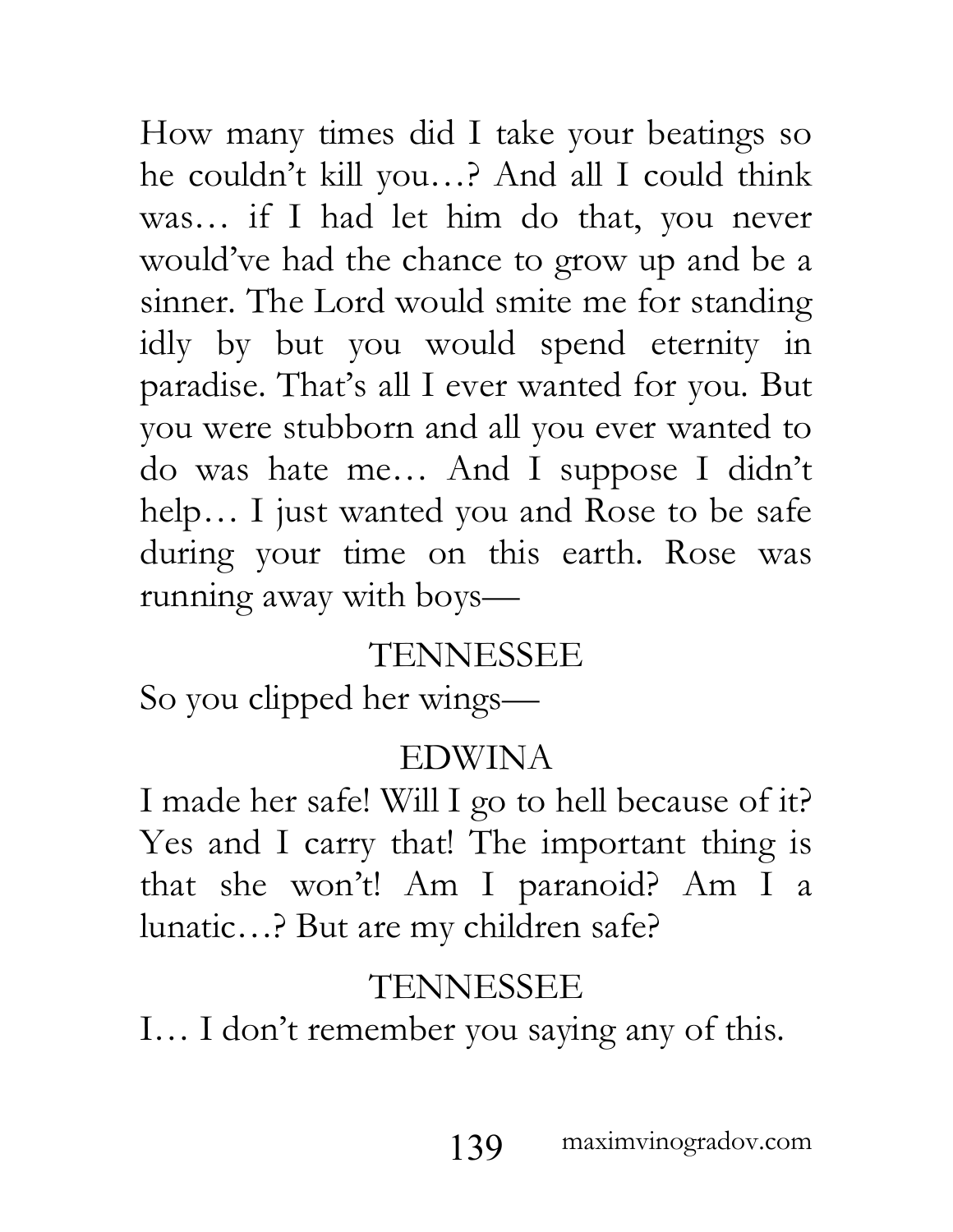### EDWINA

Every single day I wonder if I did the right thing. You know how highly I hold your opinion, so I need you to tell me I did.

## TENNESSEE

You didn't!

## EDWINA

(*nodding*) The things you choose to remember… When you have children, you'll understand why I'm so terrible. I know you will… You just need to find a nice girl first.

## TENNESSEE

(*almost ready to chuckle*) Did you ever love anybody?

### EDWINA

My children.

## TENNESSEE

No… No. Romantically.

## EDWINA

Romance is sin.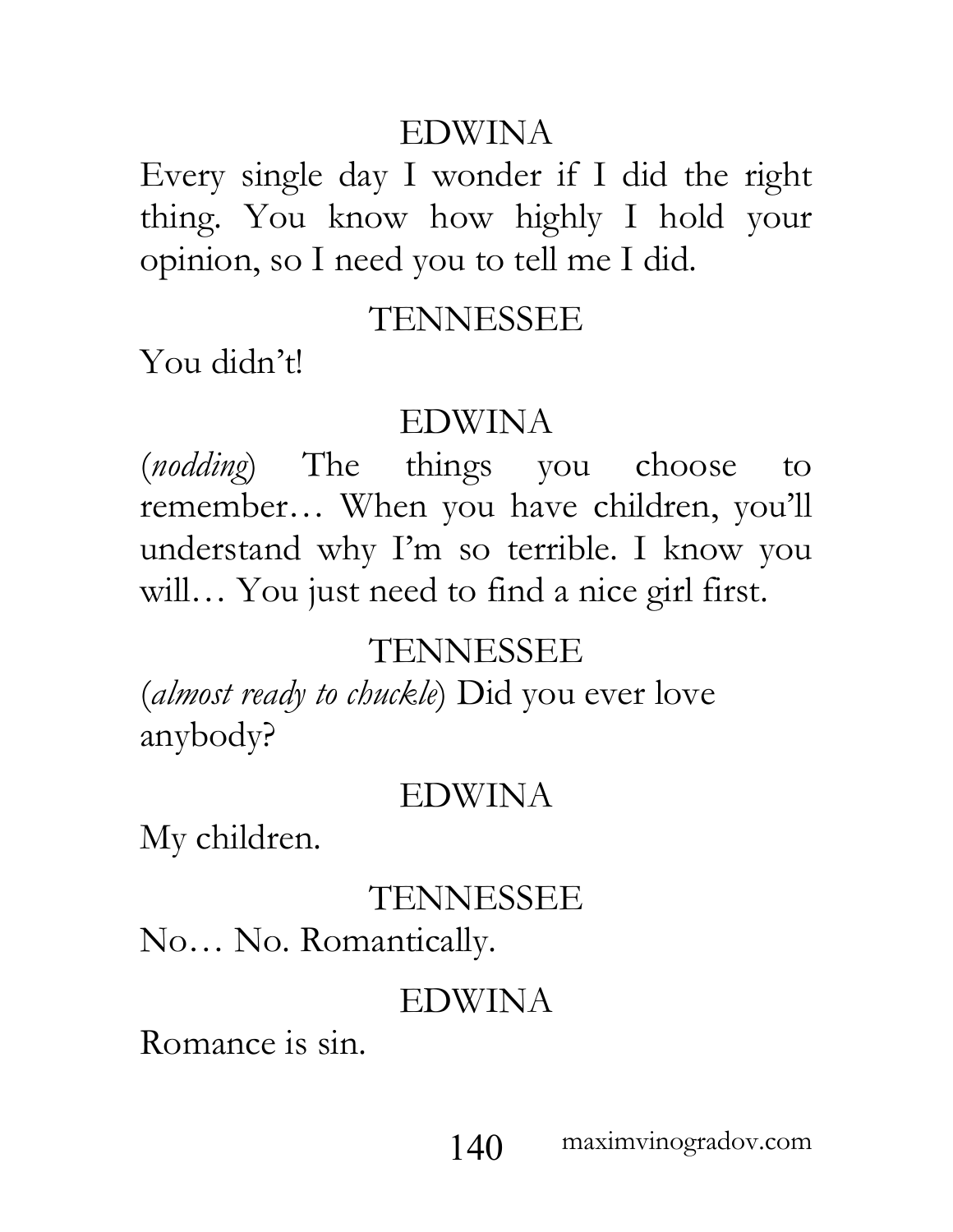Of course it isn't.

## EDWINA

When it wasn't with your father, it is.

## TENNESSEE

Well, you never did that in your life.

*EDWINA sits in the chair TENN uses for anecdotes, ROSE looking her in the eye. EDWINA doesn't hide from it.*

# EDWINA

It was before I met your father… Women weren't supposed to go on trips alone in those days… I wanted to see a college that was a few days away, told my parents I was visiting my mother's sister, when a boy knocked on my hotel room door. Told me there was no vacancy and he'd pay for mine twice over. I told him that if there were no vacant rooms I obviously wasn't leaving. He agreed that was reasonable… I was just a girl. I was sixteen and every boy was terrified of my father's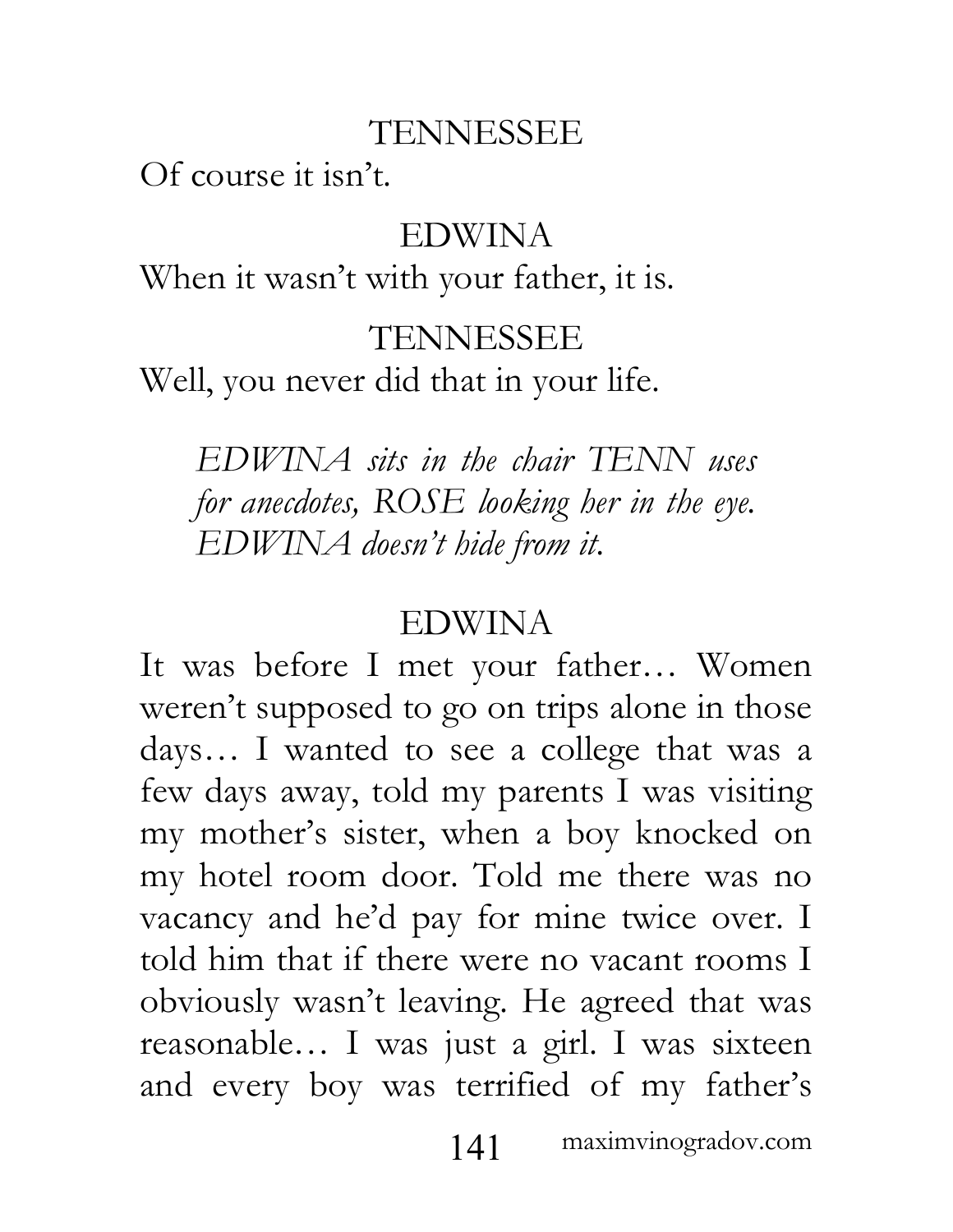sermons. But this town and this boy didn't know my father; I couldn't dare let him leave… I wouldn't let him sleep in the same bed as me, which he understood, but we talked all night. Just about everything. The night sky. The cattails growing on the road. How much we hated horse apples—

## ROSE

(*as if trying to finish story*) Goodnight, dreamer… (*beat*) Goodbye.

## EDWINA

(*staring at ROSE*) When I woke up midday all my things were gone. My money, my bags, my ticket home: gone. Took me forever to get home, and even longer to recover from my father's wrath. (*beat*) If I knew what I know now, would I have let that boy sleep in my room again? (*beat; holding back*) *Yes*…

*EDWINA rises from the chair.*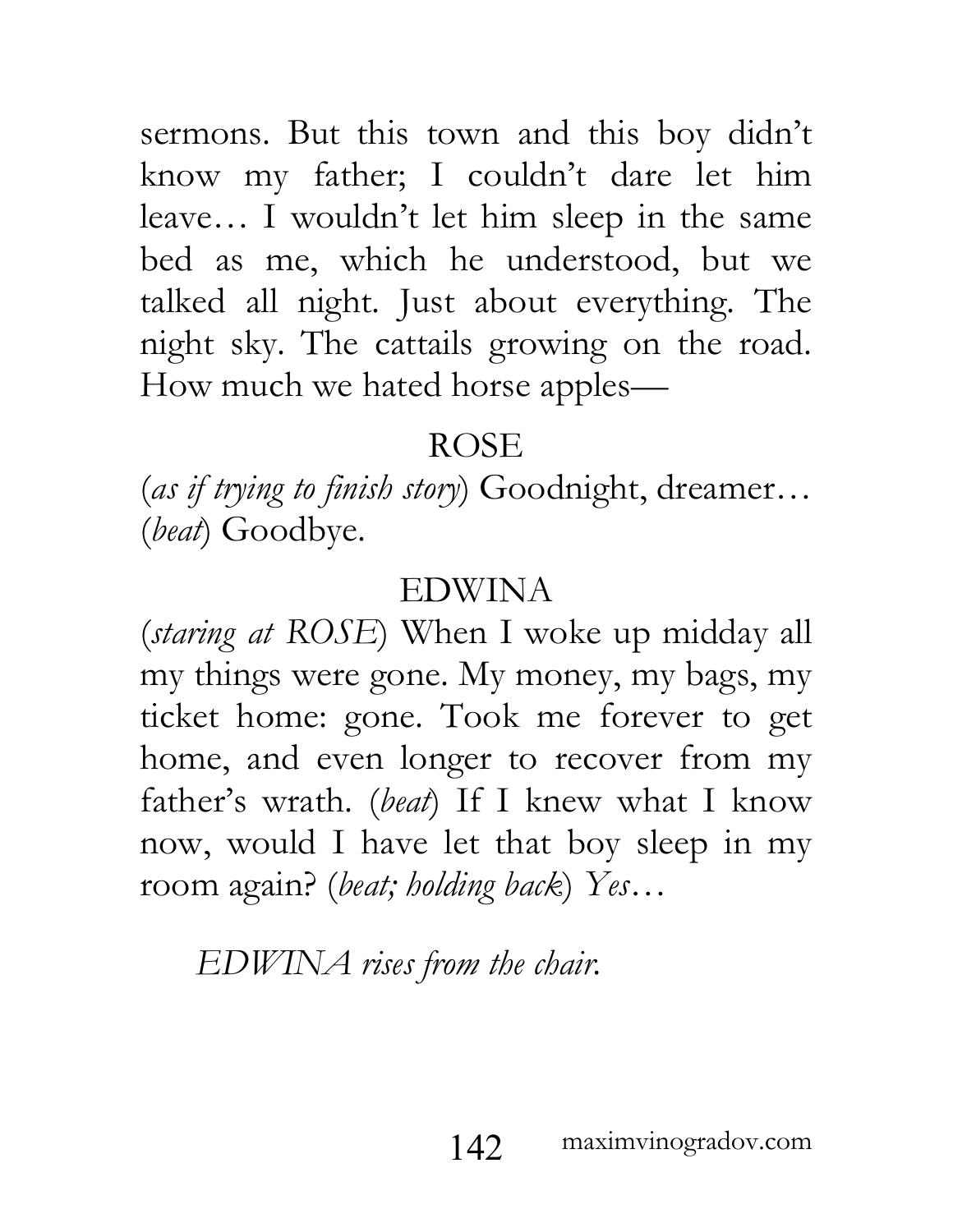### EDWINA

I don't know how much time I have left; be gentle when you remember me. (*goes to exit, stopping herself*) But more than anything, I wished I never knew what I know now.

*EDWINA goes to exit again, but TENN stops her and hugs her. She nods and exits. TENN goes to ROSE.*

## TENNESSEE

My God… You know what's the difference between a plastic and a glass figurine? A glass one is pretty because of how easy it is to break the goddamn thing. (*kissing ROSE's head*) I'll write you so they name every constellation after you. You'll look up and point and say "Rose" and no matter which you point to, you'll only be right always.

*ROSE points to the scrim room.*

## TENNESSEE

(*correcting her finger to the sky*) "Rose."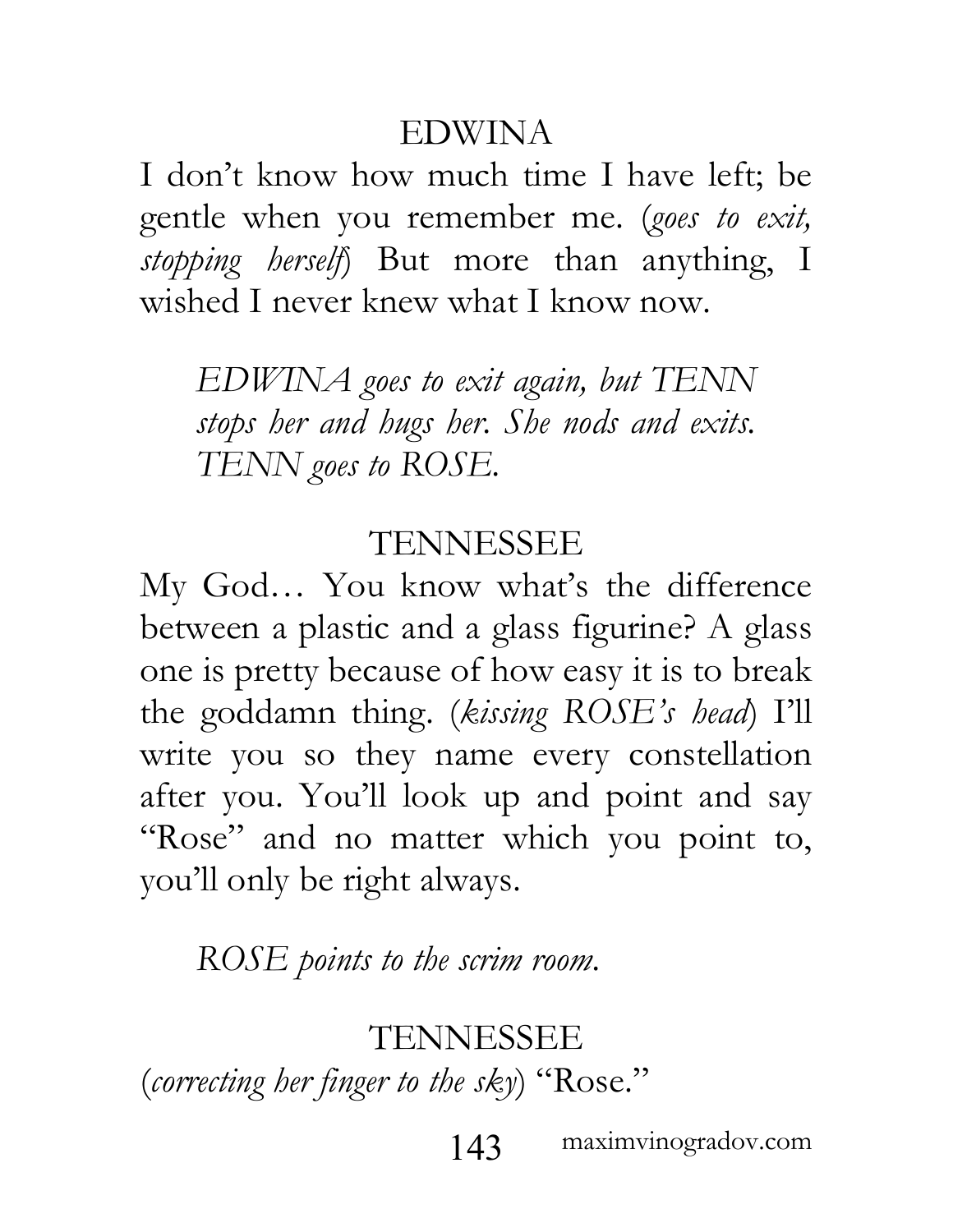*She shakes her head. ROSE points to the room again, lighting it full of its stars revealing FRANK on his deathbed. TENN hugs ROSE a final time.*

## TENNESSEE

Thank you for fueling my adventurous heart. I'm sorry for the sentiment.

*She points again. TENN backs away to the scrim.*

## TENNESSEE

I won't be far. Just right here.

*ROSE points to her temple, tapping it twice, as her spotlight goes out. TENN arrives at FRANK and caresses his arms. He scans around the room, settling indefinitely on FRANK's closed eyes.*

## TENNESSEE

This right here is the universe…